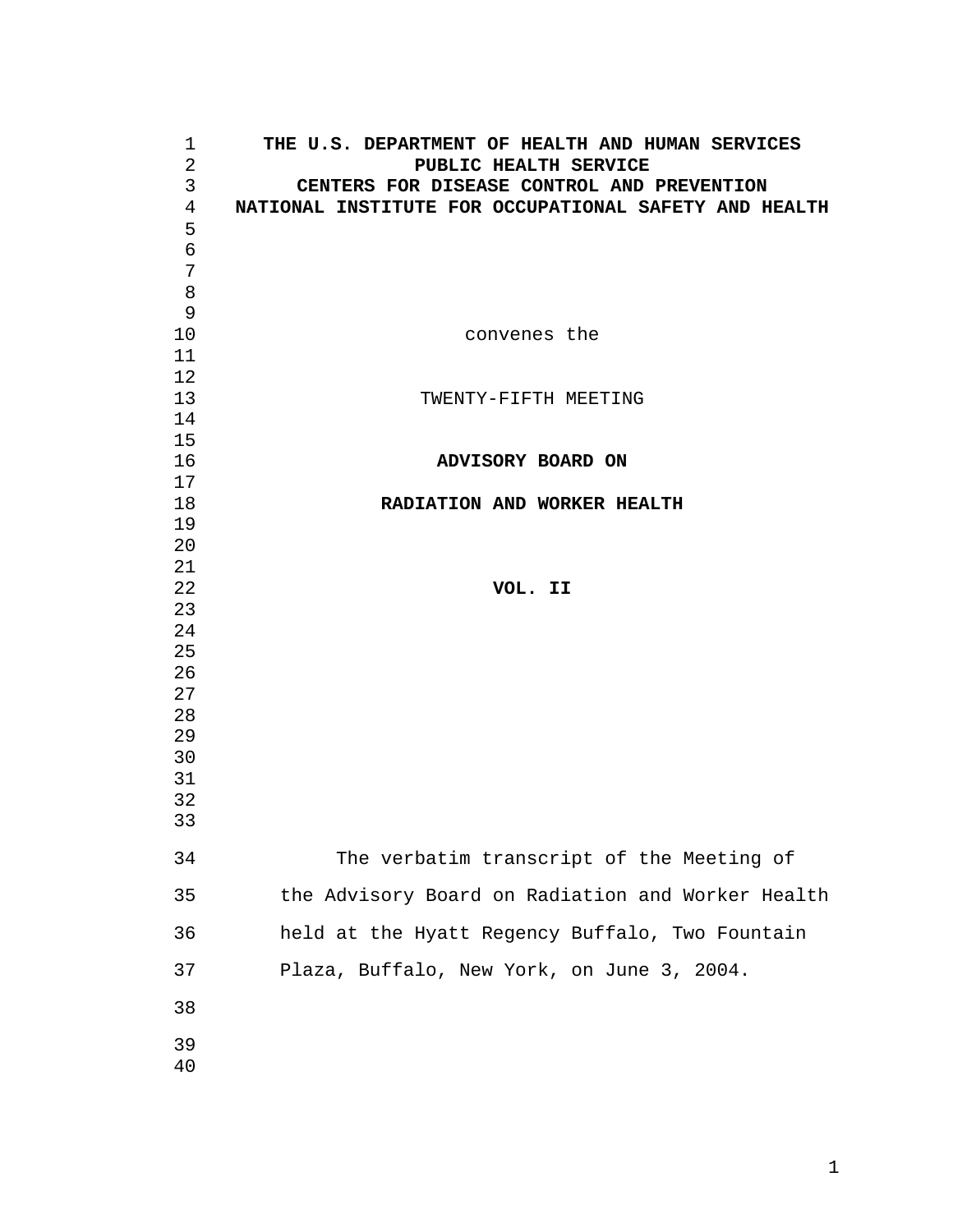| $\mathbf 1$    | CONTENTS                                         |
|----------------|--------------------------------------------------|
| $\overline{2}$ |                                                  |
| 3              |                                                  |
| $\overline{4}$ |                                                  |
| 5              | June 3, 2004                                     |
| 6              |                                                  |
| 7              |                                                  |
| 8              | REGISTRATION AND WELCOME                         |
| 9              | Dr. Paul Ziemer, Chair. 8                        |
| $10 \,$        | Mr. Larry Elliott, Executive Secretary 8         |
| 11             |                                                  |
| 12             | SITE PROFILE STATUS REPORT                       |
| 13             | Dr. Jim Neton, NIOSH. 8                          |
| 14             |                                                  |
| 15             | ADMINISTRATIVE HOUSEKEEPING                      |
| 16             | Ms. Cori Homer, NIOSH; Dr. Paul Ziemer, Chair;   |
| 17             | Mr. Larry Elliott, Executive Secretary 47        |
| 18             |                                                  |
| 19             | SANFORD, COHEN & ASSOCIATES                      |
| 20             | Dr. Joe Fitzgerald, SC&A 63                      |
| 21             |                                                  |
| 22             | BOARD DISCUSSION/WORKING SESSION 91              |
| 23             |                                                  |
| 24             | REVIEW AND APPROVAL OF DRAFT MINUTES, MEETING 23 |
| 25             | Dr. Paul Ziemer, Chair 128                       |
| 26             |                                                  |
| 27             | BOARD DISCUSSION/WORKING SESSION. 136            |
| 28             |                                                  |
| 29             | PUBLIC COMMENT. 153                              |
| 30             |                                                  |
| 31             | ADJOURN.<br>$\cdots$ 163                         |
| 32             |                                                  |
| 33             | COURT REPORTER'S CERTIFICATE.<br>164             |
| 34             |                                                  |
| 35             |                                                  |
| 36             |                                                  |
| 37             |                                                  |
| 38             |                                                  |
| 39             |                                                  |
| 40             |                                                  |
| 41<br>42       |                                                  |
| 43             |                                                  |
| 44             |                                                  |
| 45             |                                                  |
|                |                                                  |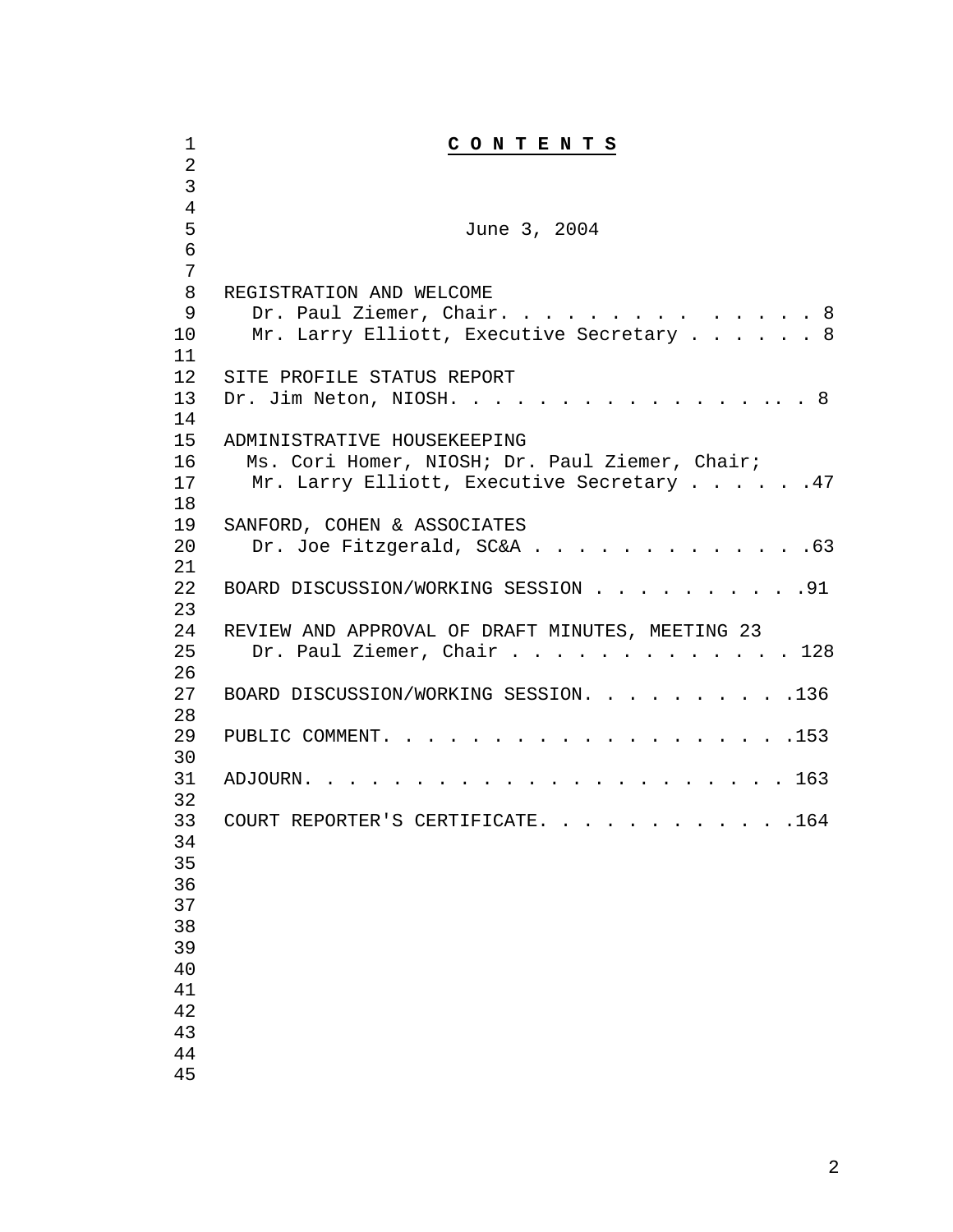2 3 4 5 6 7 8 9 10 11 12 13 14 15 16 17 18 19 20 21 22 23 24 25 The following transcript contains quoted material. Such material is reproduced as read or spoken. In the following transcript a dash (--) indicates an unintentional or purposeful interruption of a sentence. An ellipsis (. . .) indicates halting speech or an unfinished sentence in dialogue or omission(s) of word(s) when reading written material. In the following transcript (sic) denotes an incorrect usage or pronunciation of a word which is transcribed in its original form as reported. In the following transcript (phonetically) indicates a phonetic spelling of the word if no confirmation of the correct spelling is available. In the following transcript "uh-huh" represents an affirmative response, and "uh-uh" represents a negative response. In the following transcript "\*" denotes a spelling based on phonetics, without reference available. In the following transcript (inaudible) signifies speaker failure, usually failure to use a microphone. In the following transcript (off microphone) refers to microphone malfunction or speaker's neglect to depress "on" button.

**TRANSCRIPT LEGEND** 

1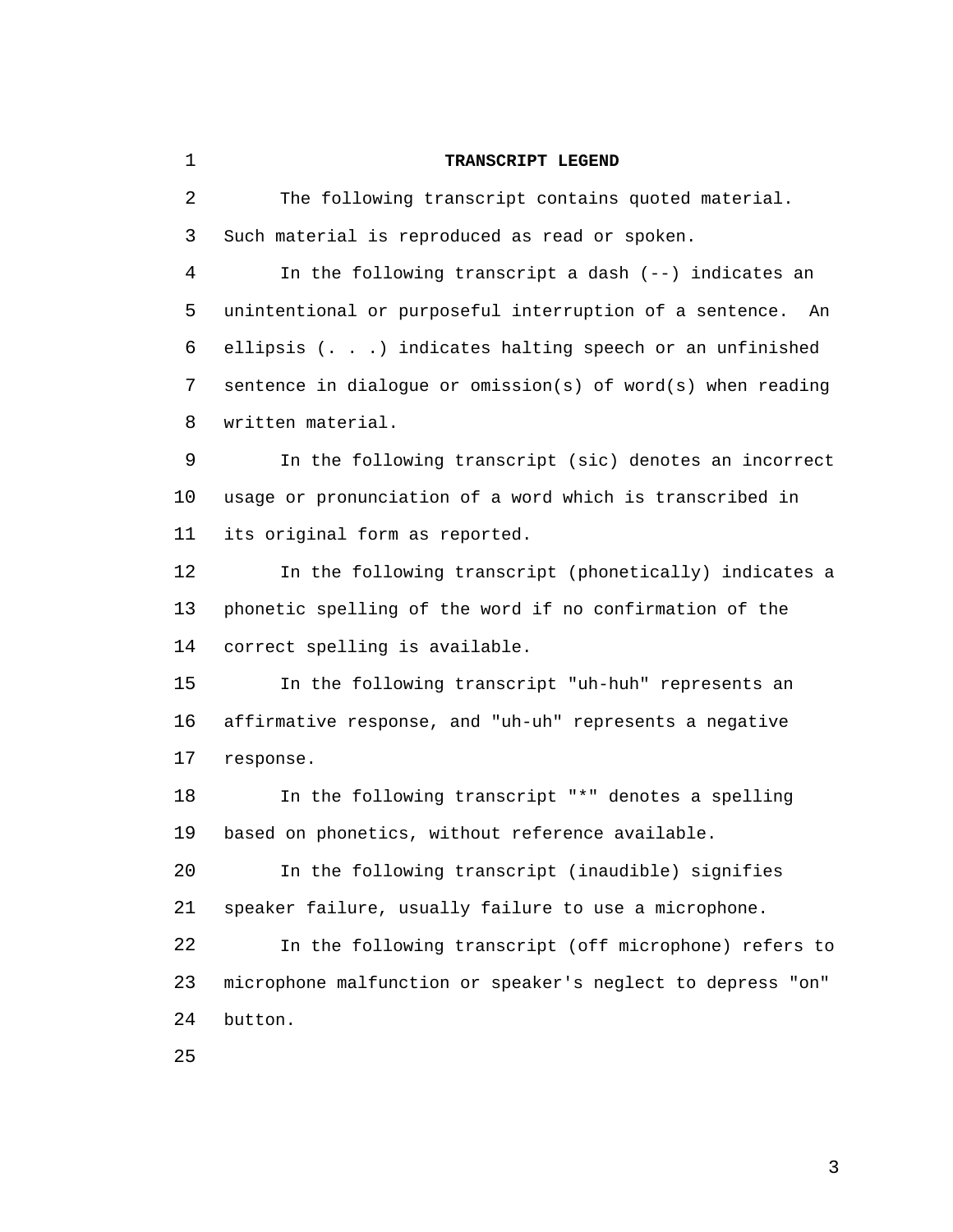```
1 
 2 
 3 
 4 
 5 
 6 
 7 
 8 
 9 
10 
11 
12 
13 
14 
15 
16 
17 
18 
19 
20 
21 
22 
23 
24 
25 
26 
27 
28 
29 
30 
31 
32 
33 
34 
Environmental Medicine 
35 
36 
37 
38 
39 
                      P A R T I C I P A N T S 
                 (By Group, in Alphabetical Order) 
           BOARD MEMBERS 
    CHAIR 
    ZIEMER, Paul L., Ph.D.
    Professor Emeritus 
    School of Health Sciences 
    Purdue University
   Lafayette, Indiana 
    EXECUTIVE SECRETARY 
    ELLIOTT, Larry J.
    Director, Office of Compensation Analysis and Support
    National Institute for Occupational Safety and Health
    Centers for Disease Control and Prevention 
    Cincinnati, Ohio 
    MEMBERSHIP 
   ANDRADE, Antonio, Ph.D.
    Group Leader
   Radiation Protection Services Group
    Los Alamos National Laboratory
    Los Alamos, New Mexico 
    DeHART, Roy Lynch, M.D., M.P.H.
   Director 
    The Vanderbilt Center for Occupational and
    Professor of Medicine 
   Nashville, Tennessee
```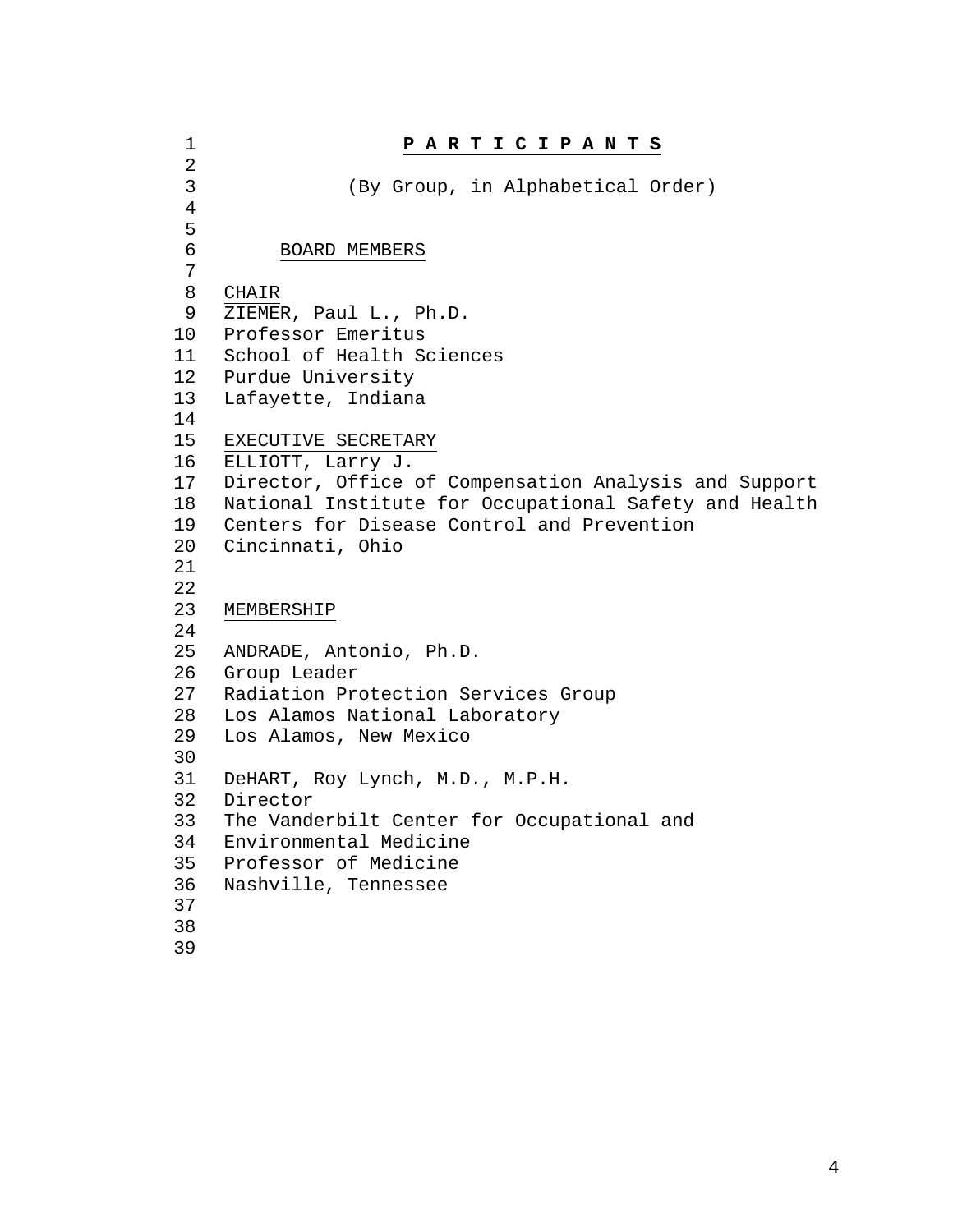```
1 
 2 
 3 
 4 
 5 
 6 
 7 
 8 
 9 
10 
11 
12 
13 
14 
15 
16 
17 
18 
19 
20 
21 
22 
23 
24 
25 
26 
27 
28 
29 
30 
31 
32 
33 
34 
35 
36 
37 
38 
39 
40 
41 
42 
43 
44 
45 
    ESPINOSA, Richard Lee
    Sheet Metal Workers Union Local #49 
    Johnson Controls 
    Los Alamos National Laboratory
    Espanola, New Mexico 
   GIBSON, Michael H.
   President 
    Paper, Allied-Industrial, Chemical, and Energy Union
    Local 5-4200 
    Miamisburg, Ohio 
    GRIFFON, Mark A.
    President 
   Creative Pollution Solutions, Inc.
    Salem, New Hampshire 
    MELIUS, James Malcom, M.D., Ph.D.
    Director 
    New York State Laborers' Health and Safety Trust Fund
    Albany, New York 
    MUNN, Wanda I.
    Senior Nuclear Engineer (Retired)
   Richland, Washington 
   OWENS, Charles Leon
    President 
   Paper, Allied-Industrial, Chemical, and Energy Union
    Local 5-550 
    Paducah, Kentucky 
    PRESLEY, Robert W.
    Special Projects Engineer
    BWXT Y12 National Security Complex
    Clinton, Tennessee 
    ROESSLER, Genevieve S., Ph.D.
   Professor Emeritus 
    University of Florida
    Elysian, Minnesota
```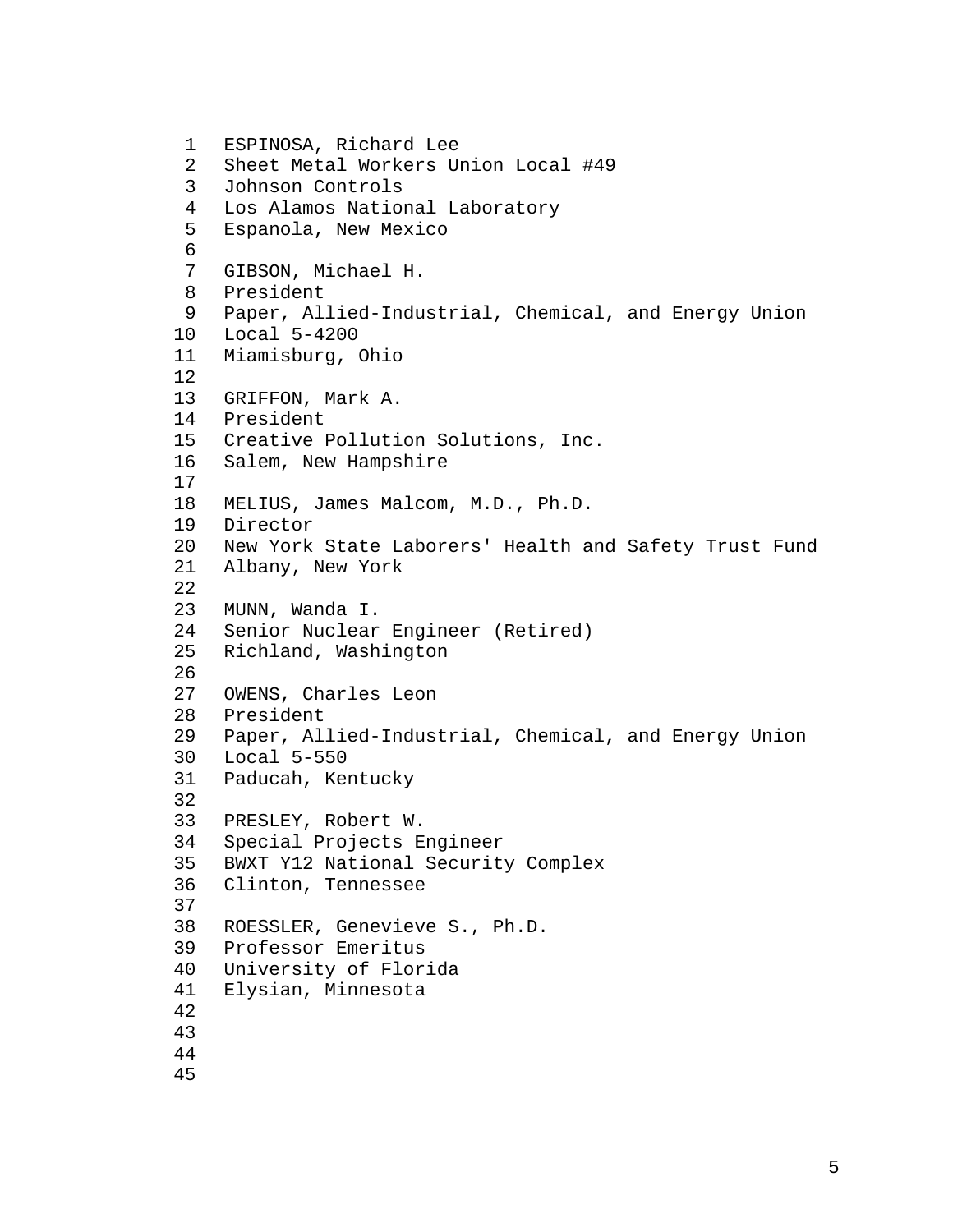| $\mathbf 1$    | AGENDA SPEAKERS                                    |
|----------------|----------------------------------------------------|
| 2              |                                                    |
| 3              | (in order of appearance)                           |
| $\overline{4}$ |                                                    |
| 5              |                                                    |
| 6              |                                                    |
| 7              |                                                    |
| 8              | Dr. Jim Neton, NIOSH                               |
| 9              |                                                    |
| 10             | Dr. Joe Fitzgerald, SC&A                           |
| 11             |                                                    |
| 12             |                                                    |
| 13             |                                                    |
| 14             |                                                    |
| 15             |                                                    |
| 16             |                                                    |
| 17             | STAFF/VENDORS                                      |
| 18             |                                                    |
| 19             | CORI HOMER, Committee Management Specialist, NIOSH |
| 20             | STEVEN RAY GREEN, Certified Merit Court Reporter   |
| 21             |                                                    |
| 22             |                                                    |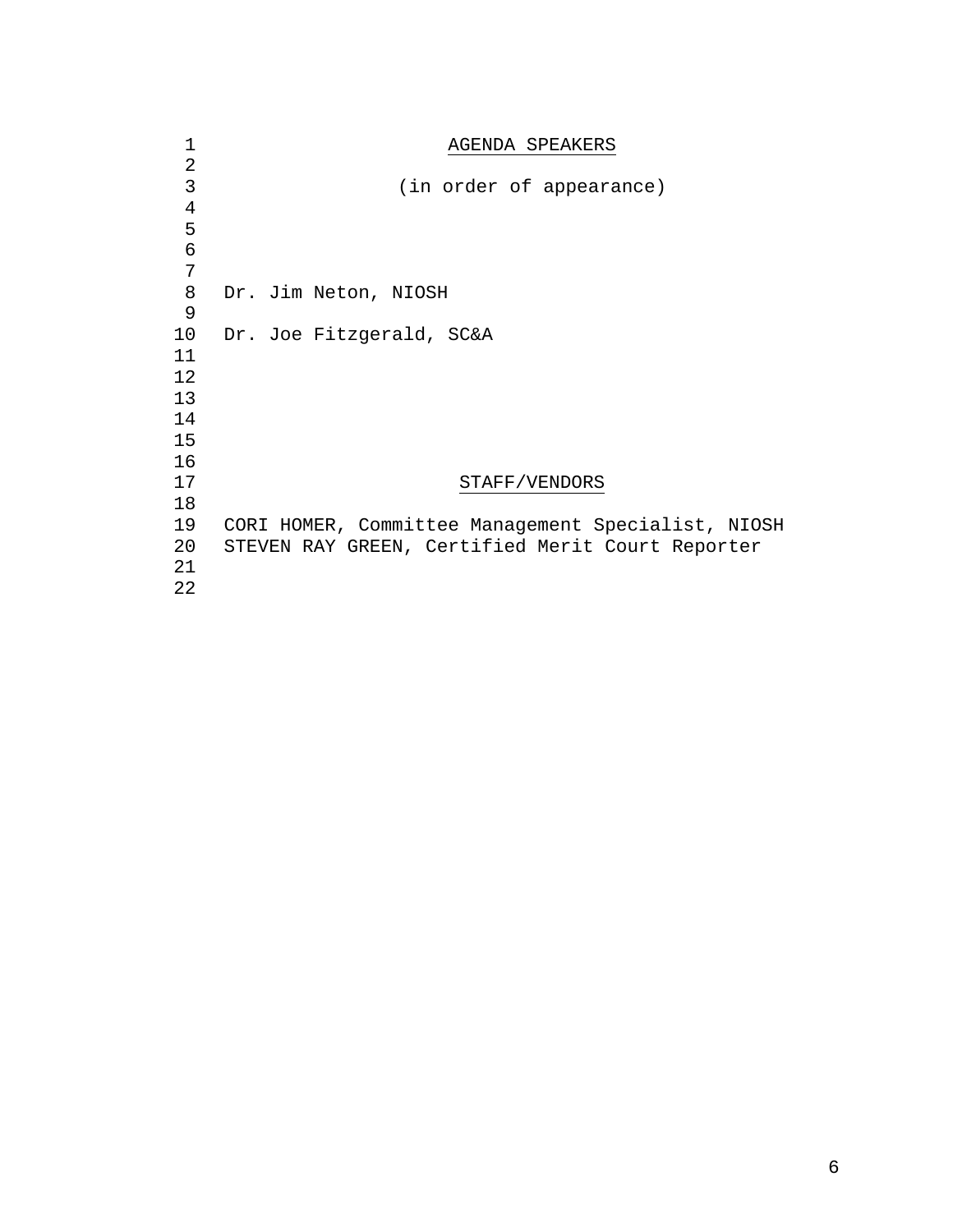## AUDIENCE PARTICIPANTS

 HEISTER, MELANIE HENSHAW, RUSS KOTSCH, JEFF LIMA, CECILIA MAIER, HILDA NAIMON, DAVID SCHAEFFER, D. MICHAEL VONDERPHE, NANCY J. BARTOSYEK, JANICE KRIEGER, RALPH N. ALLEMAN, STEPHANIE BARTOSYEK, J. DEHART, JULIA DOOLEY, DAVE ELLISON, CHRIS FIGIEL, J. KATZ, TED KOCHER, DAVID C. MAURO, JOHN ROBERTSON-DEMEIRS, KATHRYN SWEENEY, THERESA TENFORDE, THOMAS S. TITUS, LIZ TOOHEY, DICK WALKER, EDWIN C. WALKER, JOYCE A. PUBLIC COMMENT WALKER, ED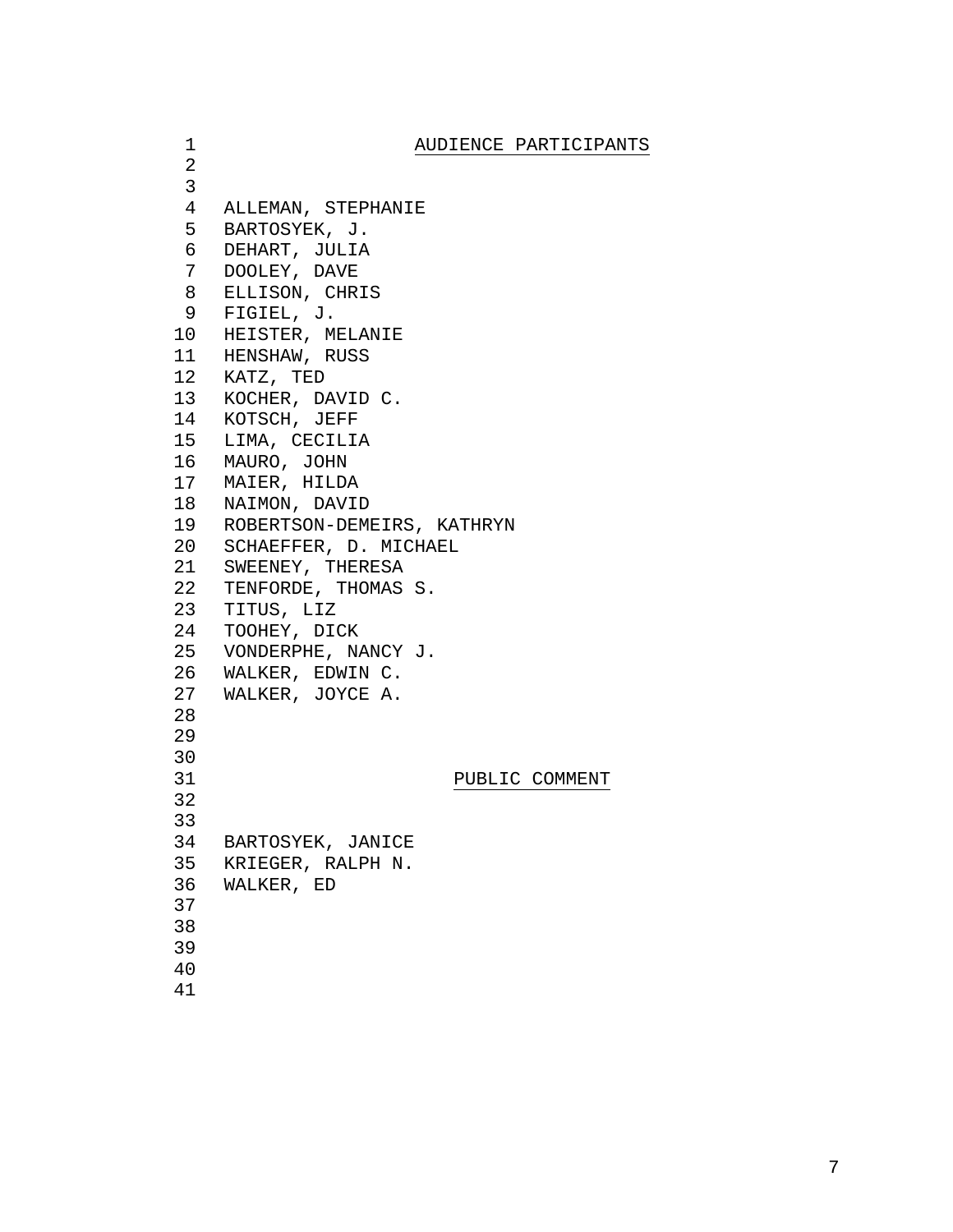| 1  | PROCEEDINGS                                       |
|----|---------------------------------------------------|
| 2  | (8:30 a.m.)                                       |
| 3  | REGISTRATION AND WELCOME                          |
| 4  | DR. ZIEMER: Good morning, everyone. We're         |
| 5  | beginning -- we're ready to begin the second day  |
| 6  | of this Board meeting. I have a couple of         |
| 7  | reminders for you. First of all, I would like to  |
| 8  | remind all present that we would like you to      |
| 9  | register your attendance. And even though you     |
| 10 | may say well, I did that yesterday, we keep a     |
| 11 | separate registration for each day, so we ask all |
| 12 | Board members, all staff, all members of the      |
| 13 | public to register today's attendance on the      |
| 14 | registration book that's there at the table near  |
| 15 | the entryway.                                     |
| 16 | And again, we will have a public comment          |
| 17 | period late morning, just before the lunch break, |
| 18 | and we ask that if you do wish to address the     |
| 19 | Board that you register in the booklet there that |
| 20 | -- your intent to make public comment.            |
| 21 | SITE PROFILE STATUS                               |
| 22 | We have set aside a little bit of time for        |
| 23 | administrative housekeeping on the schedule, but  |
| 24 | before we do that, I would like to complete       |
| 25 | yesterday's agenda. And you may recall that we    |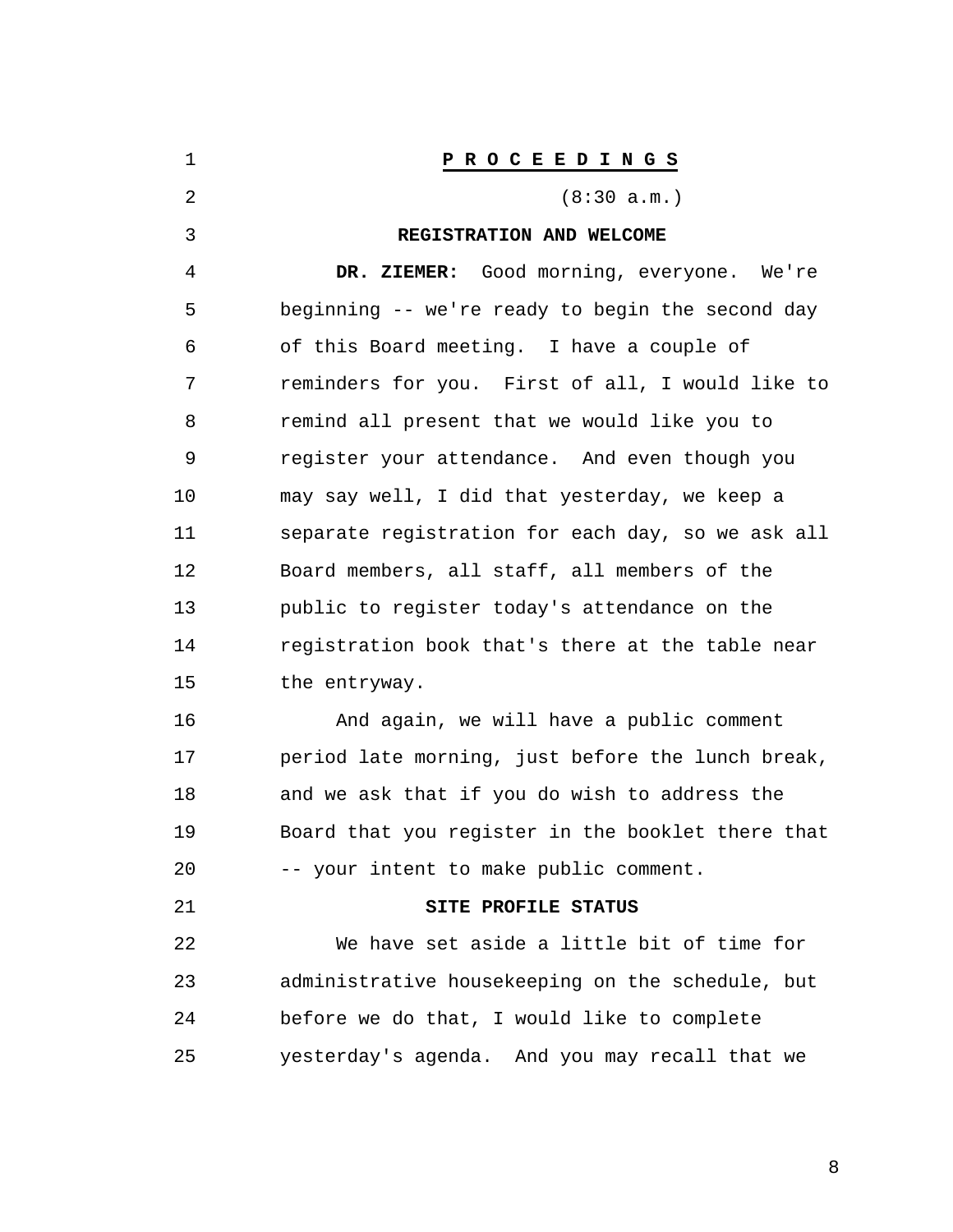1 2 3 4 5 heard only a portion of Dr. Neton's presentation, that portion that was given during the public comment period. So will turn first then today to the site profile status part of the agenda for Jim to complete that presentation.

6 7 8 9 10 11 12 13 14 15 16 17 18 19 **DR. NETON:** Thank you, Dr. Ziemer. Good morning, everyone. I -- this has sort of been a -- is a tradition now for the last several meetings that I go through and update the status of where we are with the site profile, so I intend to do that and go over where we are, what progress we've made since the April Board meeting in Richland. And I talked briefly about the changes we made to the site profile at Mallinckrodt, and I'd also like to discuss a little bit about the -- how we're handling construction workers, particularly at the Savannah River Site. I have a couple of slides on that.

 $20^{\circ}$ 21 22 23 24 25 This is an updated slide from the last meeting. The only new piece of information on here is that we have approved the Fernald site profile that has exactly 500 cases in the hoppers right now to be reconstructed. I think that was approved just about a week ago, so that -- when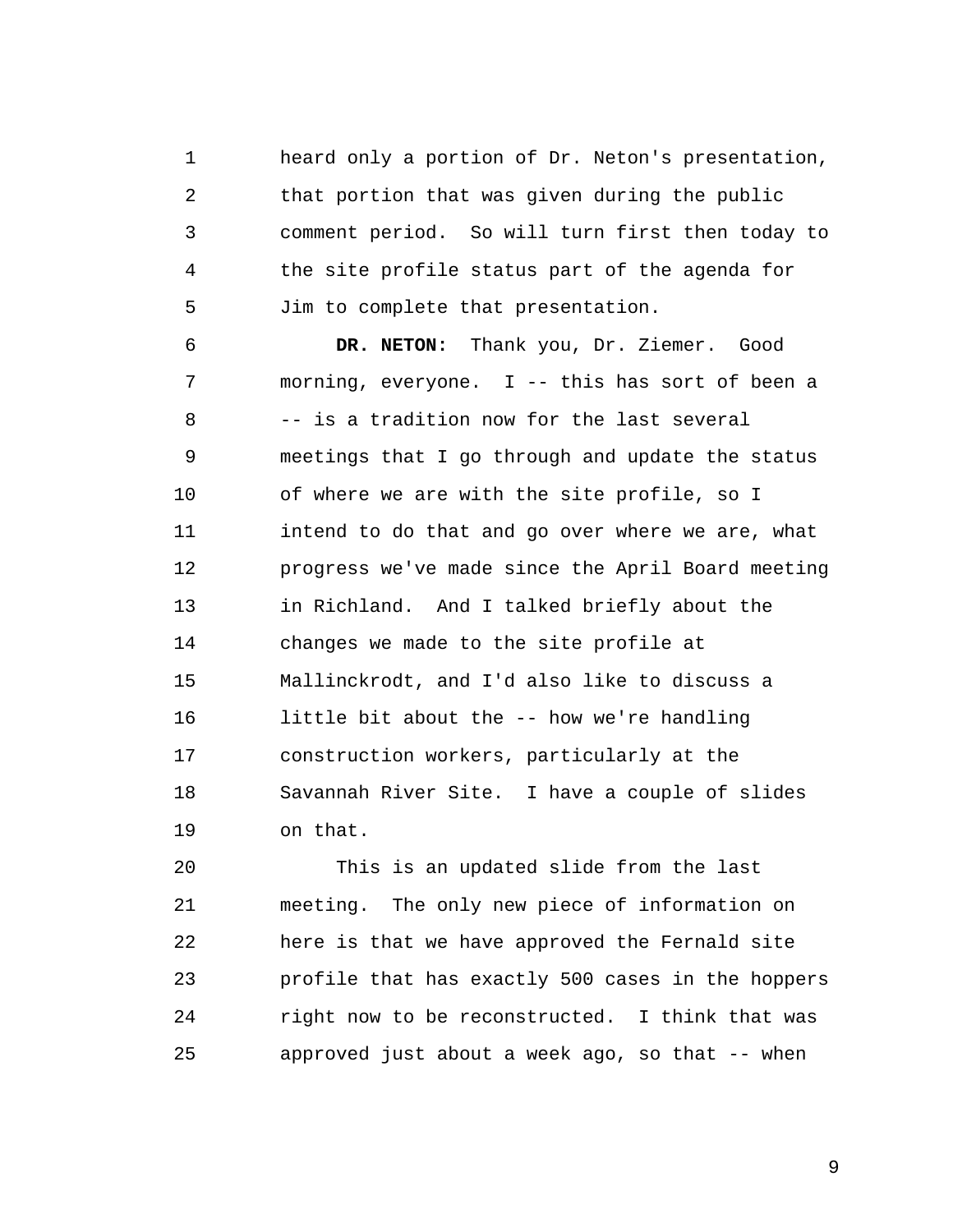1 2 3 4 5 6 7 8 9 10 11 12 13 14 15 we say approved, that means all six Technical Basis Documents or chapters that make up the profile have been reviewed by OCAS and approved for use in dose reconstruction. That does not mean -- I'll caution folks -- that all of -- all the details have been fleshed out. For the Fernald site, for example, there may be sections in there marked reserved for certain periods of time or certain modes of exposure that we don't have sufficient information at this time to proceed with confidence in a dose reconstruction, and those provisos are well-indicated in the document so the dose reconstructor is forbidden from using the profile for those certain specific conditions.

16 17 18 19  $20$ 21 22 23 24 25 So with the addition of Fernald site profile, we now -- this is the number of cases that we received -- been referred to us from the Department of Labor by each of these sites. That brings the total number of cases under that site profile to about 7,400. That represents roughly 45 percent of the number of cases that we have in house, so we're at about the halfway mark with covering cases with site profiles. Although, again, not -- the site profile is not necessarily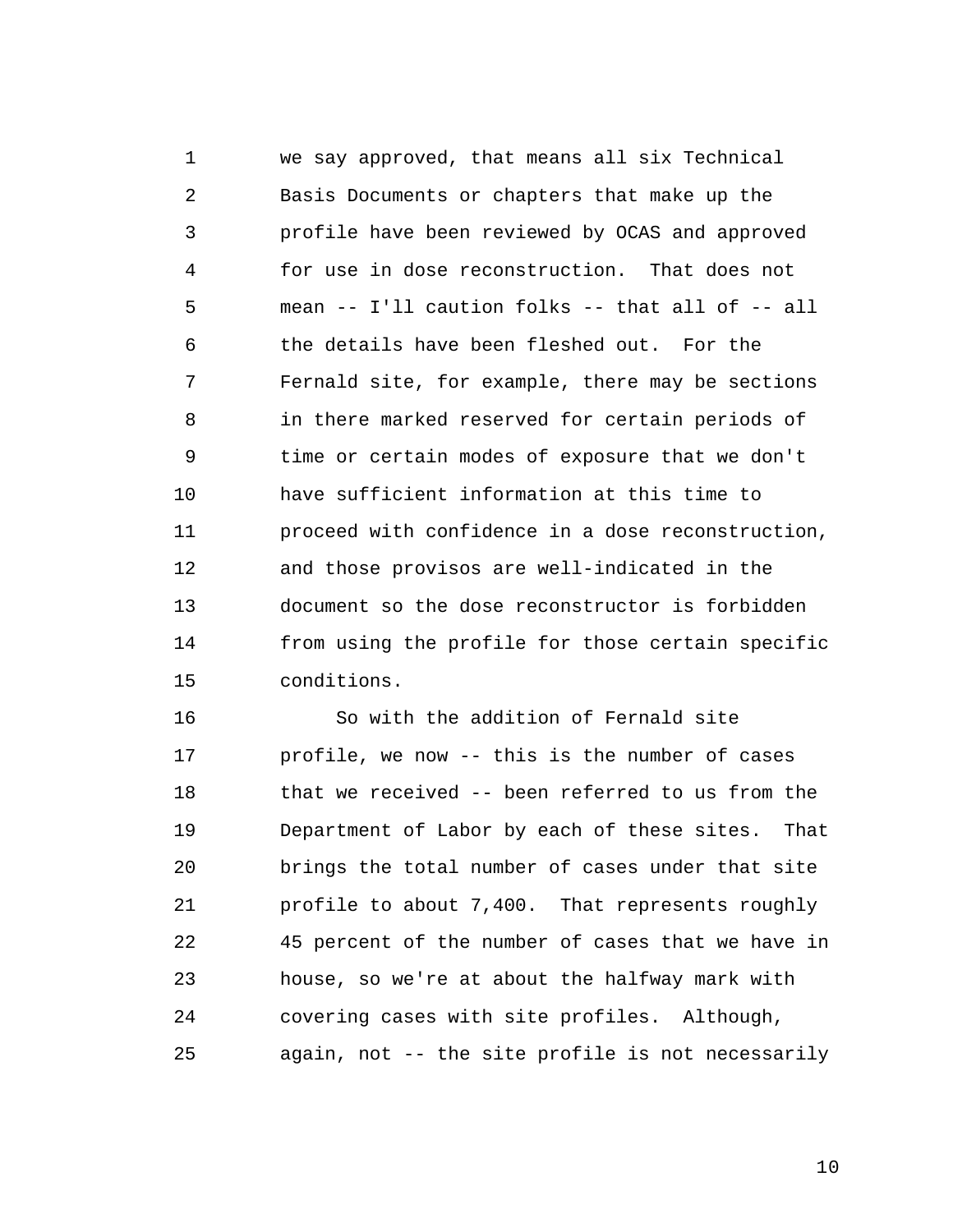1 applicable to all cases.

2 3 4 5 For example, when we were talking about construction workers, it would not cover workers that had no monitoring information at all. This primarily covers monitored workers.

6 7 8 9 10 11 12 13 14 15 16 17 18 This is a graphical depiction of where we are with what we call the big 15. These are the 15 sites that ORAU -- Oak Ridge Associated Universities has been working on for some time now. The green blocks indicate that that chapter of the site profile has been reviewed and approved for use. So we have six or seven of those. Fernald is completed now, Hanford is complete. Iowa Ordnance is complete, Mallinckrodt, Rocky Flats, Savannah River and Y-12 are all -- are -- all the chapters have at least been approved for use -- partial use, at least.

19  $20^{\circ}$ 21 22 23 24 25 The blue dots indicate that profiles are in comment resolution, meaning that they are in some state of review. The chapter has been drafted. OCAS has at least seen it once. There's some further indicators here that, you know, we've got a few for first-time review, so some of these have been passed back several times. We do a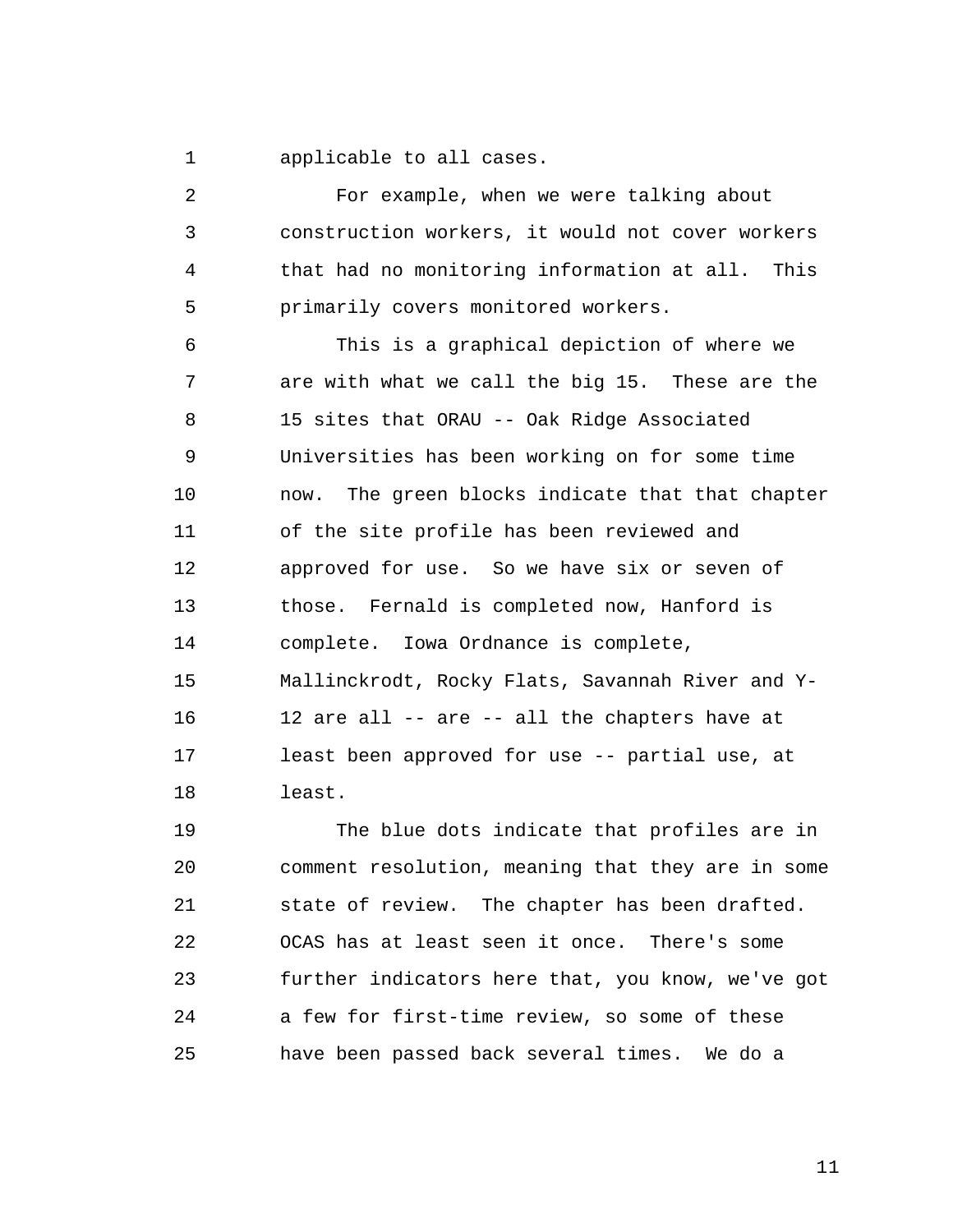1 2 3 4 5 6 7 fairly thorough review. This is an iterative process, as ORAU well knows. We take our time to make sure that things are correct, and oftentimes these things can go back and forth two, three, sometimes four times until both sides of the fence are comfortable with what we're portraying in these profiles.

8 9 10 11 12 13 14 15 16 It's interesting to note that if you look at the green and blue, then virtually -- not virtually, but 100 percent of the chapters have at least a draft. There is not one site that does not have at least some rough draft out there being reviewed. So in some sense, we've accomplished a major milestone in getting at least something on paper for each of the chapters that we're trying to finish.

17 18 19  $20^{\circ}$ 21 22 23 24 25 The double asterisks here indicate a gaseous diffusion plant working group. This is just an internal indication to designate that we're trying to make sure that those sites are handled in a consistent fashion, since they did very similar work with very similar exposure potentials. So we just want to make doubly sure that we're -- we're internally consistent at the gaseous diffusion plants, particularly since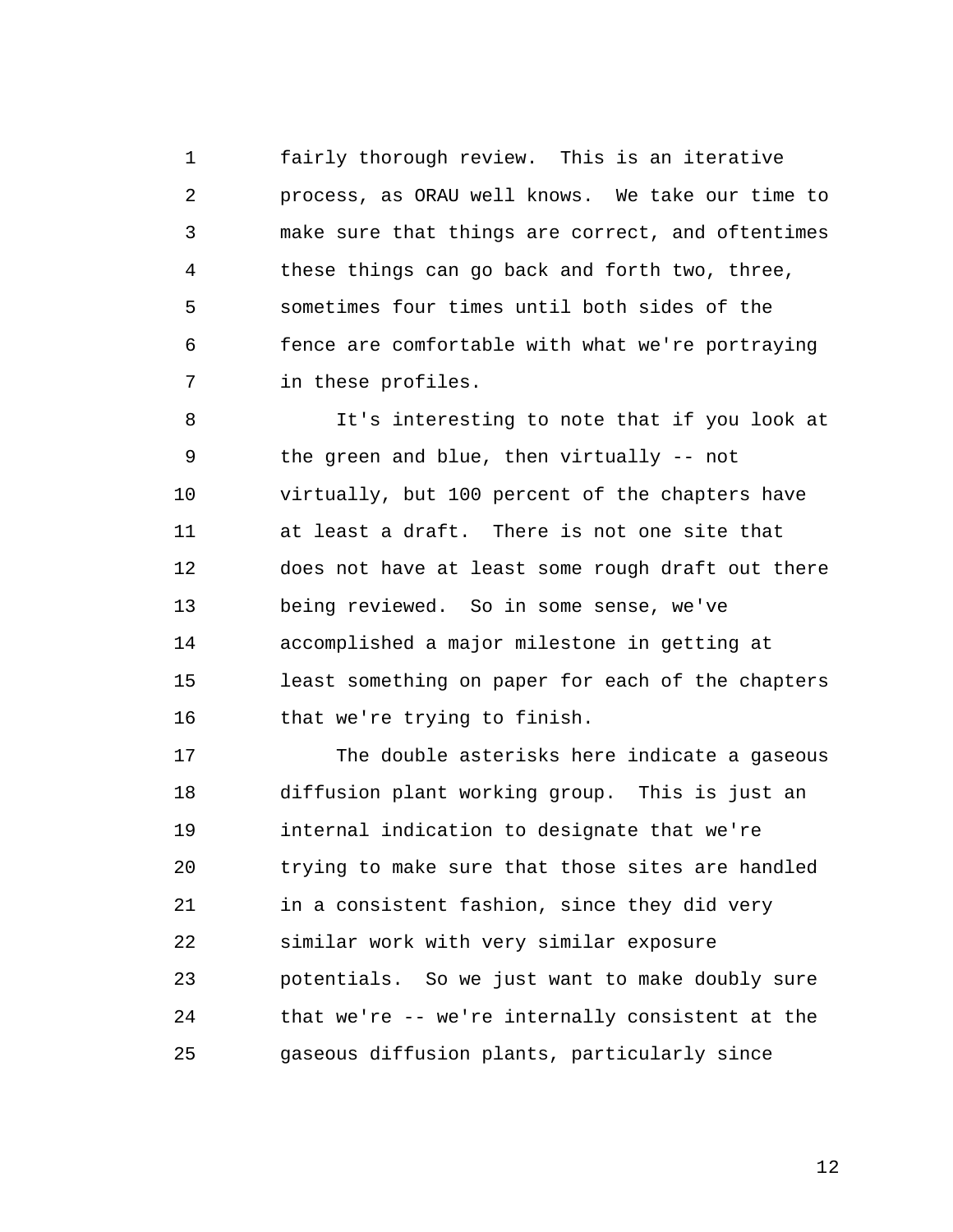1 2 those are Special Exposure Cohort sites, as we discussed yesterday.

3 4 5 6 7 8 9 10 11 12 13 14 15 16 17 18 19  $2.0$ There's additional DOE site profiles under development that are listed here. This list hasn't changed since the last Board meeting. As you can see, the number of cases that those would allow us to proceed with becomes smaller and smaller as we -- as we get the larger ones done. And as we discussed at the last Board meeting, at some point we're going to have to make a decision, at -- for an economy of scale, at what point do we stop doing a site profile and either make addenda to previous ones where exposures were similar, or act-- in some cases actually just do what would essentially amount to handcrafted dose reconstructions that included virtually all the information you need that would be in a site profile. We're not at that point yet where we stop because there's still a lot of ongoing work, but we will be looking at that.

21 22 23 24 25 AWE site profiles, there's no change on the number released there. This is the same list that I presented last time, so we're still proceeding with the AWEs. Primarily the Atomic Weapons Employers that do not have completed site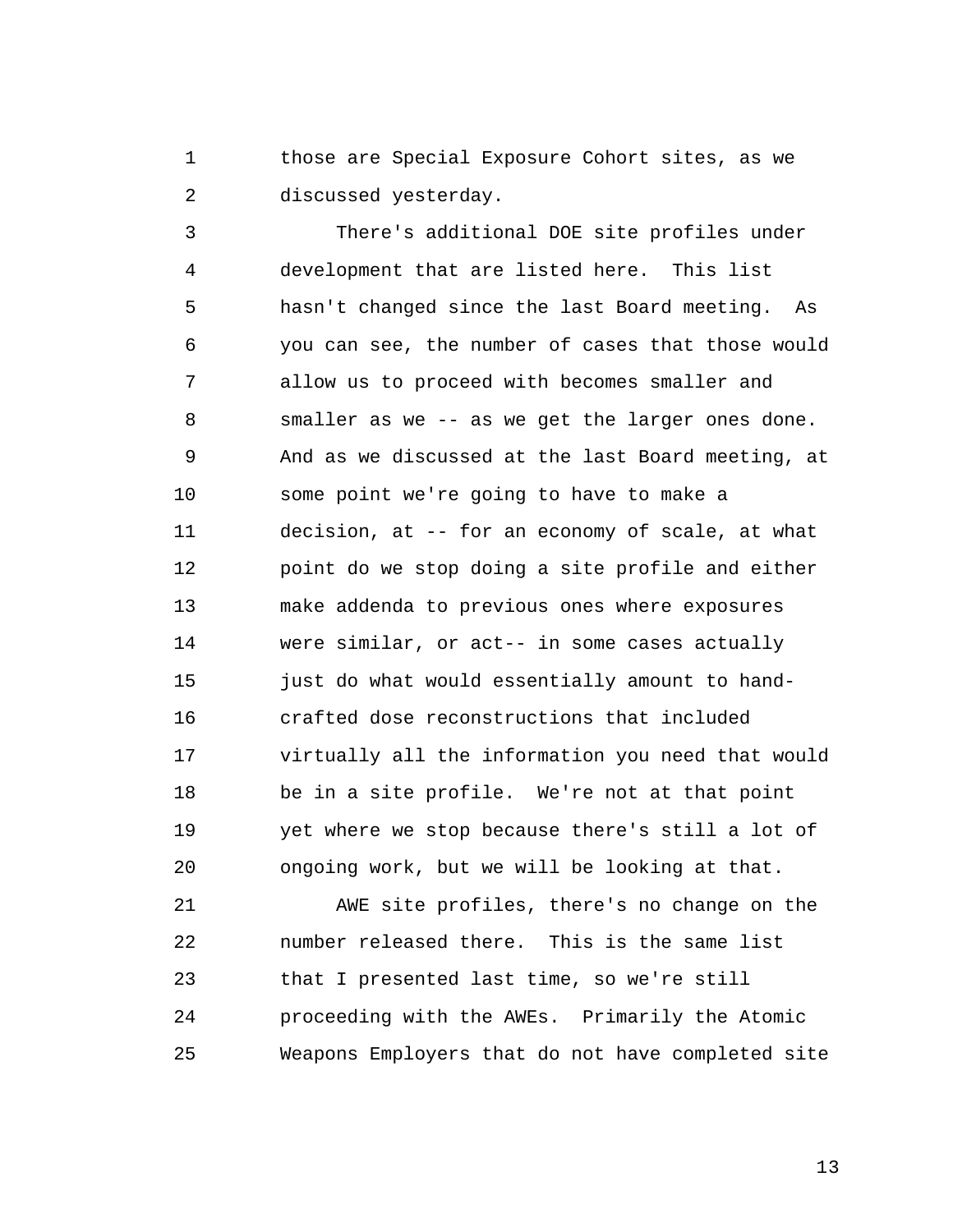1 profiles, if we are doing some dose

2 3 4 5 6 7 8 9 reconstruction, are covered under this complexwide approach, which is a maximizing approach for some of the Atomic Weapons Employers that we believe had fairly lower level exposures that we can use some fairly claimant-favorable assumptions, for cancers that are not -- where the organ does not concentrate uranium, to process the cases.

10 11 12 13 14 15 16 17 18 19  $20^{\circ}$ 21 22 23 24 25 We have a number of site profiles under development. These listed here -- Linde Ceramics is of interest to those in the New York State area, as well as Simonds Saw and Steel. We are working on these. There's active working groups out there developing these site profiles. Then we have nine additional that I didn't list here that total up to 132 cases. At that point, again, we're going to have to make a decision, do we stop at the profile level and start doing something else besides the profile. I think when we get below here, we're down into sites that have fewer than 40 -- 30 or 40 cases, and that becomes a -- you know, an issue to write a 50, 60-page document for maybe 20 dose reconstructions.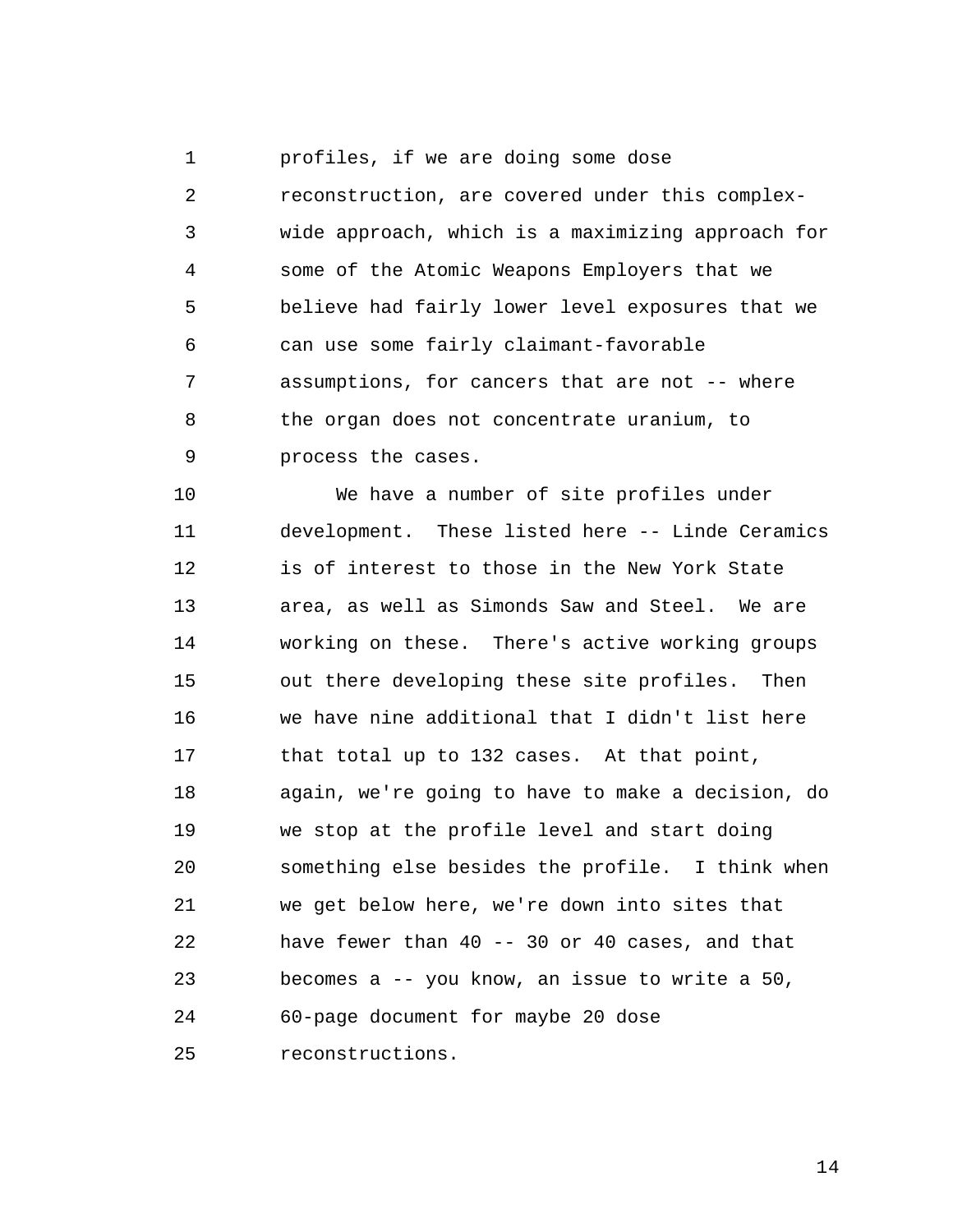1 2 3 4 5 6 7 8 A little bit about the worker outreach. That's moving forward and we're starting to get some really good feedback, as we talked about at Hanford. We've had a number of meetings so far. In fact, Grady Calhoun left yesterday afternoon to go to Pantex to participate in a worker outreach briefing on the site profile there in Amarillo, so that's happening sometime today.

9 10 11 12 13 14 15 16 17 18 19  $20^{\circ}$ And Bethlehem Steel, as we talked about in the public meeting, we've made -- we're making arrangements to visit the Bethlehem Steel workers. There was -- at the work-- town hall meeting that we had, a number of workers expressed some issues that they wanted to be able to tell us their particular exposure scenarios. We heard that loud and clearly and we fully intend to come out here in the near future to meet with the workers and capture their -- their history of what occurred at the site during the 1949 through '52 period.

21 22 23 24 25 There's a number of additional outreach meetings planned. I think we have Rocky Flats scheduled for later this month, June 23rd -- I just got an e-mail this morning -- so this is a very active, ongoing effort. Larry indicated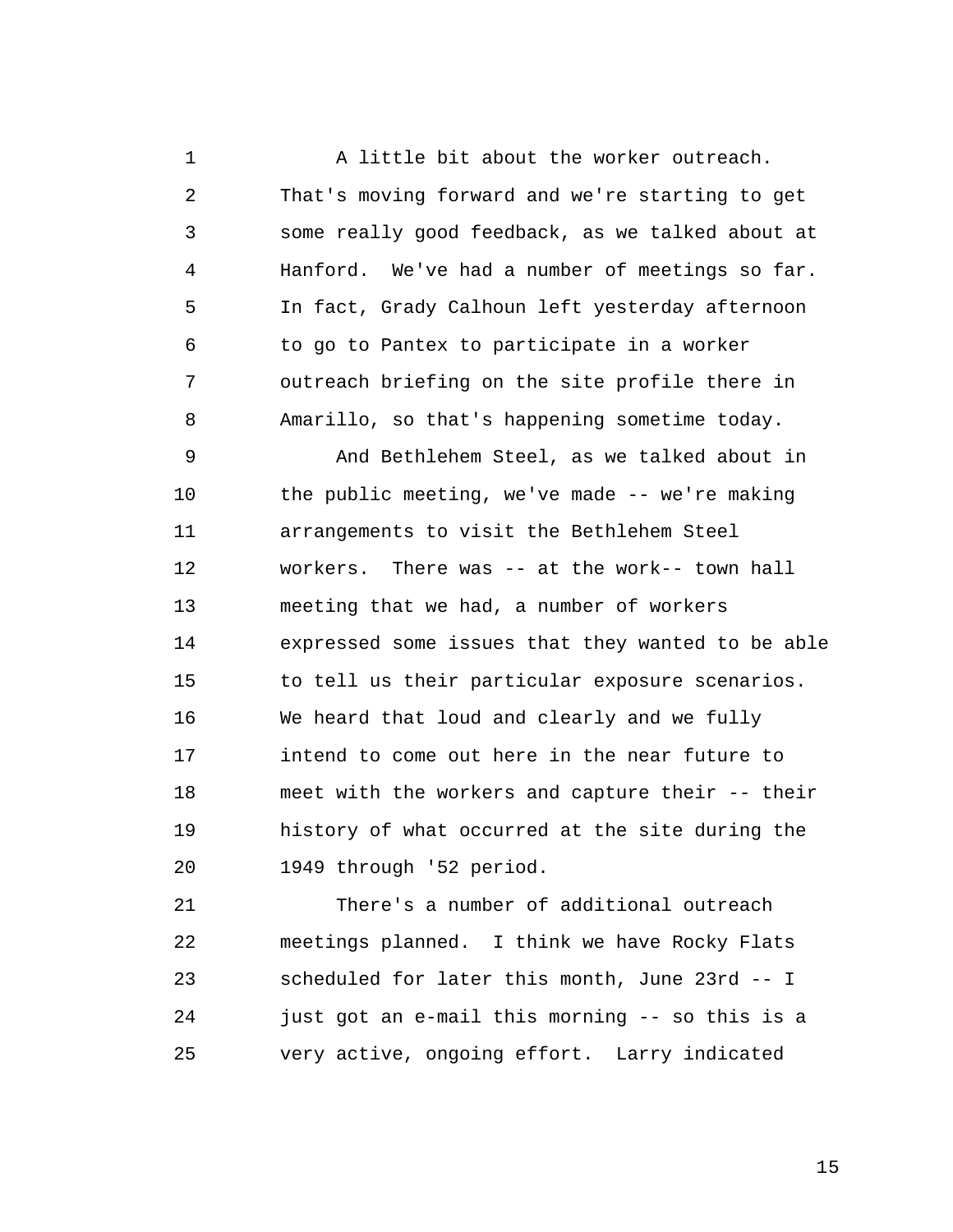1 2 3 4 5 6 7 8 9 Vern McDougal\* from ATL is the lead on this as a subcontractor to Oak Ridge Associated Universities. And we just -- they just brought on board a new person by the name of Mark Lewis, who is a former union representative at the Portsmouth gaseous diffusion plant site, who is very aggressive and has very good contacts. And we're seeing a lot of good movement out of Mark in his contacts with the unions.

10 11 12 13 14 15 16 Okay. I talked about the Bethlehem Steel profile yesterday and I'd be happy to -- I'm not going to go over the details again. I think it was pretty straightforward, but did want to take the opportunity to just address a few issues that came up at the -- at the meeting, at the public comment session yesterday regarding the model.

17 18 19  $2.0$ 21 22 23 For clarity, I know the Board has heard about this model a long time ago. It was the first one that we published and we presented at the Board meeting, but like myself, I tend to forget very readily -- easily what the particulars are, so I just want to cover a few things about the Bethlehem Steel profile.

24 25 The covered exposure period is 1949 to '52. That's four years. NIOSH does not set that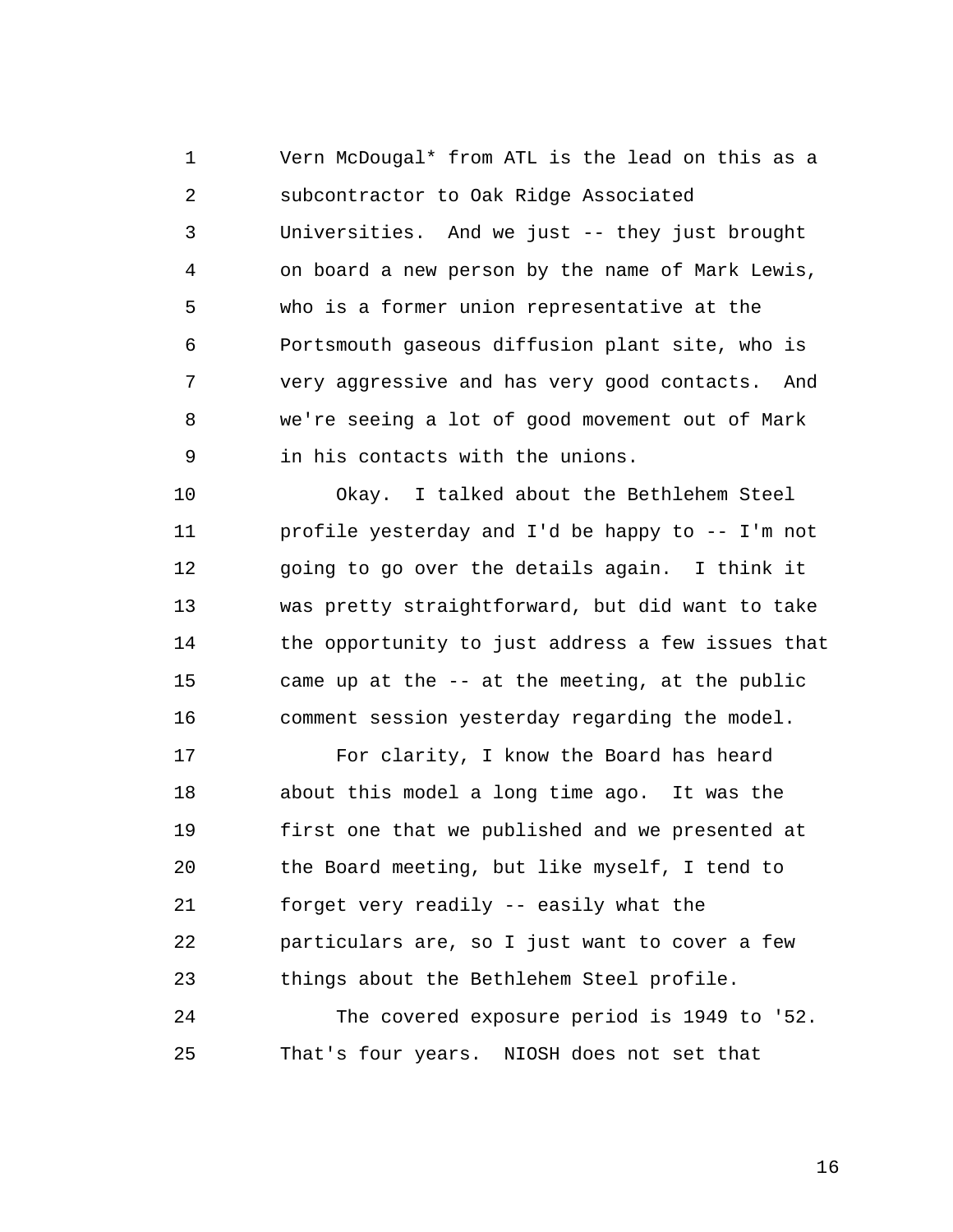1 2 3 4 5 covered exposure period, so if in fact there were rollings in 1955, as some workers have asserted, we could do nothing with those rollings because, by law, it's -- '49 to '52 is the period that we deal with.

6 7 8 9 10 11 12 13 14 15 So if -- if there were additional rollings and we discovered them in our data capture efforts, we certainly would communicate that to the Department of Energy, Department of Labor for consideration to extend the covered employment period. And in fact we've done that. I think in Bethlehem Steel we actually ended up adding a year or so because we found some records that indicated that -- that there were some rollings in periods that were not originally covered.

16 17 18 19  $2.0$ 21 22 23 24 25 So again, you know, we -- we develop an exposure model to specifically address the covered exposure period, '49, '50, '51, '52. In those four years, we -- we did a fairly extensive search. We went to Environmental Measurements Laboratory and captured records. We went to the Fernald site, a lot of which this work was done under -- not under contract, but for the future development of the rolling mill operations there. We could only find 13 documented rollings in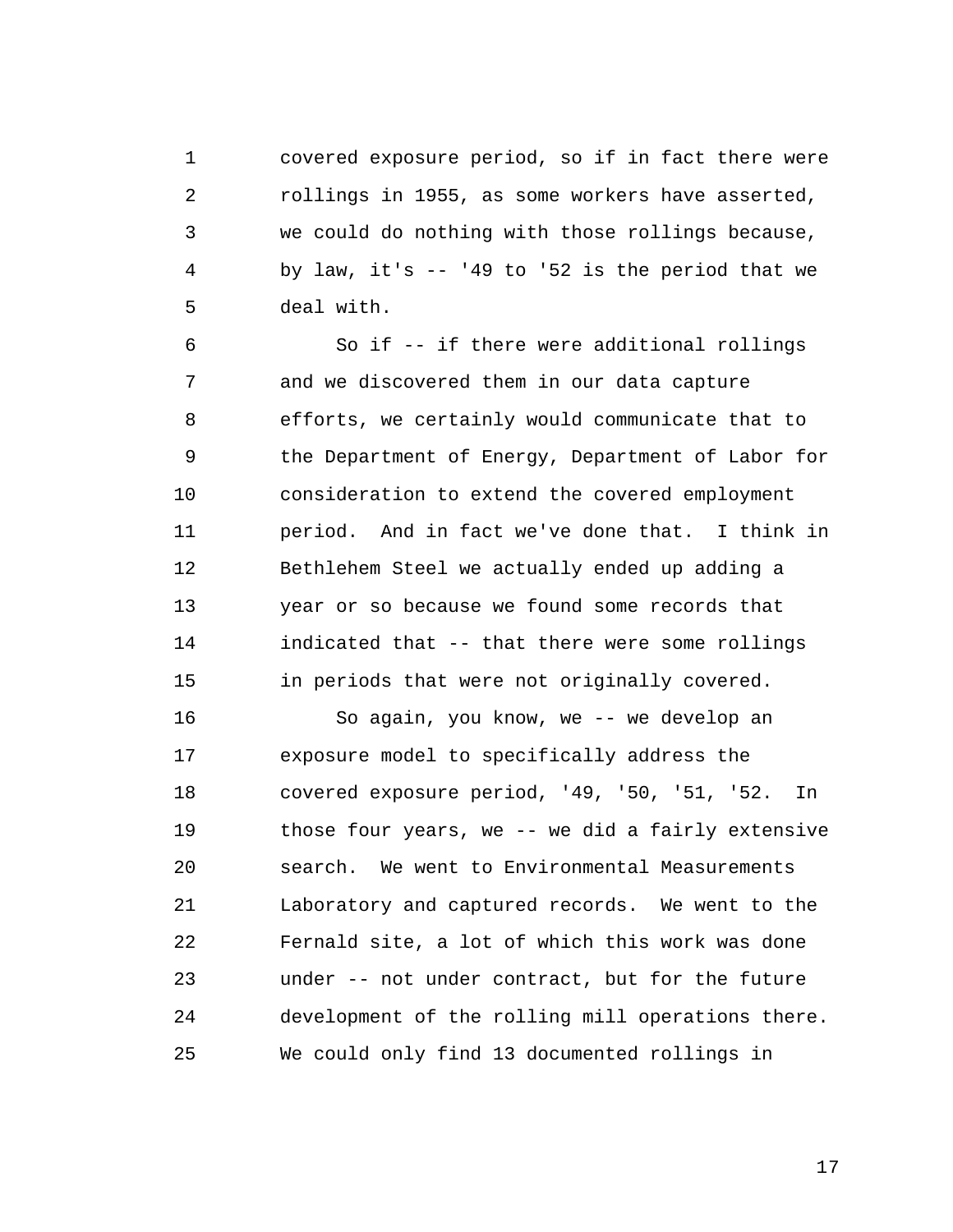1 2 3 4 5 6 7 8 9 10 11 those four years, and in fact the -- only in '51 and '52 could we find these rollings had occurred. They appeared to occur on a periodicy\* about once per month. All but the first and last rollings were done on the weekend, Saturdays and Sundays. In fact, the first rolling in 1951 was labeled experimental rolling number one, which could lead you to believe that that may be the first rolling. In fact, the experimental rolling number one was a continuation of the experimental rolling number one at Simonds Saw and Steel.

12 13 14 15 16 17 18 19  $2.0$ 21 22 23 What happened there was Simonds Saw and Steel was developing the process -- not in parallel, I guess in a linear fashion -- and there were some very large exposures measured there, a large air concentrations. That's where this 1,000 maximum allowable air concentration value came from. There was a lot of concern, so in fact the first rolling at Bethlehem Steel was done in a lead or salt bath to try to minimize the oxidation of the product and the generation of airborne, and in fact it was successful at doing so.

24 25 And we had air samples from Bethlehem Steel. We did not use just Simonds Saw. In fact, one of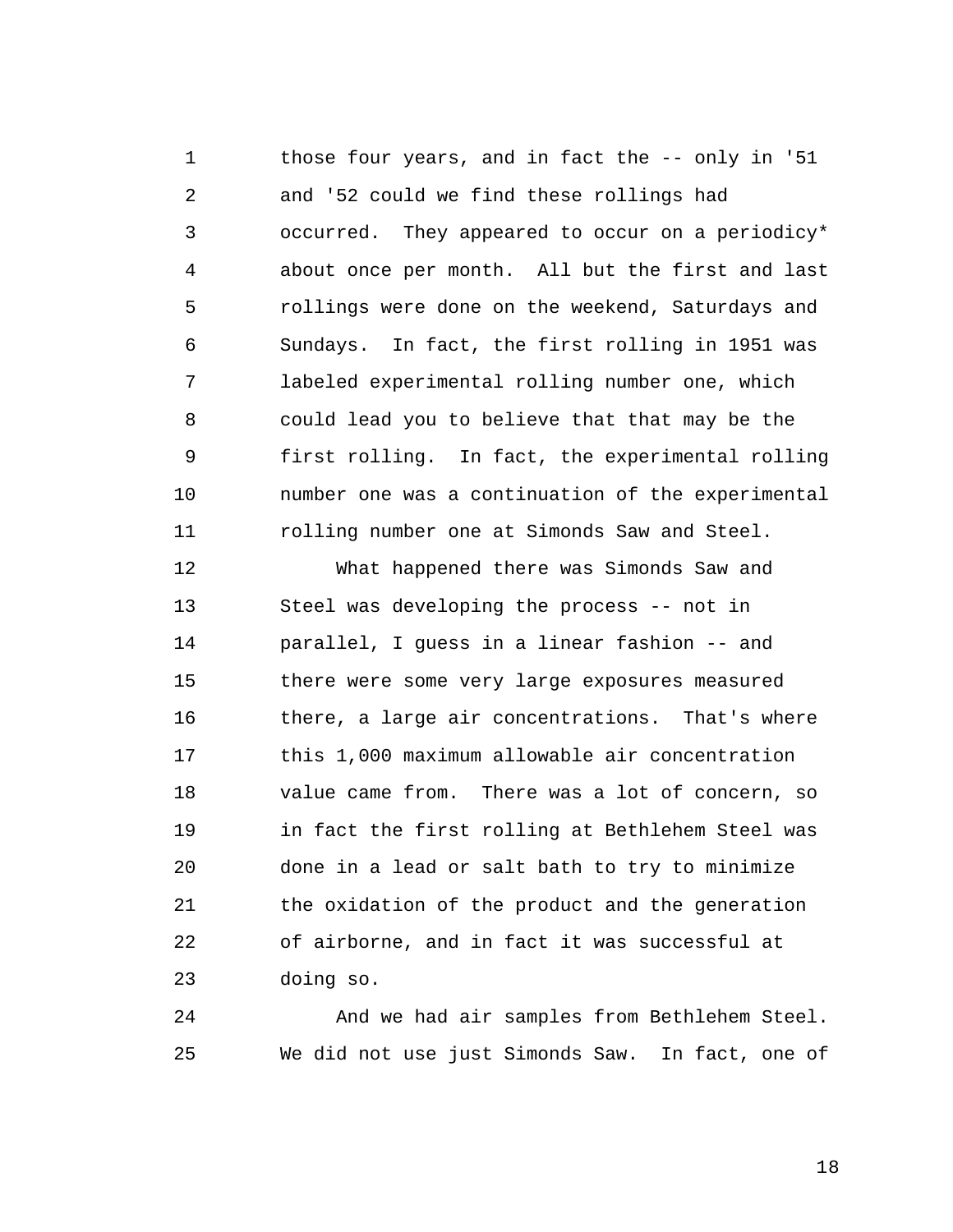1 2 3 4 5 6 7 8 9 10 11 12 13 14 15 16 17 18 19 the claimants' exposure -- one of the claimants' records we received from the Department of Labor had air sampling data in it. These were taken and processed by the Environmental Measurements Laboratory in New York, which is a fairly credible laboratory for doing measurements, and the best estimate that we obtained from those air sample measurements was it was about two times the maximum allowable air concentration, up to the highest value that we observed at the Bethlehem Steel facility of 70. That was the highest recorded air concentration there. But we were not comfortable that we had all the air data, so in searching the records we found Simonds Saw and Steel had this 1,000 times the maximum air concentration value, and so we incorporated that into our model as the upper limit. So that was more than ten times the highest value that we saw at Bethlehem Steel.

 $20$ 21 22 23 24 25 So I think there was a little confusion yesterday about we didn't have air monitoring at Bethlehem. We did. The Simonds Saw and Steel was added to be more generous. And in fact there's every indication that the air concentrations at Bethlehem were lower than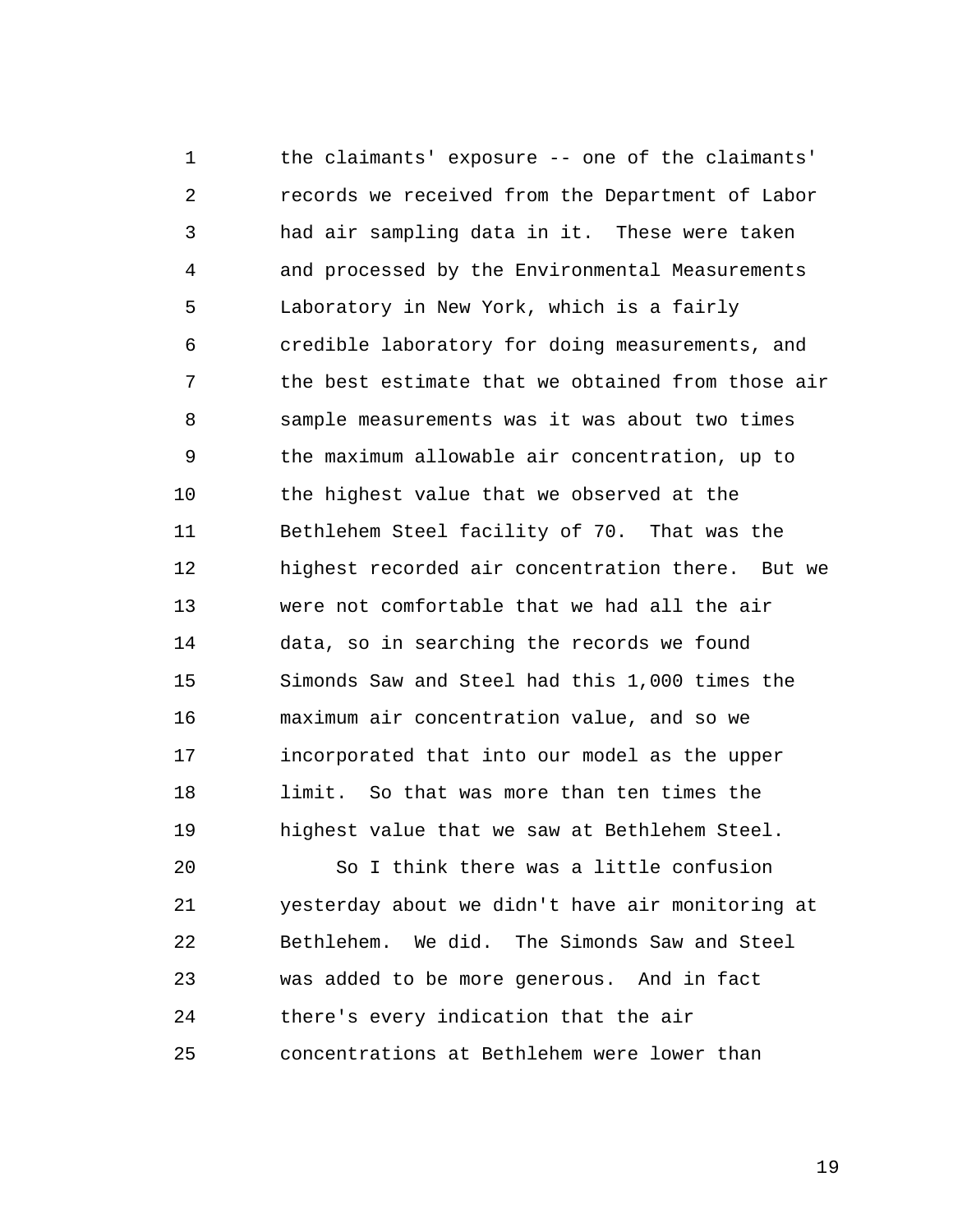1 Simonds Saw and Steel.

2 3 4 5 6 7 8 9 10 11 12 13 14 15 16 17 18 19 One other thing I think is the issue of coworker data. We assumed for this model that all 500 claimants received the same exposure. It was an exposure model, so whether a person was a brick -- brick layer, a parking lot paver, a secretary, a security guard, it was assumed that every worker was at the mill in the highest air concentration value for ten hours a day for 48 rollings. So it's -- there was -- in a sense, everybody was a coworker because we picked the highest possible person and assigned that same exposure to all people. So in that sense, there was no real need to go back and interview coworkers because the Department of Labor could not ascertain who worked where in the plant. It's a huge plant. And again, this exposure only occurred at the rolling mill area, the ten inch bar mill.

 $2.0$ 21 22 Just a few notes for clarification there. I hope that clears up some of the issues that were raised yesterday.

23 24 25 I'm not going to go through this. I'll be happy to answer any questions, though, if the Board has any additional questions on the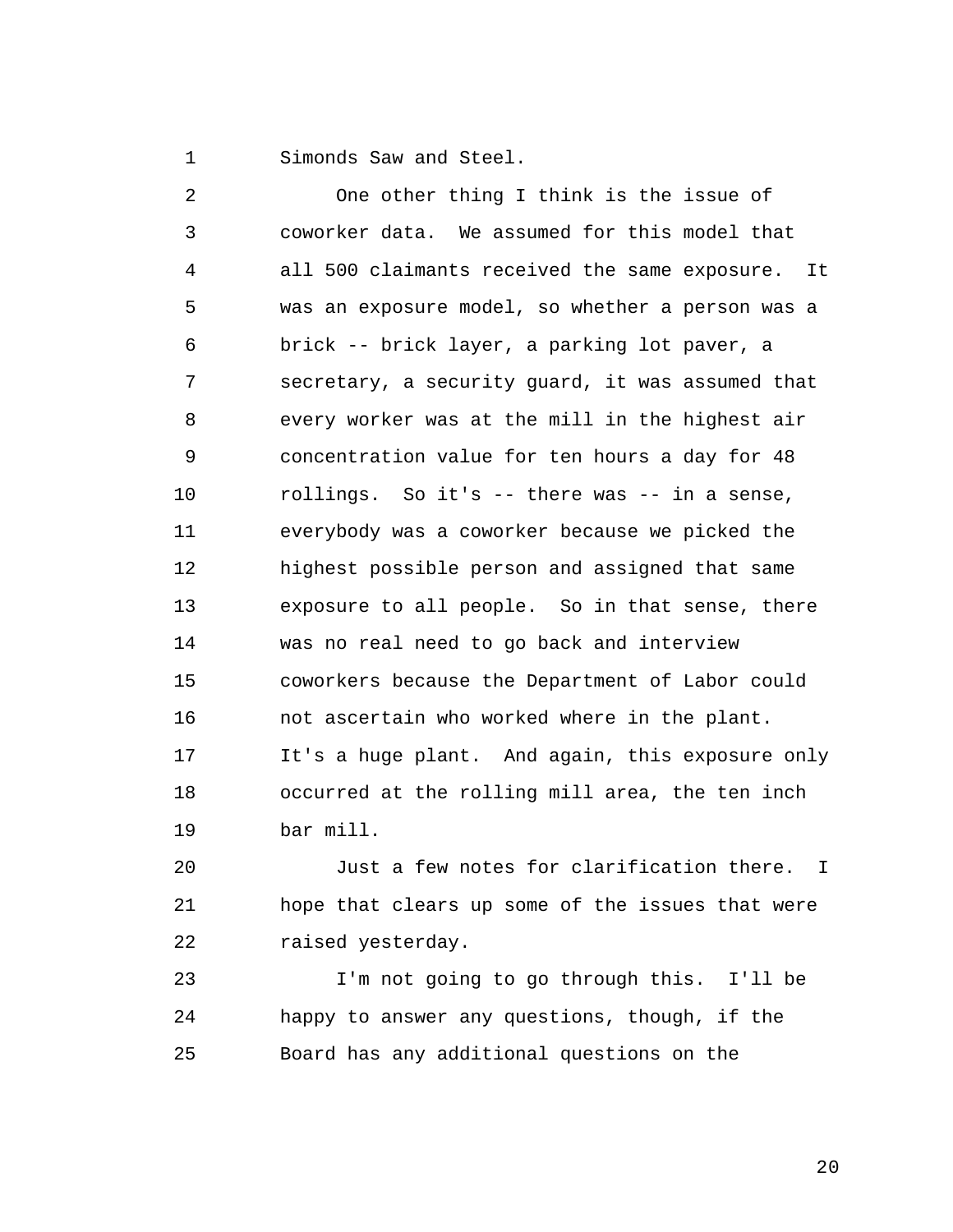1 ingestion model.

2 3 4 5 6 7 8 9 10 11 12 13 14 15 16 17 18 19  $20$ 21 22 23 I'm just briefly going to go over what we're doing with the Savannah River Site and the building trades. As you all know, early on in the process, the building trades were very concerned that we were not addressing their exposures adequately. It was discussed with them that exposure models for workers in the plant working routine operations are not necessarily applicable to construction building trades who have a very different exposure scenario profile. We met with the Savannah River people. It was the first worker outreach meeting we did. And we agreed, there -- there are major -- major differences in doing so. So we've identified seven different areas that we're going to try to address to flesh out -- and this will be added as a chapter to the Savannah River Site profile. And what I speak about here is more than likely going to be applicable to a number of sites, not just Savannah River. But this is the first one that we're going through and working out the details.

24 25 These are somewhat self-evident, but the trade makes a huge difference whether a person is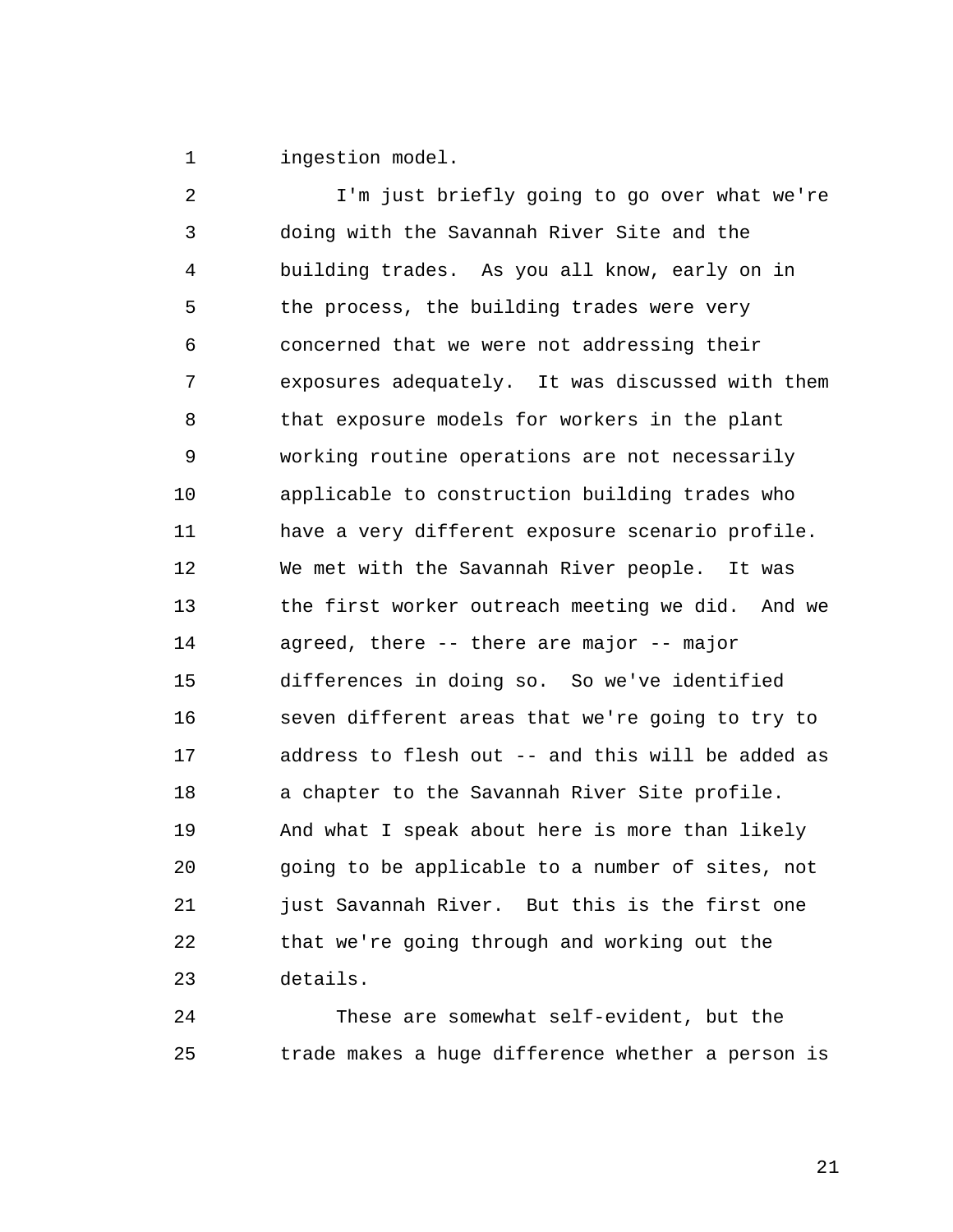1 2 3 4 5 6 7 8 9 10 11 12 13 14 15 16 17 18 19  $20^{\circ}$ 21 22 23 24 25 a sheet metal worker, an electrician, a painter, a carpenter. You know, we're going to have to determine fairly specifically for each of those trades, you know, what the exposure conditions may have been based on the type of work and the specific task. There are a lot of different tasks have been done out there. We actually have been working with the Center to Protect Workers Rights, who are involved in the medical worker screening program at the Savannah River Site. Under contract to us they've actually compiled a document evaluating, based on the interviews with the workers, what was done at the site by the trades, the tasks, and a compendium of incident reports. And this covers somewhere in the vicinity of about 1,800 different worker interviews, so it's a pretty nice thick compilation and it's a very useful document for us to try to develop this chapter. So under the type of work being performed, we've got an indicat-- you know, there's all kinds of work the construction trades do, whether you're talking about grinding, concrete cutting, welding, building demolition is a big one that's extremely different, so we have to develop and cover the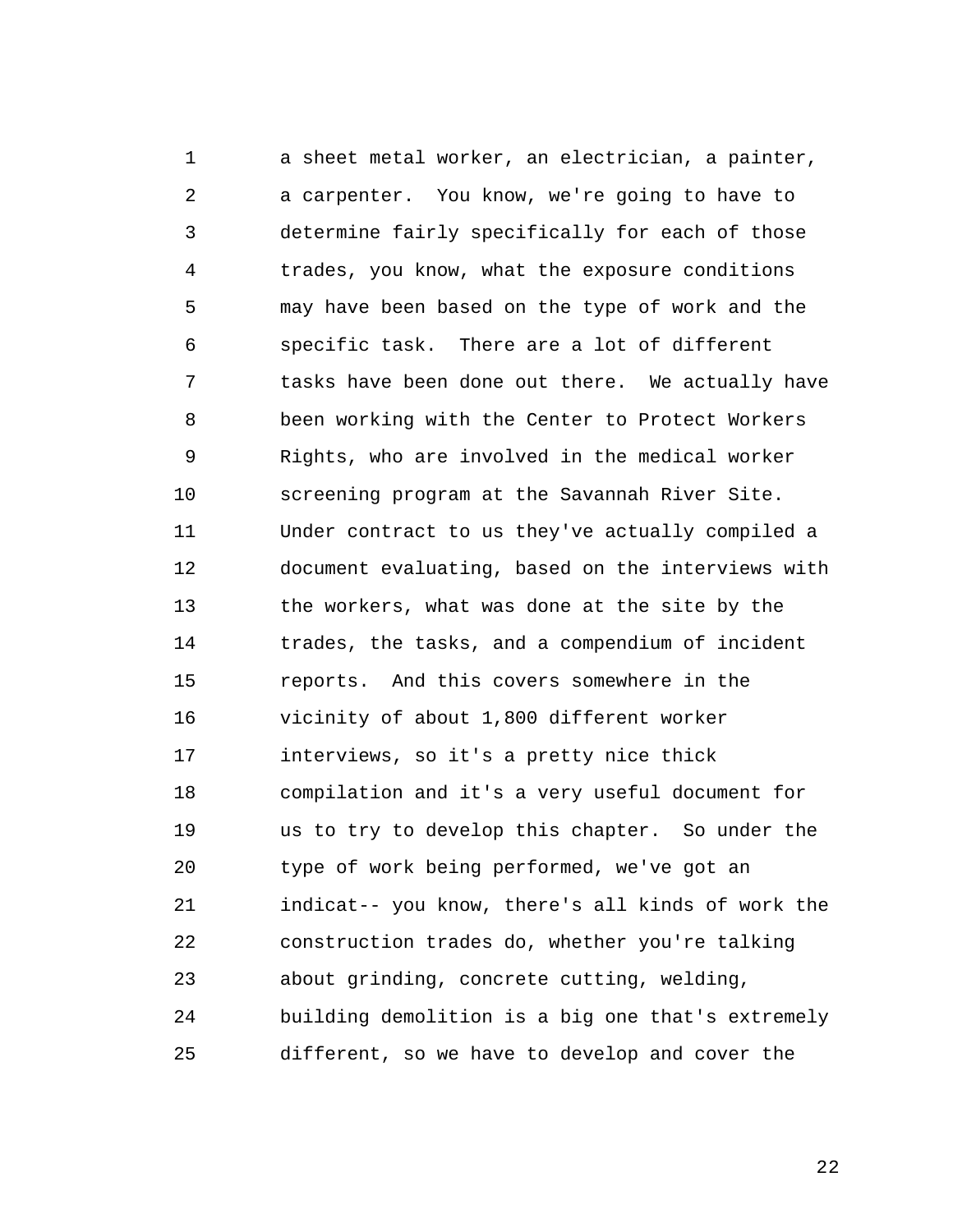1 2 different tasks, the type of work, and of course the duration.

3 4 5 6 7 8 9 10 11 12 13 The facility and the area, is this a rad area or not a rad area. If a person is in a new construction area where there is no rad materials, it's very different than -- than if it wasn't. And then not only if they were in the area, but what the process was if it was a rad area. Was there a potential for airborne and were they working in vicinities where other production or routine workers were there and were being monitored, and could we use those pieces of information as coworker data for the work force.

14 15 16 17 18 And then not only exposure time, but exposure period of course is specific, and the duration. So these are the seven highlights of the chapter that we'll try to flesh out in the Savannah River profile.

19  $20^{\circ}$ 21 22 23 24 25 The exposure details are actually not that different than what you'd expect for a normal worker, but given those -- you know, given - given these parameters that are under consideration, we need to uniquely identify the exposure details for the construction building trades. And type of exposure, radionuclides,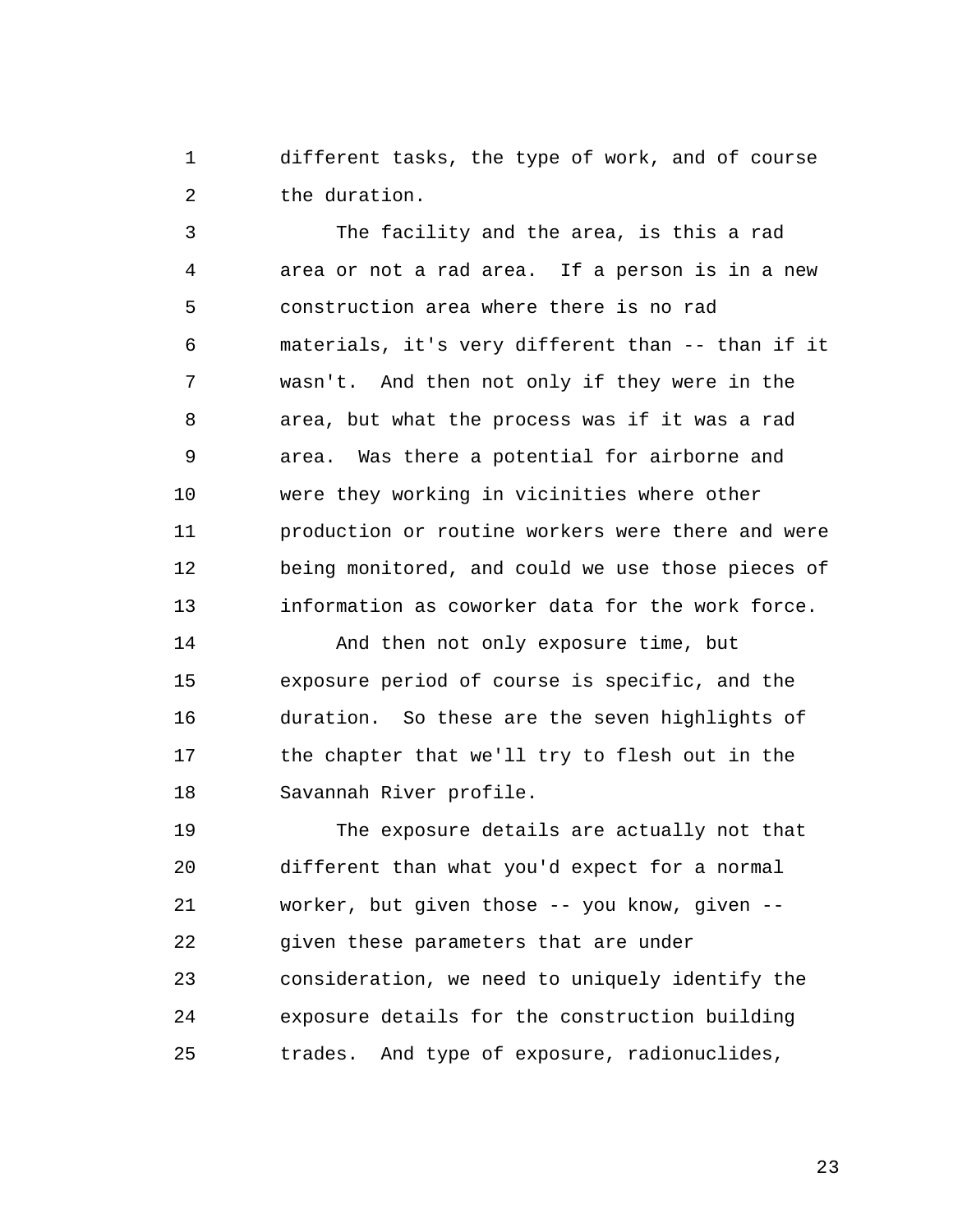1 chemical form.

2 3 4 5 6 7 8 9 10 11 12 13 14 Other characteristics can be somewhat different. Particle size is a normal consideration that we look at, but outside weather conditions could play a huge role, whether a person was doing a demolition and there's windy environment -- I think shoveling of dirt, those sort of things, digging operations, very different. The coverage for engineering controls is very different in an outside operation. Having worked at the Fernald site, I'm pretty familiar with -- with how those type activities are very different than a routine operation.

15 16 17 18 19 And what is the release fraction, that's not well-established for these -- these trades. And again, what -- what quantity, what quantity is there in that outside operation or construction operation.

 $2.0$ 21 22 23 24 25 Sources of information we've identified so far to date. We have information that OCAS has obtained of course from our requests for exposure records from the Department of Energy. It's true that a large number of construction workers weren't monitored, but it's also true that a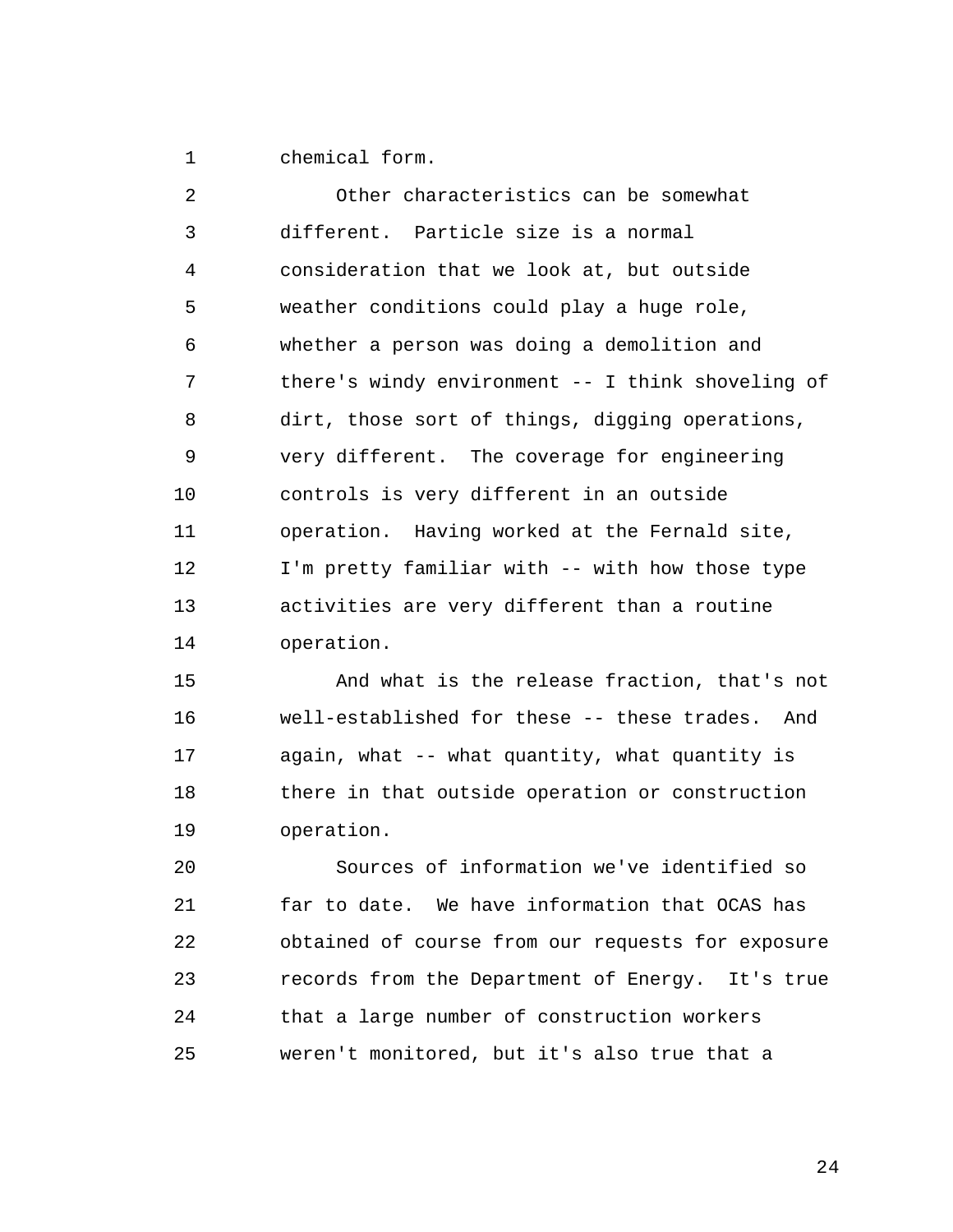1 2 3 large number were, so we're trying to compile that and look at that to see how useful it may be for the unmonitored portion.

4 5 6 7 8 The Health-related Energy Research Branch within NIOSH also has been doing epidemiologic studies on these workers for a number of years and has compiled a database that we're taking advantage of.

9 10 11 12 13 14 15 16 17 18 19  $20^{\circ}$ Of course the site profile that is in existence we're going to try to use to the extent possible. We have worker interviews -- that is the Computer-Assisted Telephone Interview -- but also we are planning on interviewing and are interviewing worker -- construction workers at the sites. At the Hanford meeting I was handed a list of -- a page of names of people, construction trades workers, who were willing to discuss their exposure situations with us. We have made contact with those folks and we are sending some people to interview those workers.

21 22 23 24 25 So as we do these worker outreach meetings and make contacts, I talked about the Bethlehem Steel contacts we've made, we are going out and - - and addressing -- capturing the workers' concerns and attempting to address them in the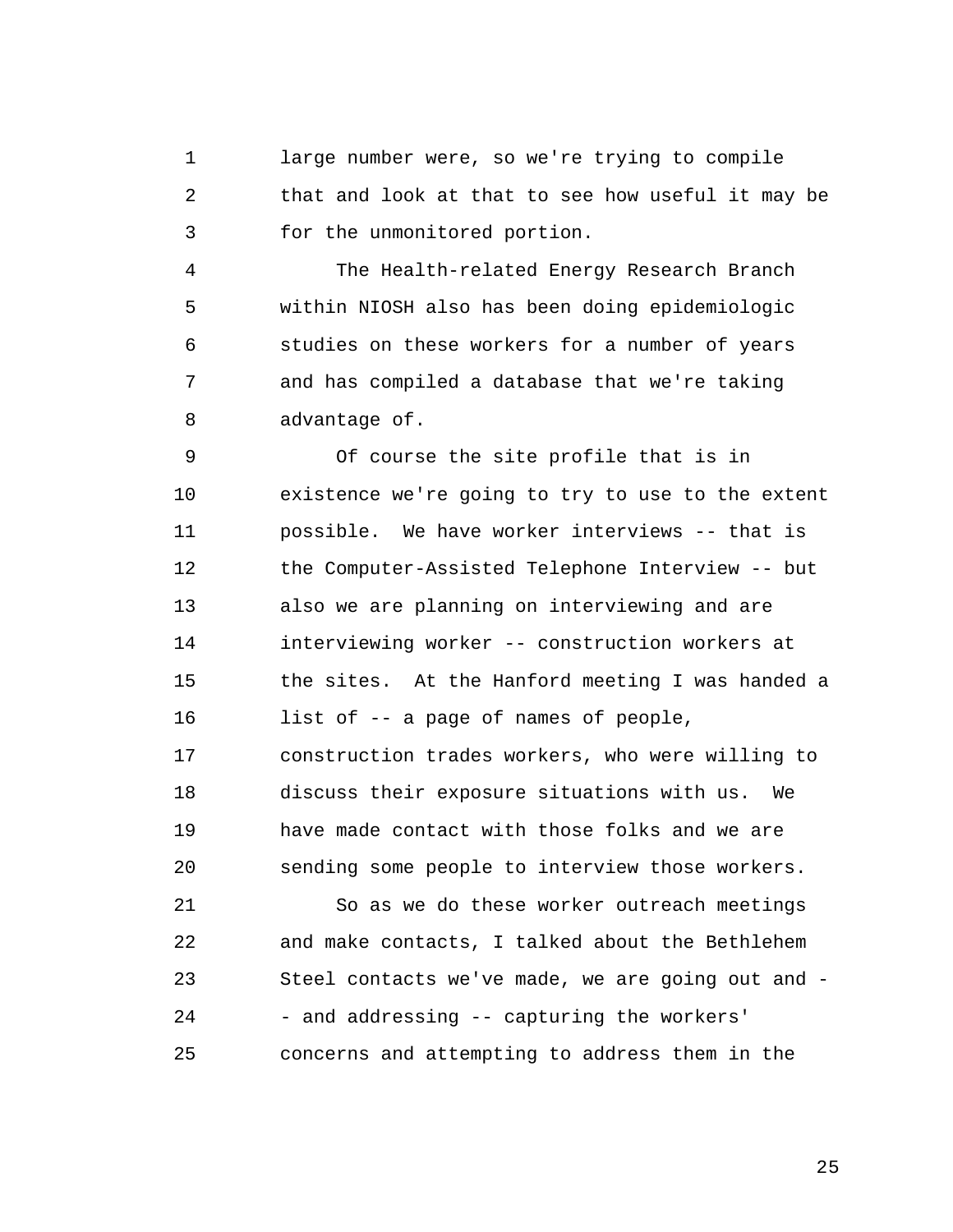1 best fashion we can.

2 3 4 5 6 7 8 9 10 A lot of interest has been expressed in these incident reports. They are valuable pieces of information. They are not contained in the current site profile. We are going back at the Savannah River Site in particular. We are pulling out the occurrence reports that have been there. We do recognize that there may be some - some contractor and DOE bias in these reports and we'll try to account for that.

11 12 13 14 15 16 17 18 19  $2.0$ 21 22 23 24 25 Another source is the Department of Energy Radiation and Exposure Management System, which is the internal DOE reporting mechanism for monitoring workers. Those are useful to a certain extent. They put workers in profiles of categories that we should be able to use to develop some type of distributions. The Medical Surveillance Program Database, peer-reviewed publications, and I mentioned the Center to Protect Workers Rights at Savannah River Site in particular, although we have a contract with CPWR for five sites that have medical screening programs. That's Savannah River, Oak Ridge, Nevada Test Site, Amchitka Island and Hanford. Savannah River's the first one we're looking at,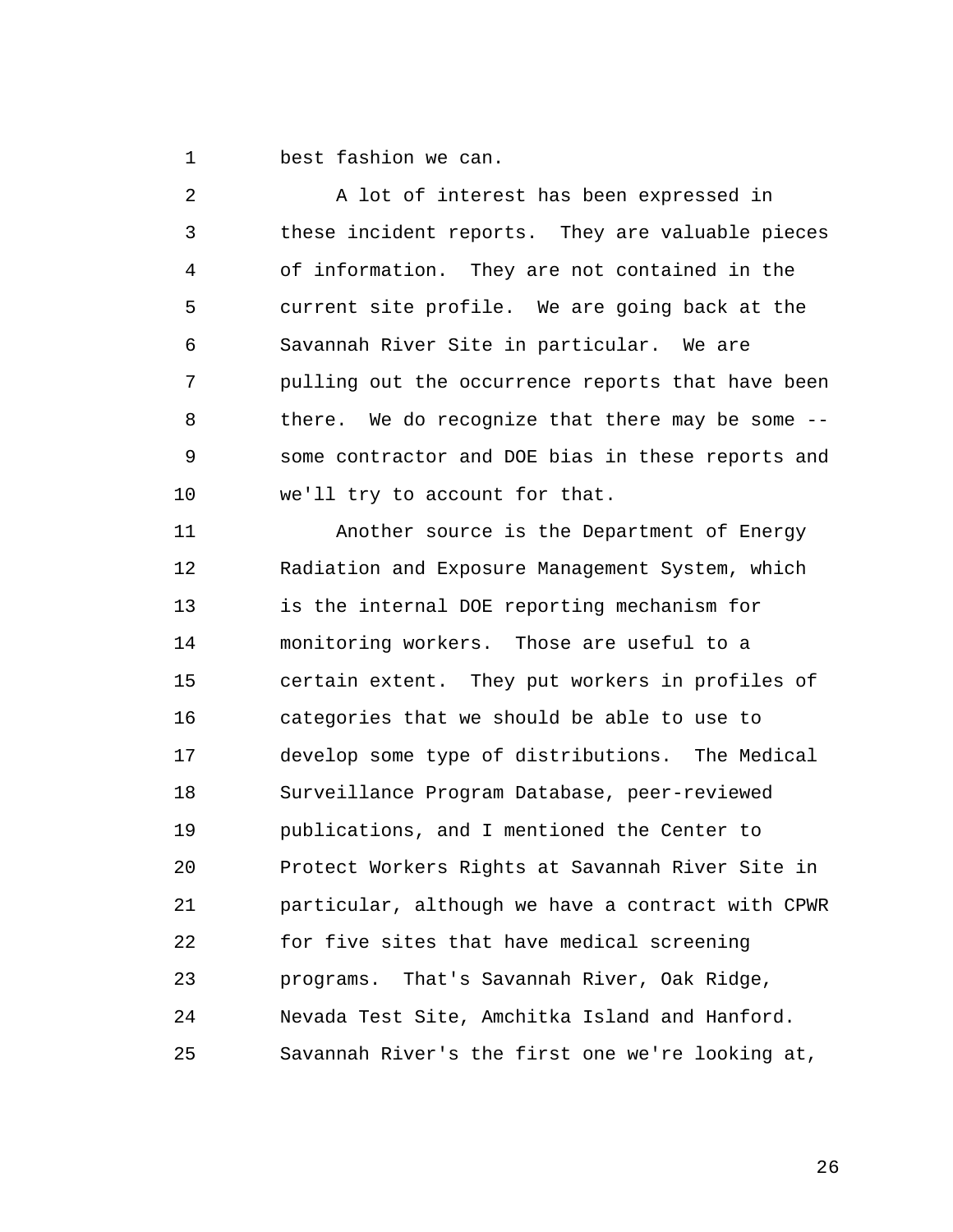1 2 3 4 but they have actually -- CPWR has actually compiled this information from all five of those sites for us and we'll be using that to the extent possible.

5 6 7 8 9 10 11 12 13 14 15 16 That's it in a nutshell with what we're doing with construction trades. I don't have a draft chapter to present to you, unfortunately, but this is our thinking. We have a team of eight people that have been assembled from the current site profile teams, eight people who have some experience in working at sites where construction building trades exist. Judson Kenoyer, the profile task manager, is heading up that -- that effort and we're looking forward to getting a product out the door as soon as we can. I think that's it. I'll answer any

17 questions that --

18 19 **DR. ZIEMER:** Okay. Mark, then Gen, then Jim.

 $2.0$ 21 22 23 24 25 **MR. GRIFFON:** Jim, just a follow-up on the Bethlehem Steel site profile. The -- you mentioned that the 1,000 times the MAC -- and I've seen it, I didn't have it with me, unfortunately, but 1,000 times the MAC as the upper boundary. Just to follow up on some of the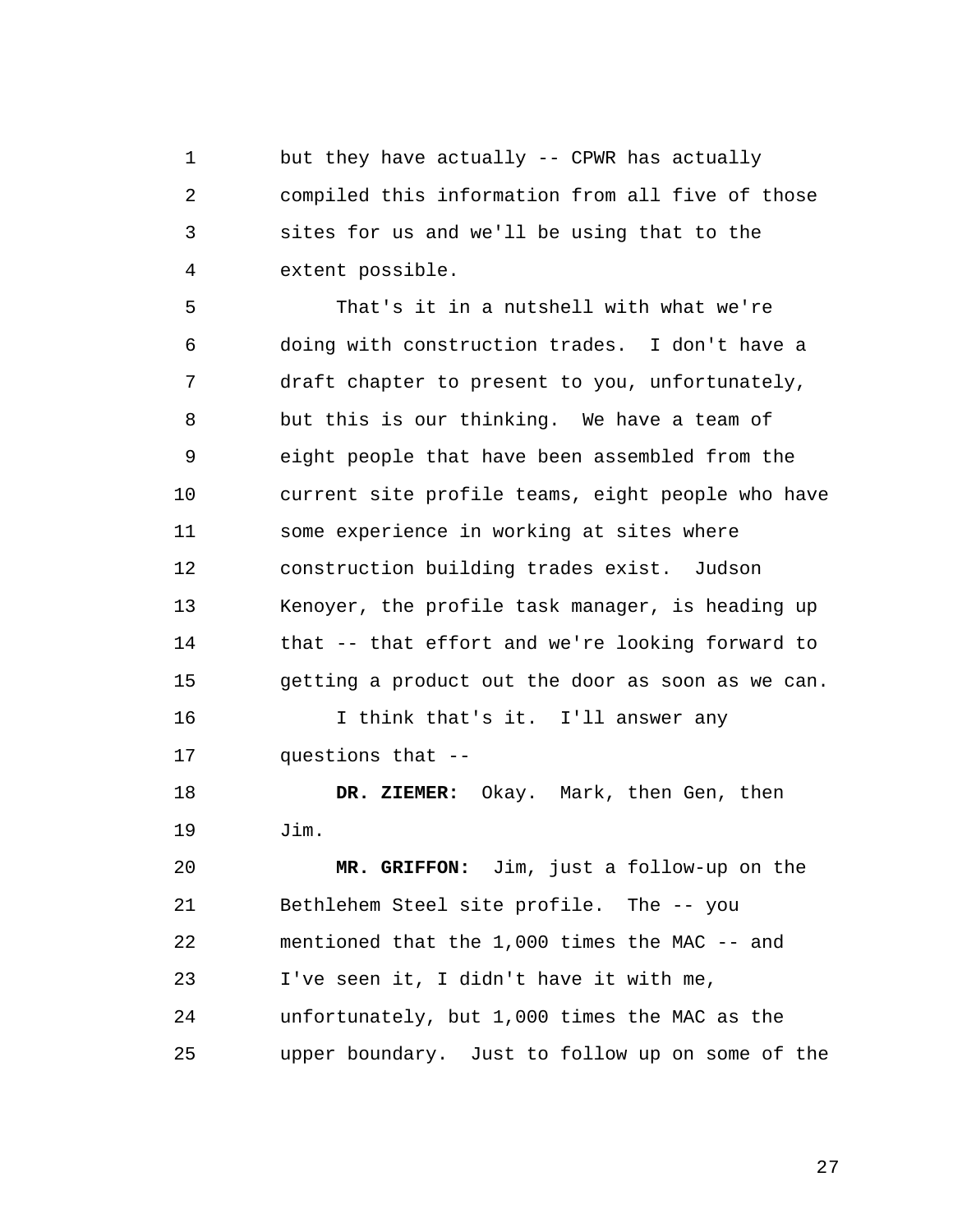1 2 3 4 5 6 7 8 9 10 11 12 13 14 15 16 17 18 19  $20^{\circ}$ 21 22 23 24 25 discussion from yesterday, when you're doing the individual dose reconstructions, are you using the 1,000 times MAC exposure or are you using -- **DR. NETON:** It's a distribution. **MR. GRIFFON:** -- a distribution? **DR. NETON:** It's a triangular distribution. The mode is two, which is our best estimate based on the actual air monitoring data at the site -- **MR. GRIFFON:** Two times the MAC? **DR. NETON:** Two times the MAC, and it goes up -- there's actually -- it's a little more complicated than that. You'll see there's two distributions in there, a low exposure matrix and a high exposure matrix. **MR. GRIFFON:** Right, I remember that. **DR. NETON:** It's a -- the reality is that if a person is compensable under the low exposure matrix, then one stops because it's just a reasonable estimate. But if they are noncompensable under the low exposure matrix, we'll run it through the high to make sure that they really are non-compensable, and if they are/aren't\* compensable on the high, then they're done. Probably in retrospect, you know, it would have been more efficient just to do the high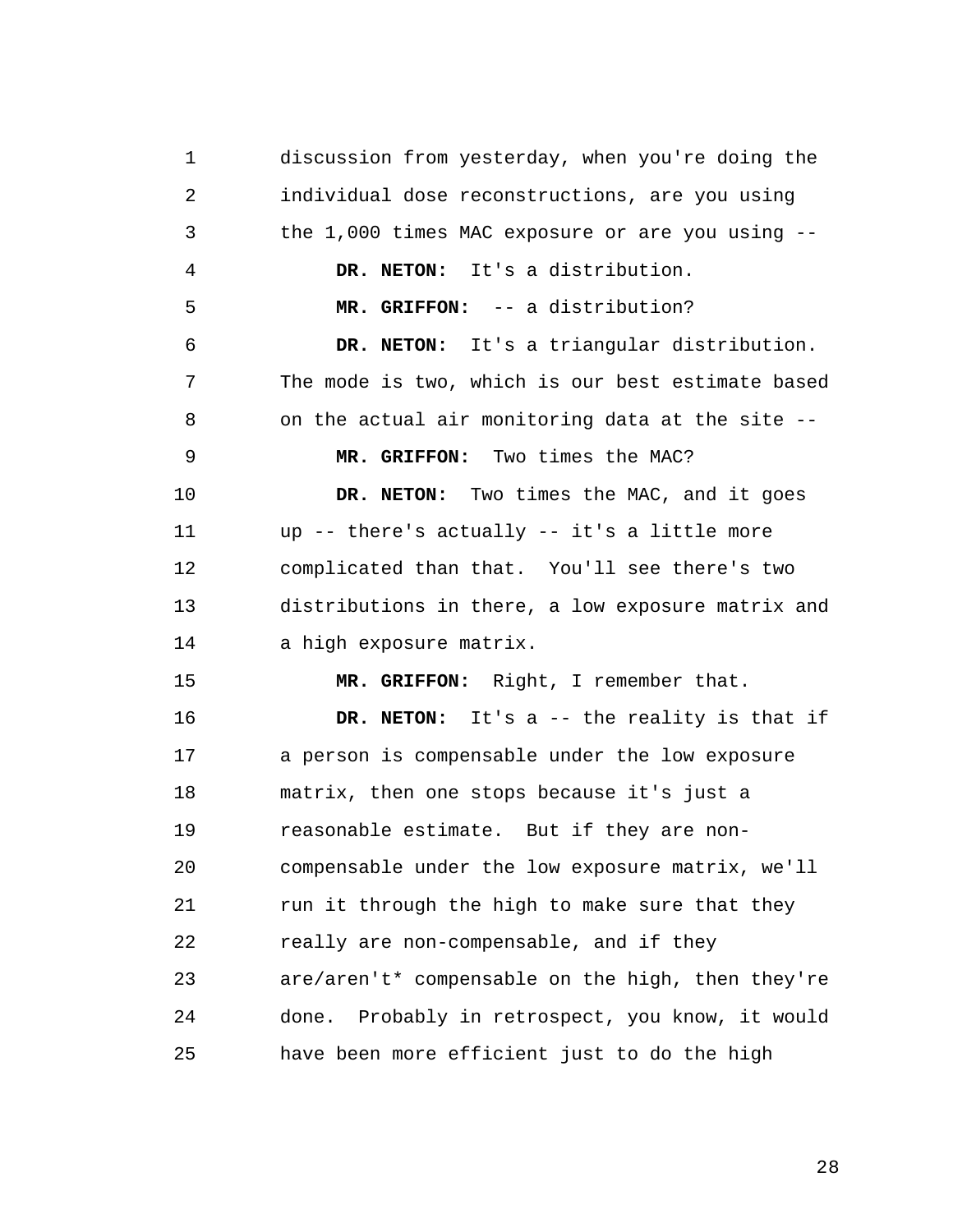exposure matrix, but that's the way we did it.

1

2 3 4 5 6 **MR. GRIFFON:** The reason I bring this up is it's something to think about. My theoretical example from yesterday was zero to 1,000 with a mode, and your two may not be so theoretical, you know. It's  $a -$ 

7 8 9 **DR. NETON:** Well, I'd like to sit down -- **MR. GRIFFON:** It's something to consider. I'm not saying this is wrong, but --

10 11 12 13 14 15 16 17 18 19  $20^{\circ}$ 21 22 23 24 25 **DR. NETON:** Well, I'd like to sit down and - - and I heard -- I've heard a lot of discussion about the uncertainty in dose distributions yesterday and I'd like to at some point address this issue because I think -- I think -- it's not intuitive how that works with when you start doing all these uncertainties, because remember, there's -- there's many sources of uncertainty in IREP. The input of a dose reconstruction is one of them. Now if you think about it, if the -- if there were no other errors in any of the exposure models and the only uncertainty was in the dose model, what would be used -- what would the result be based on, the 99th percentile of the dose estimate, right? So I'd like to be able to show how it broadens out from there, given all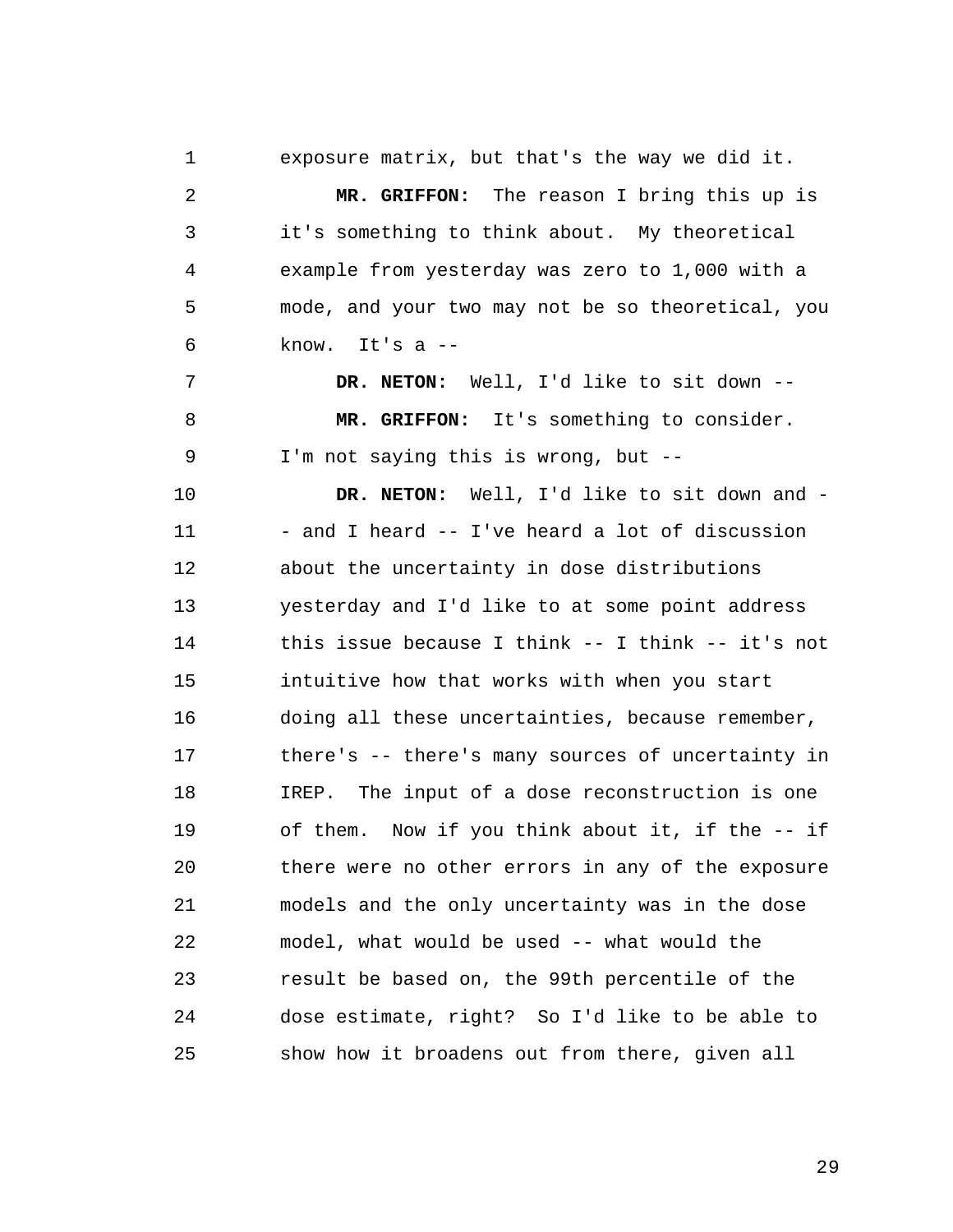1 2 3 4 5 these other uncertainties, and what share of the total uncertainty is based on the risk model - risk model uncertainties versus the exposure model. That's quite variable depending upon the cancer type.

6 7 8 9 10 11 12 13 14 15 **MR. GRIFFON:** I know, we looked -- **DR. NETON:** Cancer models that are less certain in some cases, it has dwarfed the - total uncertainty is dwarfed by the uncertainty in the exposure. Or the other way around, the cancer model uncertainty is huge and the exposure -- so I'd like to be able to present that 'cause I think we -- myself included, we want -- I'd like to get a better grip on where this all plays out and --

16 17 18 **MR. GRIFFON:** I know, and we looked at that -- a lot of that earlier on when Charles Lamb presented and stuff --

19  $20^{\circ}$ 21 22 **DR. NETON:** Charles did a lot with the uncertainty in the risk models, but we never really coupled it to the uncertainty in the dose estimates.

23 24 25 **MR. GRIFFON:** That's correct. **DR. NETON:** And I think it'd be very instructive to go through a few examples,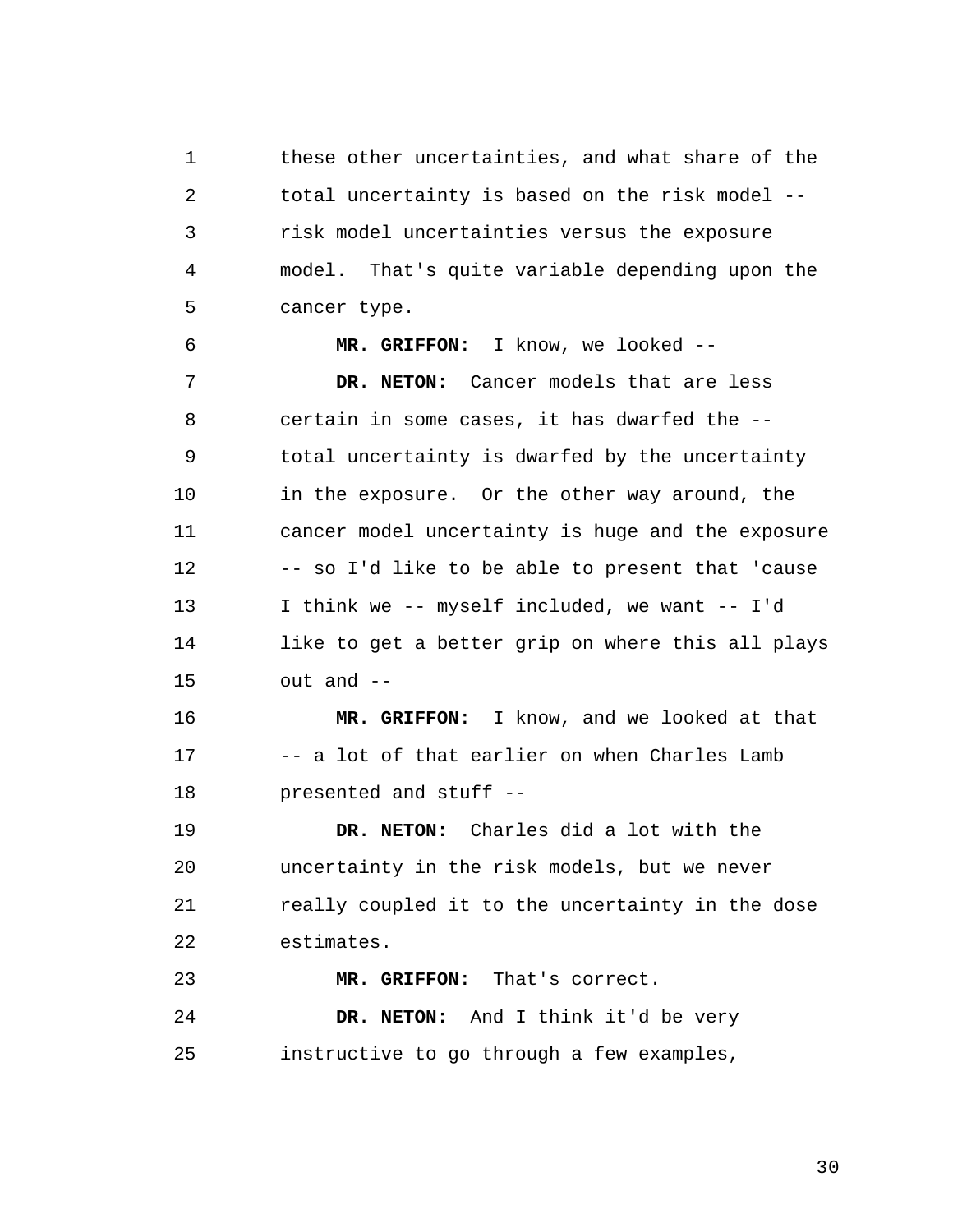1 2 3 4 5 6 7 8 9 10 11 12 13 14 15 16 17 18 19  $20^{\circ}$ 21 22 23 24 25 Bethlehem Steel included. If you think about that, that uncertainty spans over three orders of magnitude. That's going to be a big driver in the overall PC value at the upper end. **DR. ZIEMER:** Let me insert here, Jim, is that something that perhaps could be on the agenda for the next meeting, or is that too soon to  $--$ **DR. NETON:** I think it could be. **DR. ZIEMER:** -- from your point of view. **DR. NETON:** From my perspective, it wouldn't be  $--$ **DR. ZIEMER:** I assume that you're sort of volunteering to present that. **DR. NETON:** After I said that, then I realized that I -- **DR. ZIEMER:** Or were you volunteering Mark - - **DR. NETON:** -- probably will have to do that. **DR. ZIEMER:** -- to do that? **DR. NETON:** Yeah. No, I'd be very happy to do it at the next meeting. **DR. ZIEMER:** I think it would be very instructive for us.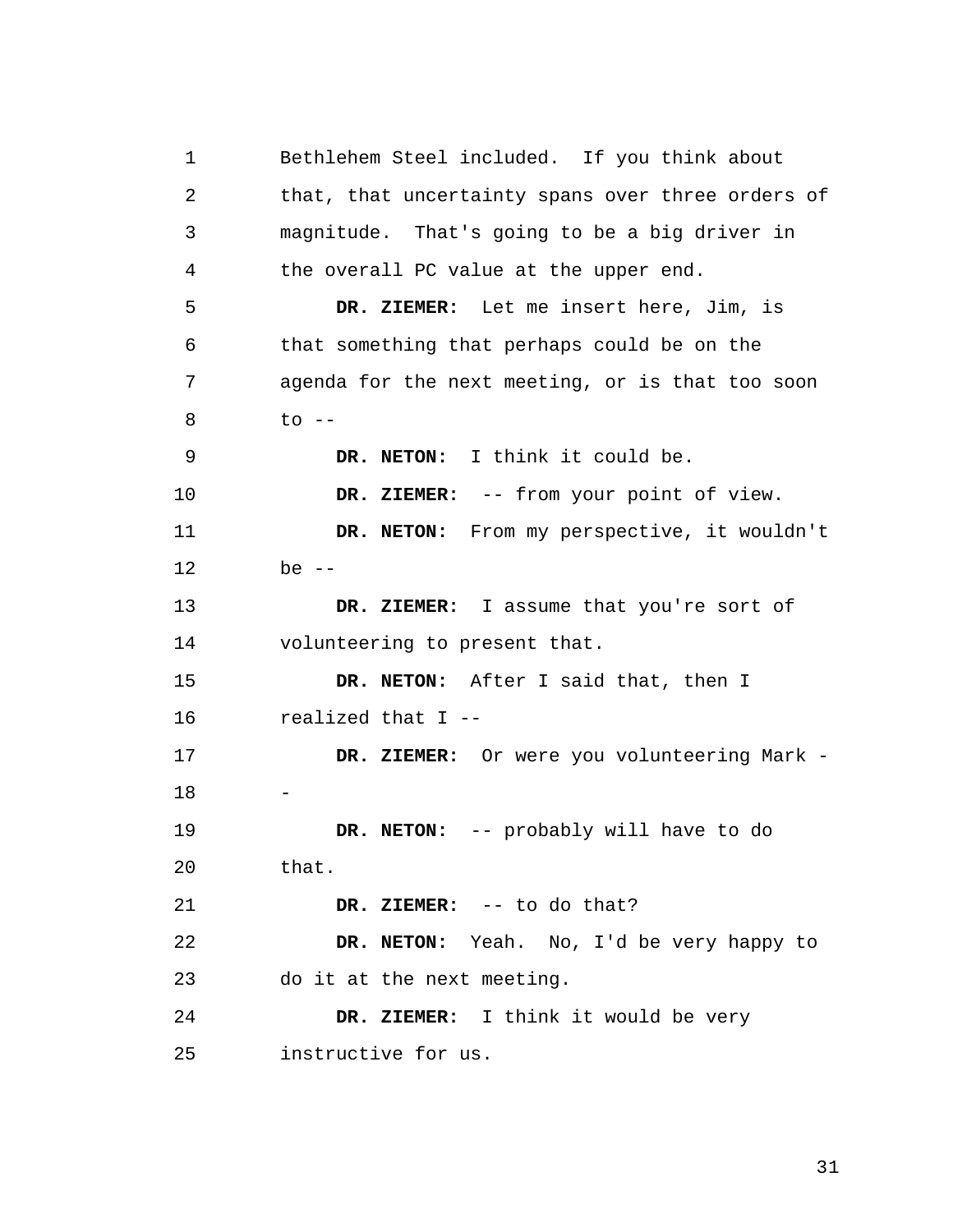1 2 3 4 5 6 7 8 9 10 11 12 13 14 15 16 17 18 19  $20^{\circ}$ 21 22 23 24 25 **DR. NETON:** I think it would be something we really -- in light of what we're talking about with the Special Exposure Cohort and how that all plays out, I think this would be a really -- **MR. GRIFFON:** I think we've looked at -- I played a bunch of what-if games, but I'm sure you guys have done a lot more with that than I have  $SO = -$ **DR. NETON:** We've done a lot of that, but it'd be nice to formalize it and present it to the Board and the general public. **MR. GRIFFON:** And just one more question. On the -- there's been some questions about exposures between these trial runs. Have -- did the site profile consider that at all or are you assuming that -- **DR. NETON:** Between the trial runs. Well, again -- **MR. GRIFFON:** Between the experimental whatever they were -- **DR. ZIEMER:** Between the rollings. **DR. NETON:** We identified 13 runs starting in '51 and extending into '52, and they -- they appeared to happen every month. It was about - about a period of about a month. So we just took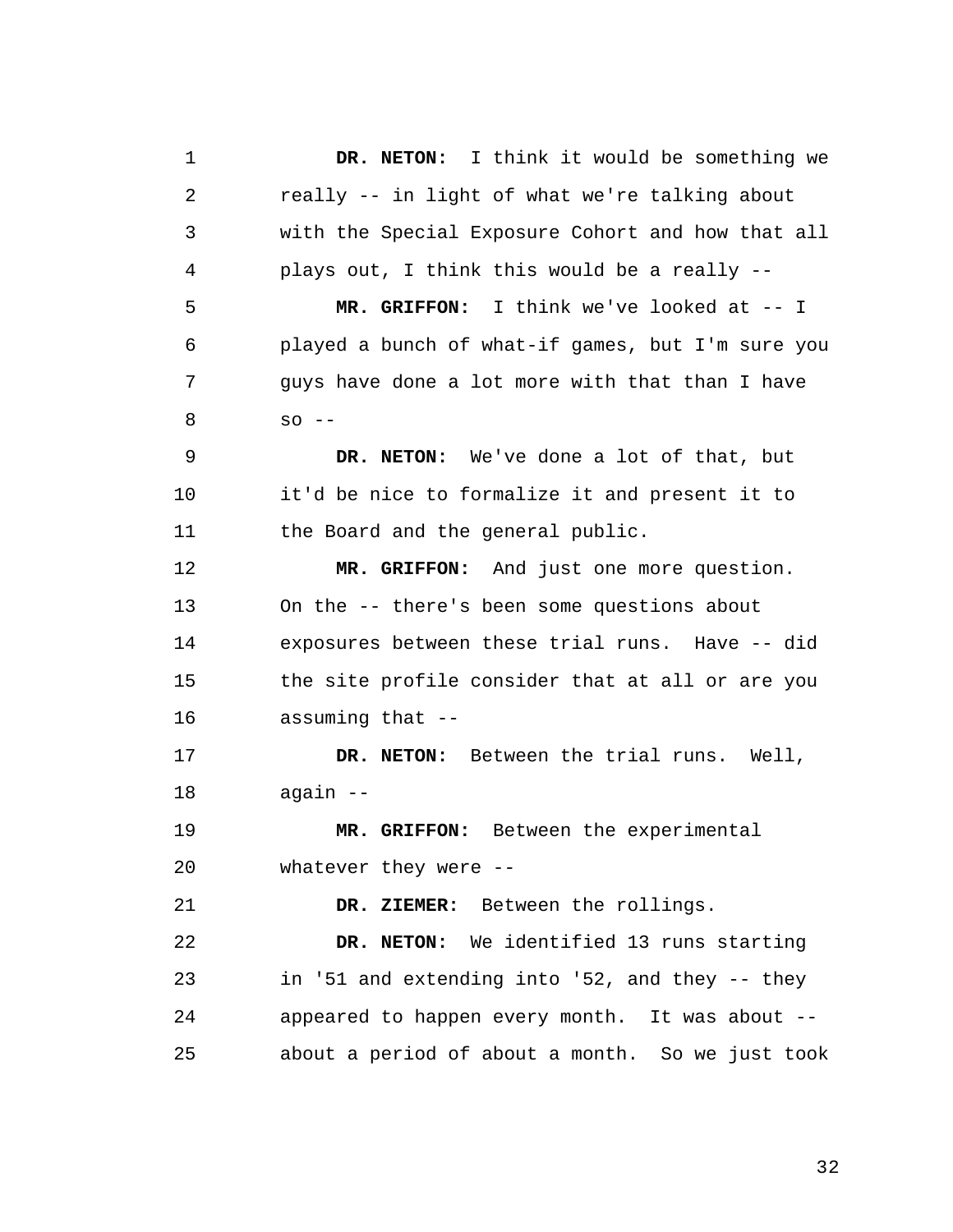1 2 3 4 5 6 7 8 9 10 11 12 13 14 15 16 17 18 19  $20^{\circ}$ 21 22 23 24 25 the entire 48 month contract period and said we don't have any indication of any more than 13, but we gave one every month for 48 straight months, so it was pretty generous. **MR. GRIFFON:** But the -- okay, but I thought it was only -- the exposure -- the intakes were only calculated for those two-day periods. **DR. NETON:** Oh, yeah, I'm sorry, yeah, for 48 rollings. **MR. GRIFFON:** My question is, between those -- you know, those other 28 days in the month -- **DR. NETON:** Oh, was there any exposure assigned based on residual contamination? **MR. GRIFFON:** Yeah. **DR. NETON:** No. **MR. GRIFFON:** No. **DR. NETON:** We have a document from -- we have several documents that we based this opinion on. One is that -- there was a lot of evidence and uranium was a fairly valuable commodity back then, and there was every effort to bring back the Fernald -- contrary to what we heard yesterday that there was tons of loss -- **MR. GRIFFON:** Lot of losses, yeah. **DR. NETON:** -- but I'd like to hear more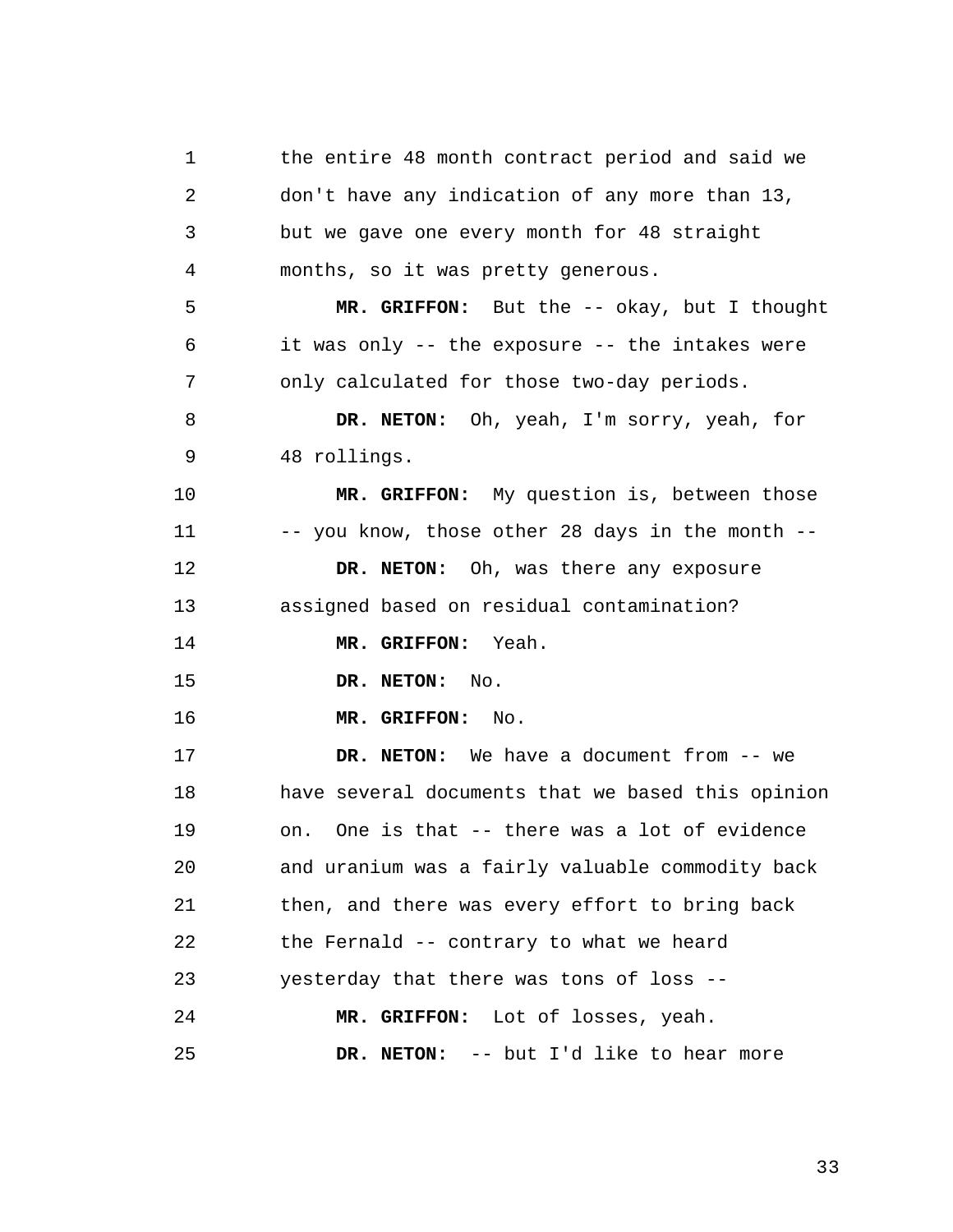1 2 3 4 5 6 7 8 9 10 11 12 13 14 15 16 17 18 about that. I hadn't seen that before. And there were also cleanups done after every run. We have a survey at the next to the last rolling in 1952 that was done by the Environmental Measurements Laboratory actually signed by Naiomi Halden\*, who became Naiomi Harley, my -- one of my graduate student advisors at NYU -- indicating that they did a -- the floor cleanup survey and an after-cleanup survey. Both of those surveys had results below what would be releasable contamination levels to the general public by today's standards in Department of Energy. In fact, they did a fairly -- thorough is probably not the best word to use -- a number of surveys, including at the shear area, around the floor and general environments of the rolling mill, which indicated that there was a pretty good control on at least the general vicinity.

19  $2.0$ 21 22 23 24 25 Now we heard yesterday some sort of discussion about the crane beams. And honestly, I can't address that. There were two separate contamination surveys done, one in 1976 by the FOOS RAP folks, and a follow-up survey done in 1980 by Oak Ridge National Laboratory Health and Safety division. Both surveys came back and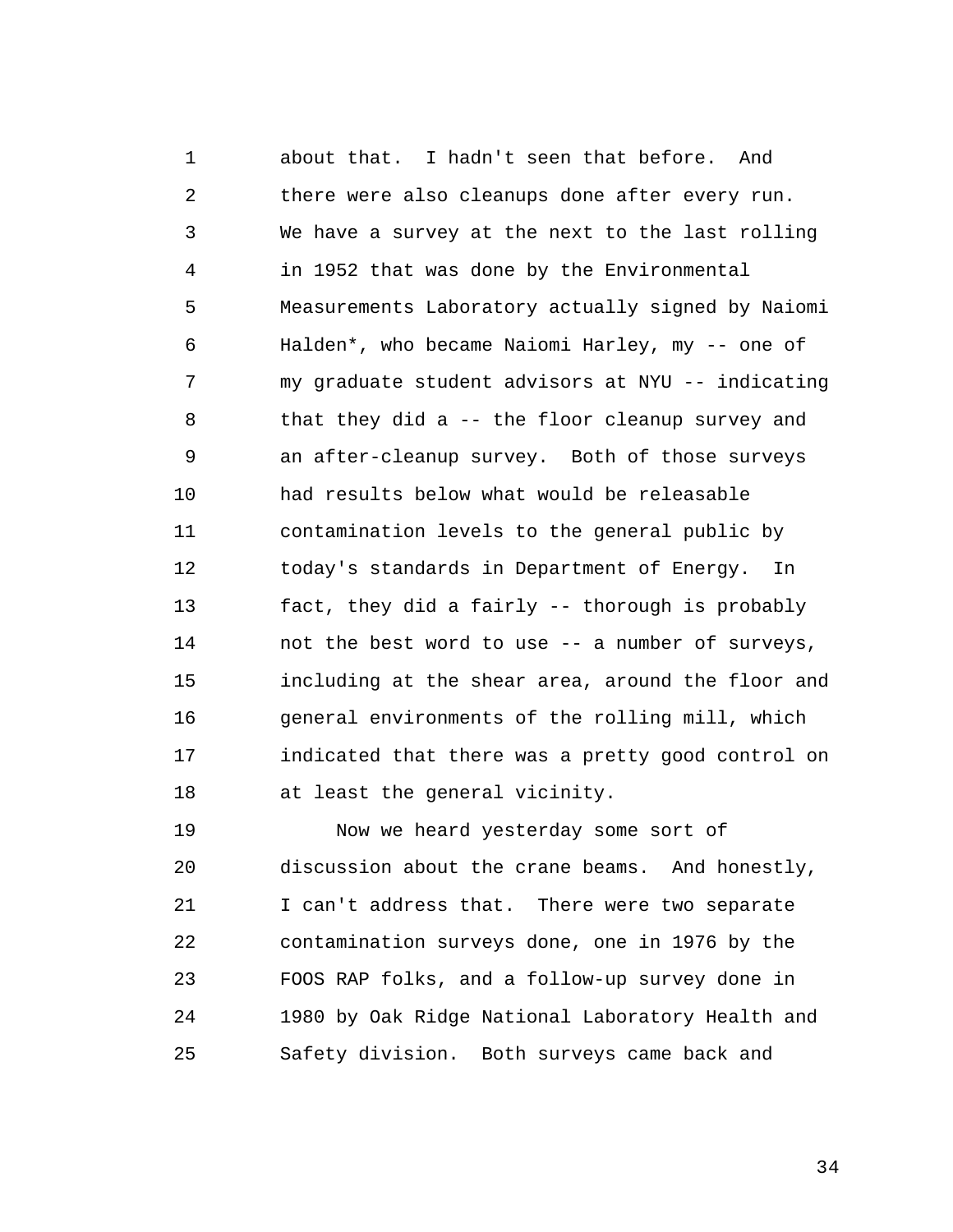1 2 found -- they did smears and all that and detected no detectable alpha contamination.

3 4 5 6 7 I can't ascertain from that report that we have whether they went up and looked at the crane beams, so that -- that is an open issue at this time. But we have two surveys from fairly reputable --

8 9 10 11 12 **MR. GRIFFON:** I guess what it raised was the level -- potential level of airborne that was discussed and also there was the losses that we heard from the public comment yesterday or -- you know.

13 14 15 16 17 **DR. NETON:** Yeah, we need to follow up on that a little more, whether they were losses or just losses in the production process and they were fine-tuning how much they had to feed in there is not clear to me.

18 **MR. GRIFFON:** Thank you.

19  $20^{\circ}$ 21 22 23 24 25 **DR. ROESSLER:** I had a comment and a question and you've answered by question so I'll just make the comment. I think -- when we did our trip and meeting in Hanford, it -- two things that are of value to Board members were reconfirmed to me. One was -- and both of them are -- thanks to Wanda for setting this up. One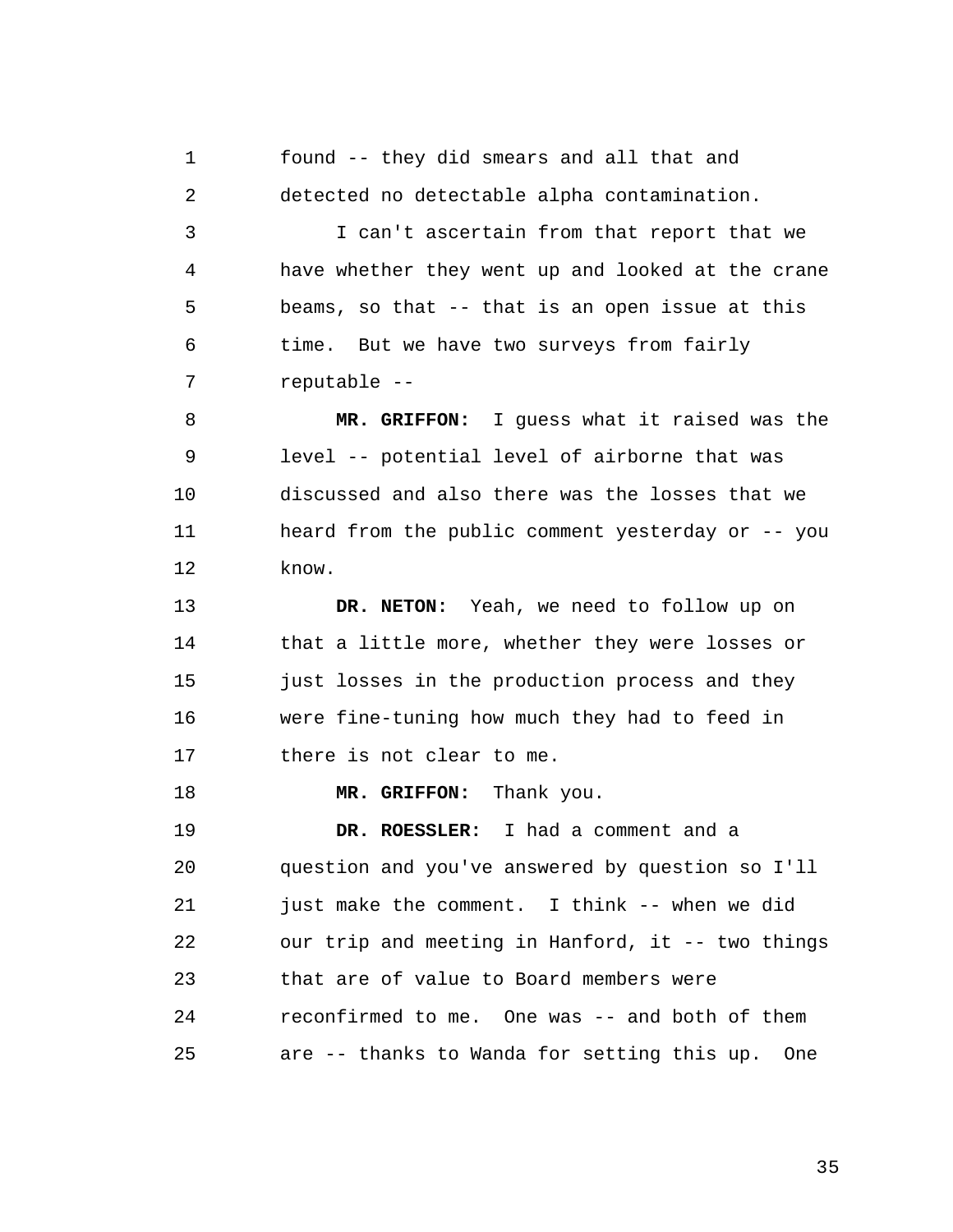1 2 3 4 5 6 7 8 9 10 11 12 13 14 15 16 17 was the visit at the museum where we had the opportunity to actually be taken on a tour by people who had worked at the plant during the years of the highest releases and so on. And then the other one was being able to take the tour of the whole site the day after the meeting. I think for Board members, we get a feeling for what you are doing on your site profile by interviewing people or talking to people who knew what was going on at the time. It's very valuable. And then I think for me to actually understand rather in-depth what really took place at Hanford gives me the reassurance that we're putting a whole package together. So I'd I think encourage, wherever we can, to have those tours. I think Bob and Roy will agree with me, they're very valuable.

18 19  $20$ 21 The question was going to be did you followup on that list of people that I think I helped generate at the meeting, and you did, and I think that's very valuable.

22 **DR. ZIEMER:** Jim.

23 24 25 **DR. MELIUS:** A few comments and questions. The first one, seems to me some of the issues that have come up at Bethlehem is that the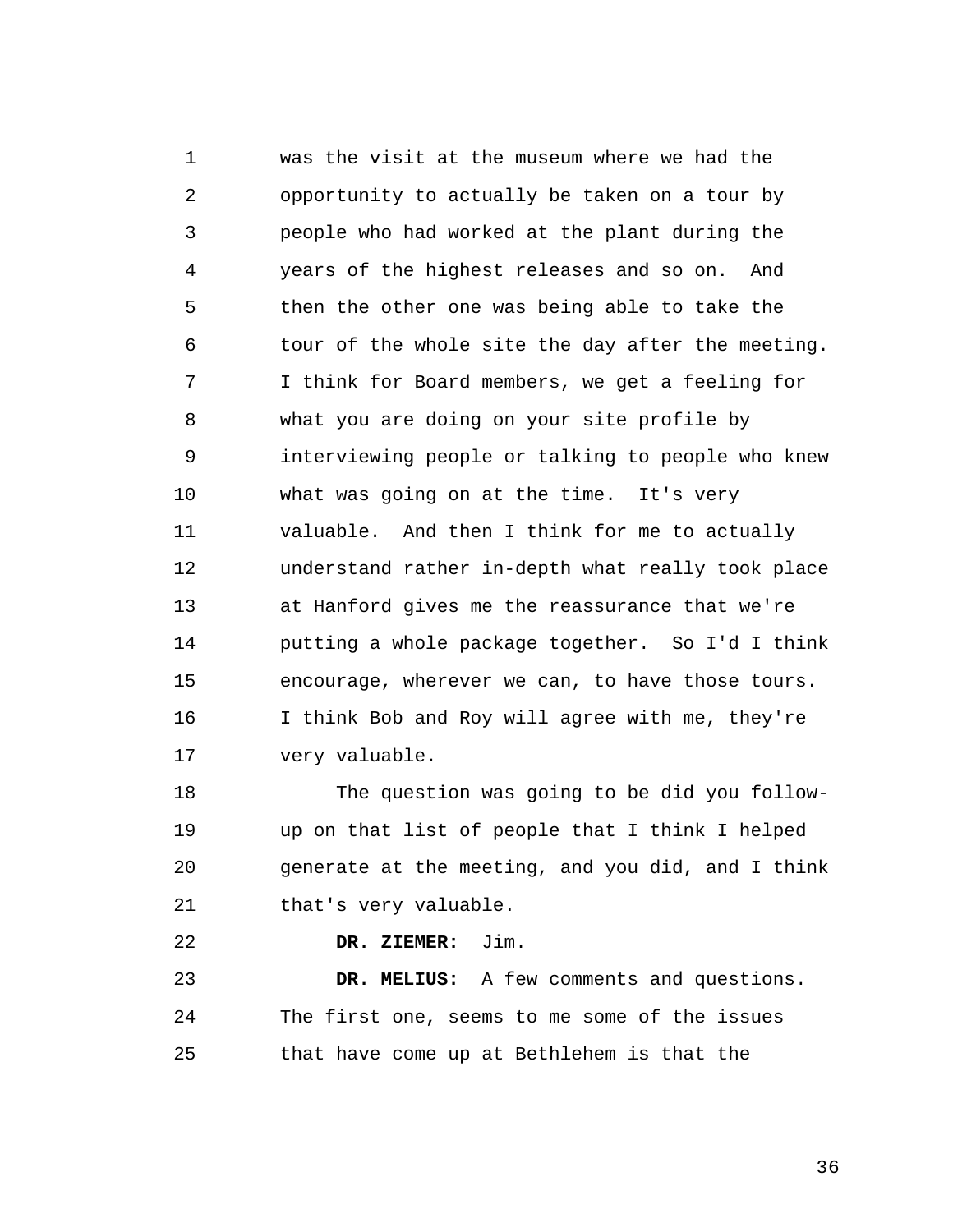1 2 3 4 5 6 7 8 9 10 11 12 13 14 15 16 17 18 19  $2.0$ 21 22 23 24 25 process sort of worked backward. You did the site profile and then started to do the outreach for the site profile, so a lot of questions come up and concerns and so we're sort of working backwards to address those. And particularly for these atomic weapons sites, older sites which are no longer -- you know, didn't keep going, many of them are, what, 40, 50 years ago that they were last involved in this effort. And I would urge you -- I mean I think we had an offer yesterday from a gentleman for -- certainly for -- to Linde Ceramics and Simonds Saw that you -- you know, as part of developing the site profile -- set up some meetings with some of the people before the report comes out. I mean the -- and that way get some of that input so -- and questions and concerns and so those can be addressed in the report 'cause I know certainly Linde's a complicated site and I suspect Simonds Saw is, too. And I think it just would be extremely helpful to do that up front rather than -- than this sort of after-the-fact concerns and trying to scramble around and address a lot of the questions that people -- people have, and they certainly can -- you know, as we've seen with the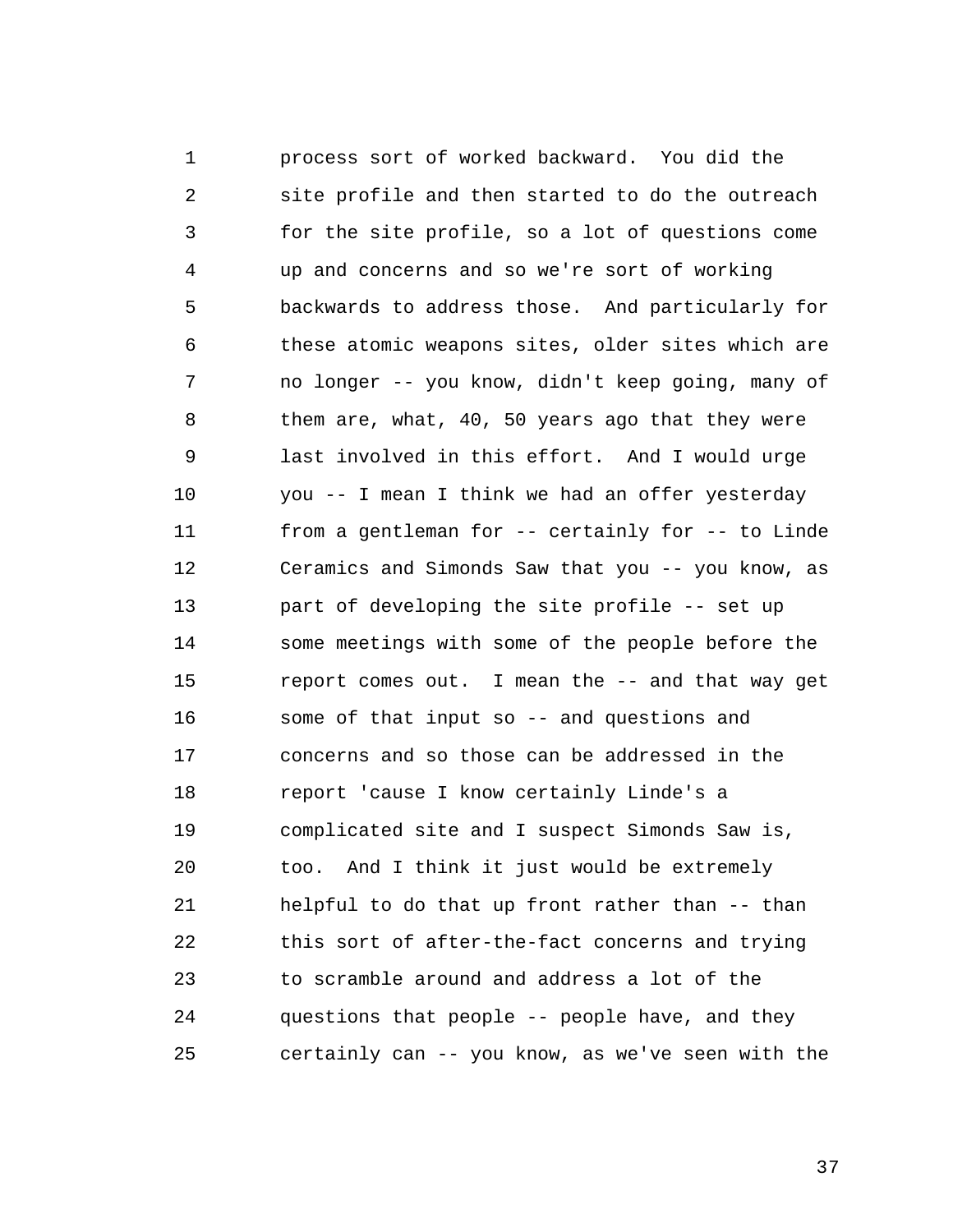1 2 Bethlehem -- really raise some very good questions and very valuable concerns.

3 4 5 6 7 8 9 10 11 12 13 14 15 16 17 18 19 My other -- I have a similar comment on the -- this construction workers -- this working group you have and I certainly think it's - would be very helpful for you to do that. I think it's a -- is a good effort. But one possibility would also be -- again, before this chapter comes out or as you're about ready to get this chapter out is to get together with a group of -- of people familiar with, you know, construction work at these sites and from -- some of the labor unions and so forth and sit down and go through what you're doing and explaining it and, you know, if questions are raised and comments, I think it would be -- would be helpful, particularly since this is going to - what you do in Savannah River is going to set the pattern for a number -- number of other sites.

 $20$ 21 22 23 24 25 The other issue that was raised from going through your slides on construction workers is to what extent information from interviews with the workers, their survivors, you know, may -- may or may not be helpful for doing their dose reconstructions. It seems to me that some of the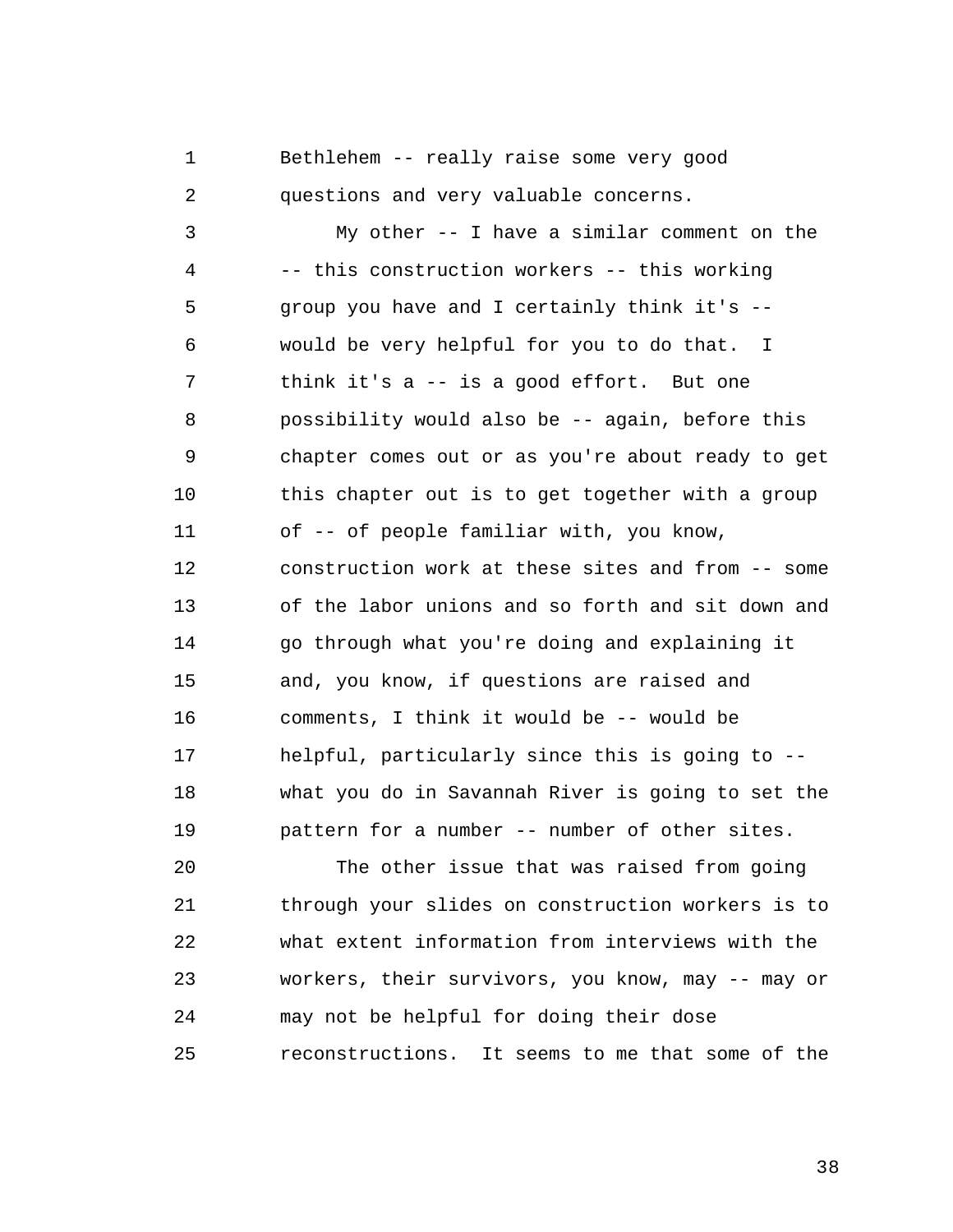1 2 3 4 5 questions you might ask or want to ask may differ and, you know, how you would -- types of information you would want to obtain might - might be very different. And I think it would be worth evaluating that.

6 7 8 9 10 11 12 13 14 15 16 17 18 19  $20^{\circ}$ 21 22 23 24 25 I think similarly what we heard from Dick Toohey's presentation yesterday, some of our other questions we had was that the -- this whole issue of how the content of the interviews is being -- is used -- to what extent it's useful in doing dose reconstructions under what circumstances. It may be a time to start really looking at -- at that. I think we had the comment yesterday that the -- for survivors, the information that was obtained from the interviews was often not very helpful. Well, maybe we need a different interview -- I mean in fact I think we're seeing to some extent it's being counterproductive. It's upsetting people more than - you know, to a much greater extent than you're getting useful information from it, at least for some individuals, and they're confusing people. And I don't -- I don't think you're necessarily doing a bad job of, you know -- I think there's just a limit to what you can do and then the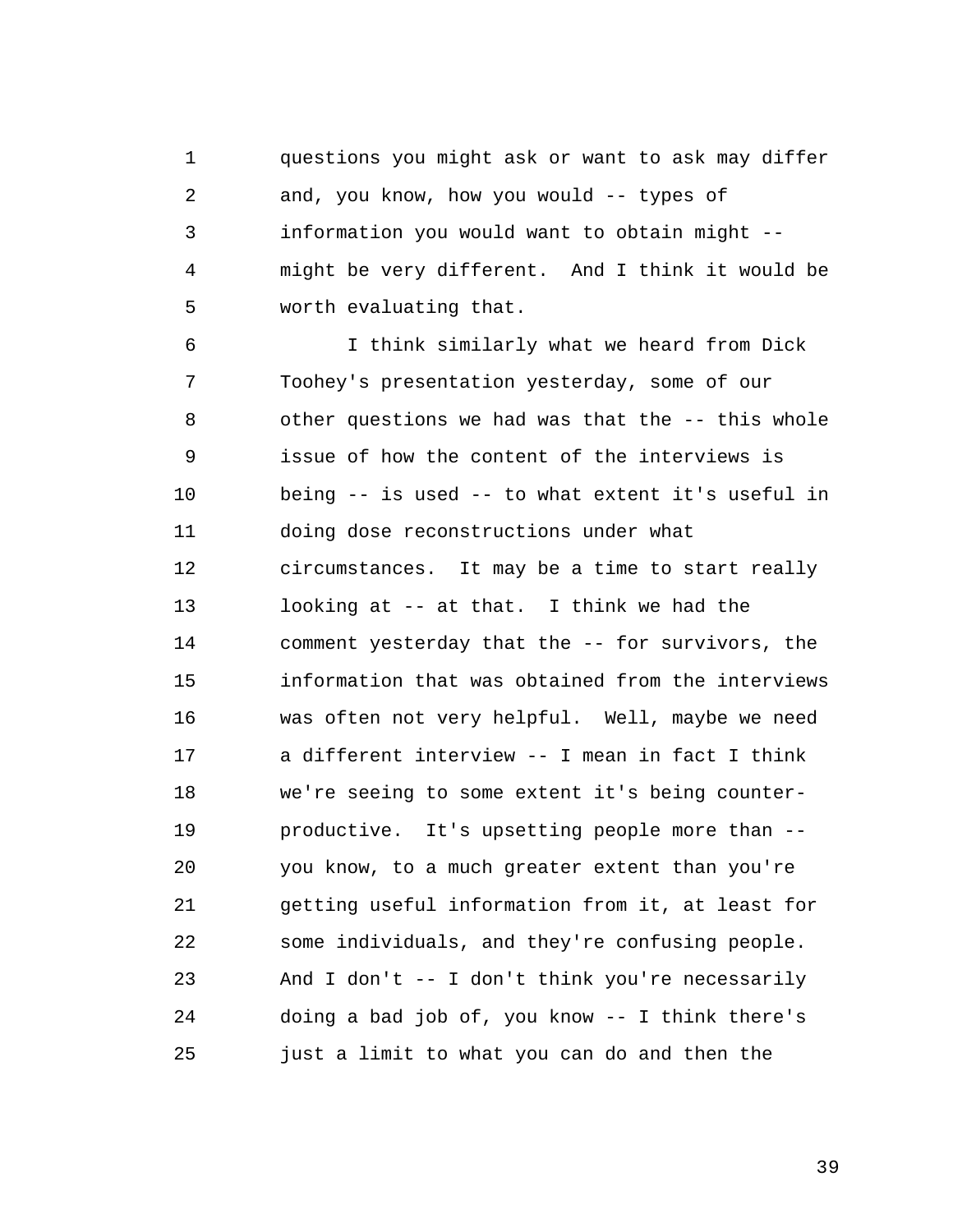1 2 3 4 5 6 7 8 9 10 11 12 13 14 15 16 17 process is so complicated and -- and difficult for people. So you know, maybe this is the time to start looking at well, maybe we need a different type of interview. And again, you can't have an individual interview for ev-- you know, individual questionnaire or whatever for every person, but I think there are some groups and maybe, you know, for -- you know, construction workers, maybe for survivors, there ought to be a different, you know, questionnaire or different -- different parts of the interview, or maybe you can eliminate parts of it that just really aren't being helpful in doing that. And I really think taking a good look, you know, at that would be I think useful over the -- you know, the longer term for the -- for this -- for our program.

18 19  $2.0$ 21 22 23 24 25 Finally, the  $-$ - I'm not going to  $-$ - I was going to ask you about the incidents in the database and so forth, but maybe -- it would be helpful for me and I hope for the other members of the Board if you could maybe at the next meeting do a short presentation, maybe it's two or three, you know, slides or whatever, just explaining this additional database that you --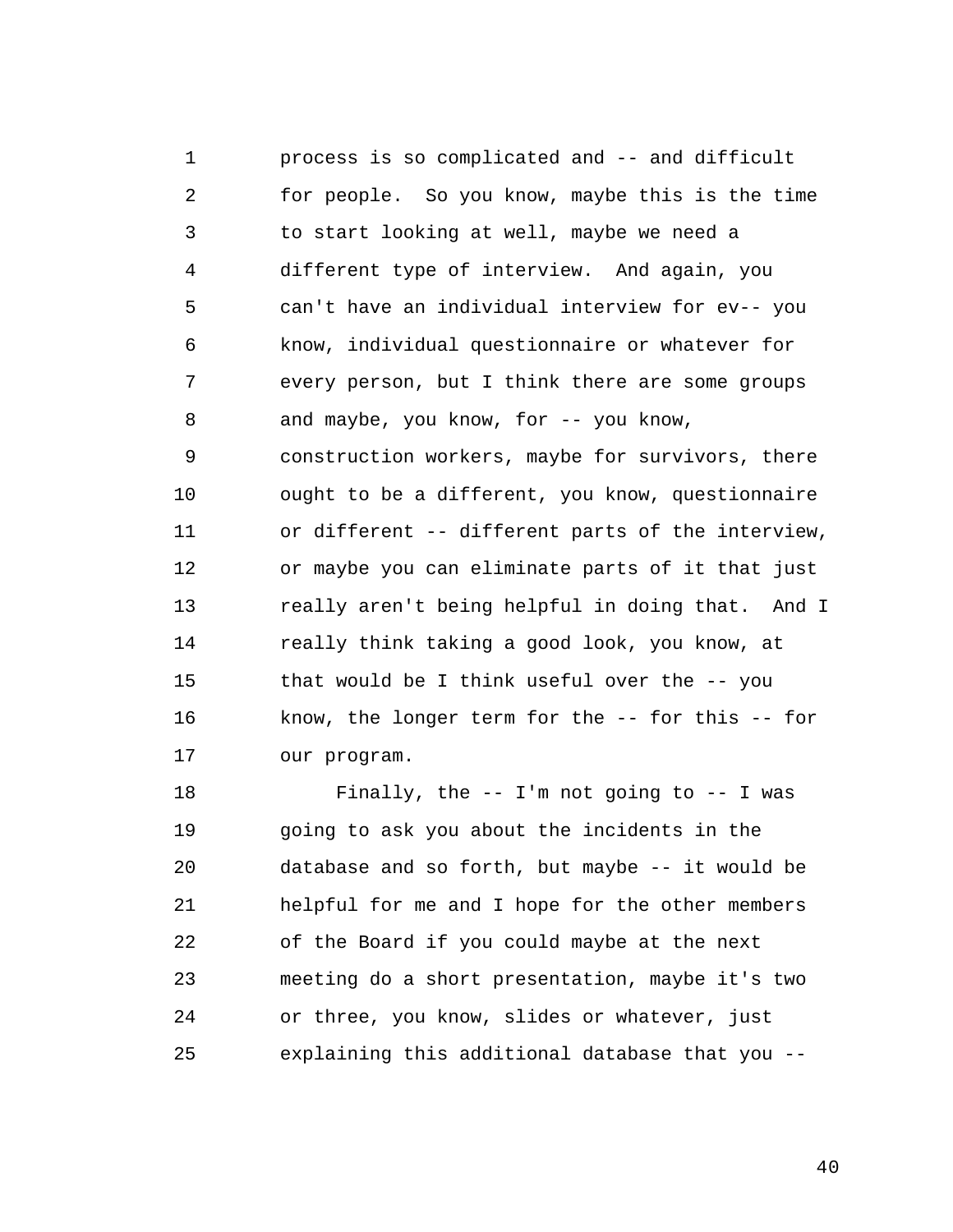1 2 3 4 5 6 7 8 9 10 11 12 13 14 15 16 17 18 19  $20^{\circ}$ 21 22 23 24 25 where you keep these other reports and that are not part of the site profiles, how you're connecting information on incidents that come up in individual interviews at a site, how you're connecting that in so that other dose reconstructors, you know, can -- can get -- have access or at least are knowledgeable about that and so forth. Again, I don't think - necessarily trying to, you know -- the approach you have may be fine. I mean I -- to me -- the natural tendency everybody has when they're reviewing the site prof-- well, why aren't the incidents in there? Well, there may be a good rationale for that, but I guess I'd like to hear it and hear it in an organized way rather than trying to put you on the spot here and -- **DR. NETON:** Sure. **DR. MELIUS:** -- and presenting... **DR. NETON:** That's fair. We can do that. Good comments. I agree with a lot of what you said. The difficult thing with construction workers, though, is they're not always selfidentified by looking at the Energy Employees - the EE-2 form, or EE-1 form, even. You can see it as a subcontractor, but you know, is that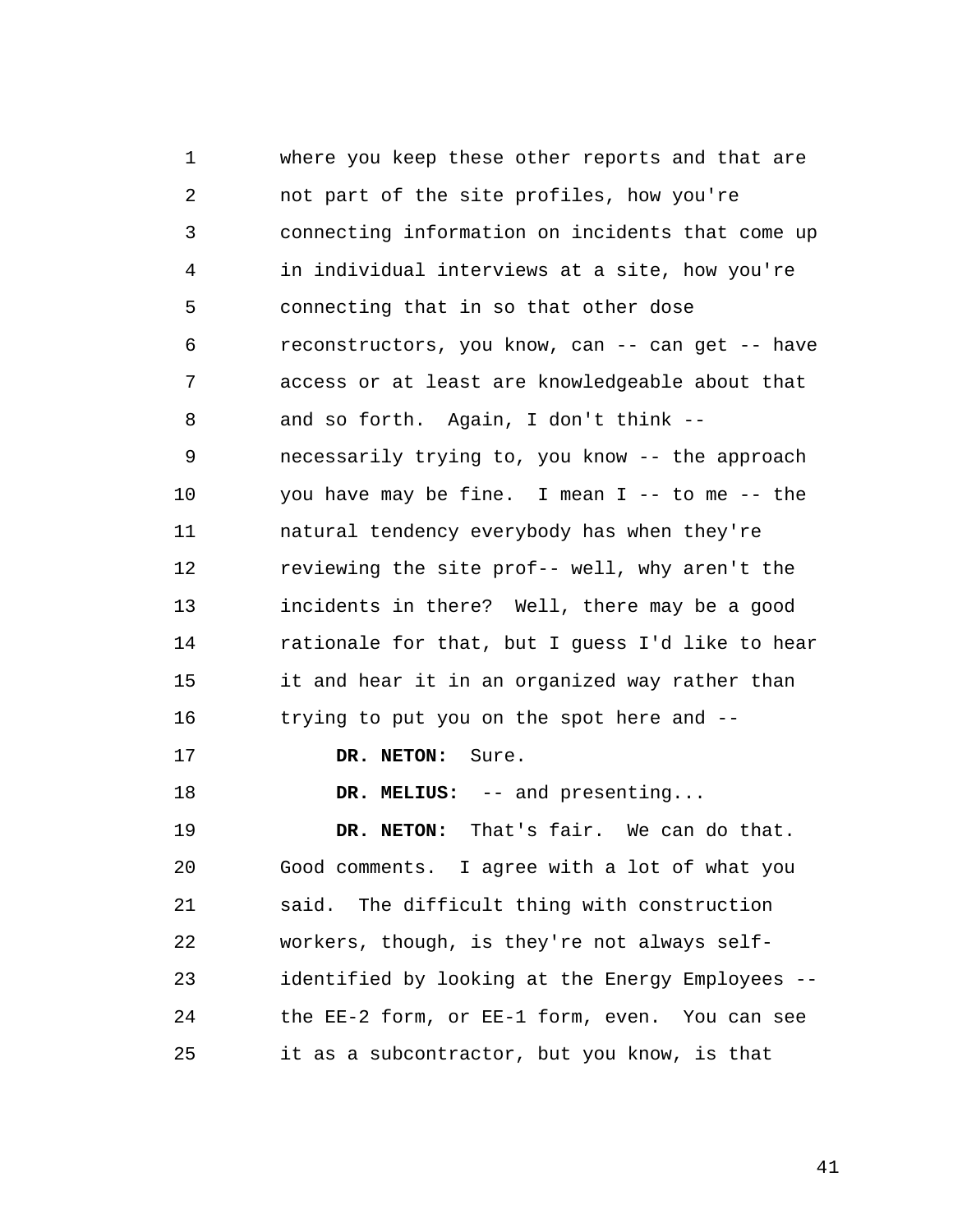1 2 really a construction trade or not is not always obvious at the -- so...

3 4 5 6 7 8 9 10 **DR. MELIUS:** But it would also seem to me that you're trying to get information on what buildings they worked in or whatever, and they're not -- maybe not know the build-- you know, who's the useful coworkers, the other carpenter that worked with him or is it the production worker that they were working around in that building? I mean it's -- it's --

11 12 **DR. NETON:** And that's exactly what we're struggling with right now.

13 14 15 16 17 18 19  $2.0$ 21 22 23 **DR. MELIUS:** Yeah, and so to whatever extent that comes from the interview or what are the ways of identifying that would be -- that. And again, my past experience dealing with workers at Fernald is -- but the older workers, we actually did all these pictures and diagrams of the buildings and so forth -- even -- these were production worker -- just to, you know, refresh memories as to, you know, what kind of work you did and so forth. It's not always as straightforward as...

24 25 **DR. NETON:** That's why the CPWR report is very useful. It outlines all the buildings they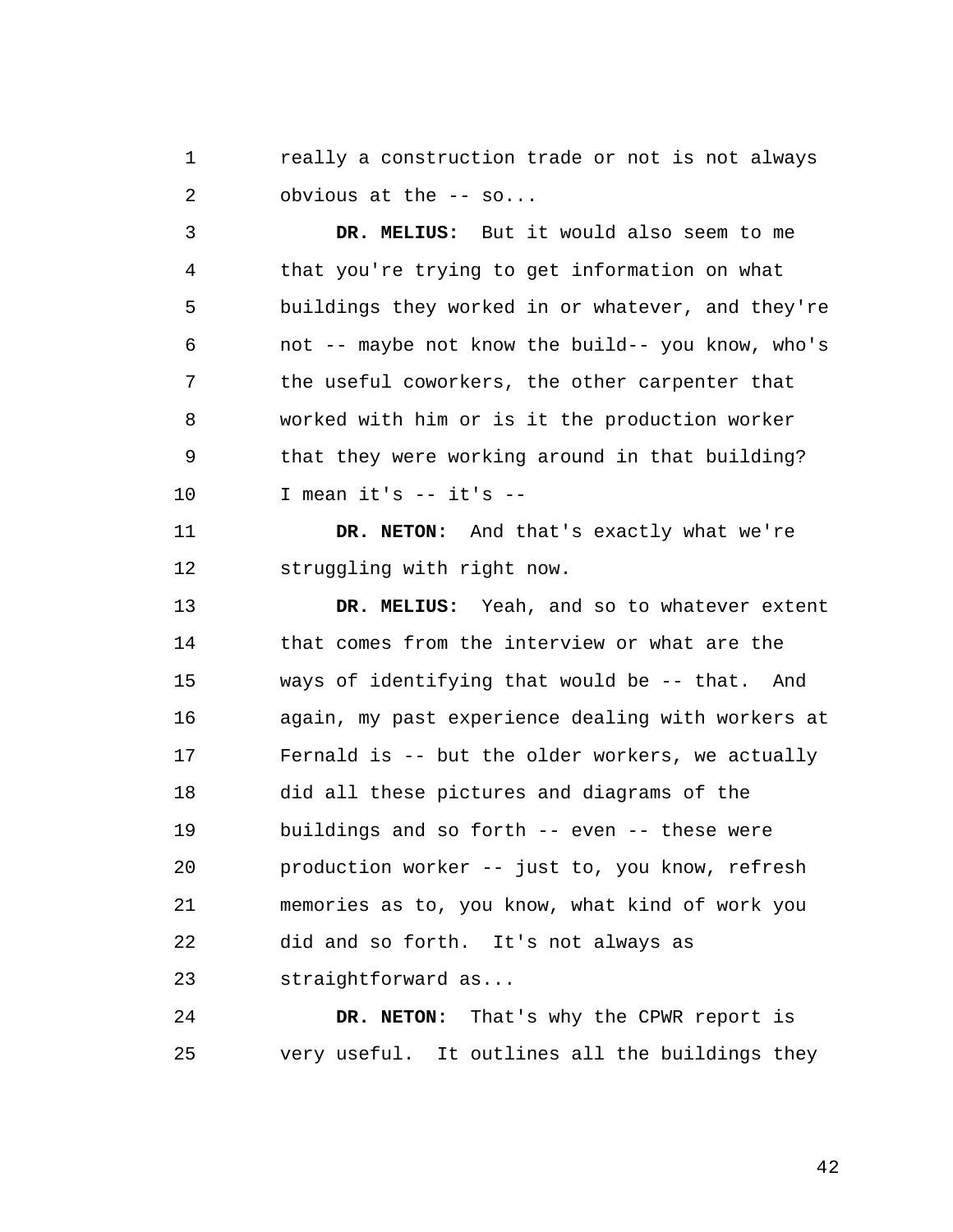1 2 3 4 5 6 7 8 9 10 11 12 13 14 15 16 17 18 19  $2.0$ 21 22 23 24 25 worked and what they did in these buildings, what tasks and incidents, so where we can, we're going to use that type of information. **DR. ZIEMER:** Additional comments or questions? **MR. GRIFFON:** Just -- **DR. ZIEMER:** Mark. **MR. GRIFFON:** -- to follow up on Jim's, if - - you know, I think -- I think it might be covered in the same thing Jim asked for, the presentation of the incident database, is this - this new -- I think newly-established coworker database? **DR. NETON:** Well, right, yeah. There is no real incident database, per se. **MR. GRIFFON:** Right, yeah. **DR. NETON:** This alleged incident database isn't out there. **MR. GRIFFON:** Okay. **DR. NETON:** But we have incident reports and they're interspersed among our general site - site image database, if you will, and I'd be more than happy to talk about what extent we have and how they're treated. **DR. ZIEMER:** Well, and isn't the issue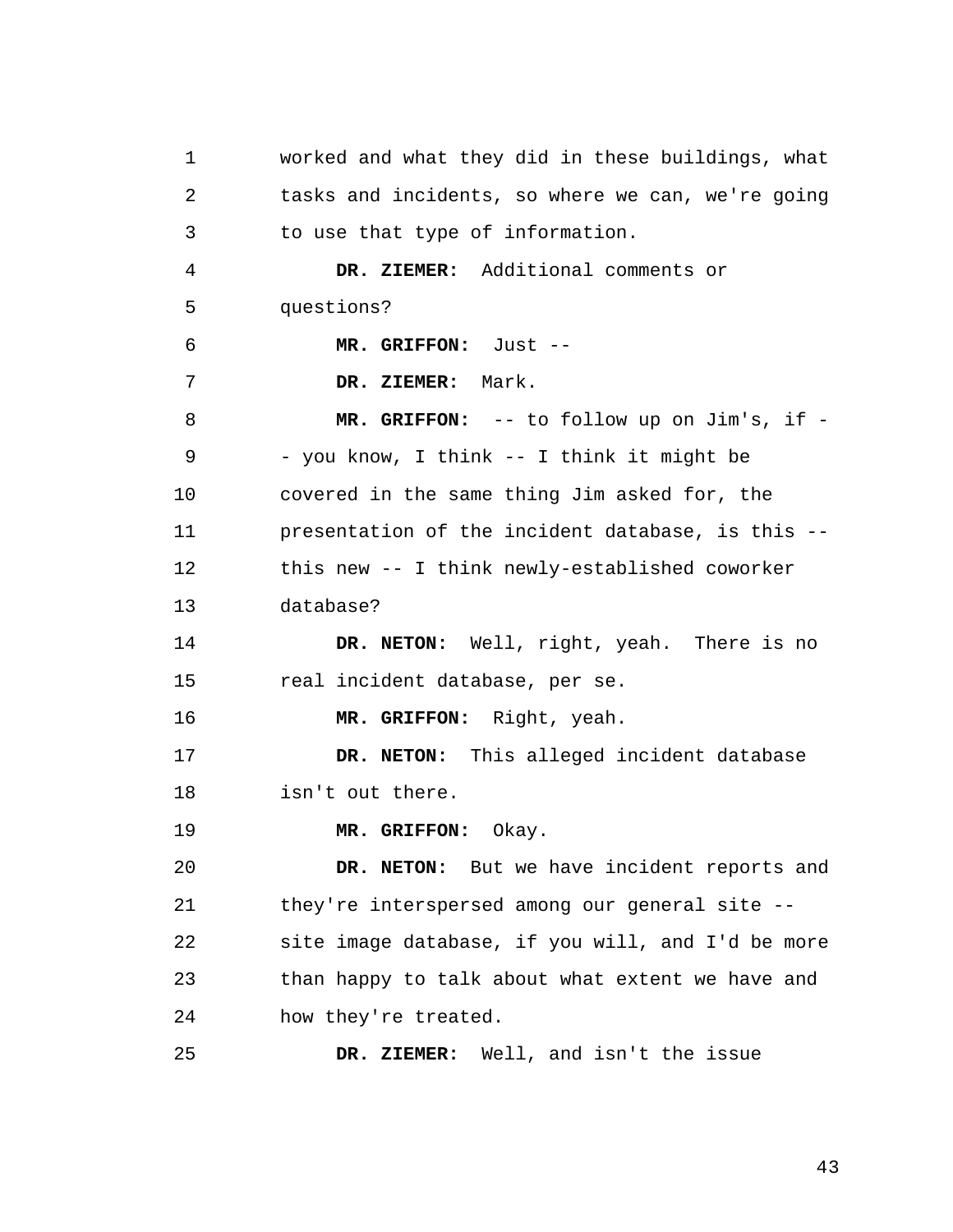1 2 3 4 5 6 7 8 9 10 11 12 13 14 15 16 17 18 19  $20^{\circ}$ 21 22 23 24 really how are we assured that they get taken into consideration -- **DR. NETON:** Right, exactly. **DR. ZIEMER:** -- in a given dose reconstruction, and I -- **DR. MELIUS:** And also when you go out doing these meetings with unions, work groups and so forth, how are you -- you know, they're looking for it in a site profile. I mean it comes up all the time, and I think there's some way of describing that process would be -- **DR. NETON:** Sure. **DR. MELIUS:** -- be useful in other sites, not just for the Board. **DR. NETON:** The coworker data is a little different issue, but I'd be more than happy to talk, you know, about that, as well. I mean it's -- it's all related to the same thing. We're talking about how does -- how does NIOSH do dose reconstructions for unmonitored workers is really what we're talking about here. If you have monitoring data and we believe it's good monitoring data, the incident reports are not crucial. They're nice to have, but not

25 essential. You know, that kind of thing, 'cause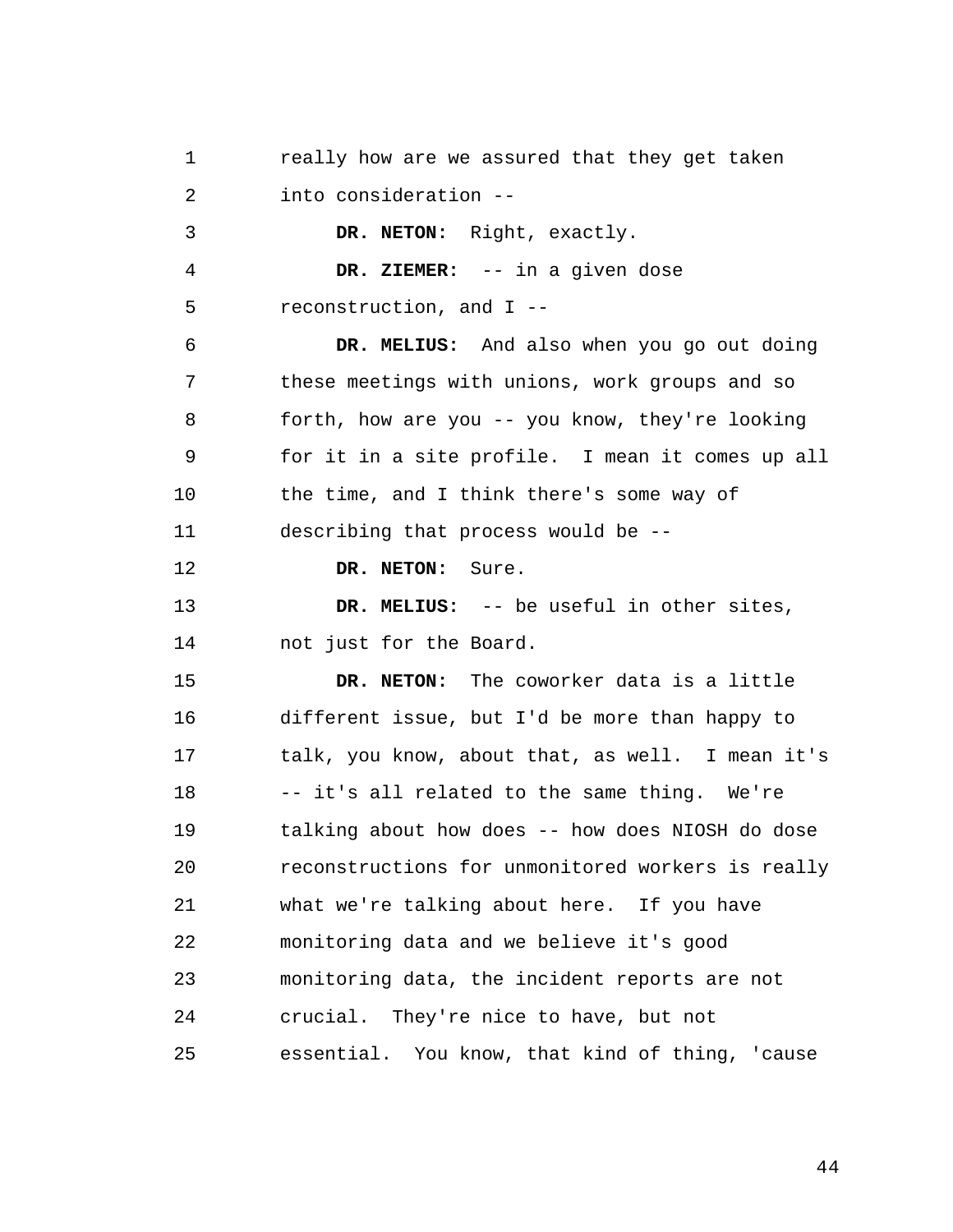1 2 3 4 5 6 7 8 9 10 you can -- you can do a lot with good monitoring data. If you have no monitoring data, how do you tie that monitored (sic) person to a monitored worker or an exposure scenario, and then how do you deal with incidents that may have occurred that weren't monitored, and so they are kind of the same issue. And we're working very hard with ORAU right now to flesh this out and I'm more than happy to talk about where we're at with that in the next meeting.

11 12 13 14 15 16 17 18 19  $2.0$ 21 22 23 **DR. ZIEMER:** Jim, I like the approach you're taking in terms of these trade worker - construction and building trades workers. One of the areas that seems to me is of great concern is -- with all these variables, is identifying the issues of duration of tasks and locations. I think -- I think we've heard pretty repetitively from a number of individuals that they really have been so many places and they couldn't tell you how long they were there. How -- is there a methodology starting to emerge as to how you'll sort of bound that? You're talking about bounding it in some way --

24 25 **DR. NETON:** Yeah, I think so. **DR. ZIEMER:** -- and what, taking the worst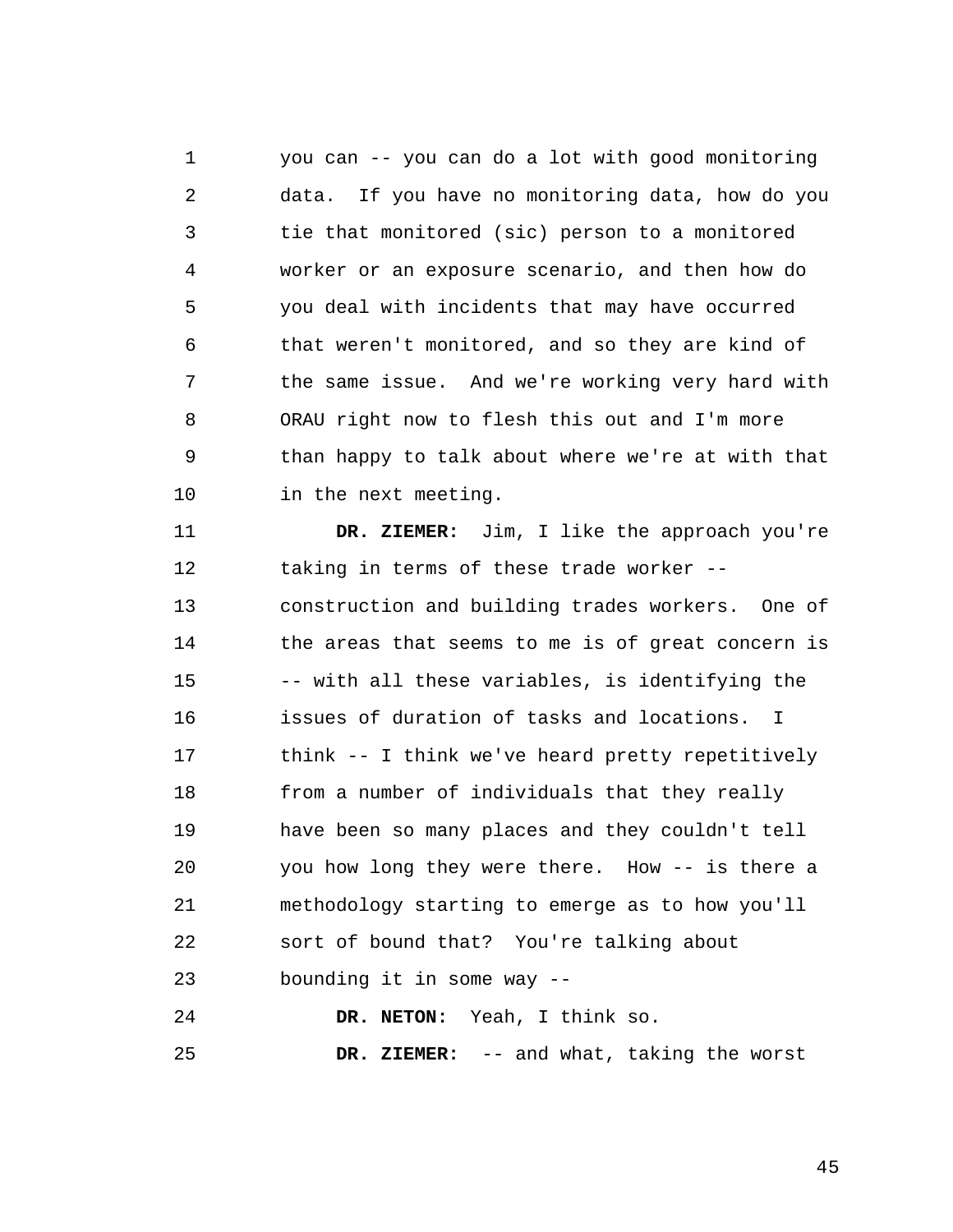1 2 of a number of scenarios and then applying that - -

3 **DR. NETON:** Yes.

4 5 6 7 **DR. ZIEMER:** -- for the maximum time or -- **DR. NETON:** Yeah, like -- like everything -- **DR. ZIEMER:** -- partitioning it out in some way?

8 9 10 11 12 13 14 15 16 17 18 19  $20^{\circ}$ 21 22 23 24 25 **DR. NETON:** Right, like everything we do, it's an iterative process, and we start with some worst-case assumptions and -- and pick the - maybe the highest exposed coworker. And this question came up yesterday, what is a coworker? Well, a coworker can be anything from the highest exposed person on the site down to someone who stood right next to the person as a chemical operator and the spectrum in between. So we'll start at that extreme, take the highest exposed worker at some process, and if we can tie that to the construction worker, the trades person in relation to where that person was and what the exposure environment was for him, and we believe that it is -- adequately represents or overestimates the potential dose to that trade worker, then we will use that. And particularly for these cancers that are -- are non-- what we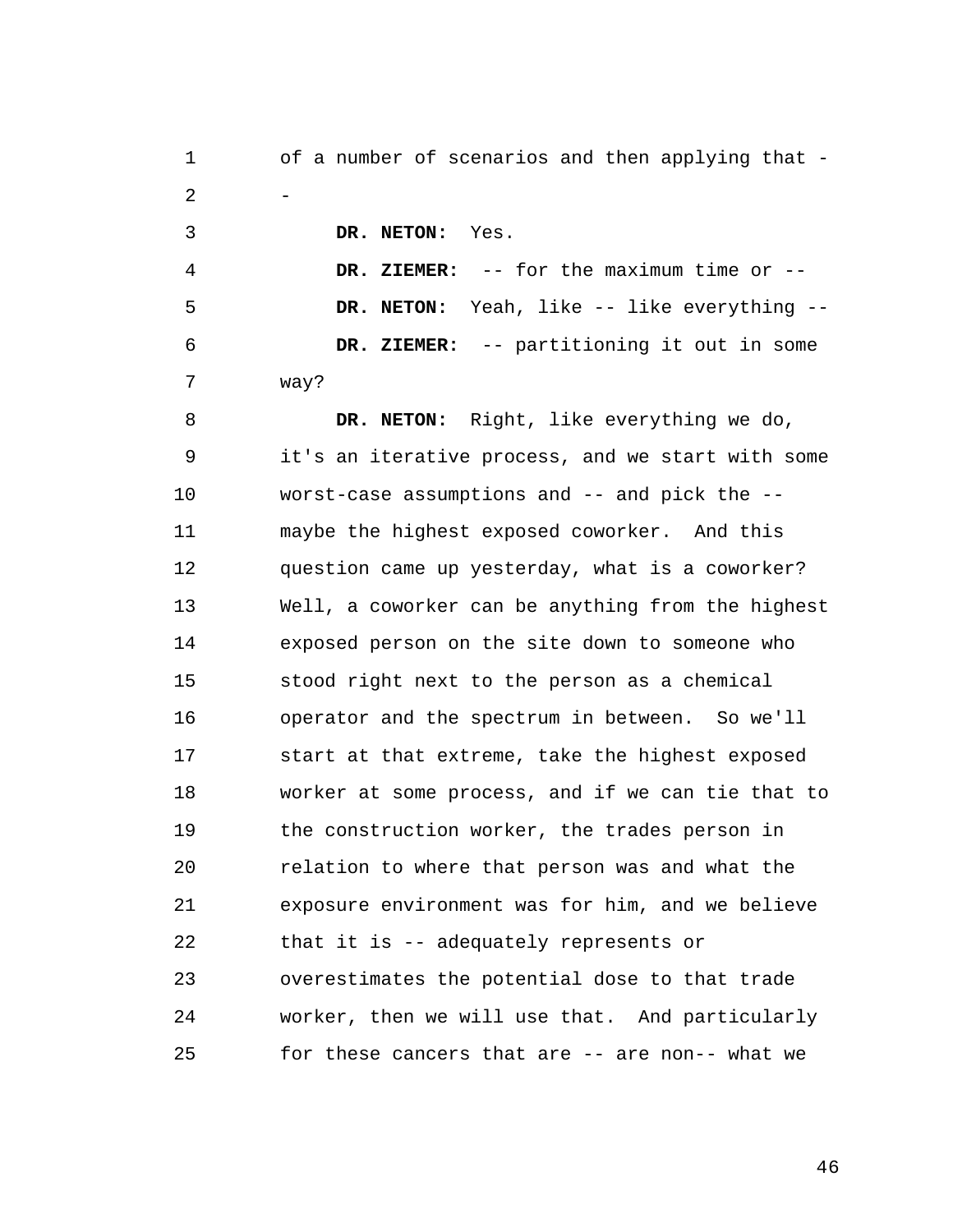1 2 3 4 5 6 7 8 9 10 11 12 13 14 15 16 17 18 19  $2.0$ 21 22 23 24 25 call non-metabolic, which means that, you know, the internal exposure doesn't concentrate in those organs. So we'll start there and then we'll start working our way down until we get closer and closer and then eventually, you know, we may have to say I don't know. We either can't do this, which is a possibility -- with sufficient accuracy -- or -- so I don't know, but you know, that's what's going to happen. It's a continually iterative process that we use. **DR. ZIEMER:** Jim, thank you very much for your presentation. **ADMINISTRATIVE HOUSEKEEPING**  Let's move now to our administrative housekeeping procedures. First let me see if Cori is in the room. **MR. ELLIOTT:** Is Cori here? There she is. **DR. ZIEMER:** Ah -- and now, ladies and gentlemen, Cori. While Cori is pulling her things together, a reminder to the Board members not only to process your travel forms but also to provide your additional preparation hours to Larry -- and to Cori, both, or -- **MR. ELLIOTT:** Just me.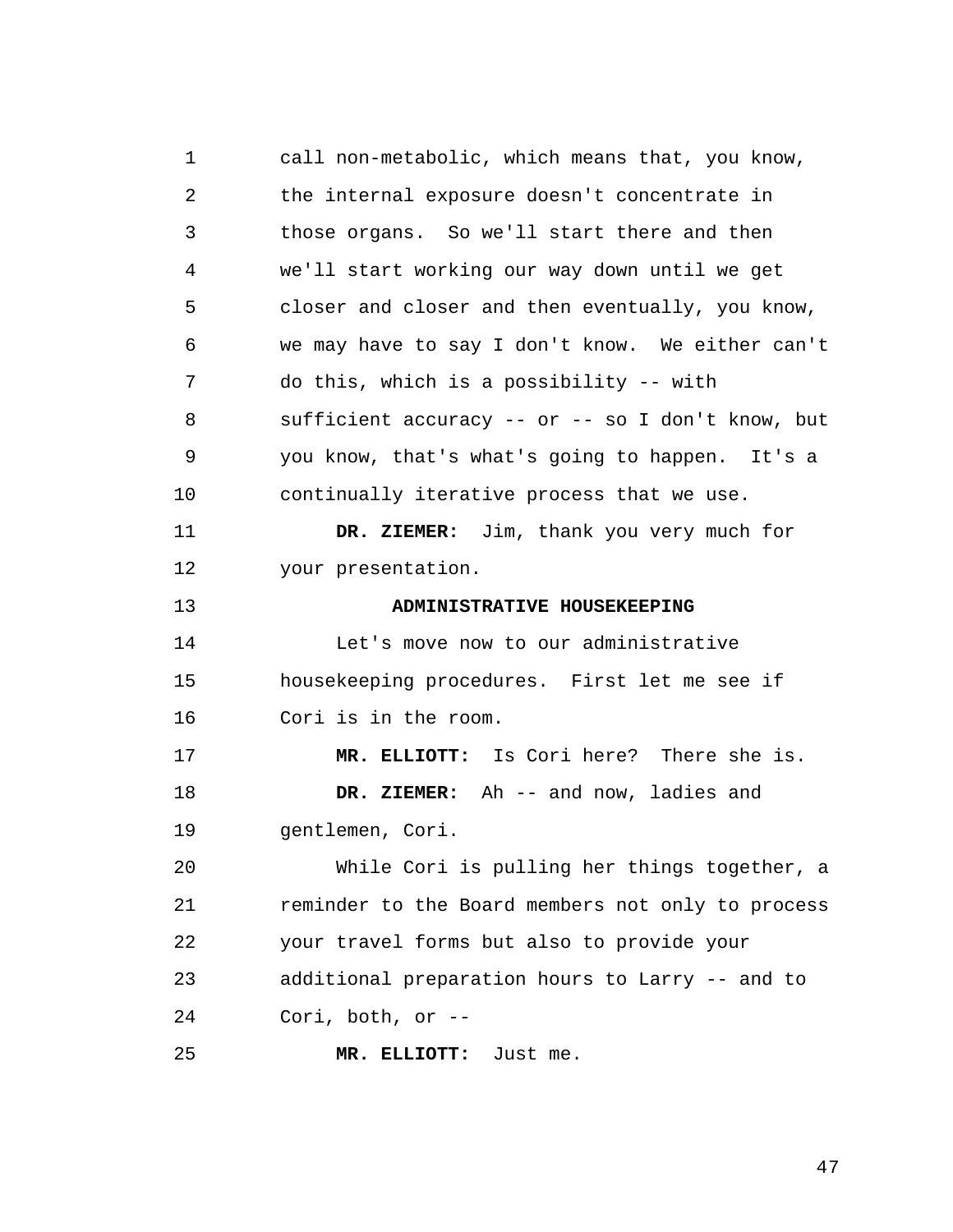1 **DR. ZIEMER:** Just to Larry, okay.

**MR. ELLIOTT:** By e-mail.

2

3

**DR. ZIEMER:** By e-mail is fine.

4 5 6 7 8 9 10 **MS. HOMER:** I don't have much, mostly what Dr. Ziemer has requested. If you could just send Larry an e-mail identifying your time, with a copy to me, that would be helpful. We'd like to get you paid as quickly as possible. If you don't have the voucher forms or envelopes, see me and I have extras.

11 12 13 14 15 16 17 18 19  $20^{\circ}$ 21 22 23 And I guess we can move on to scheduling the next meeting. We are currently scheduled to meet in Idaho Falls next in late August. We have the 23rd set aside for a subcommittee meeting if the subcommittee has been established by that time. The 24th and 25th will be the full meeting of the Board and the 26th we have scheduled for a tour of the Idaho National Engineering and Environmental Lab, for those who are interested. And I'll need to know that information as quickly as you can get it to me if you plan on attending the tour so that I can pass the information on to the site.

24 25 **MR. PRESLEY:** (Off microphone) (Inaudible) show of hands right now?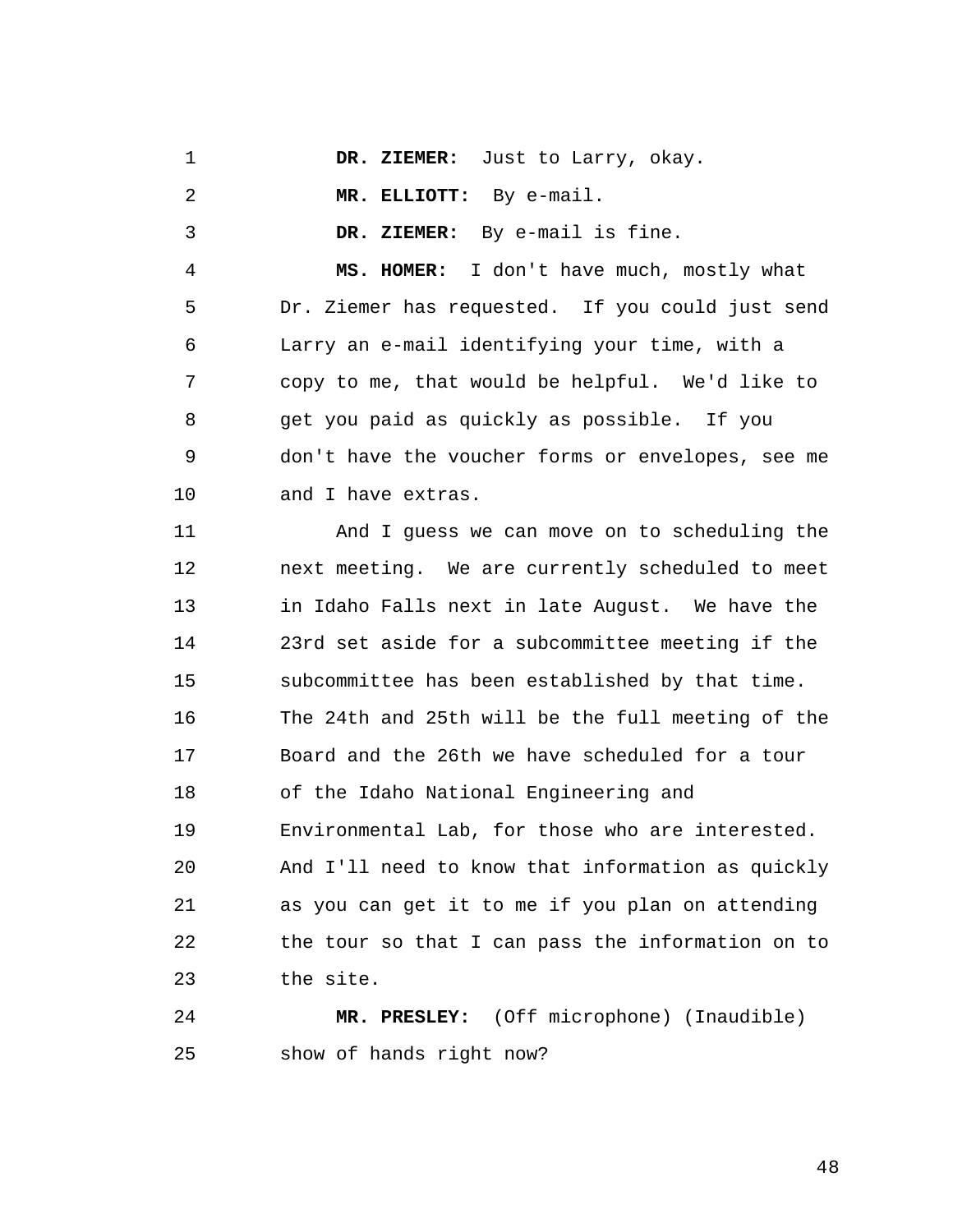1 2 3 4 5 6 7 8 9 10 11 12 13 14 15 16 17 18 19  $2.0$ 21 22 23 24 25 **DR. ZIEMER:** You want a tentative show of hands and -- **MS. HOMER:** Sure, absolutely. **DR. ZIEMER:** The number of individuals who are interested in the site tour at Idaho. One -- **MR. ELLIOTT:** Let me just offer this while you're considering this. INEEL lab is a very large facility. It's what, I think -- **MR. GRIFFON:** An hour. **MR. ELLIOTT:** -- 900 -- **MR. GRIFFON:** Oh. **MR. ELLIOTT:** -- square miles or something like that, I don't know, it's huge. There are - it takes you a day for a driving tour to really see it. So that's what you're looking at, and you'll see Argon West in that, you'll see the chem processing plant, you'll see where they developed the nuclear airplane engine, the reactor and where they tested other reactors. **MS. MUNN:** (Off microphone) Is SL-1 still (Inaudible)? **MR. ELLIOTT:** SL-1 is not there. You might see where it was buried, but that's it. **DR. ZIEMER:** The -- we'll be staying in Idaho Falls, I assume.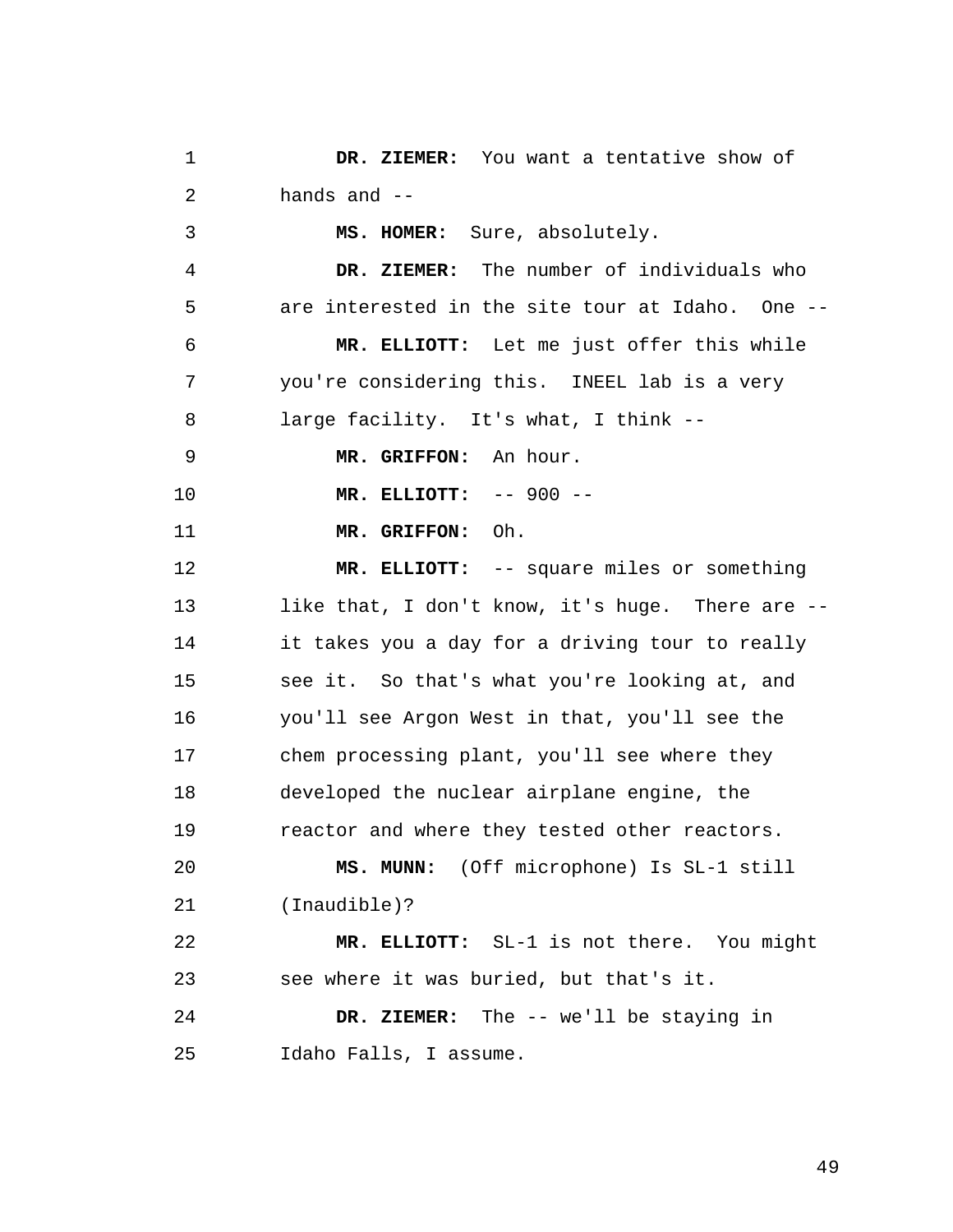1 2 3 4 5 6 7 8 9 10 11 12 13 14 15 16 17 18 19  $20^{\circ}$ 21 22 23 24 25 **MS. HOMER:** We will be at the Shiloh Inn. **DR. ZIEMER:** It's approximately 60 miles from the town to the site, so you've got an hour coming and going -- **MS. HOMER:** (Inaudible) the morning. **DR. ZIEMER:** -- to start with, yeah, but it's a nice drive. You want a show of hands again? Wanda was a yes, one -- **MS. HOMER:** Wanda, Gen, Bob. **DR. ZIEMER:** -- two, three, four -- what about staff? **MS. HOMER:** I can get that. **DR. ZIEMER:** Okay, they'll collect that information separately. Thank you. **MS. HOMER:** Okay. The meeting following the August meeting, if you could take a look at your schedules, I guess first we can determine a location. **DR. ZIEMER:** Since we're toward the end of August, probably the earliest we would want to be meeting would be October, I assume. **MS. HOMER:** Uh-huh. **DR. ZIEMER:** And let's take a look at the October time frames just to see -- identify the - - the bad times, beginning with the week of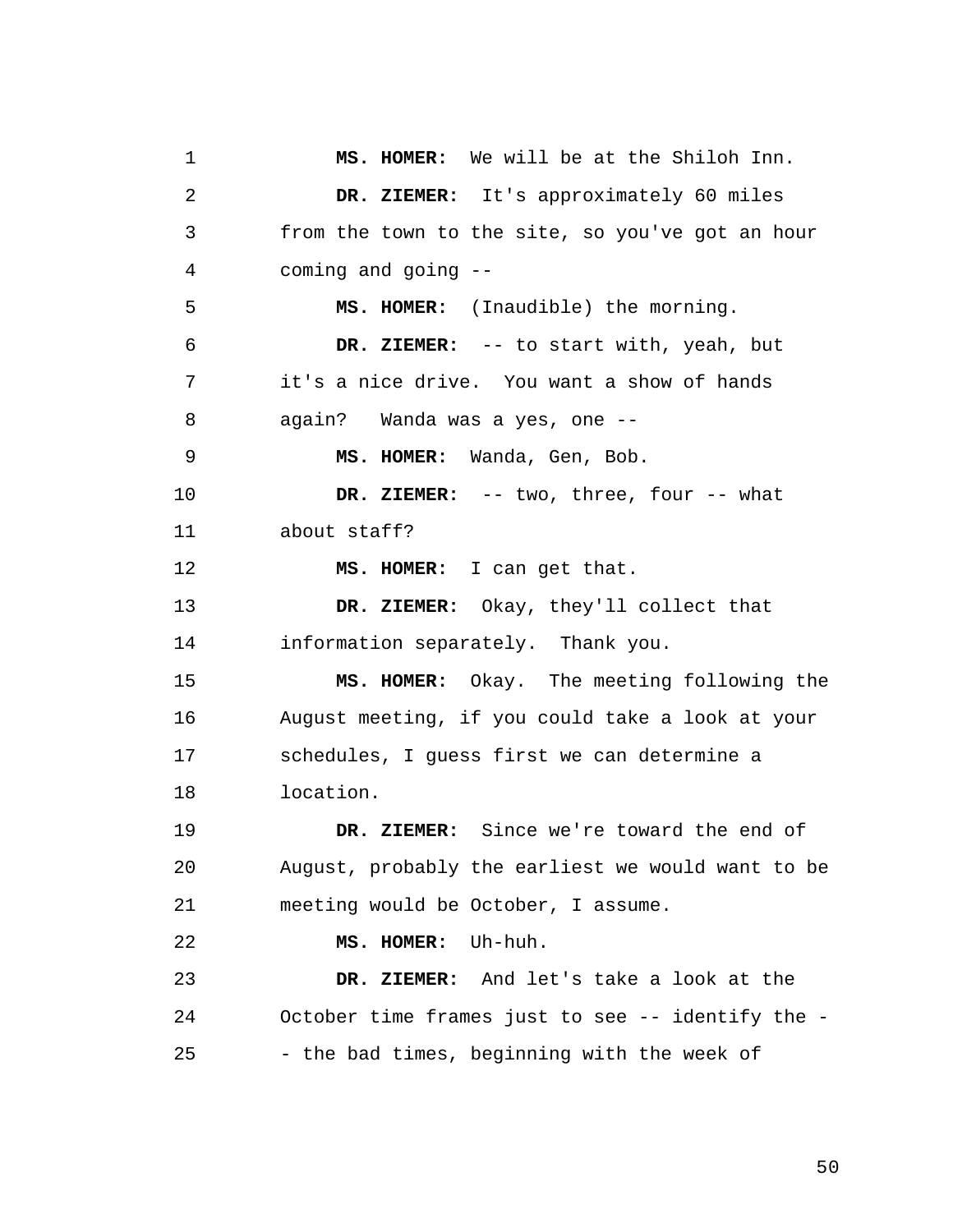1 2 3 4 5 6 7 8 9 10 11 12 13 14 15 16 17 18 19  $2.0$ 21 22 23 24 25 October 4th. People who have bad -- or unavailable days that week, anybody? Tony, particular days? **DR. MELIUS:** I have -- Tuesday's bad for me, the 5th. **UNIDENTIFIED:** (Off microphone) Entire week. **DR. ZIEMER:** Entire week's bad. Any others? **MS. MUNN:** (Off microphone) (Inaudible) at the end of the week. **DR. ZIEMER:** What was your bad day? **DR. MELIUS:** Tuesday the 5th. **DR. ZIEMER:** 5th, okay. For Idaho you're - many of you will need a full day for travel time, close to it. For their -- subcommittee's -- may or may not meet, but we need to allow a day for that, also. **MS. HOMER:** Okay, 6th, 7th, and 8th? **DR. ZIEMER:** So no matter how you cut it, it pretty well takes a good portion of the week, so there -- looks like two people would have difficulties. **MR. GRIFFON:** Well, this -- we're not talking Idaho here, but I agree, anyway. **DR. ZIEMER:** Oh, I'm sorry, yes. You're not, but I was.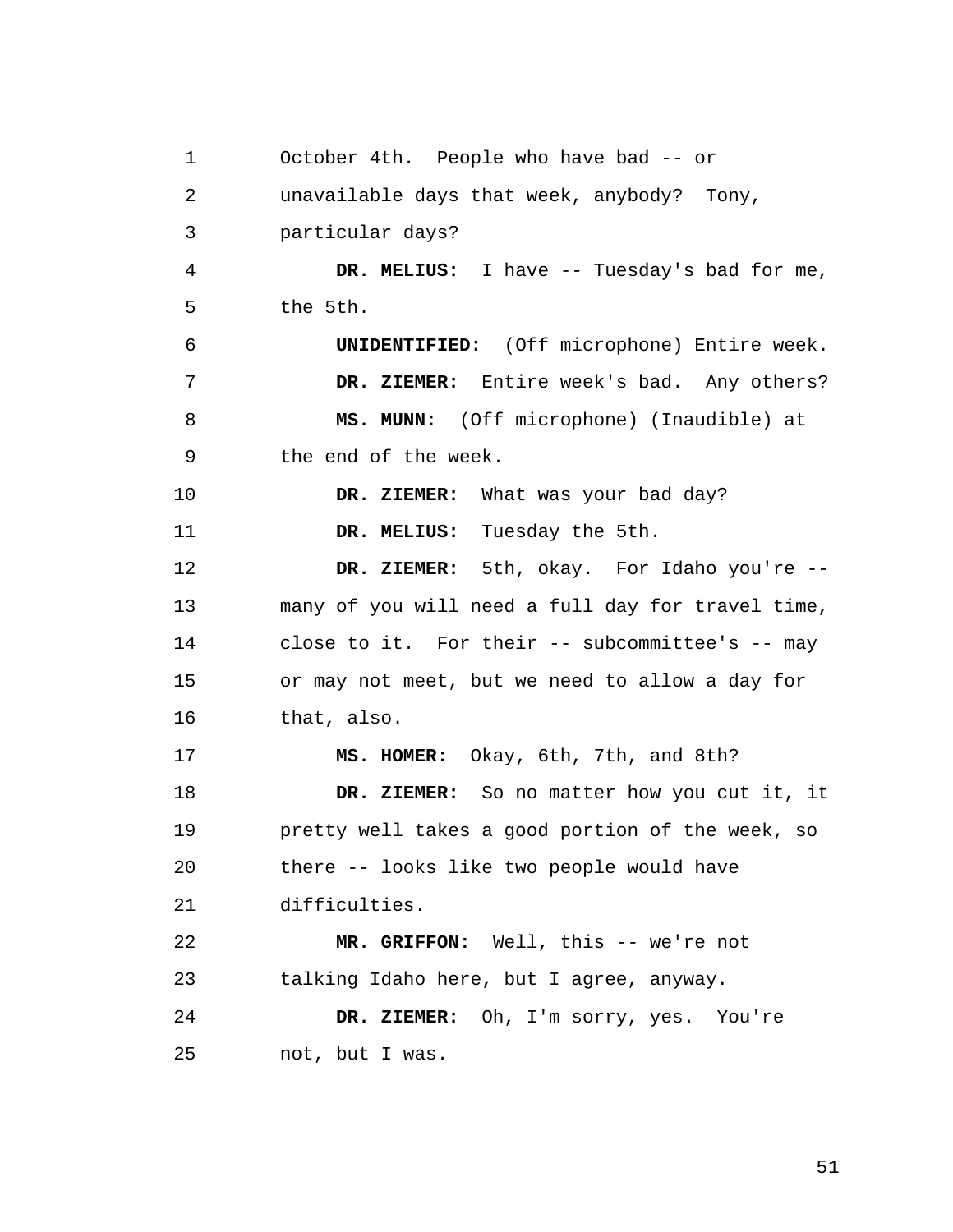1 2 3 4 5 6 7 8 9 10 11 12 13 14 15 16 17 18 19  $2.0$ 21 22 23 24 25 **MR. GRIFFON:** We're not going to Idaho twice. **DR. ZIEMER:** No. **DR. MELIUS:** I wouldn't be available the -- I'm in Chicago on the 5th, so I can get anyplace fairly quickly. **DR. ZIEMER:** So for example 6, 7, 8, we would have one person missing. Let's look -- Larry? **MR. ELLIOTT:** I was just going to anticipate your need to go into the next week, and the next week would not be good for me. **DR. ZIEMER:** Okay. **MR. ELLIOTT:** We couldn't do it on the 12th, 13th or 14th. **DR. ZIEMER:** Week of the 18th? **MS. MUNN:** Good. **DR. ZIEMER:** Any -- bad for anybody? **DR. DEHART:** Friday's bad. **DR. ZIEMER:** Friday's bad, earlier in the week's okay. Anyone else? So 18 through 21 looks like an open window. **MS. HOMER:** Okay. **DR. ZIEMER:** Let's check the following week, as well, October 25 through 29.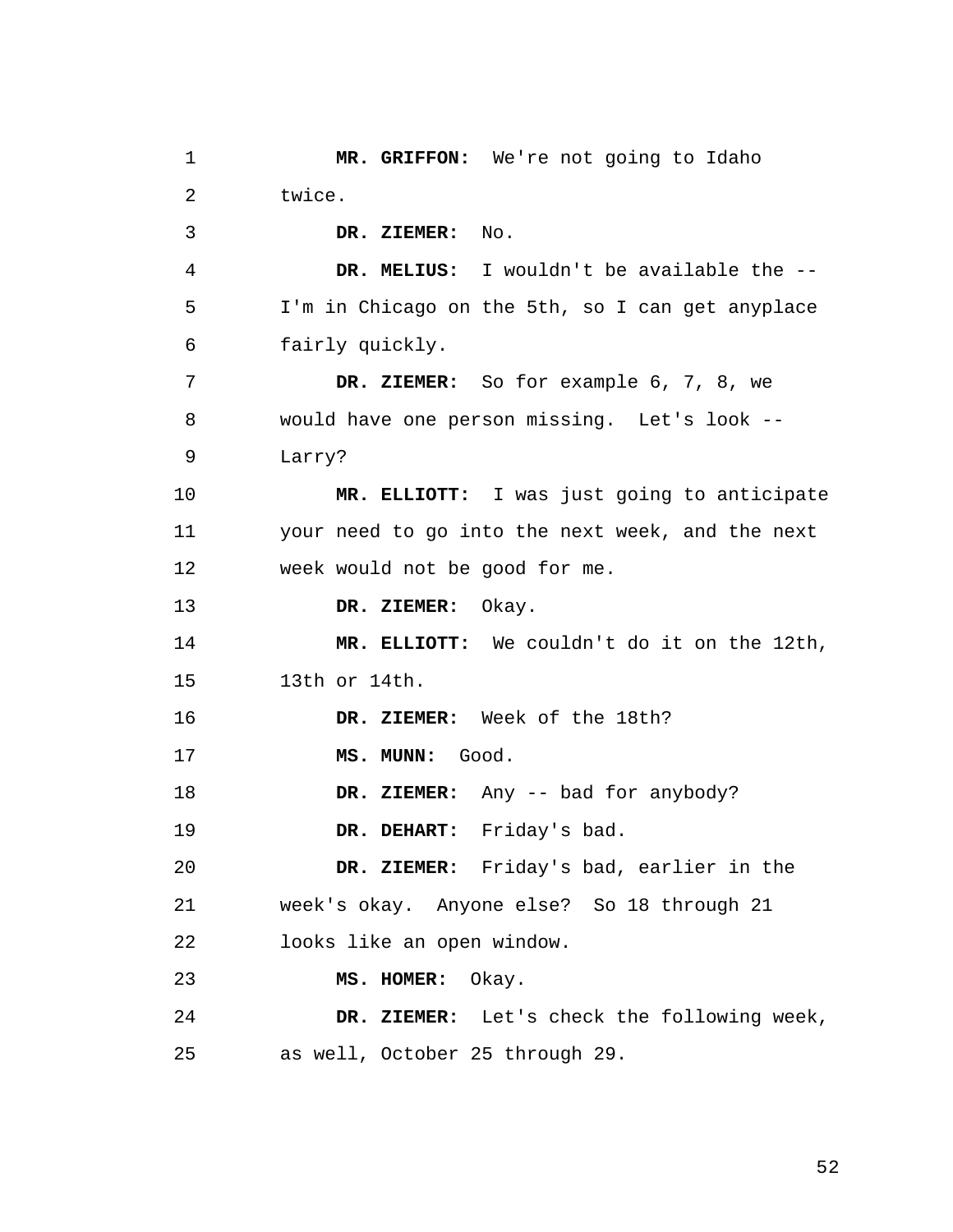```
1 
 2 
 3 
 4 
 5 
 6 
 7 
 8 
 9 
10 
11 
12 
13 
14 
15 
16 
17 
18 
19 
20^{\circ}21 
22 
23 
24 
25 
               MR. ELLIOTT: That week wouldn't be good for 
          us, either. 
               DR. ZIEMER: Okay. Let's go back then, the 
          week of October 18th and --
               MS. HOMER: Okay. I'll need a --
               DR. ZIEMER: Location. Did we have 
          something in reserve that we were --
               MR. PRESLEY: Do we want to go back into 
          Washington? 
               MS. HOMER: There's a number of places we 
         haven't been. 
               DR. ZIEMER: Washington, D.C.? 
               MS. HOMER: Washington, D.C. 
               MR. ELLIOTT: In your past discussions, last 
          meeting you mentioned San Francisco, Amarillo, 
          Washington, D.C. 
               MR. PRESLEY: There wouldn't be anything 
          going on in D.C. in October. 
               MR. ELLIOTT: Could we decide whether it's 
          the week of the 18th or the week of the 5th? 
               DR. ZIEMER: I think --
               MS. HOMER: Did we decide the week of the 
          18th? 
               MR. ELLIOTT: It's going to be the 18th? 
          Okay. I missed that, I'm sorry.
```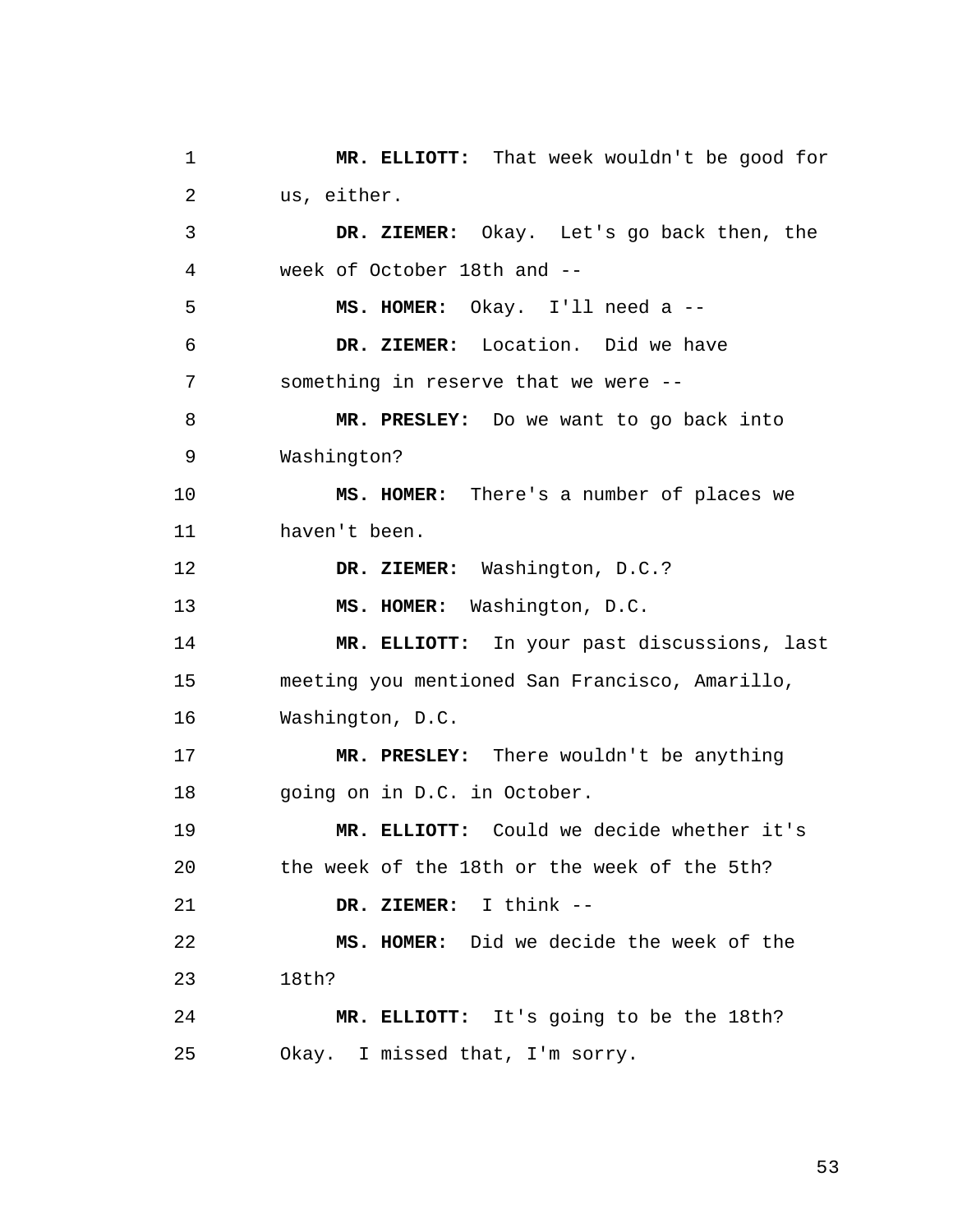1 2 3 4 5 6 7 8 9 10 11 12 13 14 15 16 17 18 19  $20^{\circ}$ 21 22 23 24 25 **DR. ZIEMER:** If we went to Amarillo, there is a site there. Well, San Francisco, same thing. **MR. ELLIOTT:** You should not anticipate a tour of the Pantex site, though. **MR. PRESLEY:** No. Although they do give - they do give... **MR. ELLIOTT:** You won't see much, is all I'm going to say. **MR. PRESLEY:** No, you won't. **MR. ELLIOTT:** You can get a tour, but it's all (Inaudible). **MR. PRESLEY:** (Off microphone) It'll be like a Y-12 tour, you don't see (Inaudible). **DR. ZIEMER:** Any preferences? **DR. ROESSLER:** Washington, D.C. **DR. ZIEMER:** Washington? **MS. HOMER:** D.C.? **DR. ZIEMER:** Yeah. **MS. HOMER:** Okay. Can I have an alternative? **MR. GIBSON:** Congress won't be in session. I mean as far as... **DR. ZIEMER:** Is that good or bad? **MS. HOMER:** Be good for availability.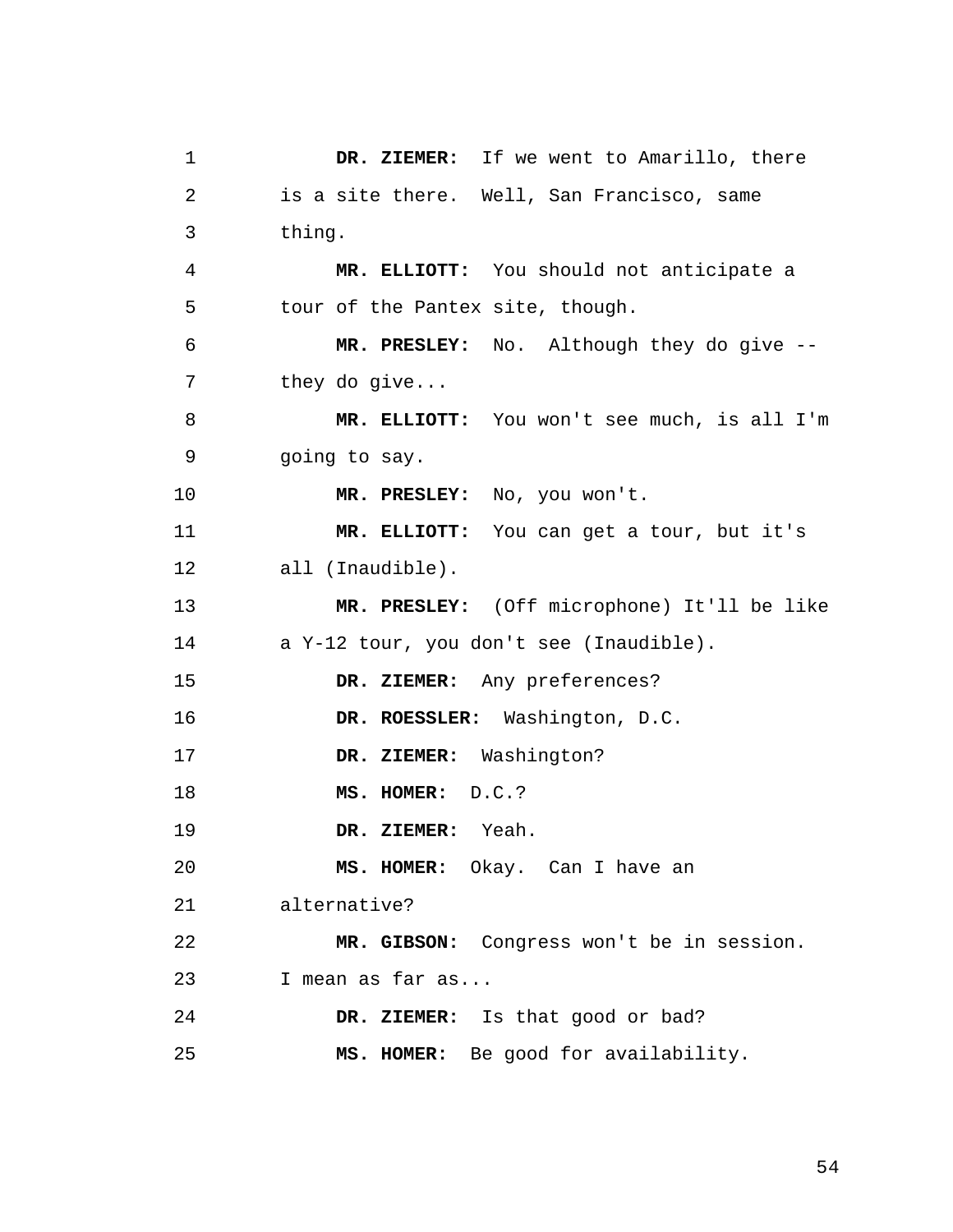```
1 
 2 
 3 
 4 
 5 
 6 
 7 
 8 
 9 
10 
11 
12 
13 
14 
15 
16 
17 
18 
19 
20^{\circ}21 
22 
23 
24 
25 
               MR. PRESLEY: Yeah. 
               DR. ZIEMER: Washington, D.C., is that --
               MS. HOMER: Okay. An alternate, just in 
          case? 
               MR. PRESLEY: What'd you say, Pantex first? 
          Or what'd you say first? 
               MS. HOMER: D.C. 
               DR. ZIEMER: San Francisco is another 
          location. 
               MR. PRESLEY: D.C. first, then San 
          Francisco? 
               MS. HOMER: San Francisco? 
               DR. ZIEMER: I'm sure D.C. probably could be 
          arranged. Shall we plan that? 
               MS. HOMER: Okay. 
               MR. PRESLEY: D.C. first then, San Francisco 
          second? 
               MS. HOMER: Uh-huh. As soon as I have 
          something confirmed, I'll let you know. 
               DR. ZIEMER: Thank you. 
               MR. ELLIOTT: You said which second? 
               DR. ZIEMER: San Francisco. 
               MR. ELLIOTT: San Francisco second? 
               DR. ZIEMER: Well, I didn't -- that was 
         Bob's choice. I didn't hear from the rest of
```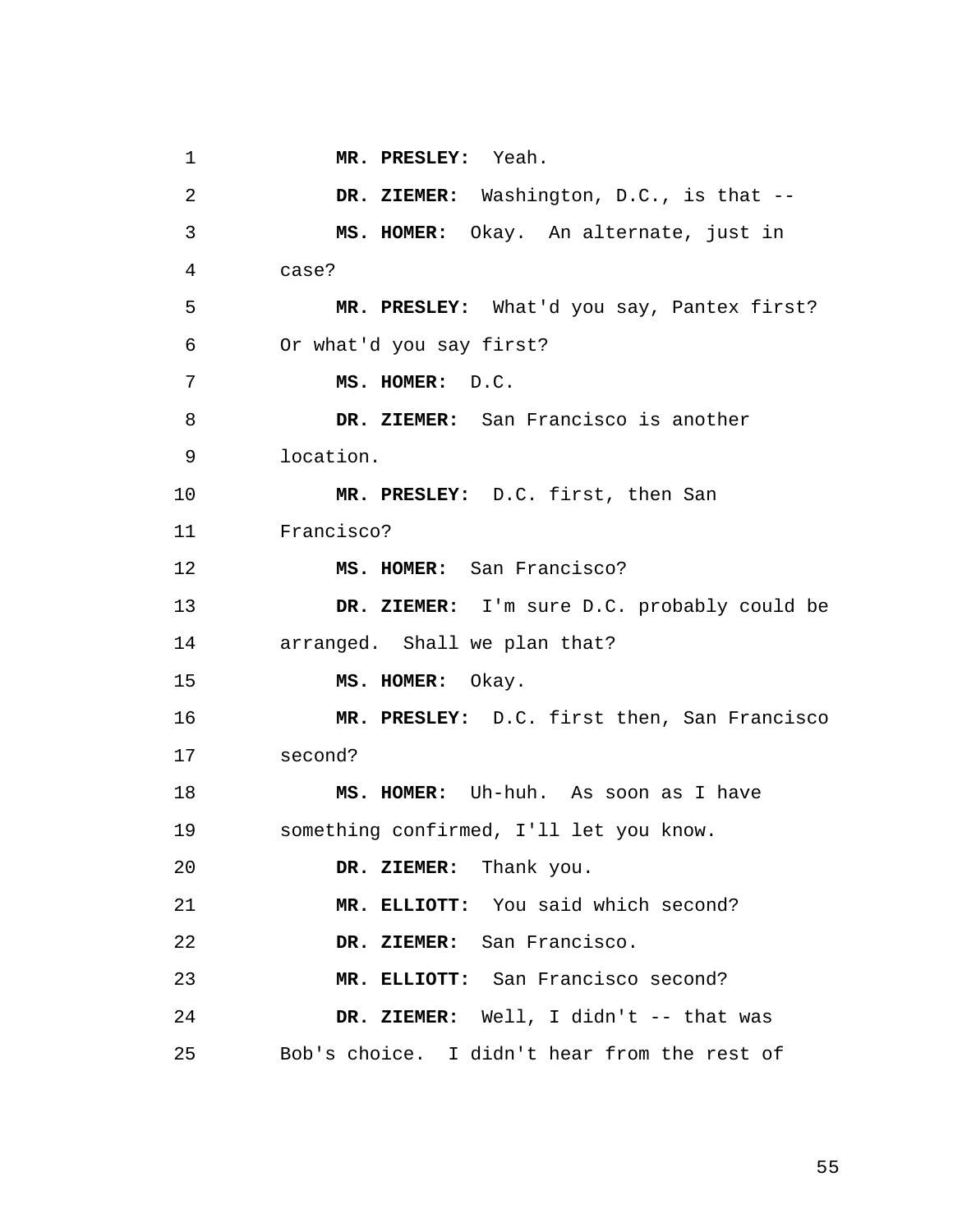1 you.

2 3 4 5 6 7 8 9 10 11 12 13 14 15 16 17 18 19  $20^{\circ}$ 21 22 23 24 25 **DR. ROESSLER:** San Francisco. **DR. ZIEMER:** Okay. **MR. PRESLEY:** It's pretty out there in October. **DR. MELIUS:** I'm there the week before. I can just stay. **DR. ZIEMER:** We didn't set a date. Do we want to do that? **DR. MELIUS:** What date -- we -- specific days or... **MS. HOMER:** I'll check availability, try to keep the 18th through the -- **DR. ZIEMER:** Well, keep the 18th through the what, 20th available. **MS. HOMER:** 18th through 21st. **DR. ZIEMER:** Or through the 21st. 22nd was bad for somebody, right. **MS. MUNN:** Texas, right? **DR. ZIEMER:** I'm sorry? **MS. MUNN:** I said we decided I can't get you to Texas? **DR. ZIEMER:** No. Well, maybe later. **MS. MUNN:** So we're going to Washington, D.C.?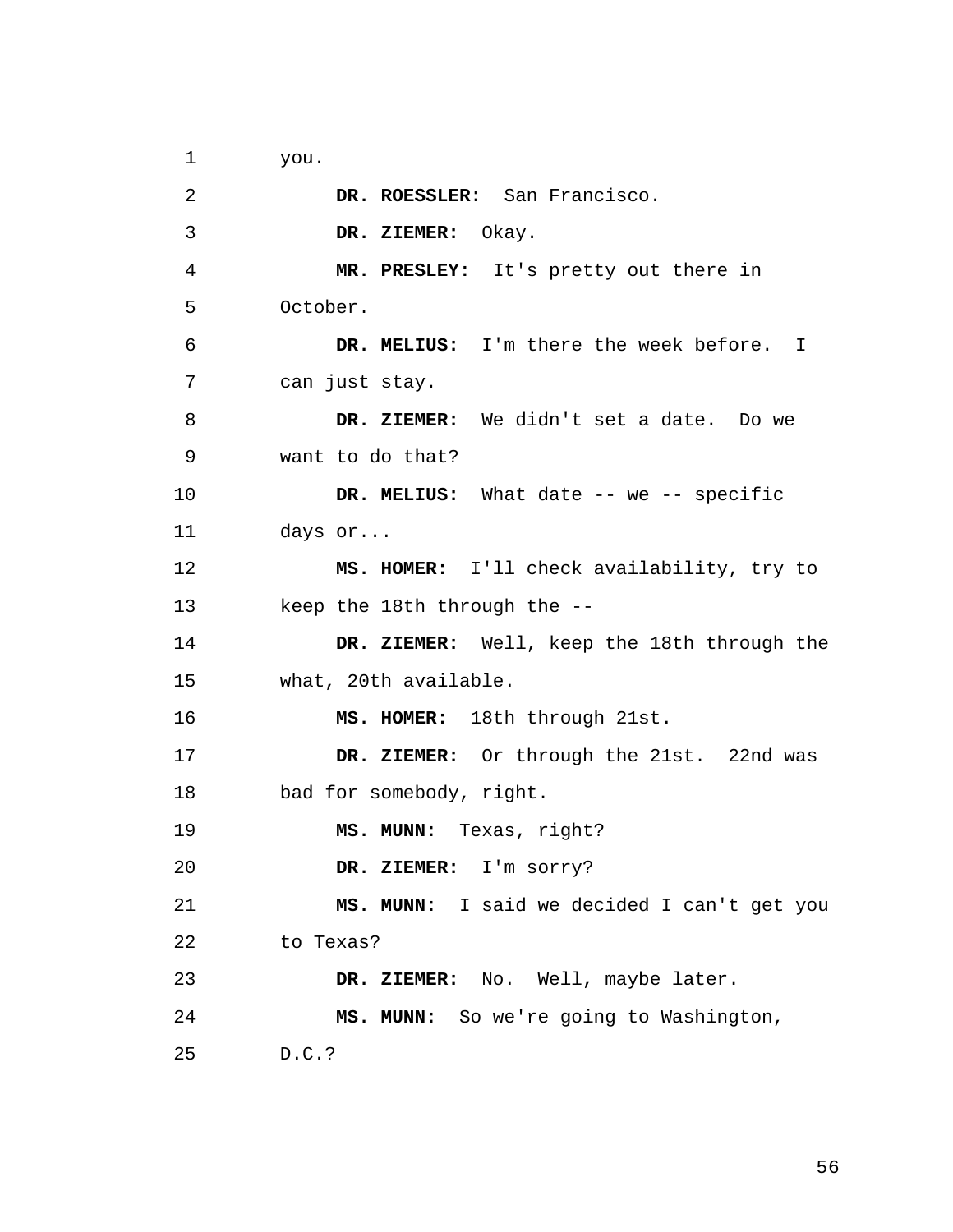1 2 3 4 5 6 7 8 9 10 11 12 13 14 15 16 17 18 19  $20$ 21 22 23 24 25 **DR. ZIEMER:** D.C. **MS. HOMER:** D.C. or San Francisco. Most likely Washington. **DR. ZIEMER:** Thank you, Cori. **MS. HOMER:** Okay. **DR. ZIEMER:** Other items? **MS. HOMER:** I have no other items. **DR. ZIEMER:** One other administrative item we need to take care of and that is some Privacy Act information, and I guess Liz is going to -- Liz or David -- Liz is going to present that to us. Okay, thank you. Liz. **MS. HOMOKI-TITUS:** This is my first time with one of these, so we'll see. (Pause) Good morning, and thank you for letting me slip into your schedule. We wanted to do a quick --and I hope that it will be quick, which is hard for an attorney -- review of the Privacy Act for you since you all are gearing up to really get into dose reconstructions and also start reviewing the SEC petitions. So this is just a short reminder, and then hopefully I'm going to do a presentation at the next Board meeting for you that's a full discussion of the Privacy Act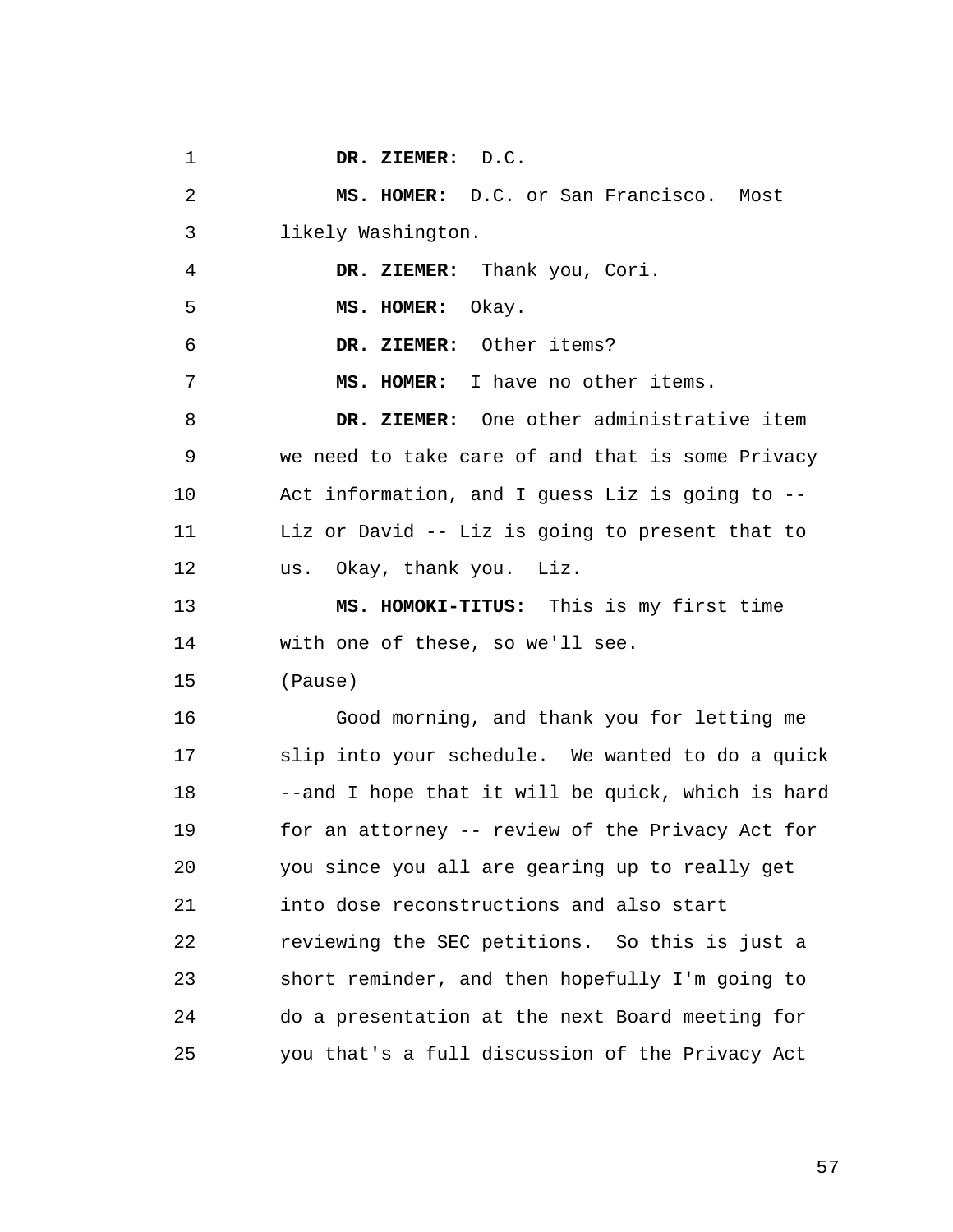1 2 or bring in one of the Privacy Act expert attorneys that we have on staff.

3 4 5 6 7 8 9 10 11 12 13 14 15 So once again, just a reminder that the Privacy Act applies to not only dose reconstruction reviews that you all are doing, but also to the SEC petitions that you'll be reviewing. And if you have any questions, like John said yesterday, if there's a wart on your end of your nose, give us a call. And here's a phone number that the General Counsel's Office can be reached at, and you can reach us for Privacy Act questions or if you have any questions regarding John's presentation yesterday, this is also the number to reach us at.

16 17 18 19  $2.0$ 21 22 23 24 25 Just a reminder for you that the Privacy Act prohibits the disclosure of information to third parties unless you have a specific written authorization from the party that the information is about to disclose the information to the specific third party. A general waiver won't work. HHS doesn't allow it. And a reminder that it's the policy of HHS to protect the privacy the best that we can. There are some statutory exceptions that I'll go over with you next time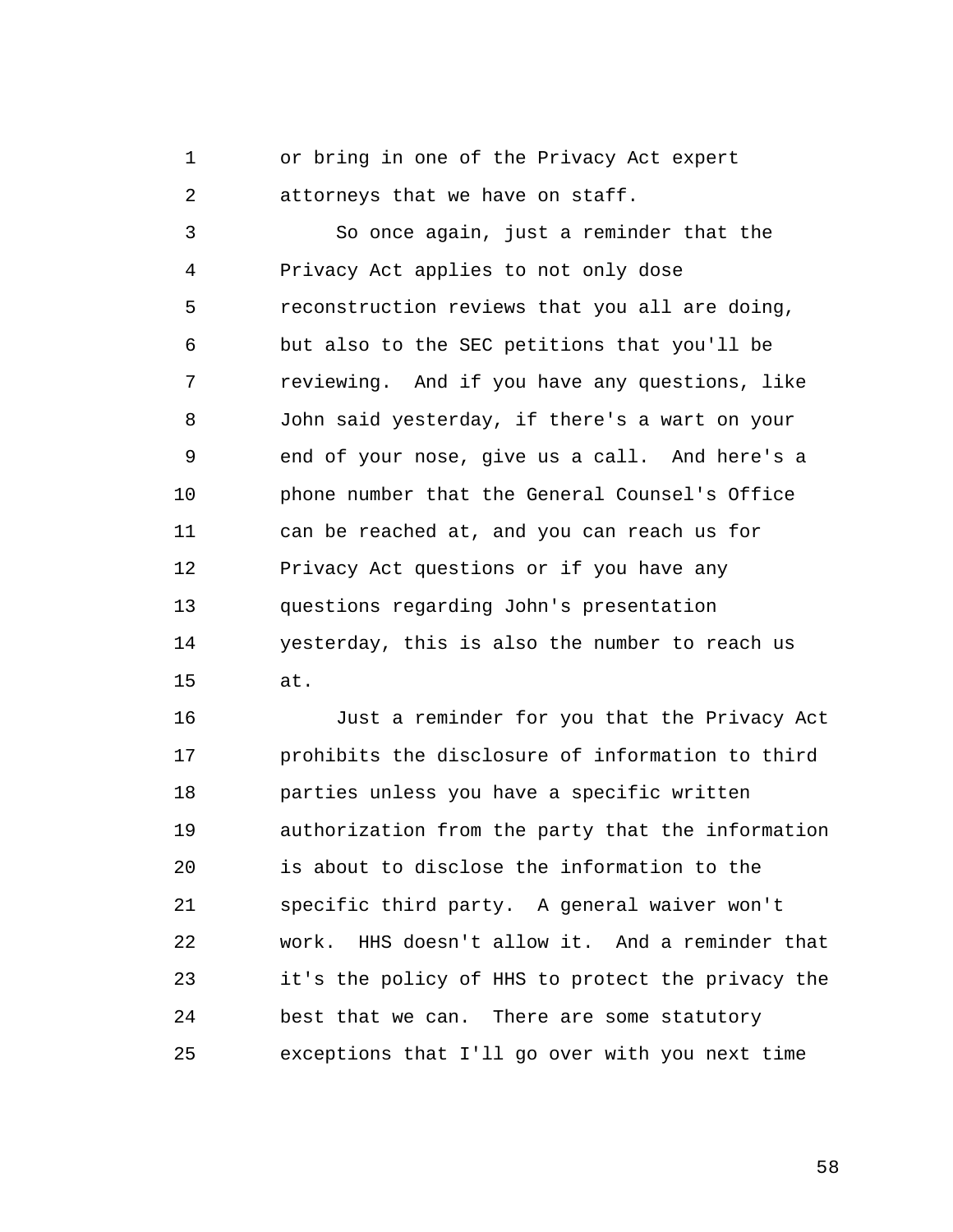1 2 that allow us to share information, but our general rule is to protect it as best we can.

3 4 5 6 7 8 9 On this slide I just want you to note that there are civil and criminal penalties that can be brought against you if you violate the Privacy Act, and the Department won't necessarily defend you in those actions if there's a violation of the Privacy Act -- which could make it even more expensive than just a penalty fine.

10 11 12 13 14 15 These are the Privacy Act rules. I know you've seen these before but I just wanted to go over them one more time. When you're speaking to the public, don't speak on behalf of the agency or the Board, but you can share public information that have been Board decisions.

16 17 18 19  $20^{\circ}$ Please avoid discussing the merits of individual cases that you'll be reviewing. You will be reviewing a great deal of Privacy Act information and you can't go and share that with outside people.

21 22 23 24 Stick to public information. Please avoid speculating about the identity of either petitioners, claimants or who may be a member of a class.

25 Avoid speculation about dose reconstruction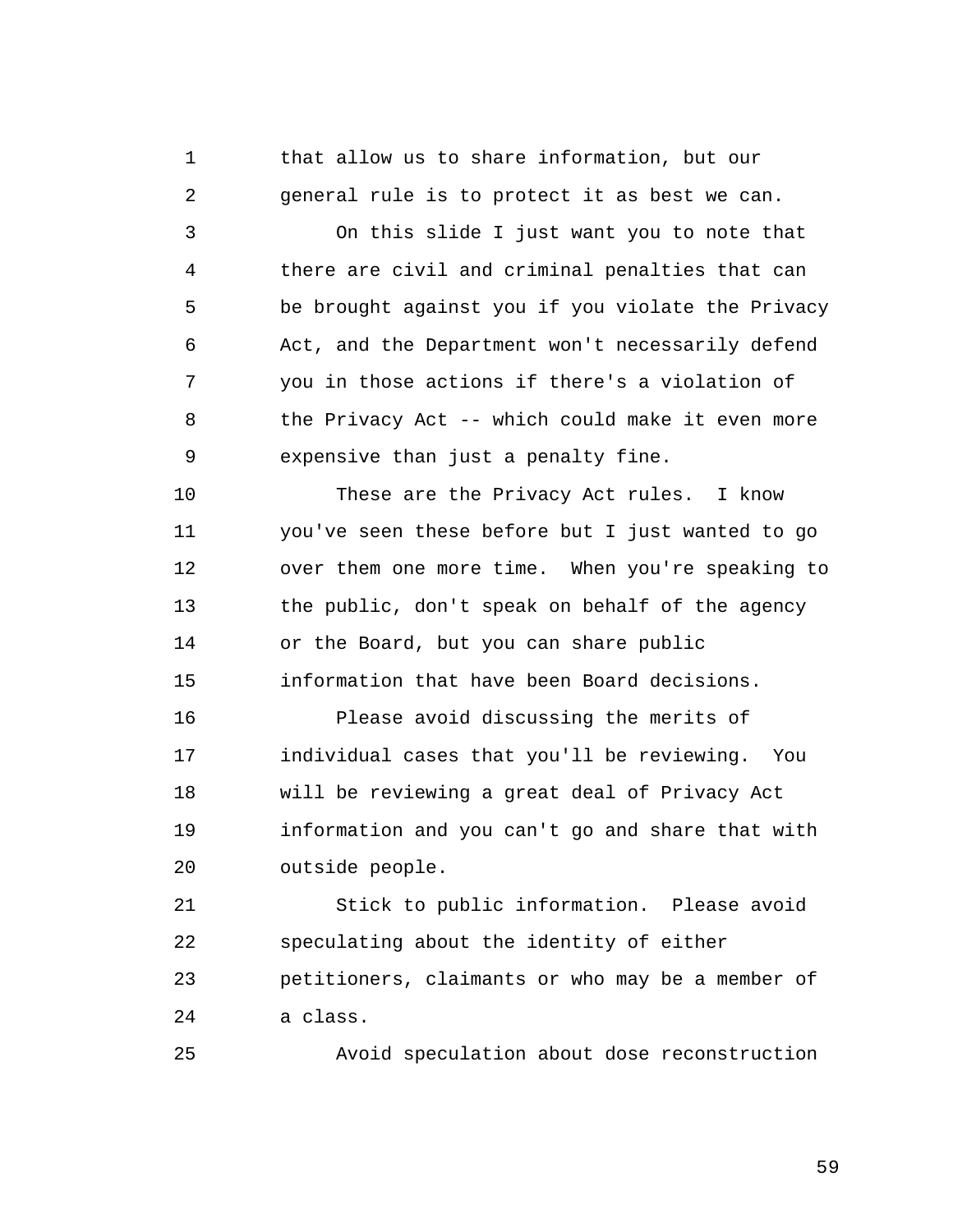1 2 3 4 5 6 7 8 or petition issues. This is very important because people look at you and they look to you for leadership because you are on the Board, and they may assume that something that's a private opinion of you own is something of the Board. So if you are going to speak about these issues, be sure that when it's your personal opinion it's very clear that it's your personal opinion.

9 10 11 12 13 14 15 Please don't try to predict future agency or Board actions. I know it's easy to do. You're sitting around, you may be chatting about something that's coming up for Board consideration. Please don't predict to outside people what you think the Board is going to do about it.

16 17 18 19  $20^{\circ}$ Please avoid assisting individuals with their claims or petitions. It would obviously look like a conflict of interest for you to be doing so, and it may also be a violation of the Privacy Act.

21 22 23 24 25 But please remember that if you do have information specific to a claim or petition, you can be a fact witness. We don't want to keep you from doing that because we know that you have the expertise and we know that you all have worked in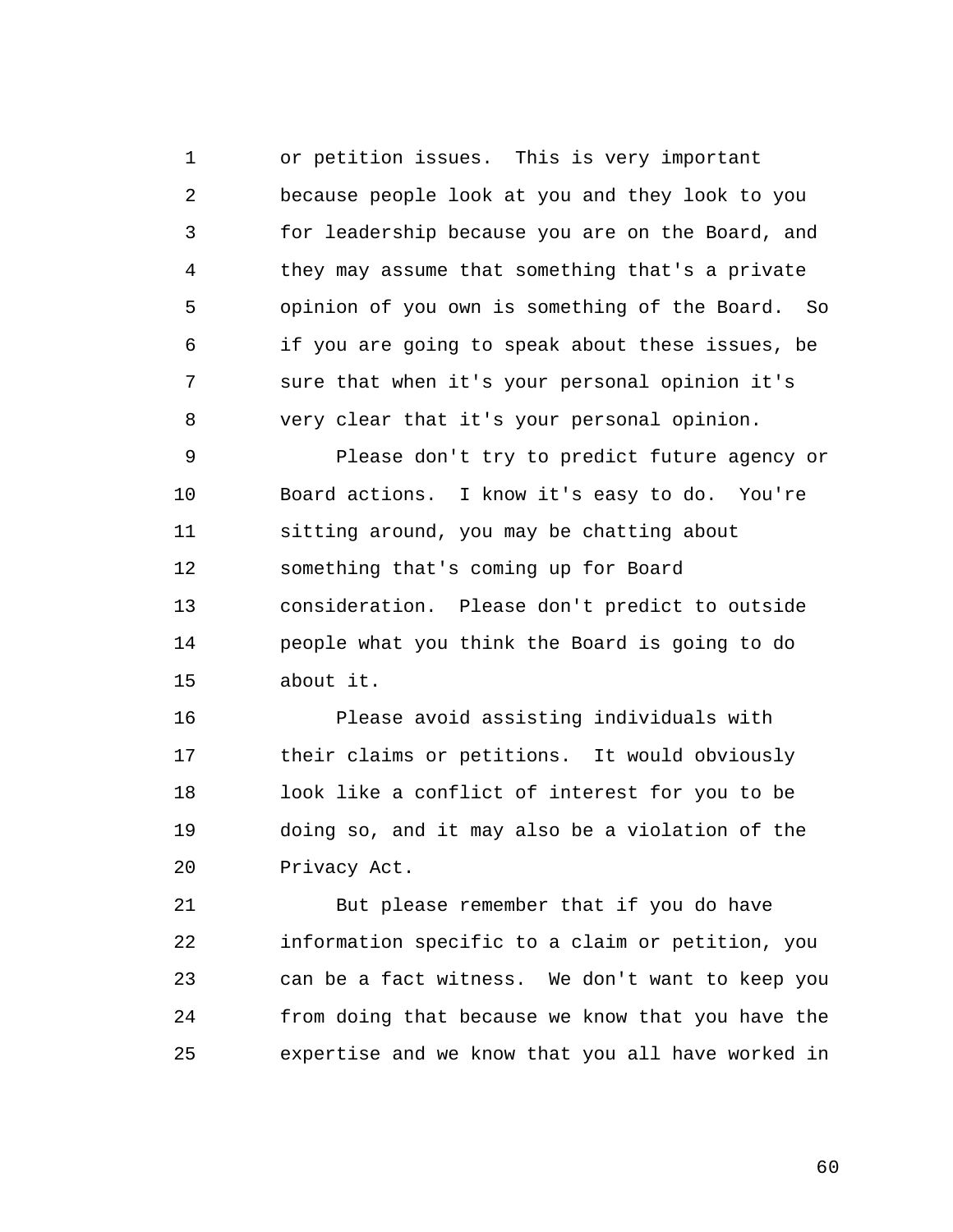1 these areas.

2 3 4 5 6 7 8 9 10 11 12 13 14 15 16 17 18 19  $20^{\circ}$ 21 22 23 24 25 And that's all of my quick reminder presentation for you. Does anyone have any questions right now? **DR. ZIEMER:** Yes, Jim. **DR. MELIUS:** I have a procedural question -- **MS. HOMOKI-TITUS:** Okay. **DR. MELIUS:** -- not for you but actually for Larry. It came up with the ethics presentation yesterday also. The counsel's office was telling us to call counsel's office. I guess as the Board, do you want us to go through you or through Cor-- I mean when these issues come up, should we be contacting counsel's office directly or should we be -- how do we -- how do we involve the  $--$ **MR. ELLIOTT:** Well, I -- **DR. MELIUS:** -- staff? **MR. ELLIOTT:** There's two answers to your question, depending upon what the issue is. If the issue is something on ethics that you have a question about, that's what was offered yesterday by Mr. Condray, to call him or call the -- Liz or David or Rob, who are the legal team assigned to this program. And they'll help get an answer to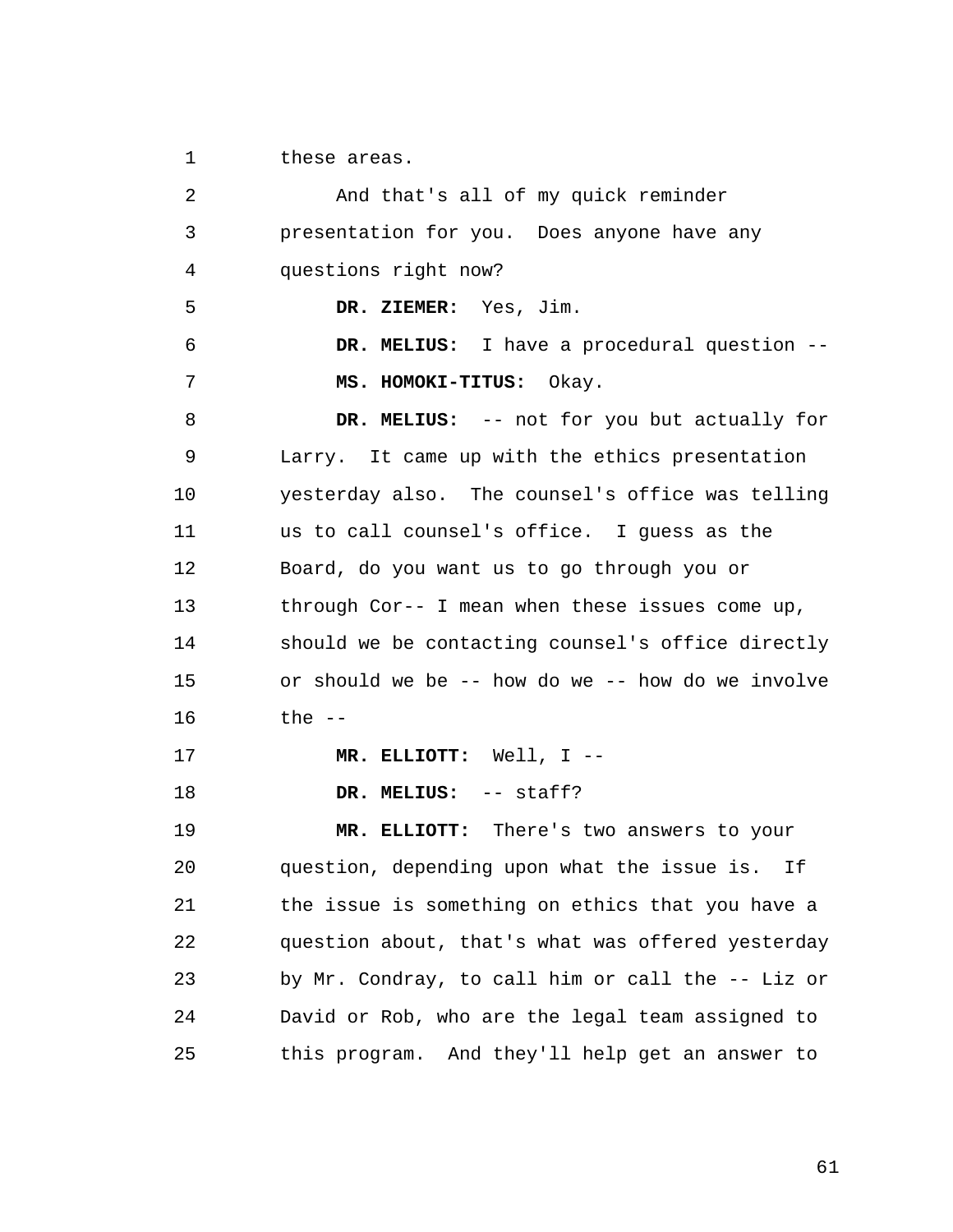1 2 your question, and I assure you they'll keep me informed of that kind of contact.

3 4 5 6 7 8 9 I think here in Liz's presentation today on Privacy Act, there's another answer to your question, and that is if you're dealing with, you know, a claimant or a -- you know, hearing individual concerns, refer them to me. Refer them to OCAS so that we can assist the claimant with that.

10 11 12 13 14 15 16 17 If you have a question about how you serve as a special government employee and a member of this Advisory Board with regard to protecting confidential information in a Privacy Act, I think that's a question you want to pose to Liz or the legal team. And again, I think they're going to keep me informed of those kind of contacts.

18 19 **MS. HOMOKI-TITUS:** We'll definitely let him know.

 $2.0$ 21 **MR. ELLIOTT:** Does that -- does that -- **DR. MELIUS:** Yeah.

22 23 24 25 **DR. ZIEMER:** Any other questions for Liz? **MS. HOMOKI-TITUS:** You can also call both of us and we'll make sure you get in touch with the right person.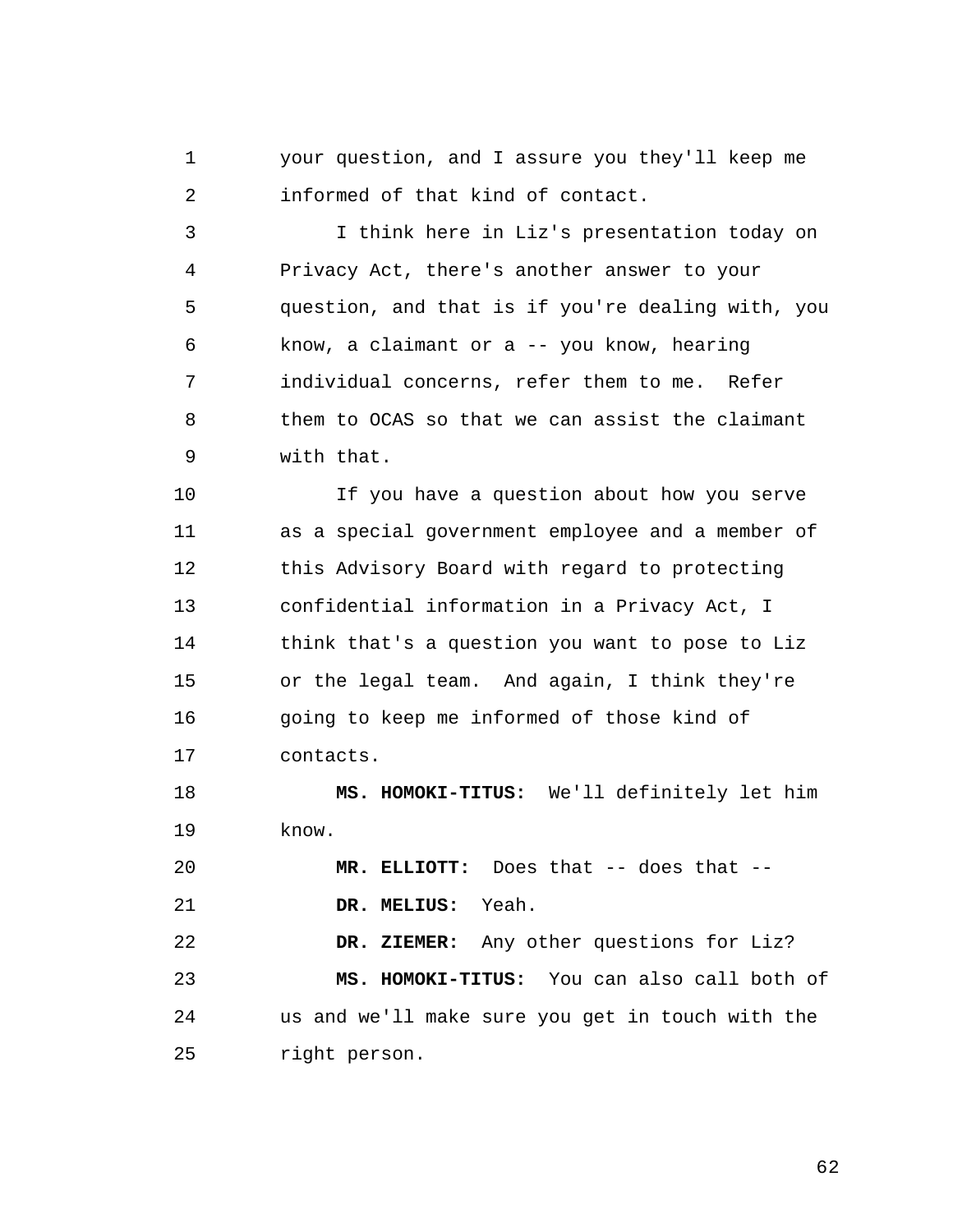1 **DR. ZIEMER:** Thank you, Liz.

**MS. HOMOKI-TITUS:** Thank you.

3 4 5 6 7 8 9 10 11 12 13 14 15 16 17 18 19  $2.0$ 21 **MR. ELLIOTT:** I know these kinds of presentations can be onerous or perhaps not as stimulating as some of the other things we bring before you, but just to remind you, we have to provide ethics training on an annual basis. It's a FACA and a Department policy that we do this. And because, as Liz said, we're about to see you embark upon reviewing individual dose reconstructions and SEC petitions, we felt it was necessary to remind you of the Privacy Act concerns. This is something that we do, as you know, with our staff, we -- and you heard Dr. Toohey remind you yesterday of his -- this is a bee in his bonnet, as well. He and I both share the concern that we have a lot of Privacy Actrelated information in our hands, our staff deals with them, and we are constantly reminding everybody of their responsibilities to maintain the confidentiality of this information.

22

2

**SANFORD, COHEN & ASSOCIATES** 

23 24 25 **DR. ZIEMER:** Thank you. Next we're going to hear from the Board's contractor, Sanford Cohen & Associates. We're pleased to have -- both John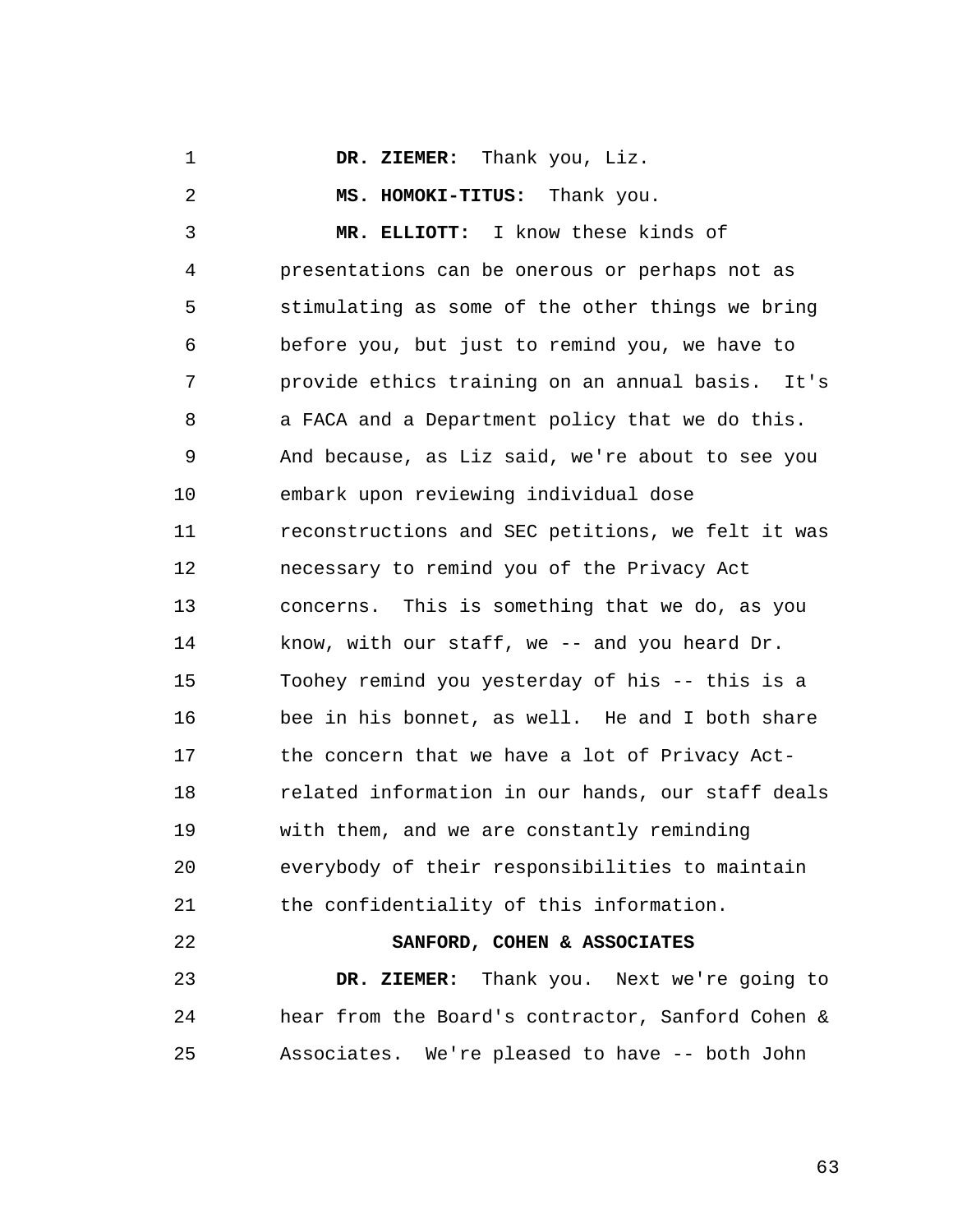1 2 3 4 Mauro and Joe Fitzgerald have been here at our meetings this time, and Joe's going to make a presentation just to update the Board on the status of the site profile reviews.

5 6 7 8 9 10 11 12 13 14 15 16 17 18 19  $20^{\circ}$ 21 22 **MR. FITZGERALD:** Good morning. Yes, good morning, I'm going to briefly go through the approach and process that we're taking. I know we've covered this in the past, but for the benefit of the members of the public that actually had some questions about our role, I'd like to go through that again. And also this role has been evolving, to some extent, as we've gotten into the site profile reviews. I thought it'd be useful just to touch on those relatively quickly. Also to give you some sense of where we are. This is, again, sort of a D-Day plus 60 days, it seems like. So you know, I think this is sort of reminiscent of where certainly NIOSH and ORAU might have been a year or year and a half ago. We're just -- just know enough to get in trouble at this point in terms of the process, but we're just getting into that --

23 24 **DR. ZIEMER:** Joe, could you move your mike up a little?

25

**MR. FITZGERALD:** Okay. Is that better?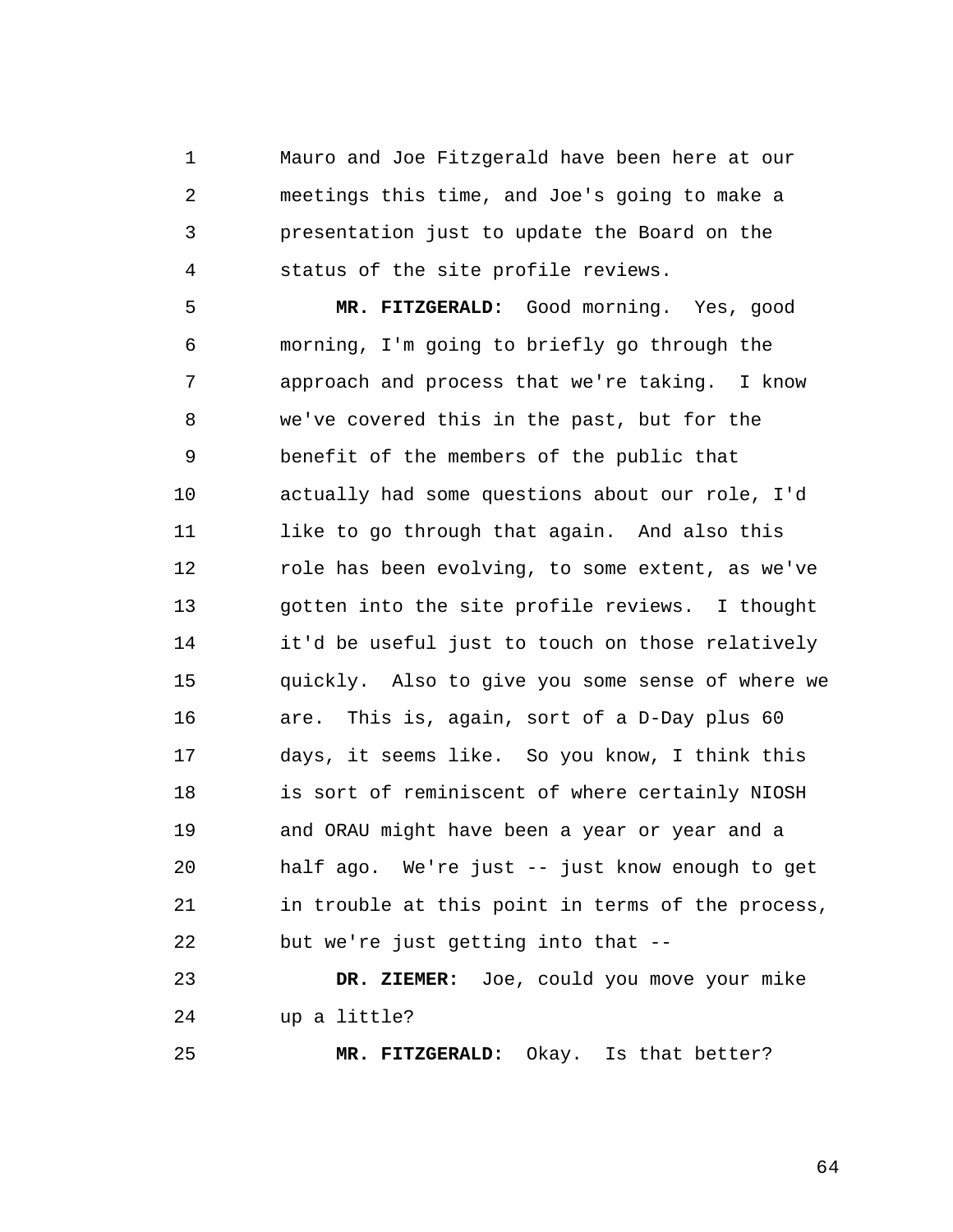1 Okay.

2 3 4 5 6 7 8 9 10 11 12 13 14 15 16 17 18 19  $2.0$ 21 22 23 24 And also some observations going into this thing early on I think would be just useful feedback on what we're learning in terms of the process, and then some sense of priorities and schedule. Of course, you know, we're a support mechanism for this Board and we take our lead from your direction. And certainly our priorities in the profiles that we're looking at are based on -- on -- on that direction. Again, the specific purpose for our role is to support this Advisory Board in doing a independent evaluation of the NIOSH site profiles. And you know, there was a -- sort of a comment last night during the public comment period about, you know, our -- our positioning in terms of conflicts. And let me just reaffirm that to fulfill this role in a adequate way, we do not have any organizational or personal conflicts of interest relative to having contract relationships with DOE, NIOSH or ORAU. I think that was a question that came up last night, just to put that to rest. And again, I think the -- our -- our

25 perspective, just to reiterate from what we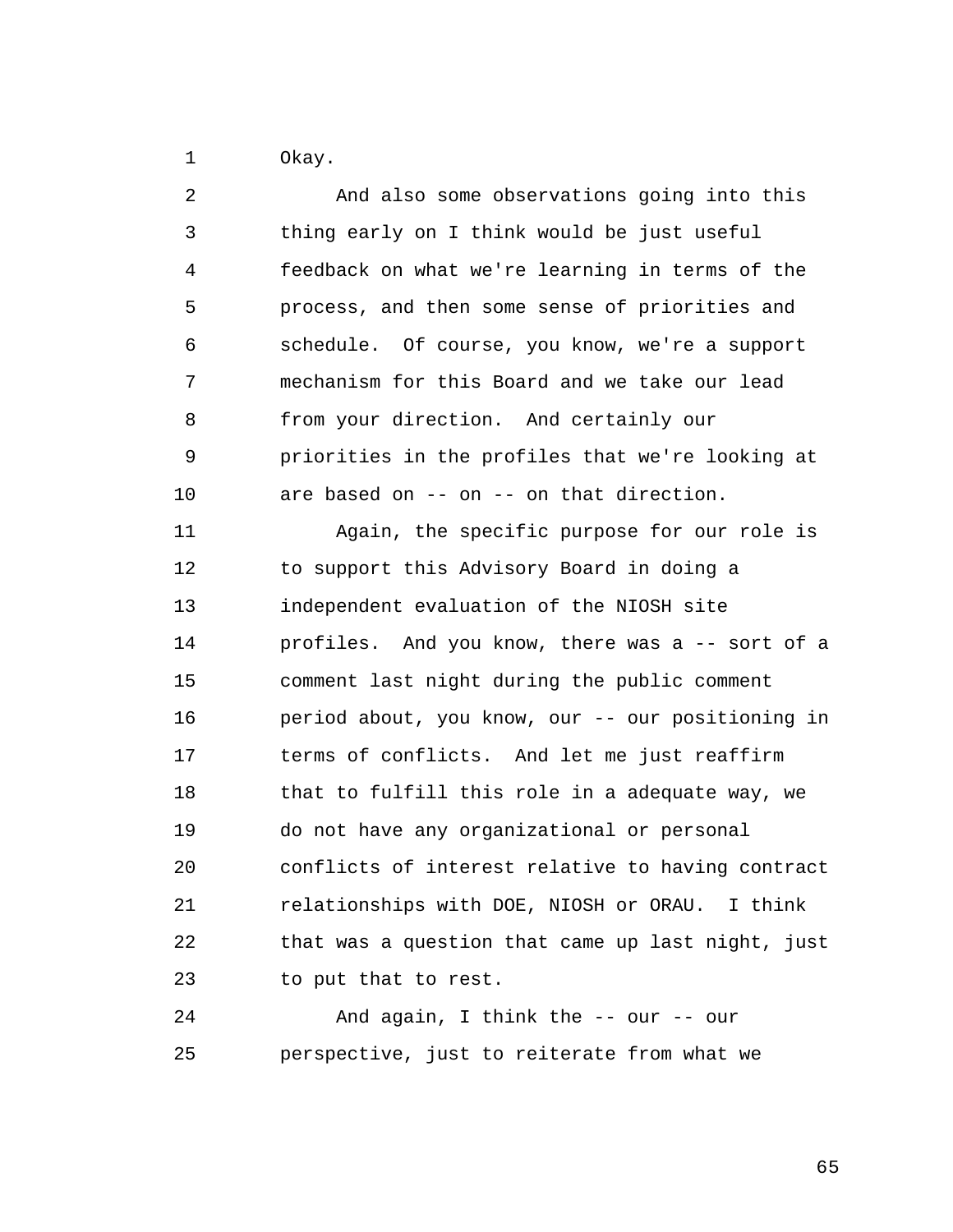1 2 3 4 5 6 7 8 talked about last time, is the -- you know, the site profiles, quite frankly, have assumed a level of importance in the dose reconstruction process, probably much more than envisioned in the very early days of the Act and of the implementation. So we take this role very seriously I think, providing a feedback mechanism to this Board and to NIOSH.

9 10 11 12 13 14 15 16 17 18 19  $20^{\circ}$ 21 22 This came right from the procedures that were approved by the Board, and essentially, very quickly, in terms of the functions and purposes of what this site profile review process is directed at, the first one is completeness. And from the standpoint of completeness, we're looking at what the basis -- the building blocks of the site profiles are. The models are only as good as those building blocks in terms of the information and the data which is reflected in those models. And what we want to do is look at those bases, provide certainly a critique and provide information back to the Board and NIOSH on that.

23 24 25 Technical accuracy, again, looking at the data. The adequacy of the data sources, looking at what data sources are being used and whether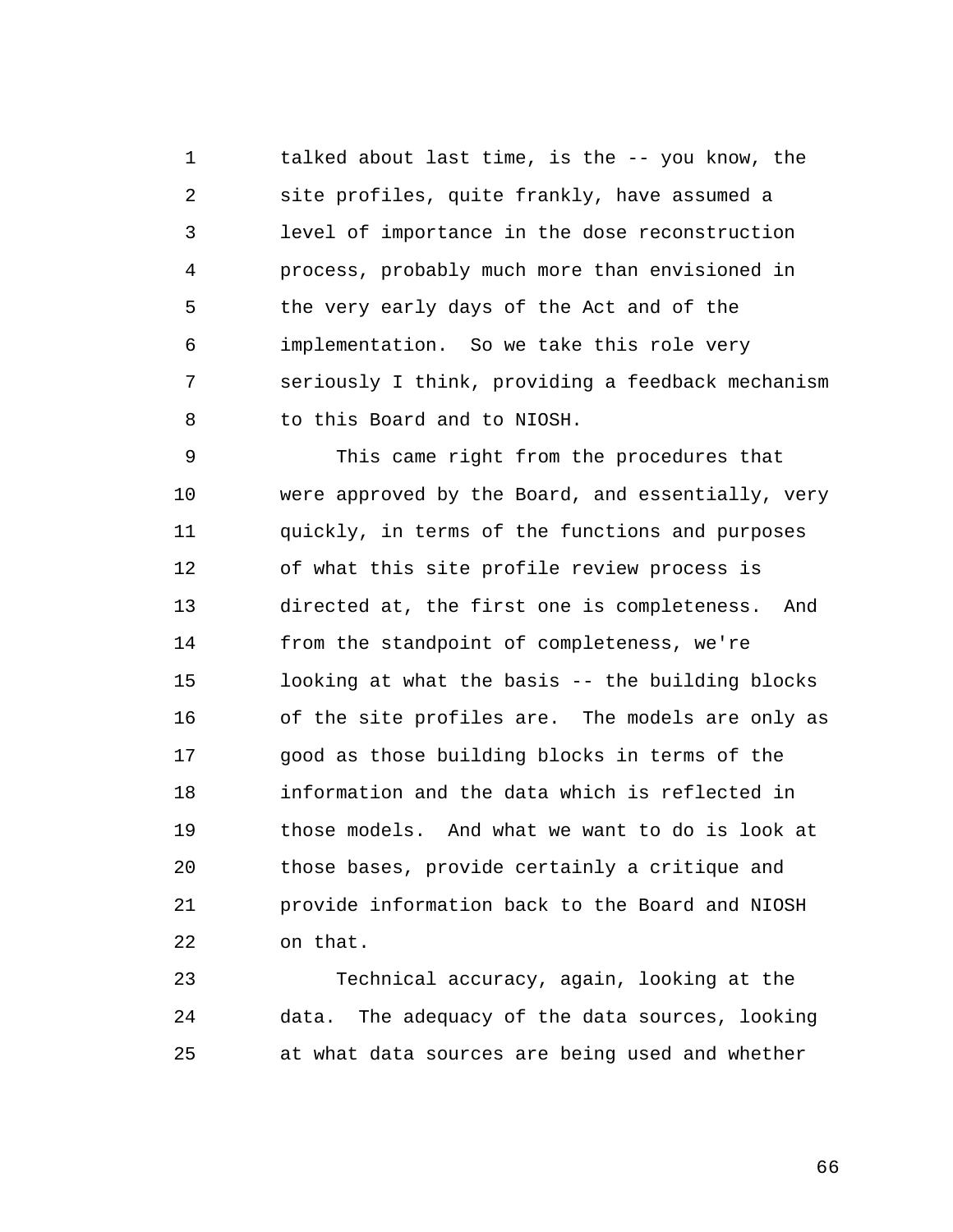1 2 3 4 5 6 or not they're complete or not. Consistency of how worker groups are treated from site profile to site profile, again, I think is an important aspect. And of course compliance with the -- not only the laws and the -- and the rules, but also the procedures which guide site profiles.

7 8 9 So this is essentially our -- our marching orders in terms of the bases that we're touching in terms of the site profile reviews.

10 11 12 13 14 15 16 17 18 19  $2.0$ 21 22 23 24 Our function is basically a sampling one. Okay? Given the resources, given the intent of this thing, we are looking at how we can frankly sample the site profile performance, how we can actually look at them in a way that will allow us to -- to evaluate and determine the validity and the bases for these site profiles. We're going to rely on the expertise of the team, the site knowledge within that team, secondary documentation and site expert interviews. These are all mechanisms that will allow us to, I think, do the kind of sampling that we have to do and really come up with some kind of sense of the basis for these site profiles and whether or not they are -- are valid.

25 Generic and site-specific perspectives I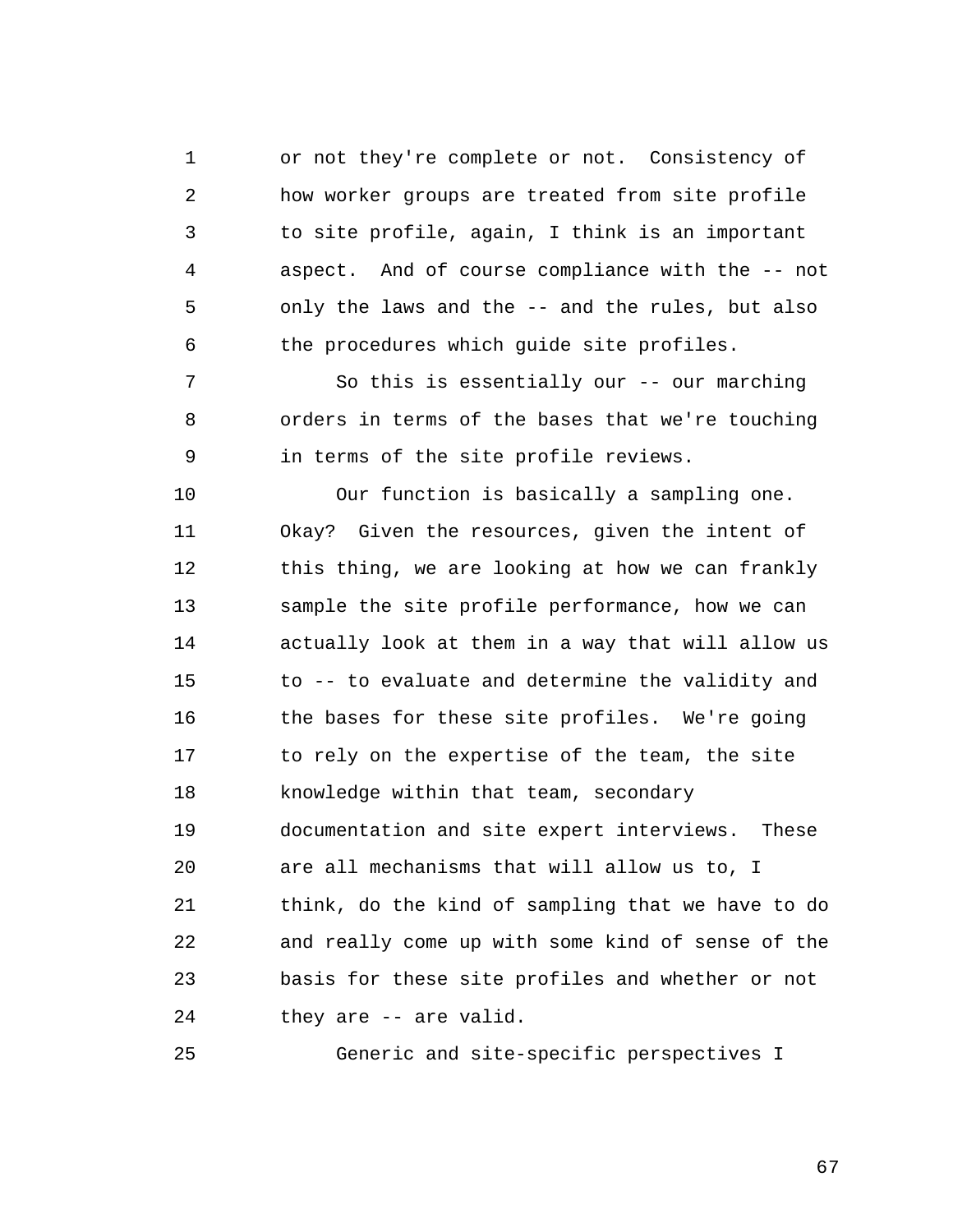1 2 3 4 5 6 7 8 9 10 11 12 think is very important at this point. You know, we're playing catch-up, and we're getting into a process that's already under way. I think NIOSH is moving smartly ahead in terms of the site profiles. What we're looking at is to -- even with the very first site profile, Savannah River, that we're looking for, we're not only looking site-specific issues, but also looking at systematic questions -- systemic questions that would have influence across different site profiles. I think it's important to look at those aspects, as well.

13 14 15 16 17 18 19  $20^{\circ}$ 21 22 23 24 25 And I think there's an important aspect that has become more apparent over the last month, which is, you know, the need to certainly have discussions and dialogue with NIOSH and ORAU to understand and to calibrate our review against certainly what their objectives in their process is. You know, our interest, and I think everyone's interest in this room, is to come up with the best representative and definitive site profile. And what we're trying to do is find a way to, you know, make sure that we fully understand what has gone into these site profiles, what the strategy in fact has been, and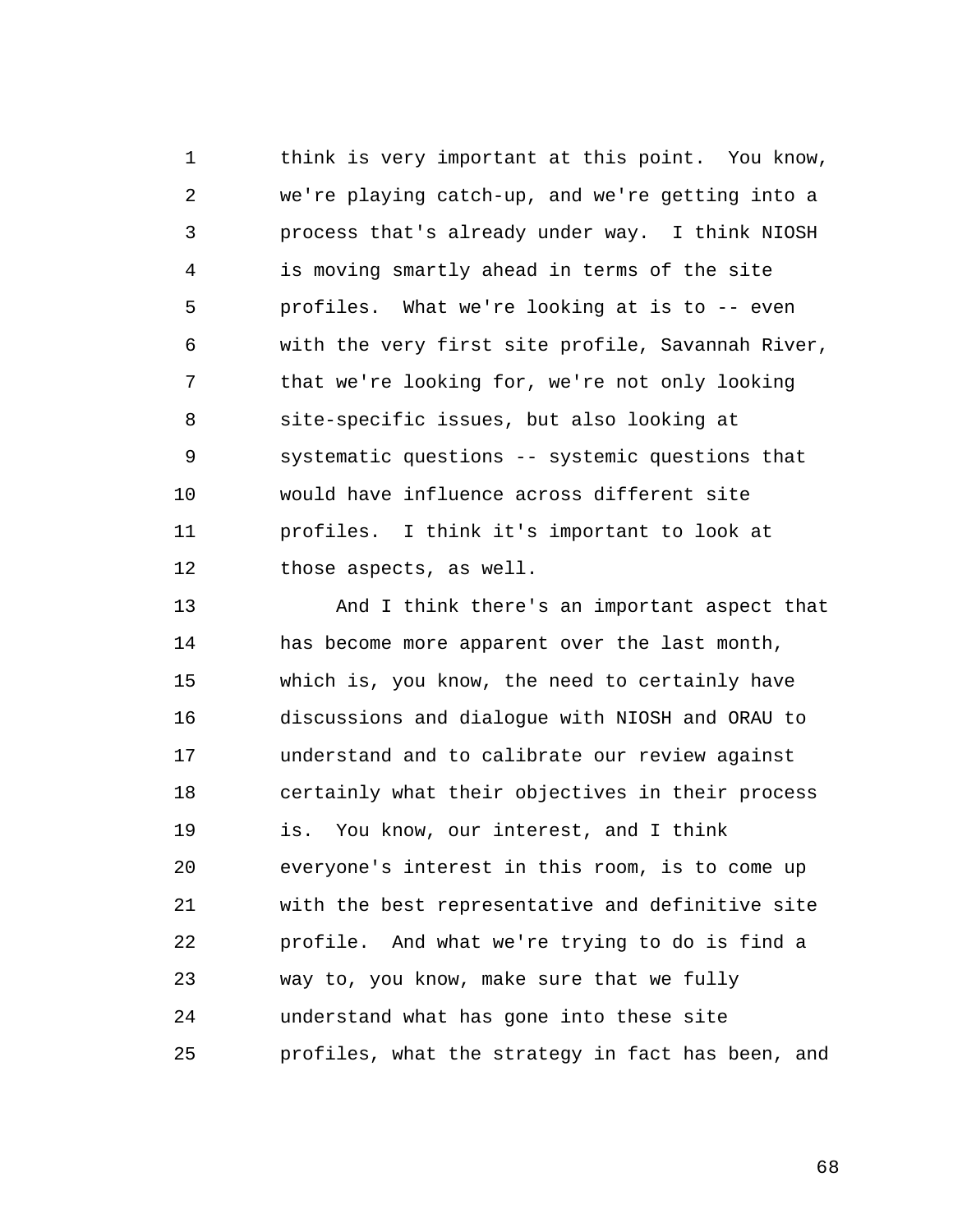what in fact has been the approach taken so that we can give a very representative critique.

1

2

3 4 5 6 7 8 9 10 11 12 13 14 15 16 17 18 19  $2.0$ 21 Just wanted to sort of touch on some of the qualifications. You know, to some extent a sampling exercise is not 100 percent verification for sure, and so there are some limitations to what we can do. We're not going to be able to certainly run more than a handful of dose reconstructions sort of as a means to actually see how site profile information is applied. I think that's a very critical aspect of our review, but obviously we can only, you know, take a few datapoints and follow the way the information is actually applied in that context. I think that context is very important. I don't think we can look at the site profile information independent of how the information is used, so I think it would be our intent to actually go through some sampling, you know, of that and to understand better how that -- that information is applied in these cases.

22 23 24 25 The site profile reviews themselves I think are clearly snapshots -- our reviews are snapshots at the time that we look at the site profiles. In a lot of cases -- this has come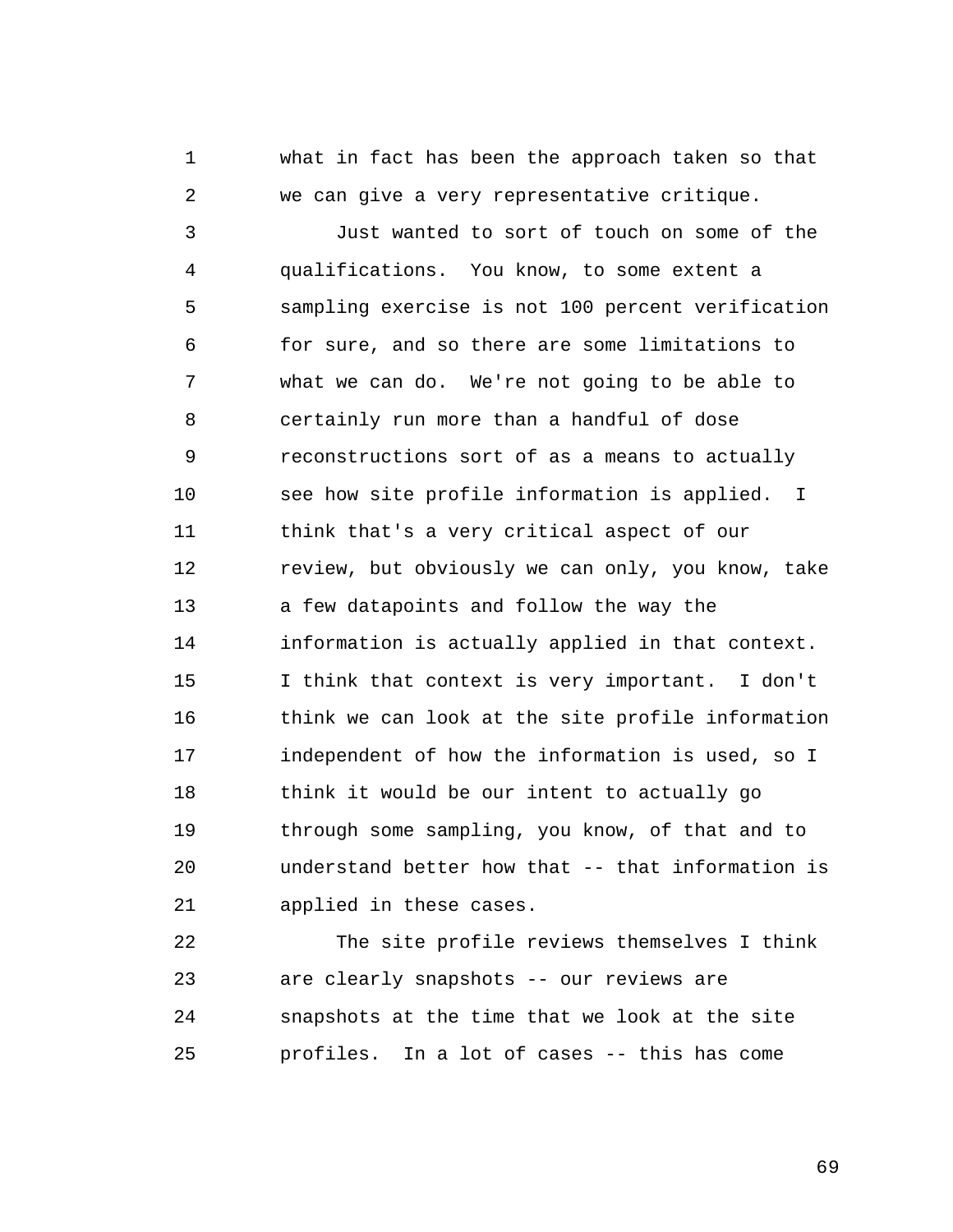1 2 3 4 5 6 7 8 9 10 11 12 13 from our discussions I think with NIOSH and ORAU -- it's clear that some of the issues that are of concern to us were ones that had been picked up in successive site profile reviews. So if we looked at the very first one, Savannah River, some of the issues -- construction workers I think was mentioned -- you know, we picked -- you know, certainly we're concerned about the transient worker/construction worker issues in that particular site profile. And in fact, that's something that was in the pipeline as far as being a consideration that was going to be supplementing that site profile.

14 15 16 17 18 19  $2.0$ 21 22 So you know, we're trying to reflect that this is a moving target. These are improving as we go. And you know, we're sort of looking backwards, to some extent, but we're trying to, in our discussions with NIOSH and ORAU, again, make sure that we have a full picture so what we're bringing back to you is a update perspective, even if the site profile is become a bit historic from that standpoint.

23 24 25 In any case -- and again, given the limitations of time and resources, our objective would frankly develop these issues to the point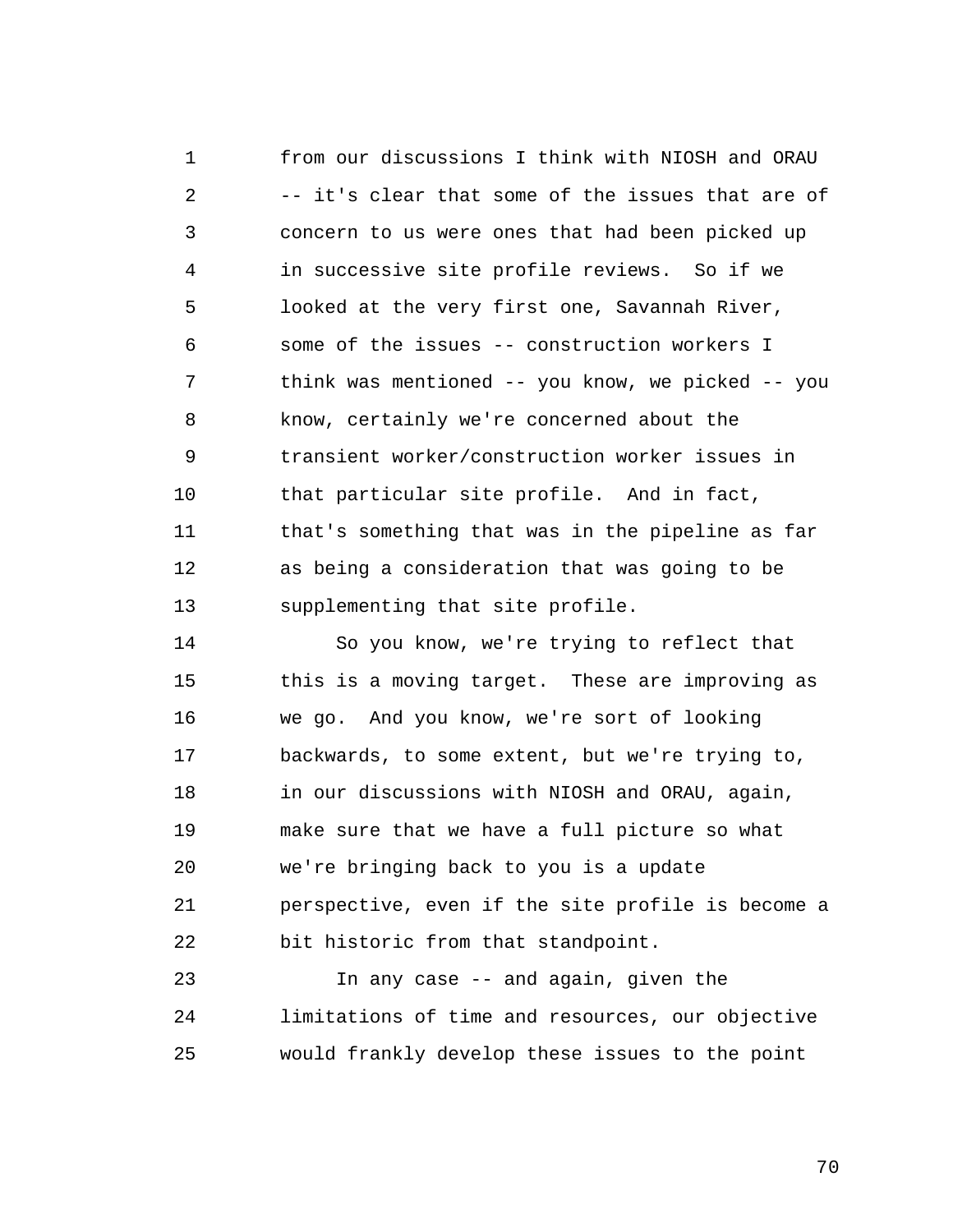1 2 3 4 5 6 7 8 9 10 11 12 13 14 15 16 17 18 that, you know, we can feel confident that, you know, they're certainly legitimate enough to bring to the Board's attention and hence to NIOSH's from the standpoint of issues that would bear further review, further follow-up. You know, we're not here to provide the answer to you, a recommendation to you. But certainly we want to provide a issue with sufficient basis that certainly further follow-up can be performed by NIOSH and the contractor. So that -- that kind of balancing of, you know, sampling sufficiently enough, working it up as an issue sufficiently enough, having a -- I think a robust dialogue with NIOSH and ORAU sufficient so that when we come back to you we can honestly say and they will have full knowledge that here's something that could bear further discussion or maybe further workup.

19  $20^{\circ}$ 21 22 23 24 25 This is a refinement on, you know, a process that has come about in our look at Savannah River. We recognize that, you know, the first thing we're going to be doing is going into a large body of information and data. And secondly, the only way we can frankly validate some of these issues is to look at secondary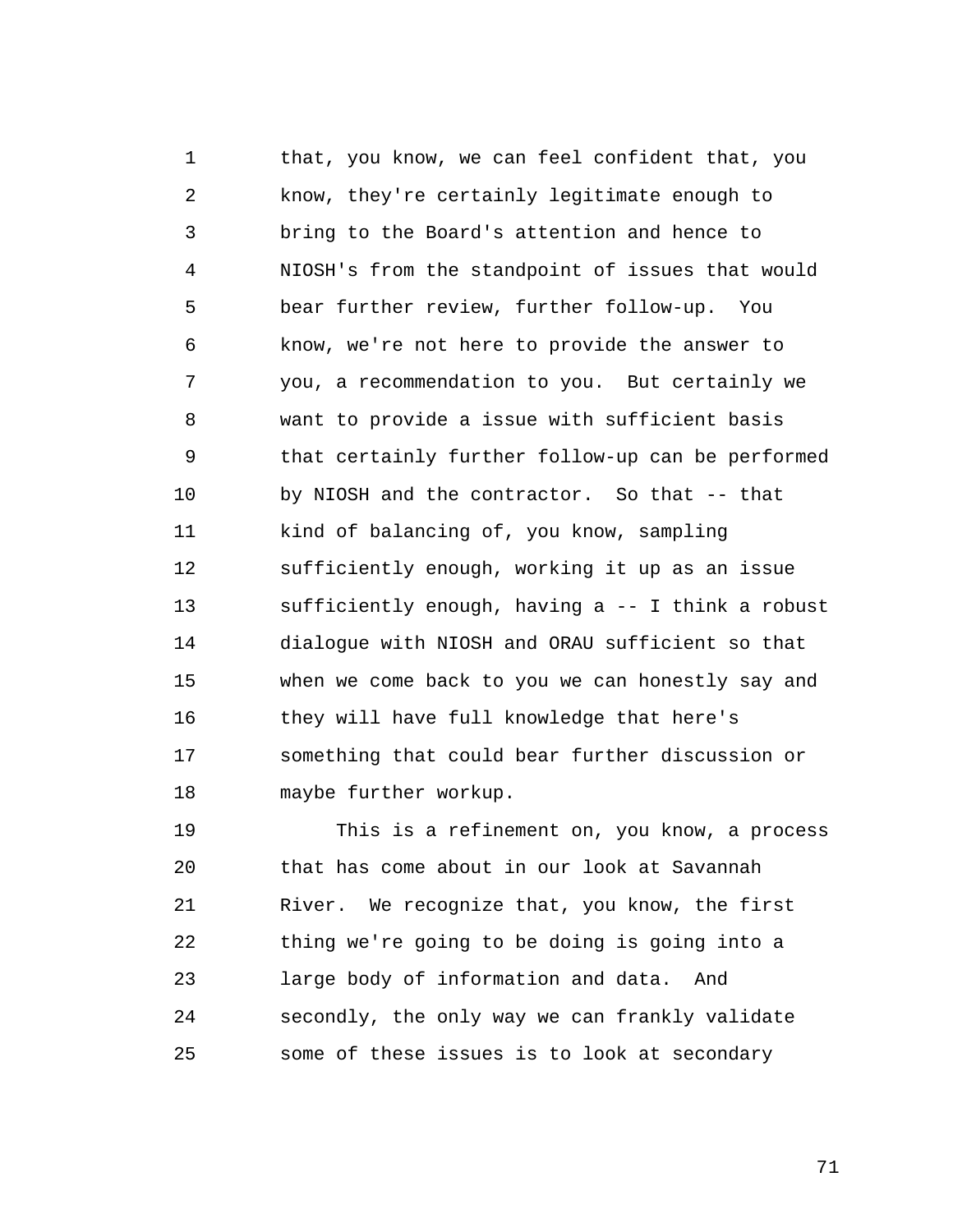1 2 3 4 sources, and perhaps even probe in a more vertical way information that we feel will provide, you know, further corroboration of the approach that was taken in the site profile.

5 6 7 8 9 10 11 12 13 14 15 16 17 18 19  $2.0$ 21 22 23 24 25 Well, as we discussed at the last meeting, sometimes that will require access to data and people that, quite honestly, aren't going to be forthcoming about some, you know, requests and cooperation by the Department of Energy and other resources. But we didn't want to certainly hold up our review waiting for a lot of this access to be resolved. So certainly what we're trying to do in this so-called phase one review is to look at the documentation, look at the site profile, look at the Technical Basis Documents, available public resources, technical reports, to talk to the authors and the resource people that frankly put these profiles together, who have thought about these models that are in fact reflected in these profiles, and to look at how this information's being used in the site profile. In other words, everything we can possibly do short of necessarily having to access information that may not be readily available in the public domain. We feel that's something we can do in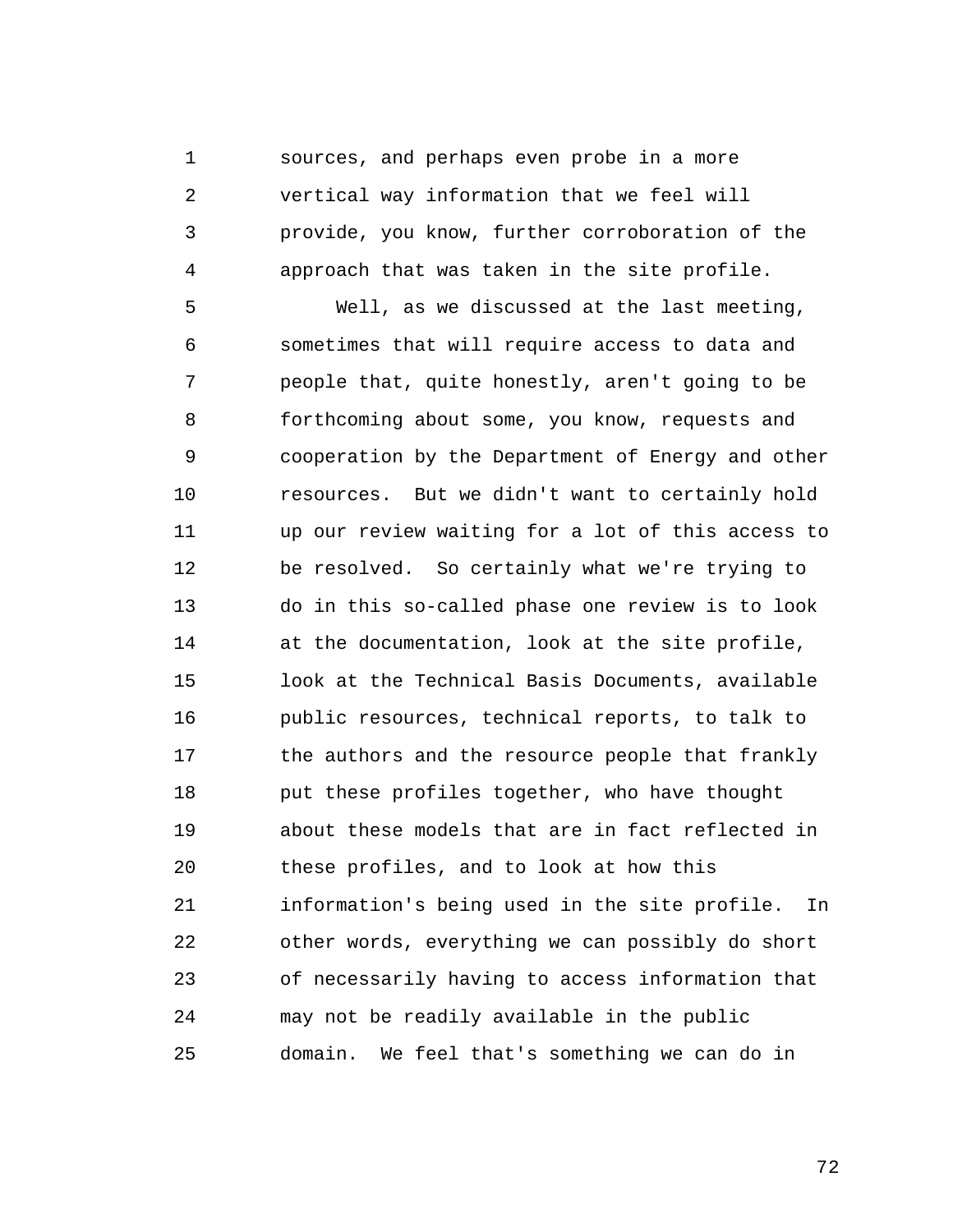1 2 3 4 5 6 7 8 9 10 11 12 13 14 15 16 17 18 19  $2.0$ 21 22 23 24 25 this so-called phase one, and we can get to a point where we can certainly identify issues that we would feel are ones that would certainly be ones we would want to pursue in a second phase that would look at these other sources of information, ones that would validate that in fact these are legitimate issues, ones that we would feel deserve further attention. And that's why we're calling this vertical, so we're going to do some probing on some of these issues, but you know, sort of recognizing that we're looking at 50 years of history at Savannah and certainly a very comprehensive set of TBDs. You know, I think the first process is to screen through and actually figure out where some potential questions or what issues may come about, to -- to certainly open up a dialogue with the site profile authors, with NIOSH and ORAU; to understand better what was behind the decisions on how this profile was put together, and get to a point where we feel pretty comfortable that we can then focus in on the handful of particularly influential questions -- not just, you know, glitches, issues, but ones that would truly have some potential influence on the answer that the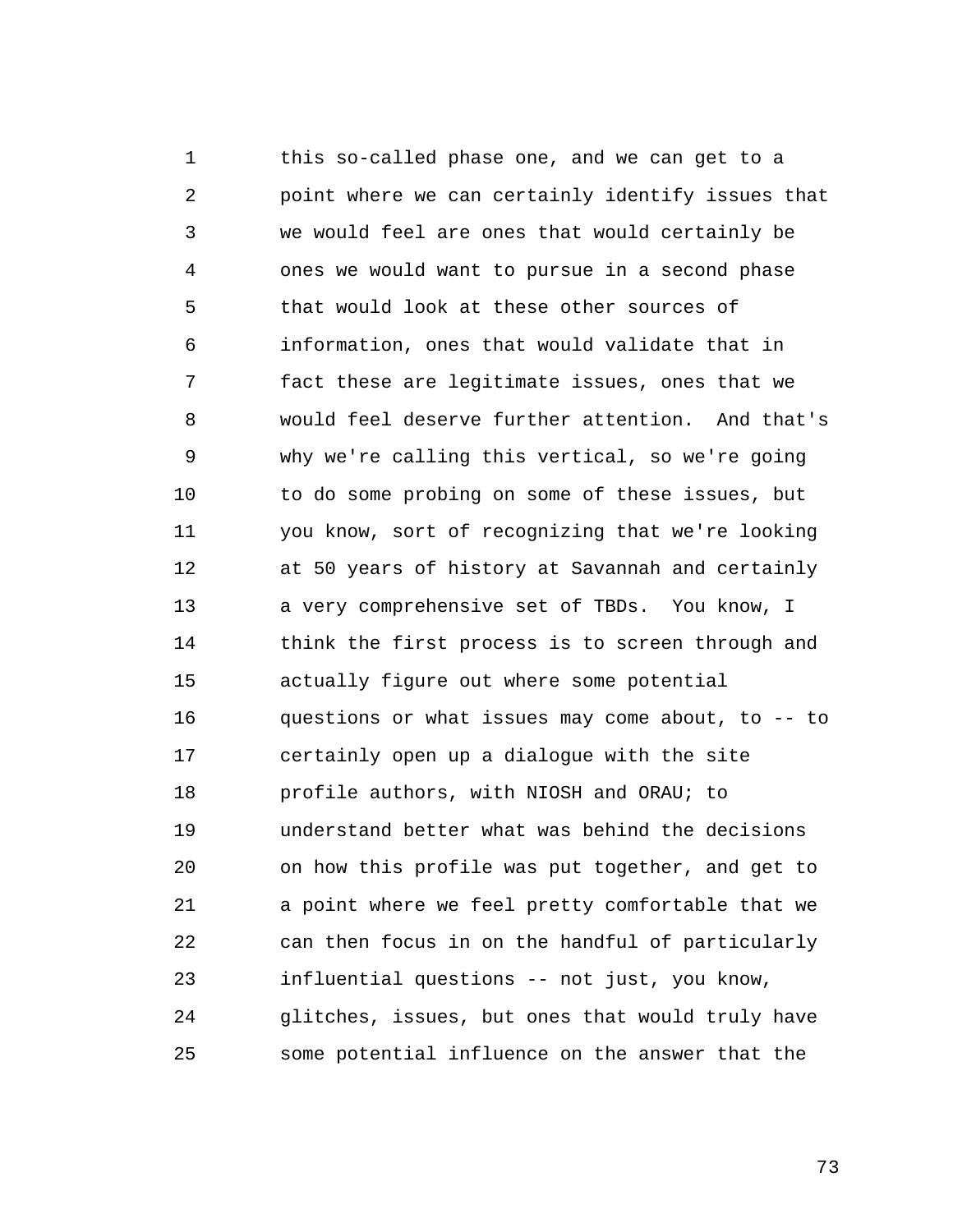1 2 3 4 5 profile would contribute to. And that's what we're trying to do. We're trying to focus energy and resources on that which would make a difference, that which would contribute to the process.

6 7 8 9 10 11 12 13 14 In terms of status, we have pretty much completed what I would call this first phase of review of the Savannah River site profile. We have of course at the last session compiled a list of -- of datasource needs and access needs for that profile. And again, we're going to certainly need to get to the additional sources of information in order to continue with Savannah.

15 16 17 18 19  $2.0$ 21 22 23 24 25 We had a very productive meeting, and I'd like to thank NIOSH and ORAU for -- you know, for taking the time, and it was over three days, to walk through more generically the site profile process as it stands today, and also more specifically to spend time talking to the technical people and the site profile authors for Savannah to, again, understand the thinking, understand the technical basis, and to truly appreciate what I think is a difficult balancing of the technical accuracy and the questions of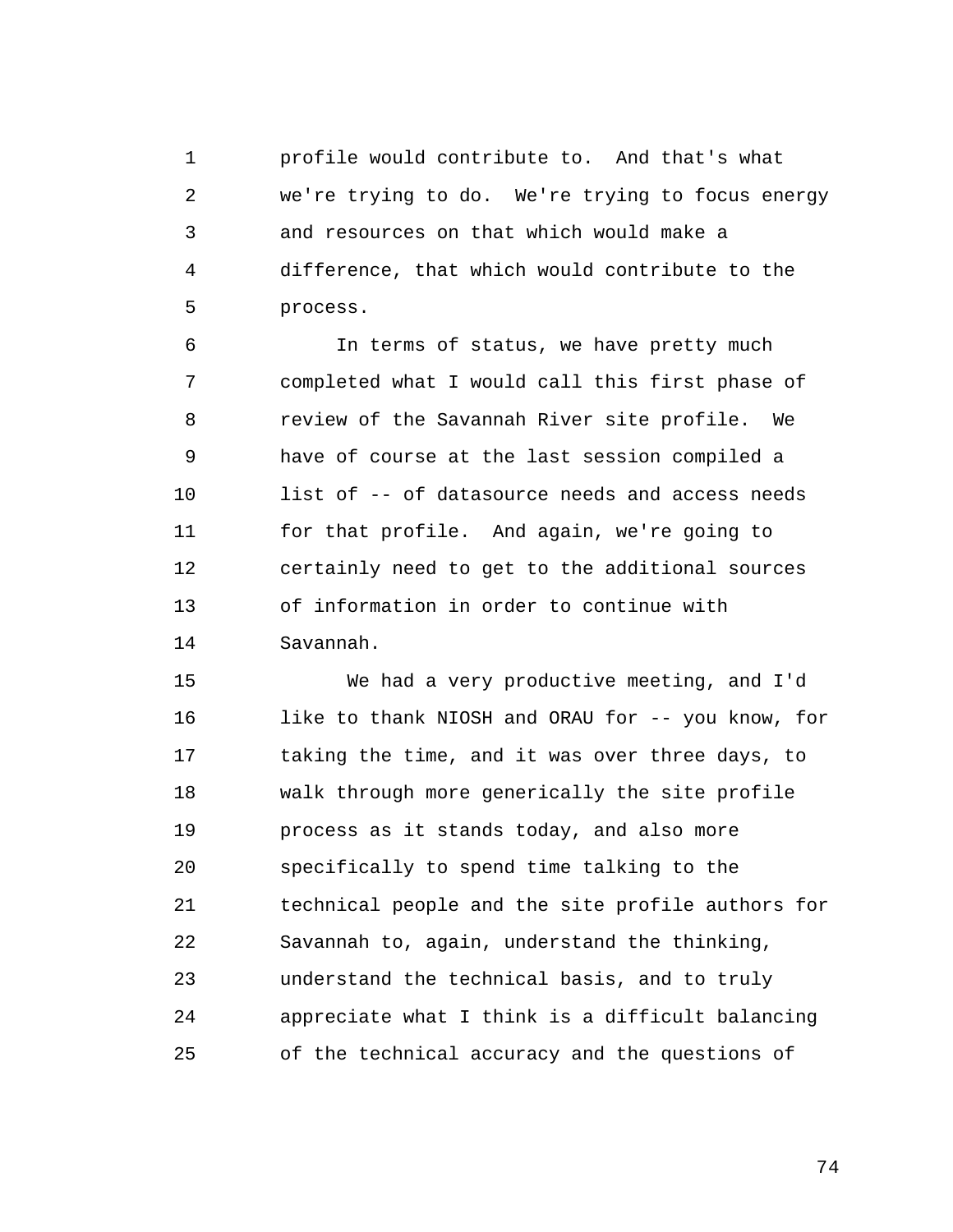1 2 3 4 efficiency which I know this group has looked at very -- very hard, and to understand how that balancing was struck. And I think that was a very useful way to get to that point.

5 6 7 8 9 10 11 12 13 14 We have since put together a preliminary -and this is preliminary. This is sort of our thinking at this point of issues that we'd want to pursue further and have made that -- you know, again, have -- are raising those to the site profile authors and ORAU and NIOSH to basically get some, again, calibration as to the representation on those issues and to understand better what the implications are in terms of validating those in phase two.

15 16 17 18 19  $20^{\circ}$ 21 22 23 24 25 We have started a first phase review of the Hanford site profile. We're getting into the documentation. We're getting feedback from site experts for Hanford. So we're not going to sort of wait till Savannah River is, you know, baked in the oven and completely done. We know we've gone probably as far as we can go at this point without having access to the additional on-site information, so -- but we're going to go ahead and move on and begin to collect the same information for Hanford. And I think that's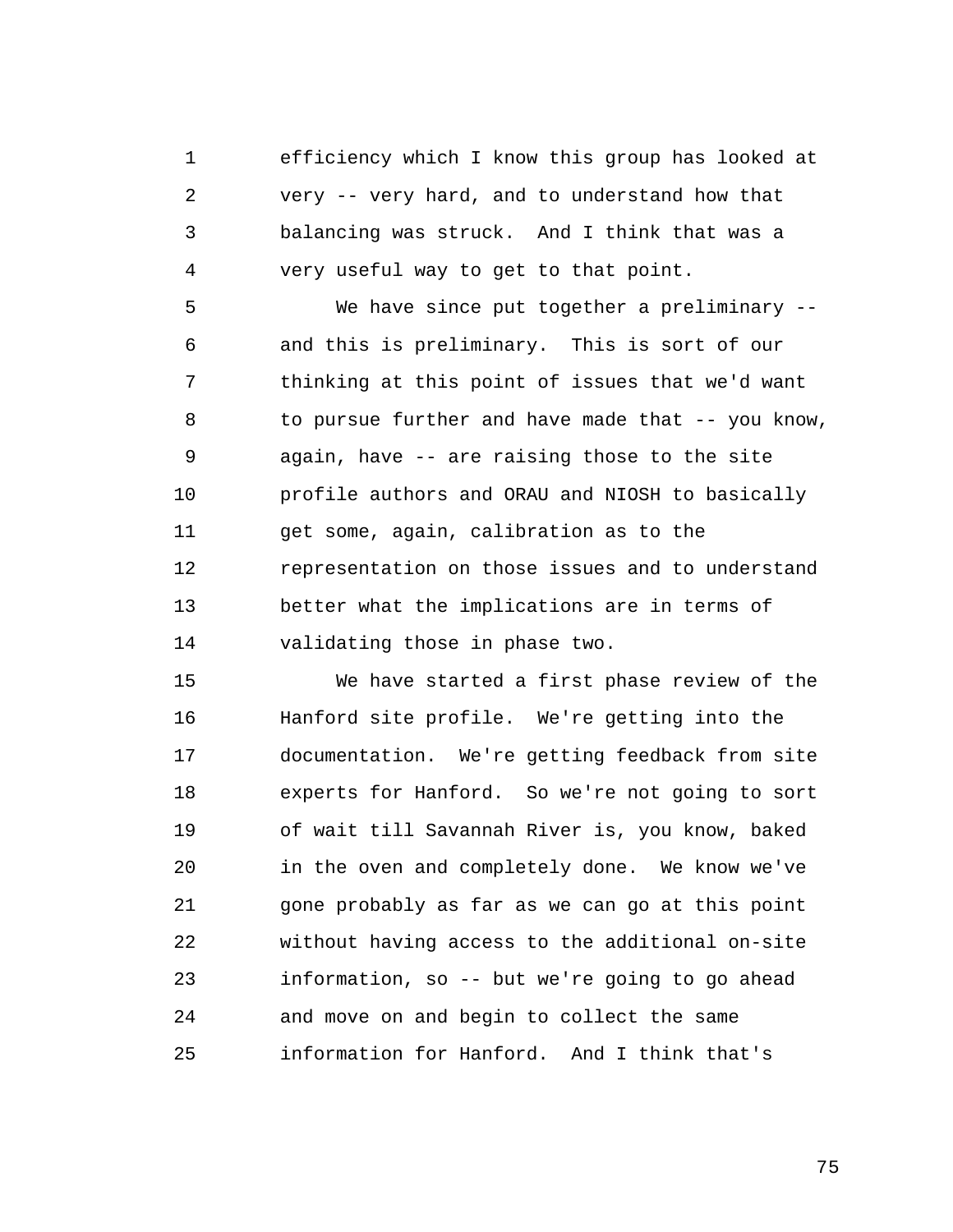1 2 3 4 5 6 7 8 9 10 11 12 13 14 probably the kind of sequence we're going to go through. We're going to go as far as we can, as fast and hard as we can, but then go ahead and document that, put it in a form that captures where we came out, and then keep moving. And as we get access to additional information, we'll return and complete the validation and then we'll come back to the Board and report what I think would be fairly mature and well-validated findings that we would then forward. And again, these would be ones that we would have had  $a -1$ think a fairly good chance of -- a fairly good chance of evaluating with the technical input of NIOSH and ORAU.

15 16 17 18 19  $2.0$ 21 22 23 24 25 This is some observations. Okay? Again, these are observations of the last 60 days, even less, so they're pretty early observations. As everybody else has probably pointed out, the start-up process is -- is fairly tough. It's ugly, in a sense, because you're -- you're catching up, you're trying to learn. Again, the -- the orientation discussions on the site profile process with NIOSH and ORAU I think was very helpful. But you know, again, we're bringing in new staff. We're trying to orient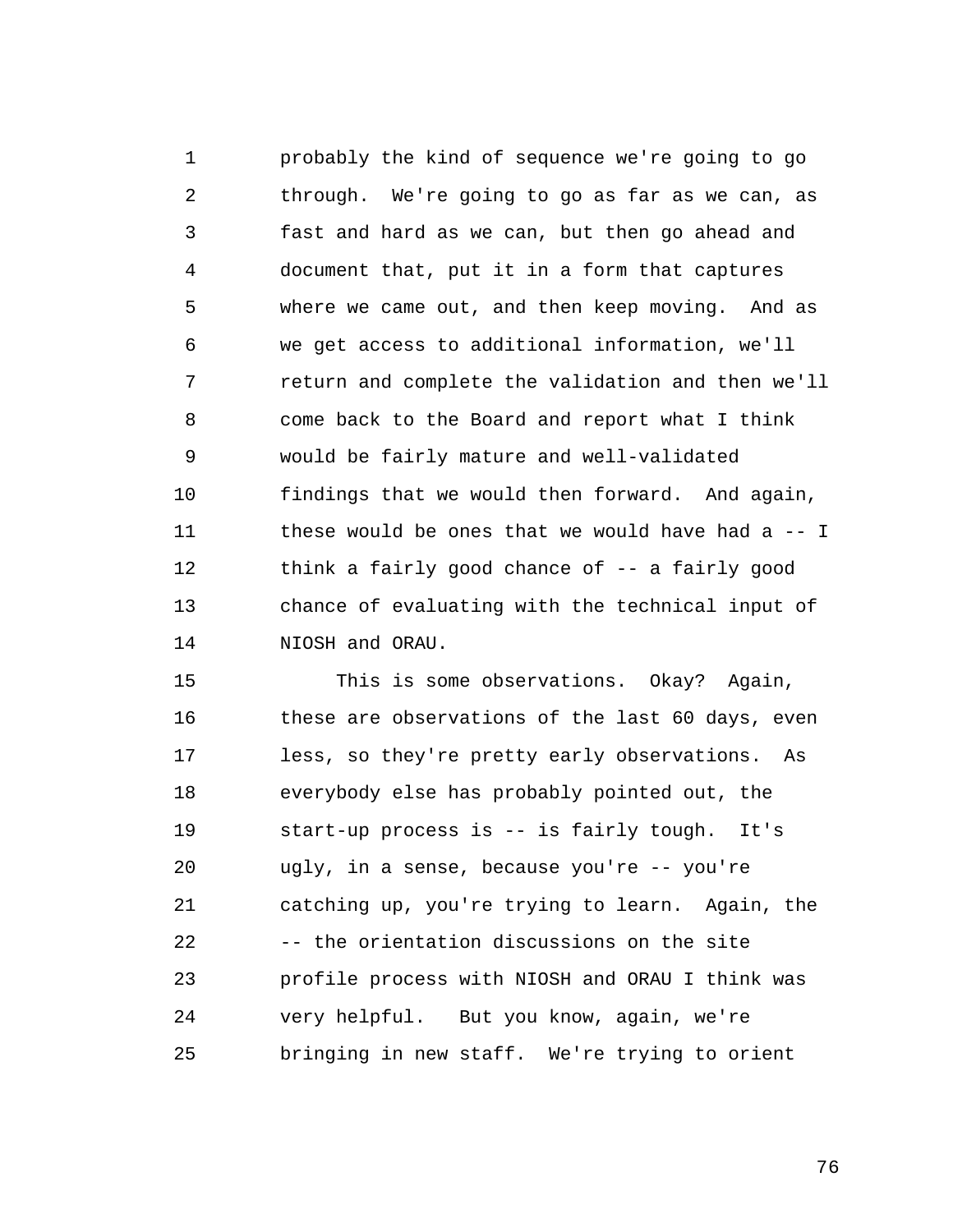1 2 3 4 5 6 7 8 9 10 11 12 the staff, make sure that the context of review - - this is kind of a unique review -- is well understood. And we talked about precision versus accuracy, efficiency versus adequacy. You know, these are kind of issues that -- coming from different aspects of health physics and different, you know, careers, I think this is pretty unprecedented. It's one that requires a fairly good understanding of what the context of this -- this review is. And you know, again, we have to accommodate this question of having some but not all of the information.

13 14 15 16 17 18 From my past lives, this is a difficult position to be in. It's a humbling position to be in. My former position, I had access to anything I wanted in DOE, so you can imagine trying to ask DOE for information. It's the height of irony for me. But anyway --

19  $2.0$ 21 22 **MR. ELLIOTT:** Welcome to the real world. **MR. FITZGERALD:** You sort of can say well, we own this place, you know, so don't tell me that can't happen.

23 24 25 But anyway, it is a particular challenge and I certainly -- as someone said, I certainly appreciate the real world of trying to extract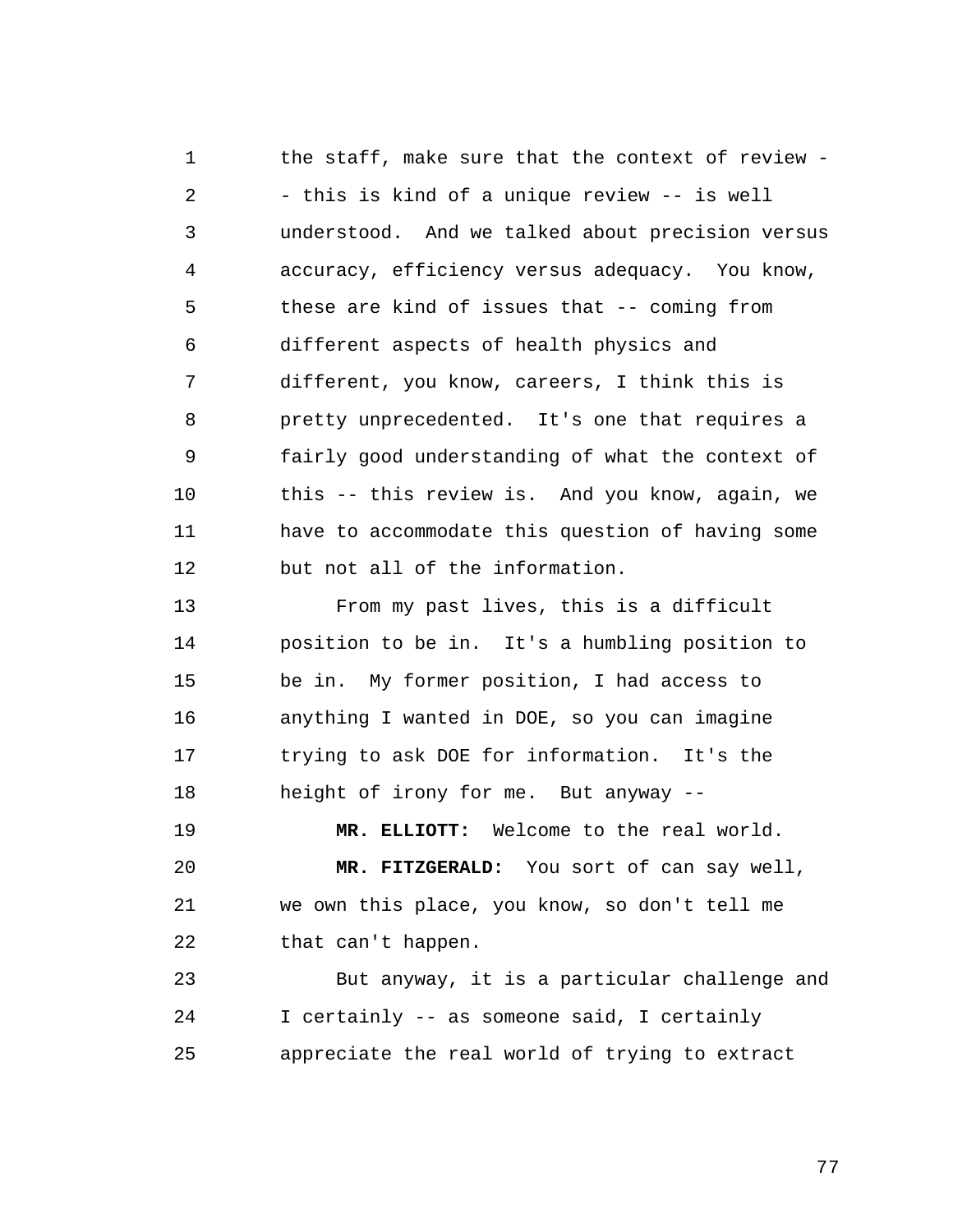1 2 3 information and knowledge from the Department, having been inside the Department for decades. It's not easy.

4 5 6 7 8 9 10 11 12 13 14 15 16 17 We're going to be sort of going single file for Savannah and Hanford. I think partly because we're new, the people are new and I think we need to make sure that everyone is calibrated well on these first couple before we start doing things in parallel. I think ultimately the answer is we're going to have to do these things in parallel, maybe have two teams working side by side going through the site profiles. And I - but I don't -- I certainly don't want to propose that be done until there's a sense of surety that everybody gets it, that everybody understands the context of these reviews and has a chance to be clear on where we're going with it.

18 19  $2.0$ 21 22 23 24 25 And you know, the timely access issue, the security clearances, we talked about that last time. They're going to be essential to getting to this validation phase. The interaction with NIOSH and ORAU I think is very important for the Board's sake because I think when we bring these issues to you I think the expectation is that there's -- at least from a technical standpoint,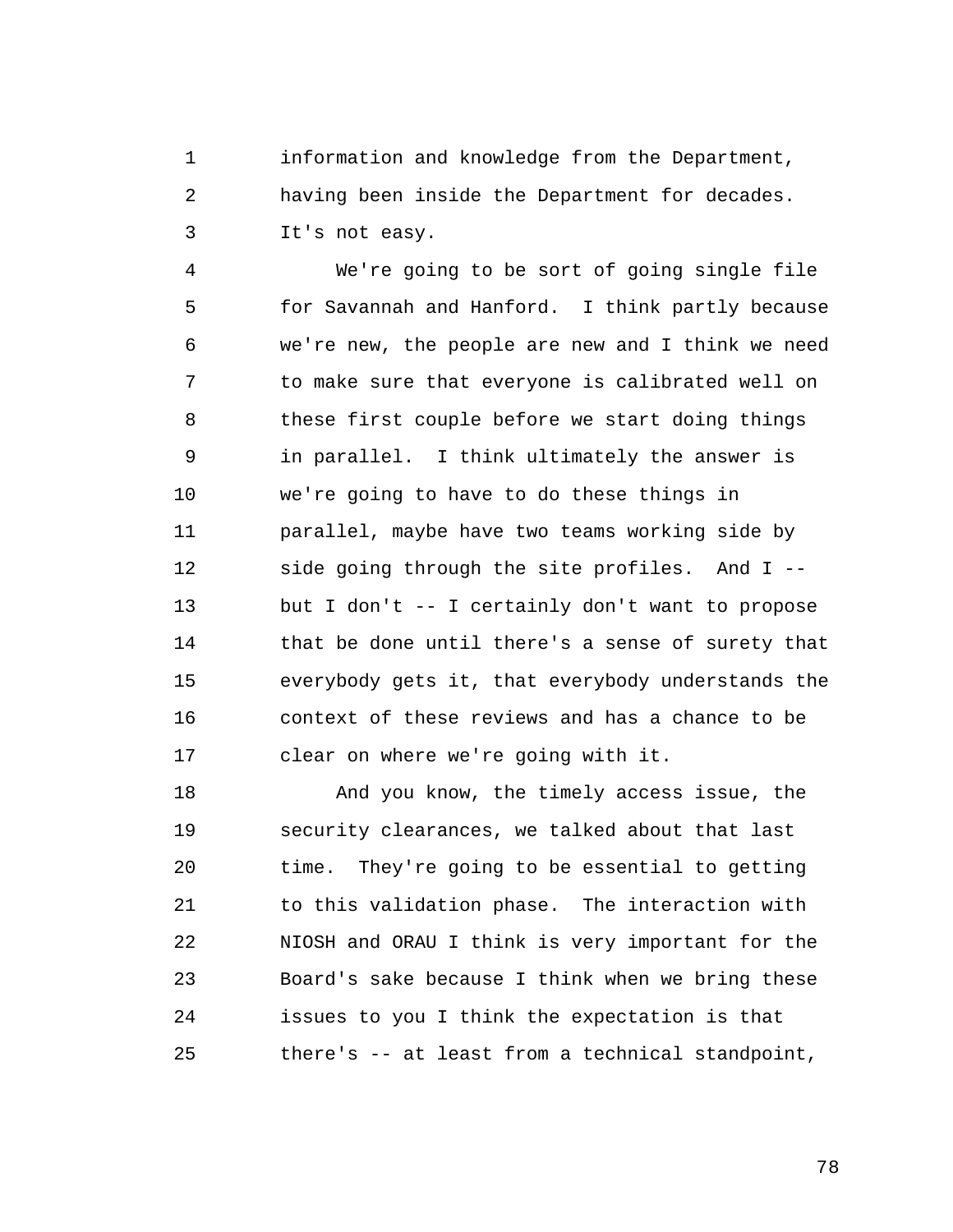1 2 3 4 there's a meeting of the minds as far as at least knowing where one disagrees, but you know, certainly to have that perspective pretty clean when we come to you.

5 6 7 8 9 10 11 12 13 14 15 16 17 18 19  $2.0$ 21 22 23 24 25 And what I also would throw in, I think it would be very helpful -- and this wasn't a mechanism that we discussed in great detail - very helpful if there was a way where you could convey -- provide direction to us on issues -- we go to these meetings and hear these issues coming back and forth within the discussions, but a means by which the Board itself can provide input, suggestions, recommendations on issues that we should address as we go. You know, certainly we're in the throes of this in terms of technical reviews within the site profiles, and we can certainly incorporate issues or questions or things that would be useful to get a perspective from the -- being your support contractor from our -- from our work. So certainly that's another avenue of -- of guidance that we can respond to in addition to identifying the priorities and the profiles and what have you. Certainly anything -- and this is more of a real-time thing where certainly we can also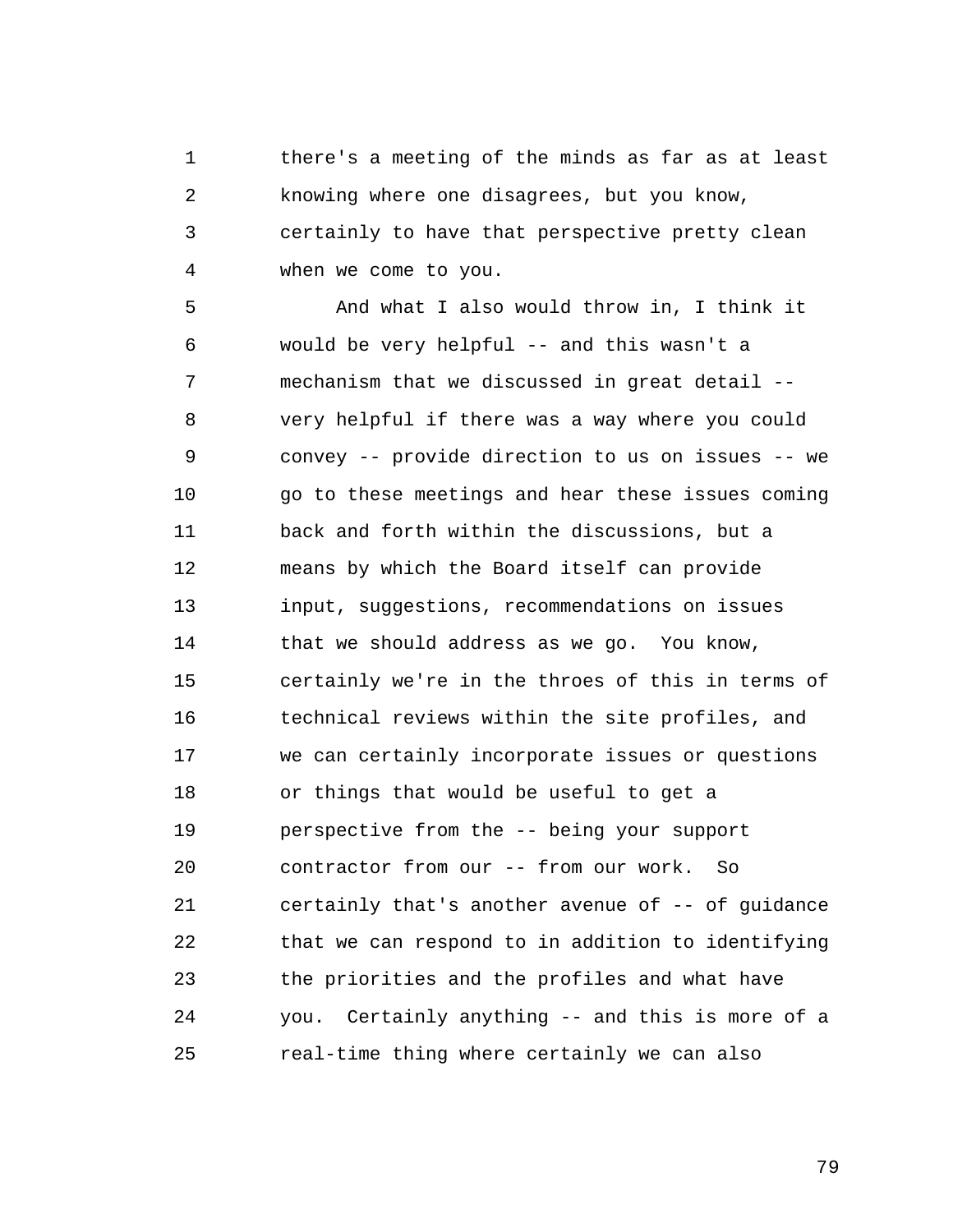1 respond to that.

2 3 4 5 6 7 8 9 10 11 12 13 14 15 16 17 18 19  $20^{\circ}$ 21 22 23 24 25 Schedule -- and again, this is sort of looking forward and -- and within the constraints of the resources that we do have and the approach, this is what seems to be the sequence, based on the sites that were identified last month. And this is kind of roughly where we expect to be. Now this is, you know, not reflecting additional tasks or whatever, but this certainly reflects the priorities that were set. And again, these priorities are your priorities. And I guess I would, you know, want to revisit this at each meeting to say that, you know, if there's a need to reorder these to some -- some extent, to maybe get some place first or - before some other place, that's fine. I mean this is fluid beyond the ones that we're actually involved with at this point. And again, this reflects the fact that we're doing a sampling and some of -- and quite frankly, the largest Departmental sites in terms of history and size are in the first group, so this is going to be a bit slow going at first, given the enormity of the sites and the site profiles that we're looking at. And also the fact that we're just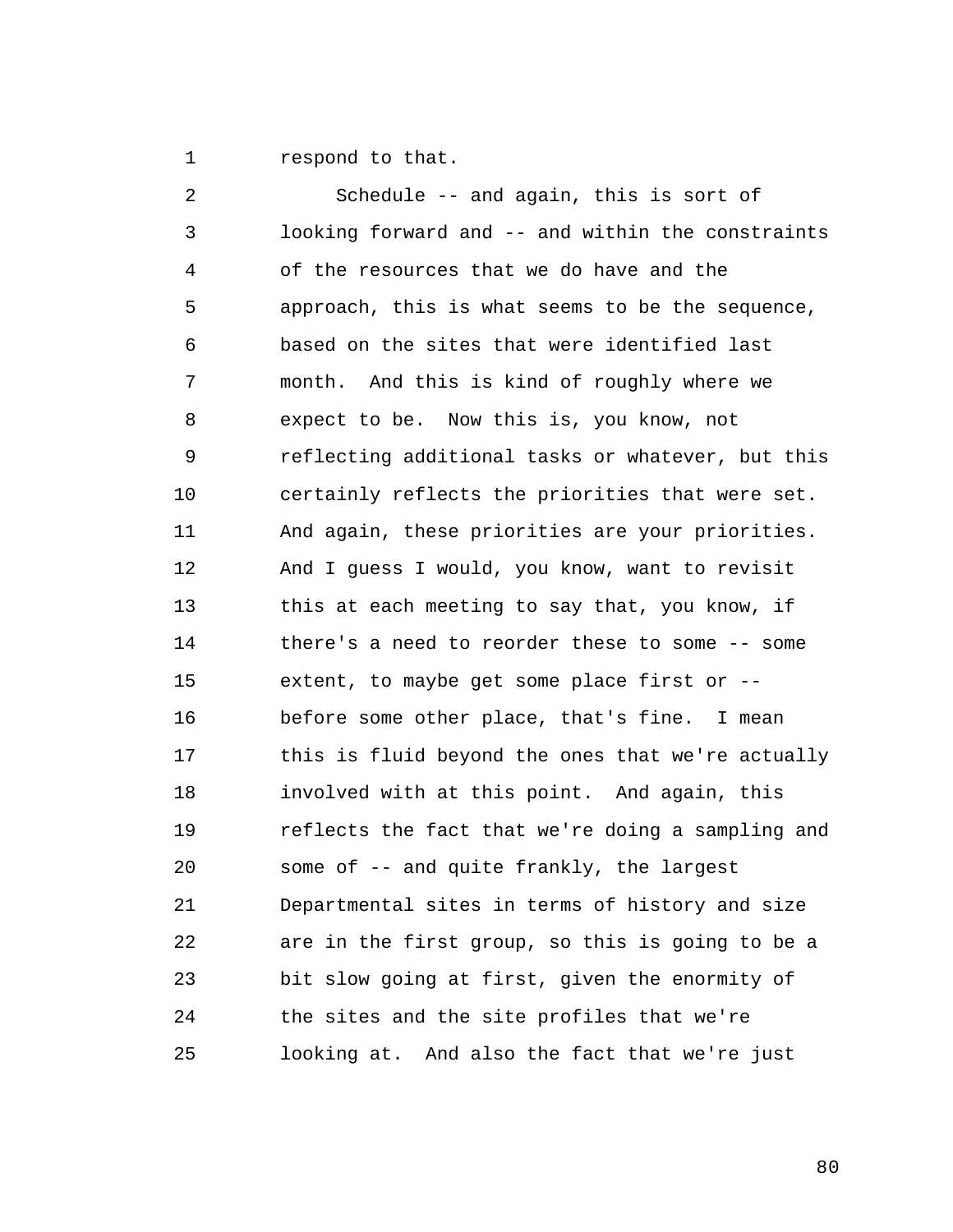1 2 starting this thing up. But again, this would seem to be the sequence.

3 4 5 6 7 8 9 10 11 And again, this is a -- just a -- again, a chart representation. I know you can't really read all these little -- little milestones, but essentially, again, they just reflect the twophased approach and reflects when we would expect to brief you more formally on the findings and where we stand. And that's pretty much the slice of life at this time. If there's any questions, I'd certainly be glad to answer them.

12 13 **DR. ZIEMER:** Thank you, Joe. Are there questions for Joe at this time? Roy?

14 15 16 17 **DR. DEHART:** Joe, I fully expect that you will be reviewing the source material used by the site experts in developing. Are you going to be seeking out additional site information?

18 19  $2.0$ 21 22 23 24 25 **MR. FITZGERALD:** Yes. Yeah, my -- you know, certainly our intent is to seek out site experts, to seek out secondary -- when I say secondary information, I think of that as information which isn't the prime basis for the models used in the site profiles -- to further validate that the basic building blocks for the models are sound, are reflective and, again, it's -- it's looking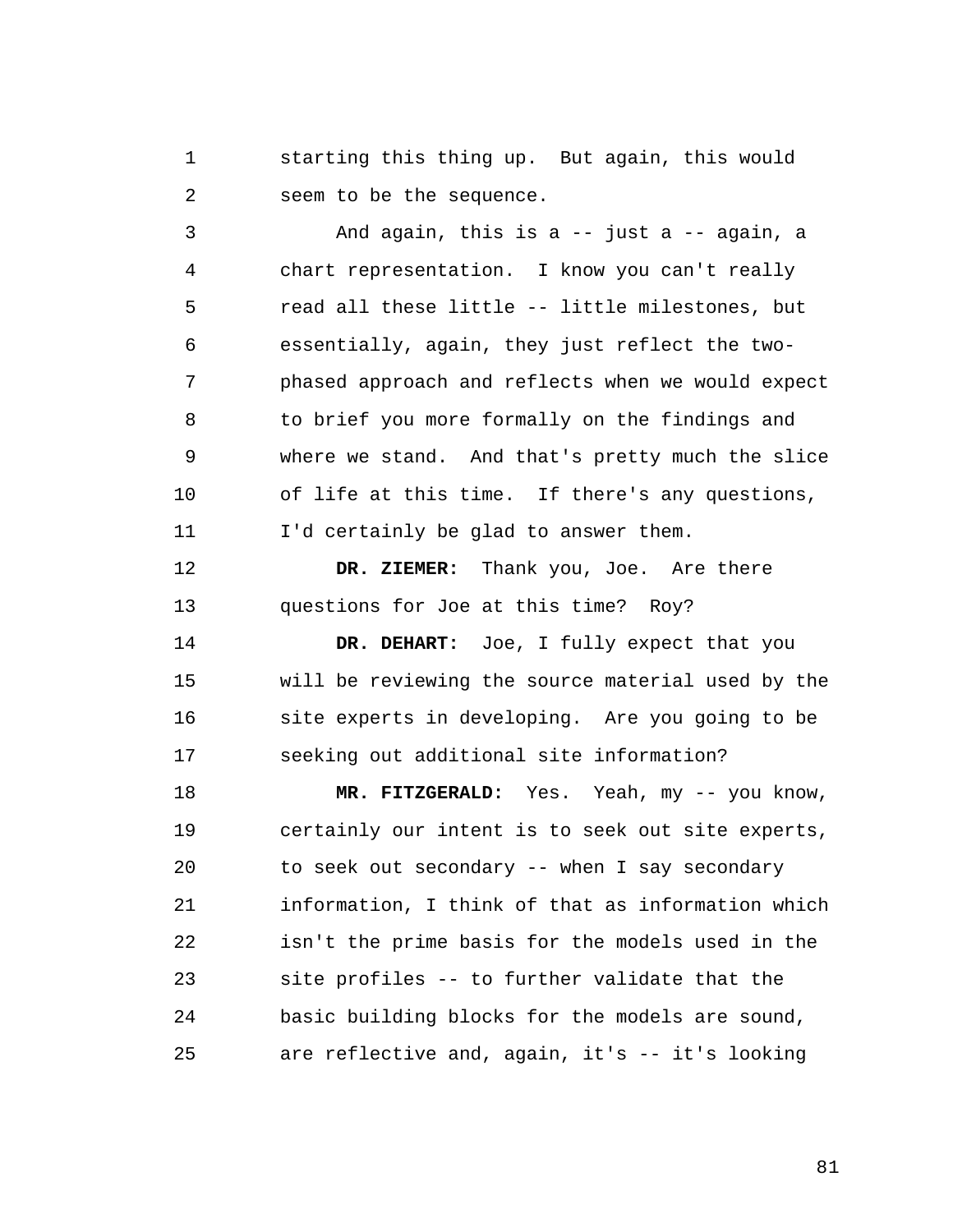1 2 3 4 5 6 7 8 9 10 11 12 13 14 15 16 17 18 19  $2.0$ 21 22 23 24 25 at the completeness from that standpoint and looking at what is understandably a necessary balancing of, you know, how much of that versus the need to have that, you know, curve fitted. And you know, we're going to be looking at that, and I think that came up yesterday in terms of the so-called sufficiency -- sufficient accuracy issue. And you know, we certainly appreciate that issue, as well, that -- establishing that judgment call, looking at that balancing. I would say that what we're hopefully going to bring back to you is some perspectives on balancing vis a vis what additional sources of information we can bring into the process with - again, with the intent of informing the discussion, informing the process. It's a difficult issue, and I don't envy the position that Larry and his people are in. It's a difficult issue to strike that balance and what we would hope to be doing is constructively raising areas that this group can address in further discussions that might lead to further refinement, further improvements, and to move this thing forward in a very solid way so it's - it's serving the worker -- former workers and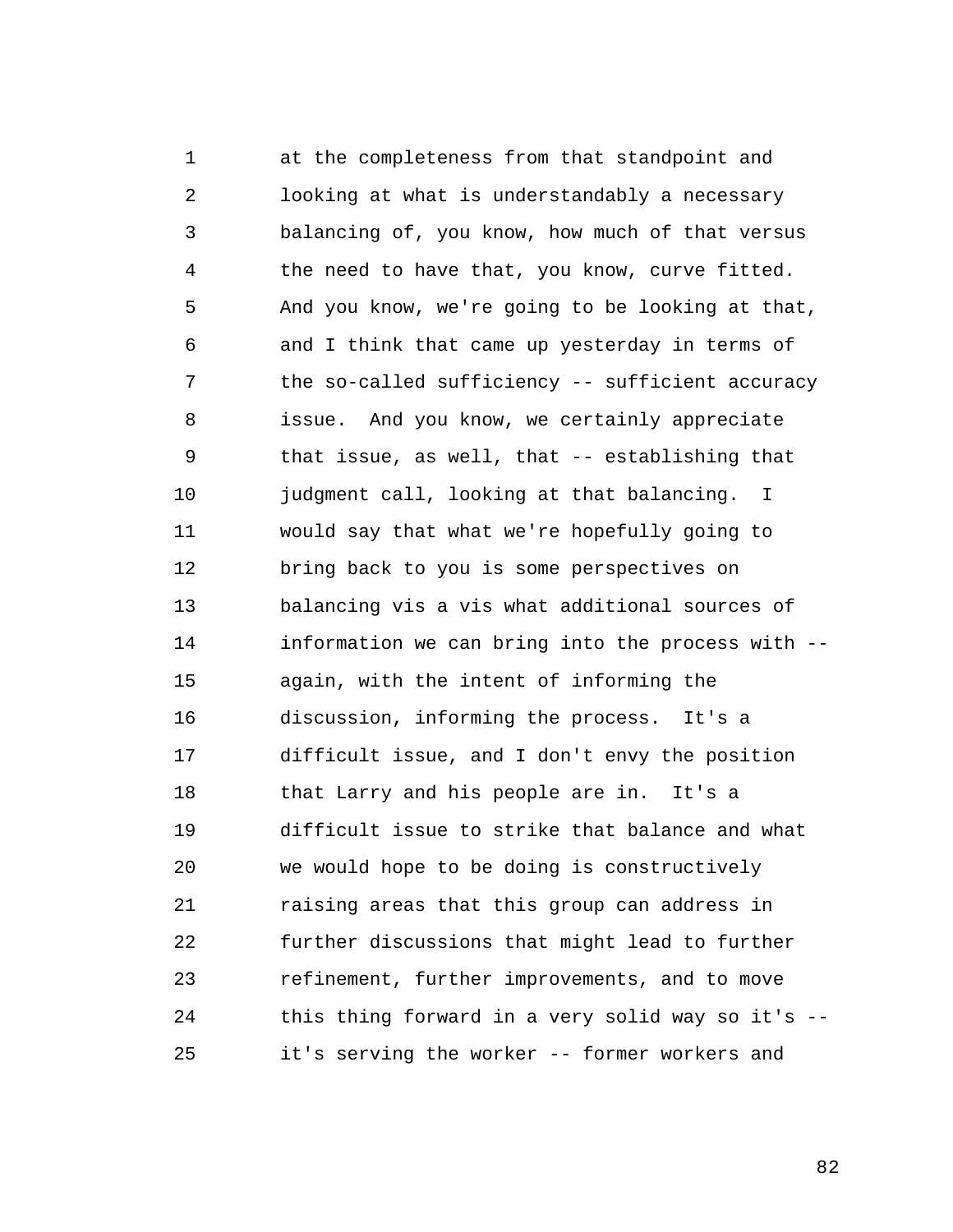1 2 3 4 5 6 7 8 9 10 11 12 13 14 serving the process as effectively as possible. I think that's -- that makes for a very robust system, and I like to think my years in the Department of Energy even -- you know, probably the toughest thing is to be audited. I was always on the giving side. But I know -- I know it's a tough position to be in and -- but the 20 years that I was involved in trying to do that, I like to think that the Department of Energy, in terms of the safety operations, did move forward -- sometimes faster, sometimes slower, but moved forward and I think it does have a very laudatory effect and it's a healthy -- a healthy thing to have in the process, so...

15 **DR. ZIEMER:** Gen.

16 17 18 **DR. ROESSLER:** I want to pick up on the site experts. You mentioned, as part of the site experts, former workers --

19 **MR. FITZGERALD:** Right.

 $2.0$ 21 22 23 24 25 **DR. ROESSLER:** -- which I think should be a part of it. Are you planning to talk to the same site experts that the NIOSH and ORAU people have talked to, or do you have means for identifying some of your own that might add additional information or different information?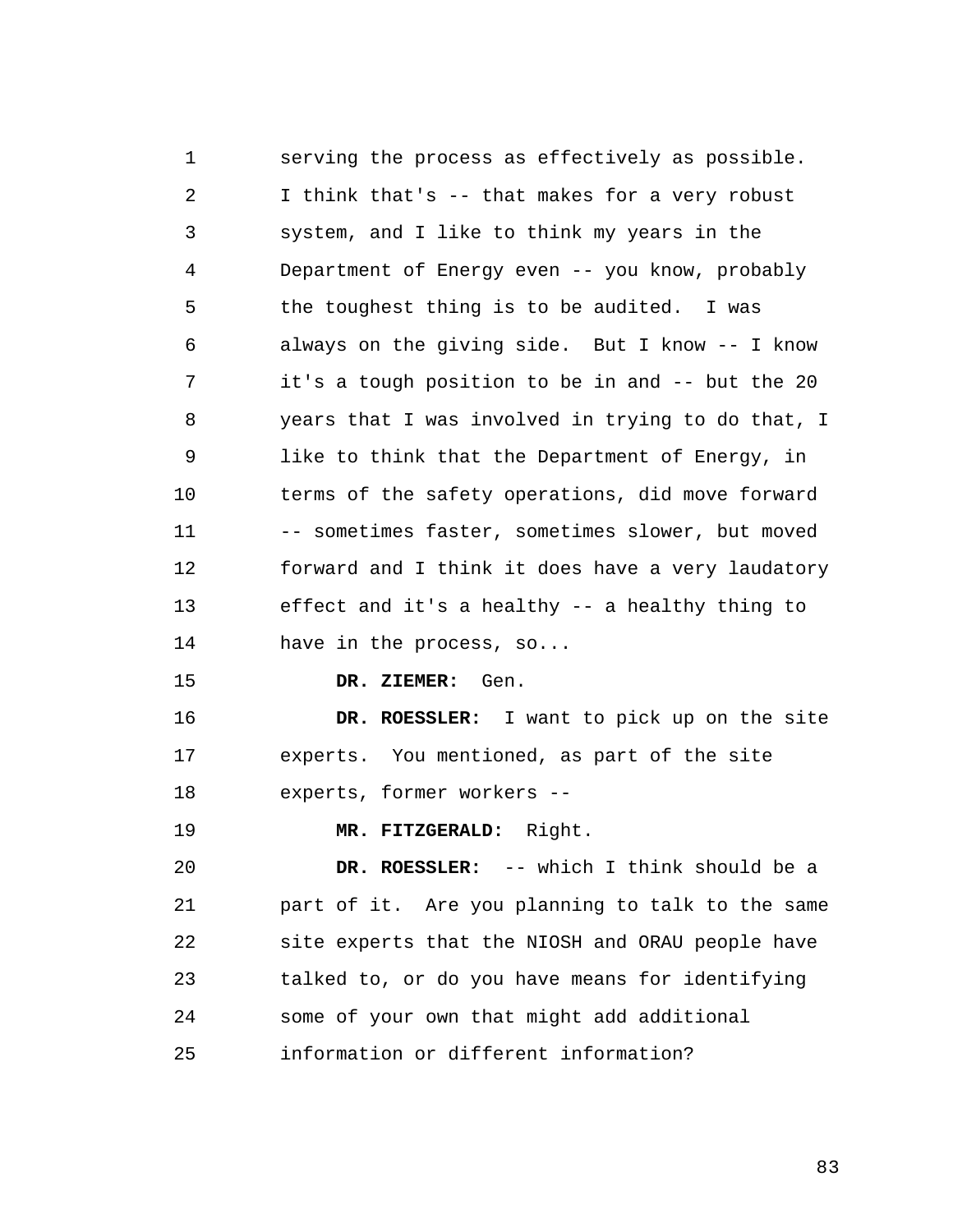1 2 3 4 5 6 7 8 9 10 11 12 13 14 15 16 17 18 19  $20^{\circ}$ 21 22 23 24 25 **MR. FITZGERALD:** I would lean more toward trying to bring in new information, not so much to second-guess, but to get some confidence that the picture is a representative picture. And I think we certainly are already identifying people that, you know, have I think very good knowledge. And I think in many cases it's going to serve to make us feel more confident, collectively, that the picture we have is a pretty good picture. In some cases what we're going to find out -- and this has been my experience over decades of dealing with DOE sites -- that you're going to find out that what was on paper and what was represented is not anywhere near what was actually going on. And it's just that sort of back in those times, practices didn't match, procedures did not match, management proclamations did not match what's in the documentation. So I think very much so we want to talk to individuals that can validate that what's -- you know, what's in primary sources of documents, what's in, you know, these reports and profiles, reflects what they would say is the actual practice. And to the extent that we can continue going back to that and marrying that up,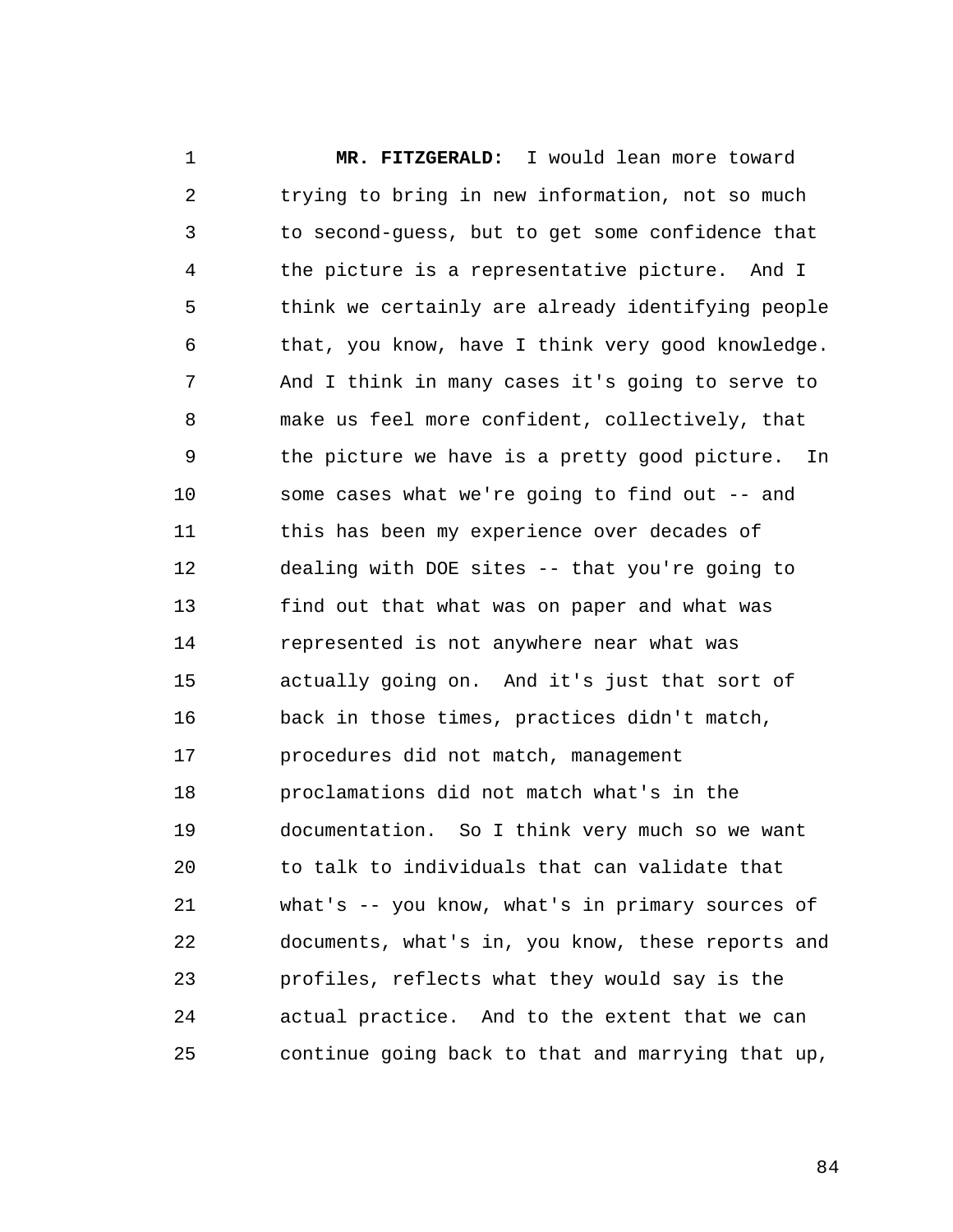1 2 3 4 5 6 7 8 9 10 11 12 13 14 15 16 17 18 19  $2.0$ 21 22 23 24 25 I think that increases the confidence that, you know, we have a representative site profile. I think this came up last night in the public discussions that -- it's amazing, you know, people will come up and, you know, say that, you know, even though that was what was written up, I can tell you that, you know, these other things were happening, as well. Or one of  $-$ - some of my favorite ones, it took us a long time at Savannah River, for example, to establish that the -- a large group of workers were systematically taking their breaks in the -- in the B\* line, you know, and being irradiated while they were having smokes, and that wasn't in the procedures. That wasn't documented and it wasn't part of the record. And it was investigated while I was there and it just turned out that yeah, this sort of ad hoc thing was happening. And of course it was against the rules and wasn't reflected in any documentation, but yet for years apparently this was a practice that was going on. And those are the kind of things I think that there's hardly any other way to pick it up except to get that feedback from workers that can account for what practices had existed, and to some extent where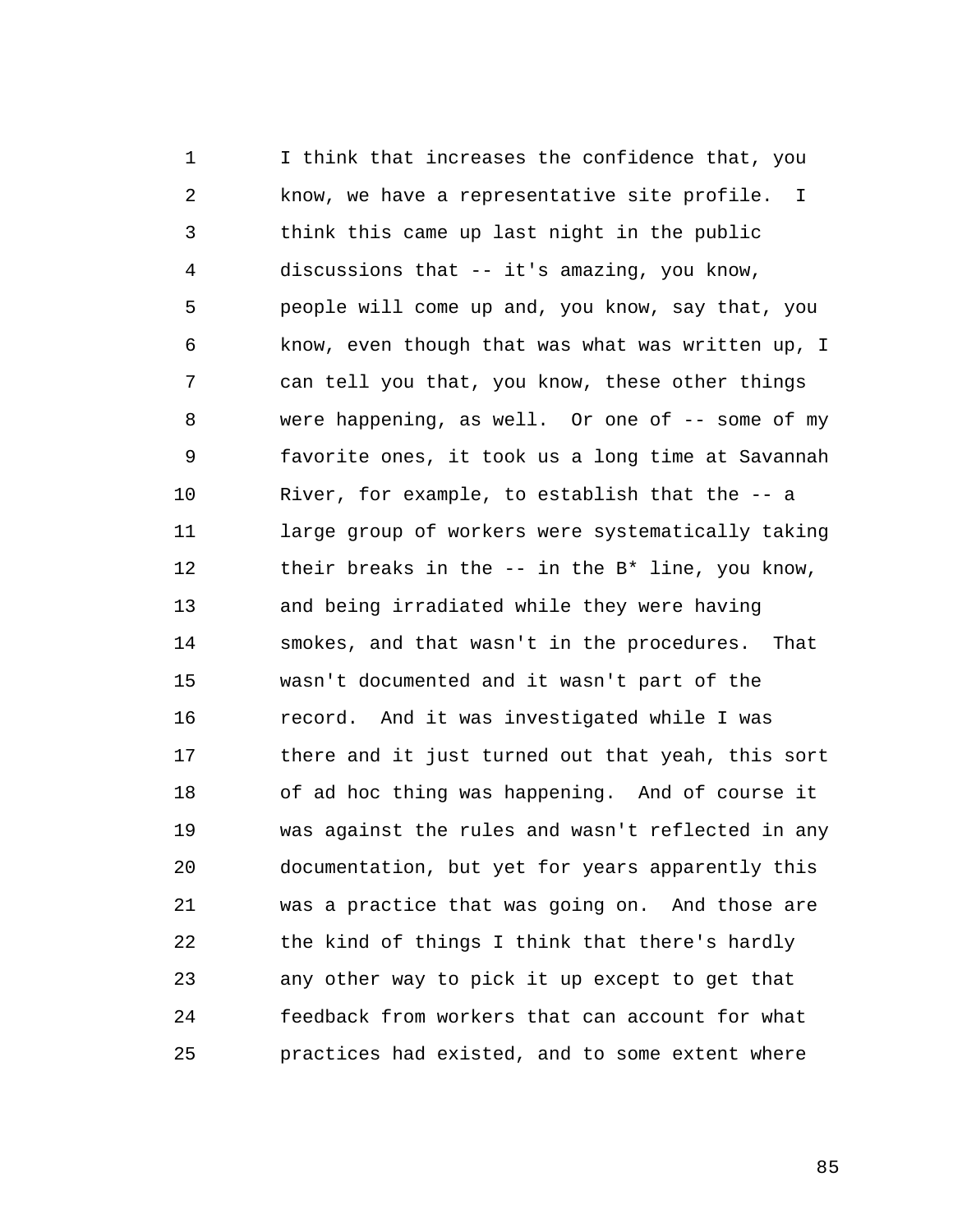1 2 3 4 5 6 7 8 9 10 11 12 13 14 15 16 17 18 19 some documentation may exist that just isn't, you know, obvious. They -- they may actually say yeah, Joe Blow actually has all the records for that. And that -- that's happened to me at numbers of sites where it turns out, between contract switches and what have you, you know, the records went over here, and you don't know they went over here because, you know, that was sort of a tribal, you know, legacy and the only way you can find out is to talk to the workers. So -- but I think that would be something that we would like to do, certainly, is make sure that, you know, we can maybe bring in a different group of -- of workers in terms of feedback. And I think it would be very useful to -- to see how that all corroborates certainly what our understanding and picture of the site is. And I think it certainly adds to the confidence level on the -- on the site profiles.

 $2.0$ 21 22 23 24 25 **DR. ROESSLER:** I didn't mean to ask such a long question. I do have one other suggestion, and that's I think as we get into the SEC evaluation, we're going to be dealing with terms like sufficient accuracy, and we've been talking about precision. And I come from the old school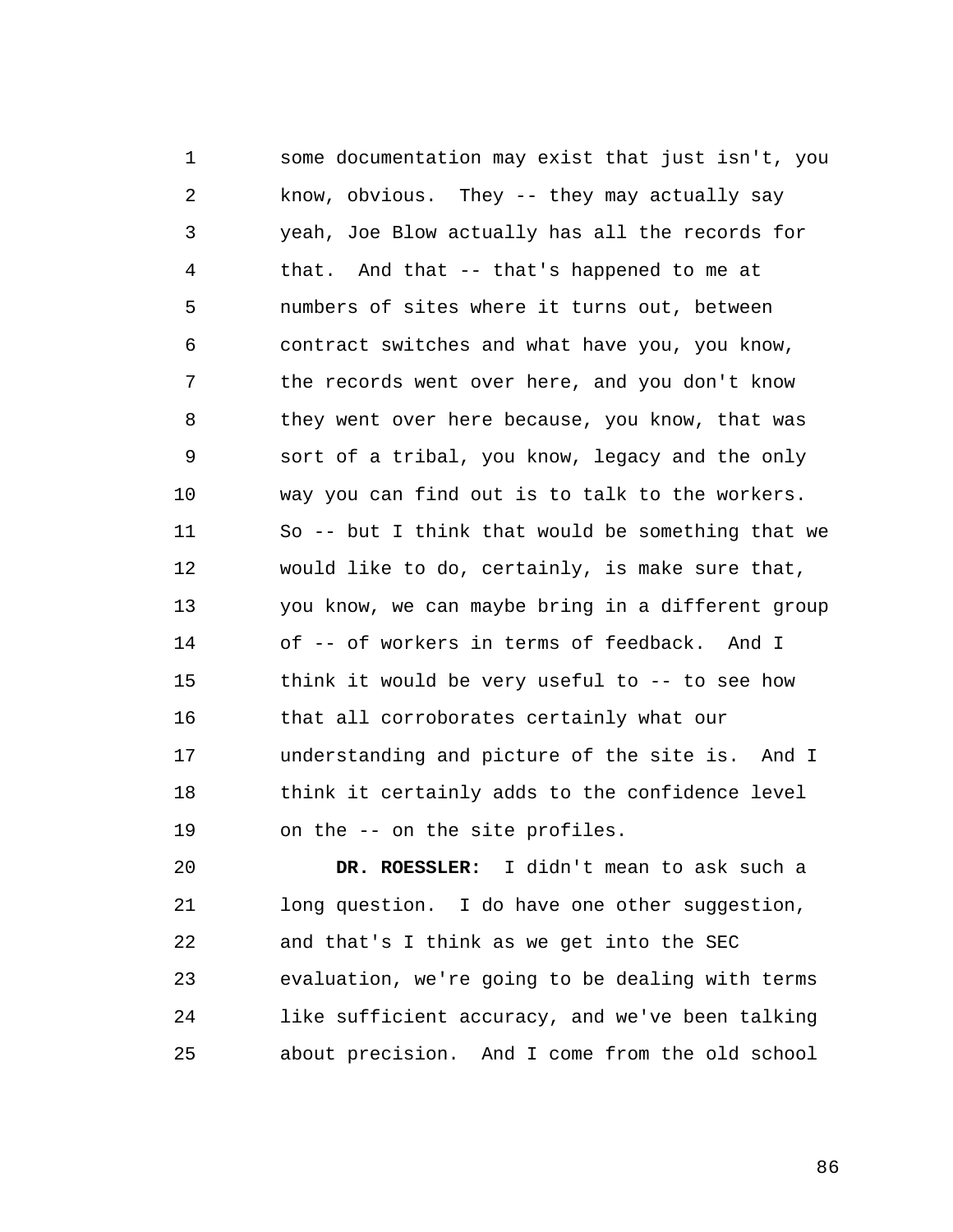1 2 3 4 5 6 7 8 9 10 11 of having studied radioisotope methodology from a book called Rabinowitz\* or something like that - and Paul probably knows this. I have a very -- I have a definition of precision and a definition of accuracy, and in our very early meetings here I think my definition is not what's -- the definition that's being used now. So perhaps at the next meeting I'd like to have somebody give us a little tutorial on what is meant by sufficient accuracy, what -- what is that definition. That's a suggestion.

12 13 14 15 **DR. ZIEMER:** There is -- there is in the SEC rule the working definition for what that means in this case, and it's not from Chase and Rabinowitz, I can assure you.

16 **DR. ROESSLER:** I know.

17 **DR. ZIEMER:** Jim.

25

18 19  $2.0$ 21 **DR. MELIUS:** Are all of the issues of access and getting records and all that stuff, are they getting appropriately resolved, are they on their way to being resolved? I...

22 23 24 **MR. FITZGERALD:** The way we left it -- and again, I think the Board authored a letter and I quite frankly don't know what the --

**DR. ZIEMER:** Well, there's been a memo sent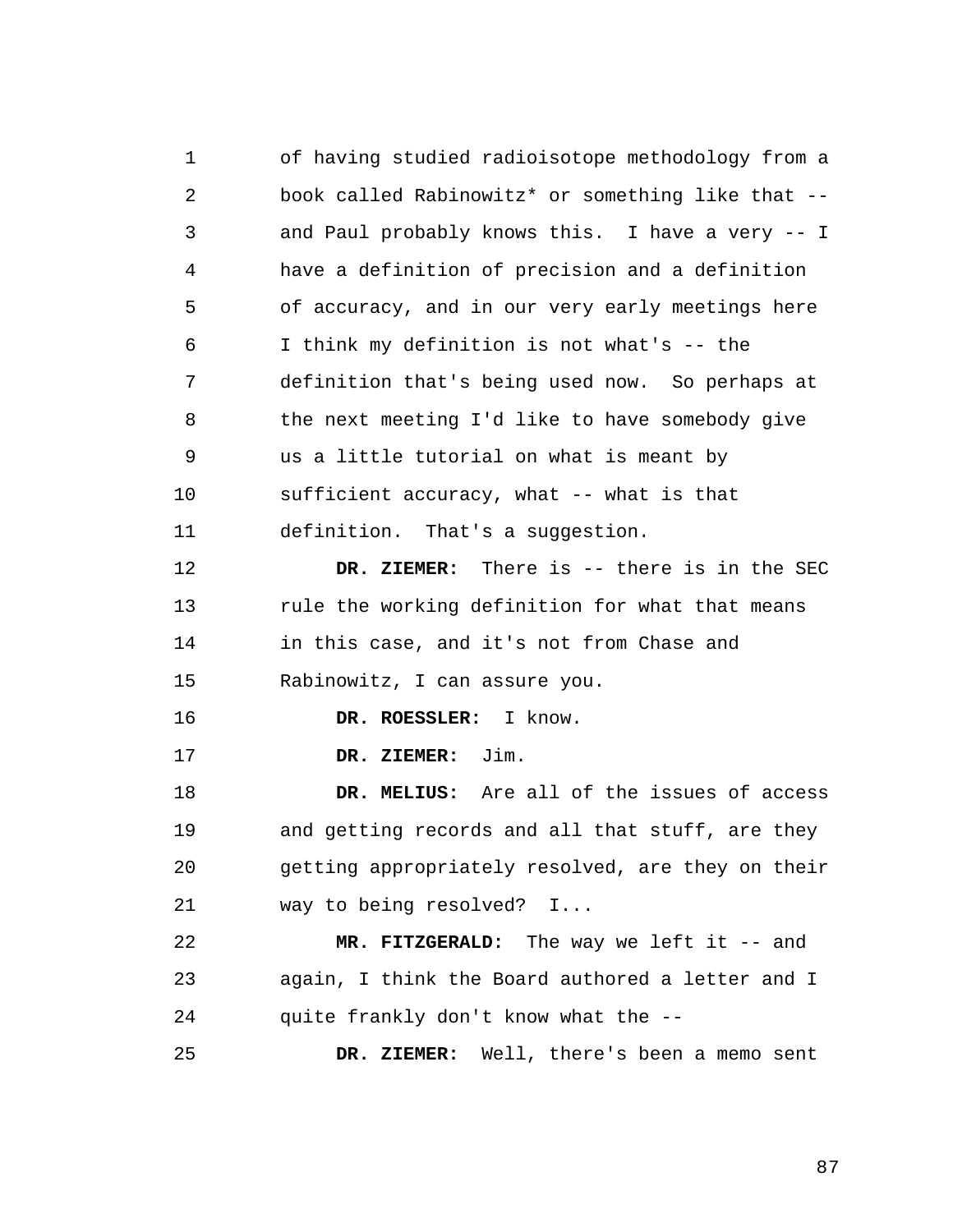1 2 3 4 5 6 7 8 9 10 11 12 13 14 15 16 17 18 19  $2.0$ 21 22 23 24 25 to the Secretary of Energy through Secretary Thompson, and that's somewhere en route. That left -- well, I signed it May 5th and it's in process somewhere. I don't know if we know exactly where it is or -- or do we? **MR. ELLIOTT:** No, we don't know if it's made its way all the way to the Department of -- **DR. ZIEMER:** But that's -- **MR. ELLIOTT:** -- Energy Secretary, but you have Tom Rollow's commitment at your last meeting that he would stand up and support the access, that the sites would be given authority to provide access. We are working on making sure that the folks that you need to have Q clearances reinstated or new clearances provided, that's - that's -- if we get those names, we can get that into play and we'll bird-dog it all the way. **DR. ZIEMER:** Any other questions for Joe? (No responses) **DR. ZIEMER:** Thank you very much, Joe. We appreciate that status report. While we're on the subject of our contractor, two things. Number one, task number four, which was the task for conducting individual dose reconstructions, an approved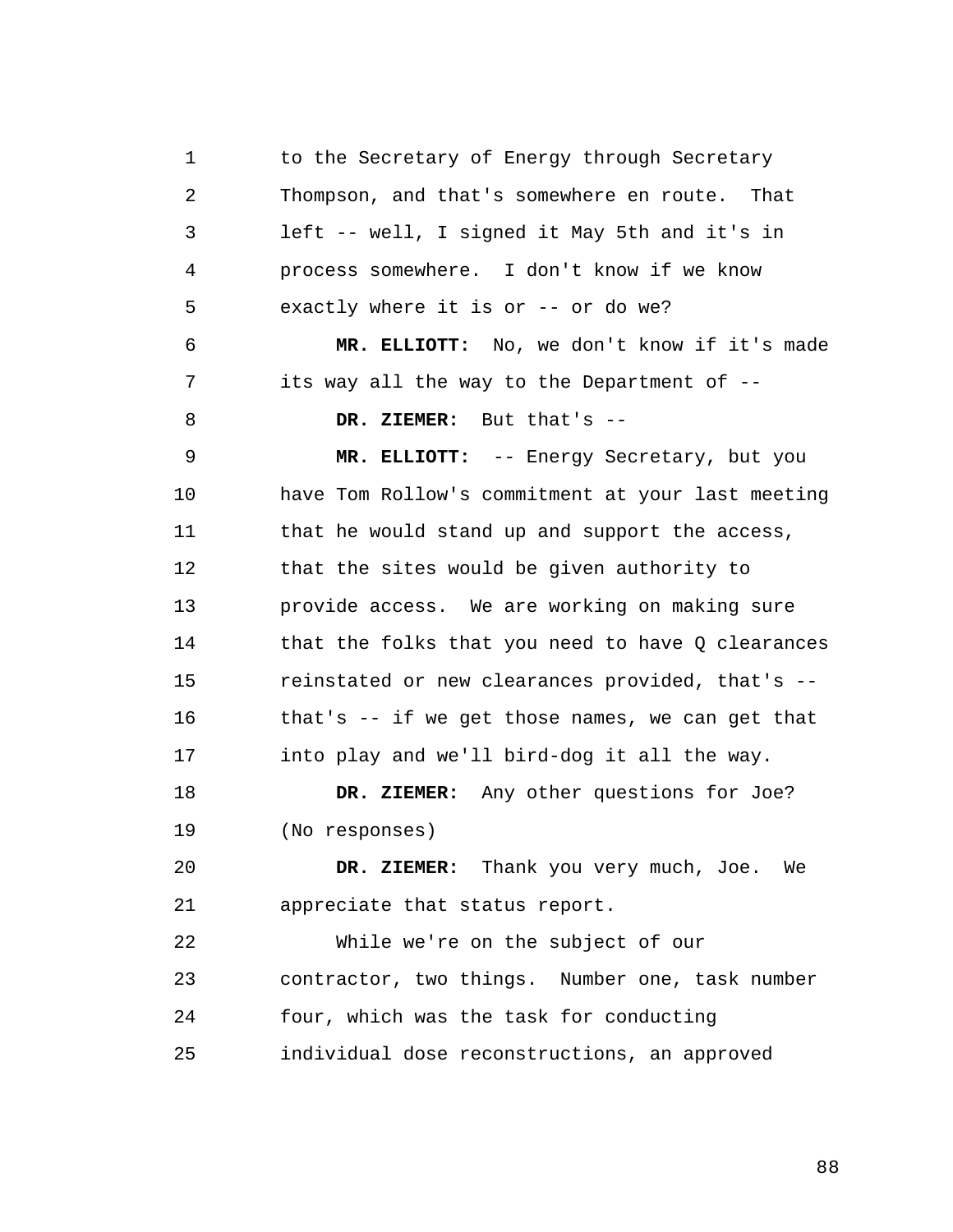1 2 3 4 5 6 7 8 9 10 11 12 13 14 15 16 17 18 19  $2.0$ 21 22 23 24 25 task, that was awarded for a six-month period. And they recognize now that, because of the role the site profiles play in that and also availability of actual final dose reconstructions, the task hasn't actually started. But the clock is going. And if -- if we want to be able to continue this, we need to extend the task. That requires a modification of the task, and we can do that -- a no-cost extension -- but it does require action of this Board. And for modifications of this year's tasks, those have to be done by June 14th. **MR. GRIFFON:** Does this require executive session? **DR. ZIEMER:** No, this can be done in open session. All that is required is that the Board, by motion, agree to extend that task for -- for example, by six months. So that it would be in order to consider a motion to extend task four by six months -- no-cost extension. That's task four, individual dose reconstruction reviews. **MR. ESPINOSA:** So moved. **DR. ZIEMER:** And seconded? **MS. MUNN:** Second. **DR. ZIEMER:** Okay. Wanda, did you have a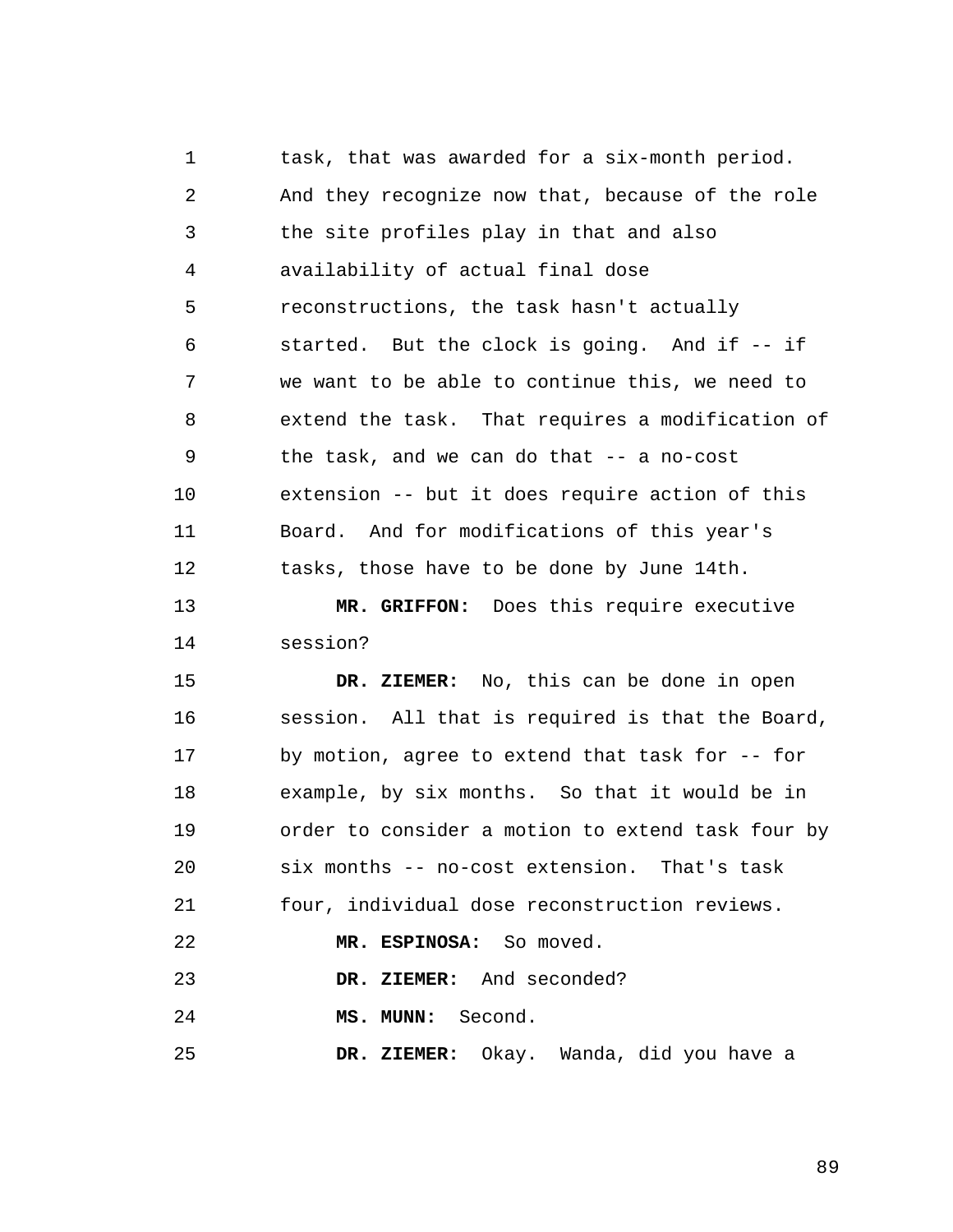1 2 3 4 5 6 7 8 9 10 11 12 13 14 15 16 17 18 19  $20^{\circ}$ 21 22 23 24 25 comment, or were you going to make the motion? **MS. MUNN:** No, going to make the motion. **DR. ZIEMER:** Is there discussion on extending task four by six months? Cost would remain the same. Are you ready to vote? And this would put in motion the necessary wheels to get that underway. All in favor say aye. (Affirmative responses) **DR. ZIEMER:** And any opposed say no. (No responses) **DR. ZIEMER:** And any abstentions? (No responses) **DR. ZIEMER:** Motion carries and we will instruct staff -- I guess Martha will handle this? **MR. ELLIOTT:** Yes, and we'll put it into the procurement hands as soon as I'm back in the office tomorrow. Whenever Martha's back in the office, it'll happen. **DR. ZIEMER:** One other open session item dealing with our contractor, and maybe for the benefit of the contractor, remind SC&A that one of the deliverables, according to their original proposal, is a conflict of interest plan which is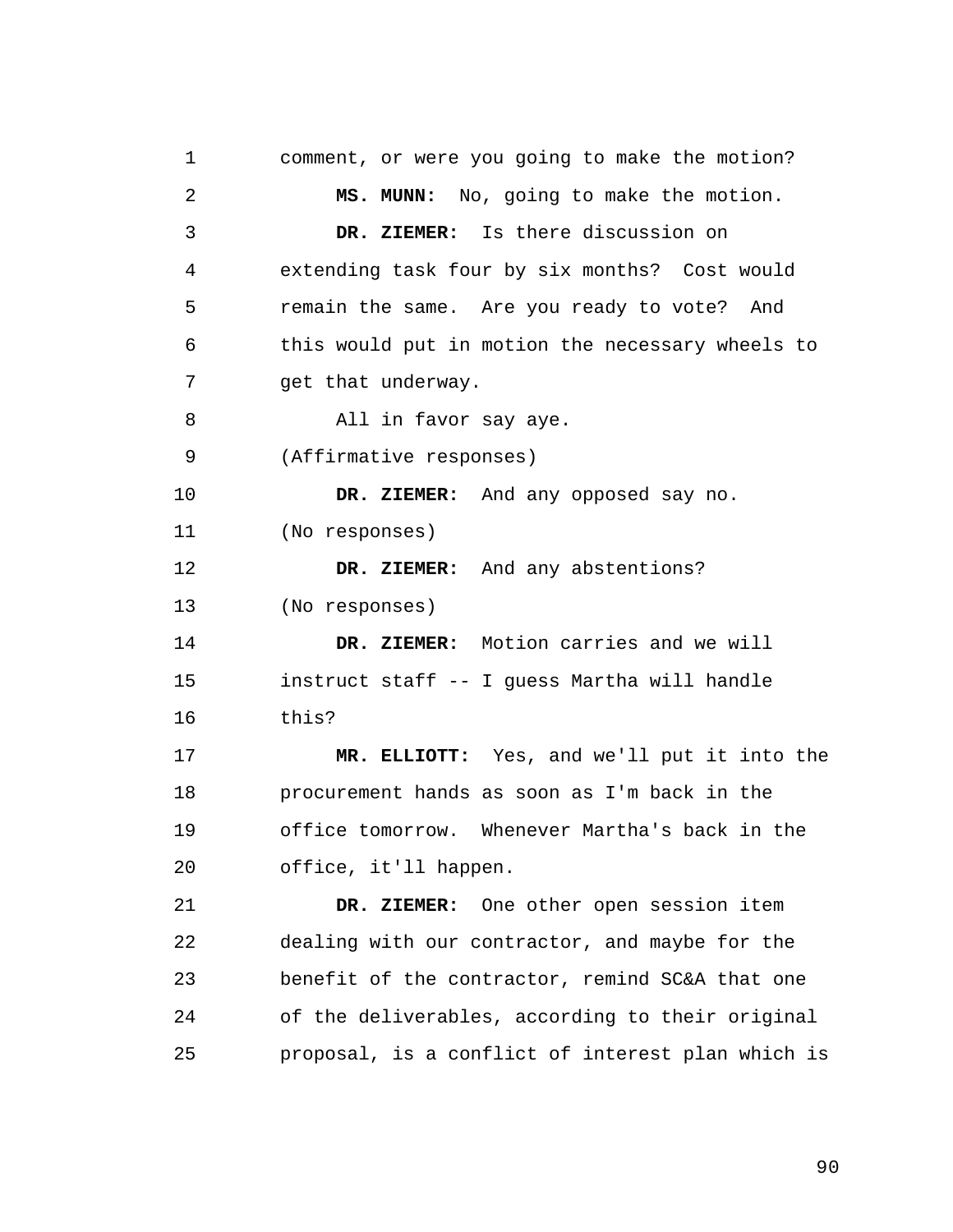1 2 3 4 5 6 7 8 required under the proposal to be approved by this Board. And although we've talked about the conflict of interest yesterday, Martha reminds me that the actual plan has not been submitted to the Board for our action, so we do need apparently an official conflict of interest plan, John, and we will need to act on that at our next meeting.

9 10 11 **DR. MAURO:** I'll take care of that and that'll be in your hands prior to the next meeting.

12 13 14 15 16 17 **DR. ZIEMER:** Right, thank you. Also I'll remind you that today in closed session we will review the technical proposal for modification of task three, which is the actual review of the procedures. And that has to be done in closed session.

18 19 I think that completes the items for SC&A at this point.

 $2.0$ 

## **BOARD DISCUSSION/WORKING SESSION**

21 22 23 24 25 Let's move into the Board working session portion. There is one item that's a carry-over from the last meeting, and that is the charter -- I think that's the proper term -- for our subcommittee on dose reconstruction. I think --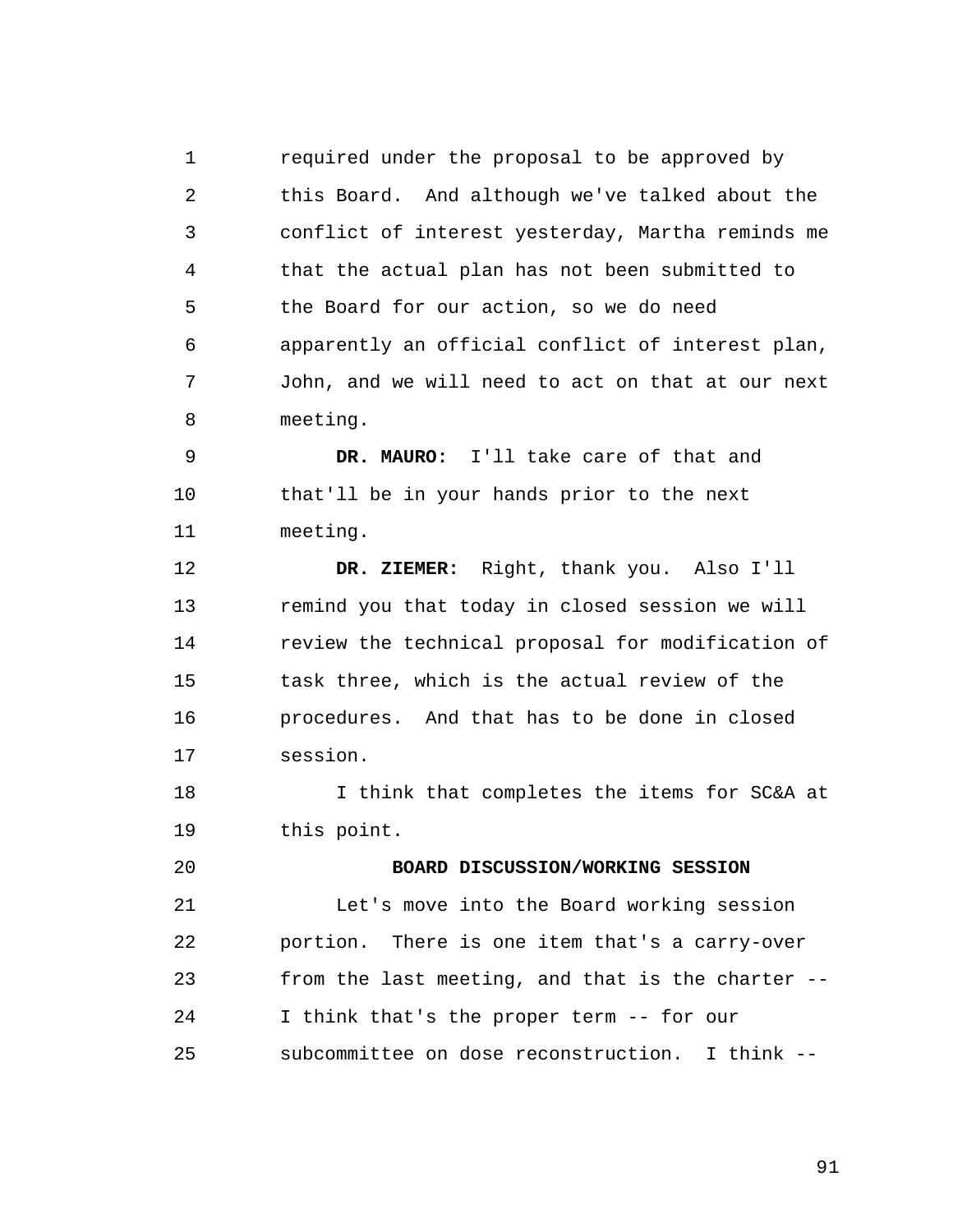1 2 3 4 5 6 7 8 9 10 11 12 13 14 15 16 17 18 19  $20^{\circ}$ 21 22 23 24 25 Cori, did you have some comments on this? In the packet under Board discussion documents you will find the revised draft of the charter. This revised draft reflects the changes that were agreed to at the last meeting, and if you'd like, I will step through that, using my red-line copy, and tell you exactly what those changes were -- in case you want to lay this side-by-side with the earlier draft. Does everybody have the copy of the draft? This is called Subcommittee for Dose Reconstruction and Site Profile Reviews. Under "Structure" a second sentence was added in the first paragraph that says now (reading) The membership shall reflect an appropriate balance of Board perspectives. You remember that was an addition that we talked about. (Reading) Members will be appointed or replaced from time to time as deemed necessary by the Board Chair. That issue was also agreed to. And then it was also suggested that we insert information about conflict of interest and here's that sentence, (reading) Conflict of interest requirements shall apply to all Board members in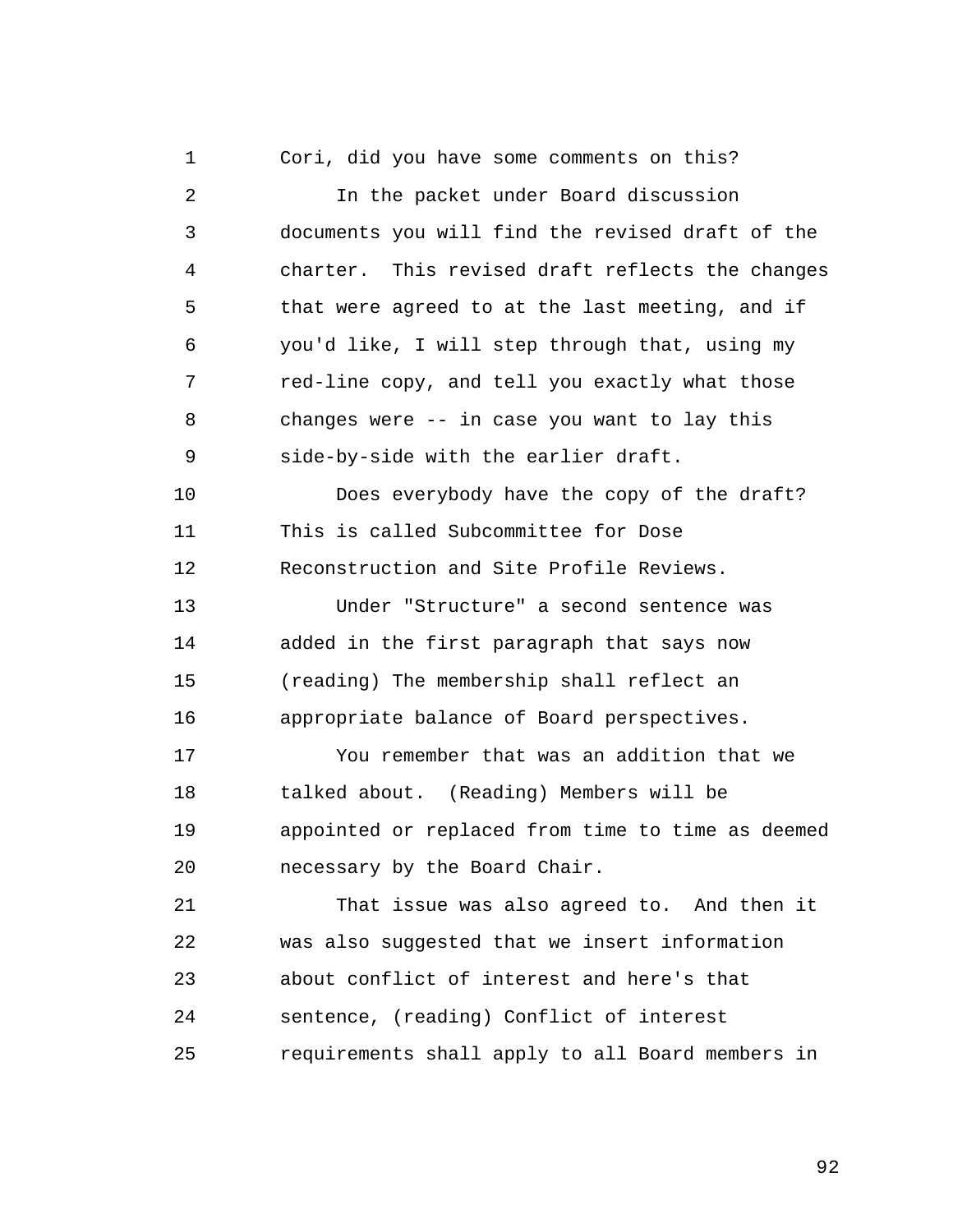1

conducting Subcommittee activities.

2 3 4 5 6 7 8 9 10 So those are the basically additions to the first paragraph. In the second paragraph there was a question as to whether or not subcommittee members could call a meeting, as opposed to the Board Chair or the Subcommittee Chair. So the second sentence now reads (reading) Meetings may be called by the Board Chair or the Subcommittee Chair, either at their own volition or upon request of a Subcommittee member.

11 12 13 14 15 So the clarification now is the meeting still has to be called by either the Board Chair or the Subcommittee Chair, to make it clear that the Subcommittee member on their own cannot call a meeting. Okay? That is the change there.

16 17 18 19  $2.0$ 21 The third paragraph -- the whole first sentence is new, to remind everyone that (reading) The Subcommittee is subject to FACA requirements, including open meetings and appropriate announcements in the *Federal Register*.

22 23 24 25 Then the wording in the second sentence was modified a little bit to make it clear that Privacy Act issues -- where Privacy Act issues are involved, the Subcommittee may meet in closed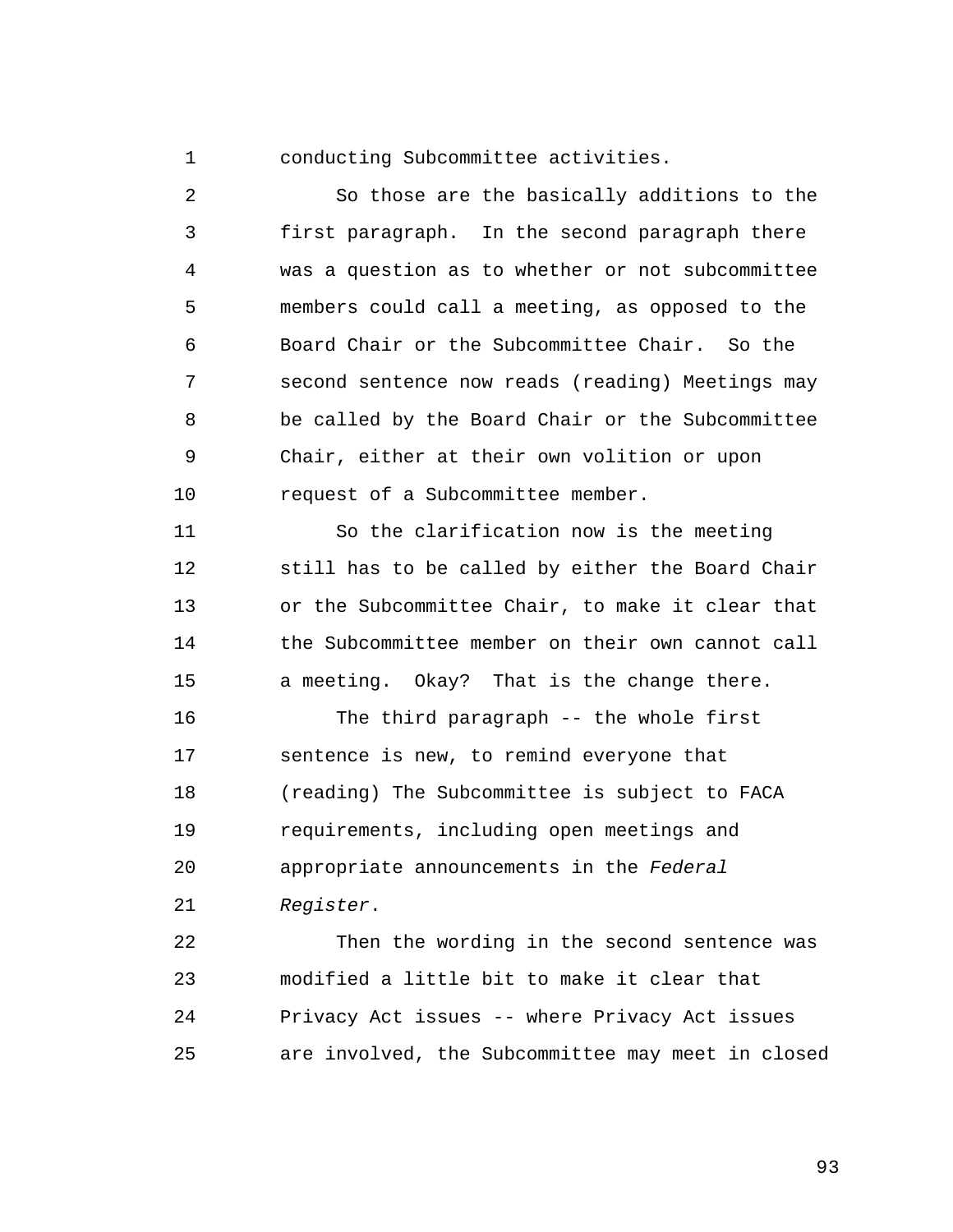1 2 3 4 session, and this follows the same rules, FACA rules, that apply to the full Board, so that was inserted just for clarification as to the privacy issue matters.

5 6 7 8 9 Under "Charges", it was suggested that in item five, again, we add the statement taking in -- or the phrase, "taking into consideration conflict of interest matters", so that is an addition to item five.

10 11 12 13 14 15 And then in item eight, inserted after the words "prepare responses", the phrase "for the Board's Chair's -- Board Chair's signature" was inserted. And then the very last word was changed from "policies" to "practices", "in accordance with Board practices".

16 17 18 19  $20^{\circ}$ 21 22 23 So those were the changes that it was the Chair's understanding that we agreed to and are precisely my handwritten mark-up from the last meeting. But if you have mark-ups that disagree with that, this will be the opportunity now. I will ask for a motion to accept this draft -- or revised draft as the structure and charges for the Subcommittee on Dose Reconstruction.

**UNIDENTIFIED:** So moved.

24

25 **DR. ZIEMER:** And seconded?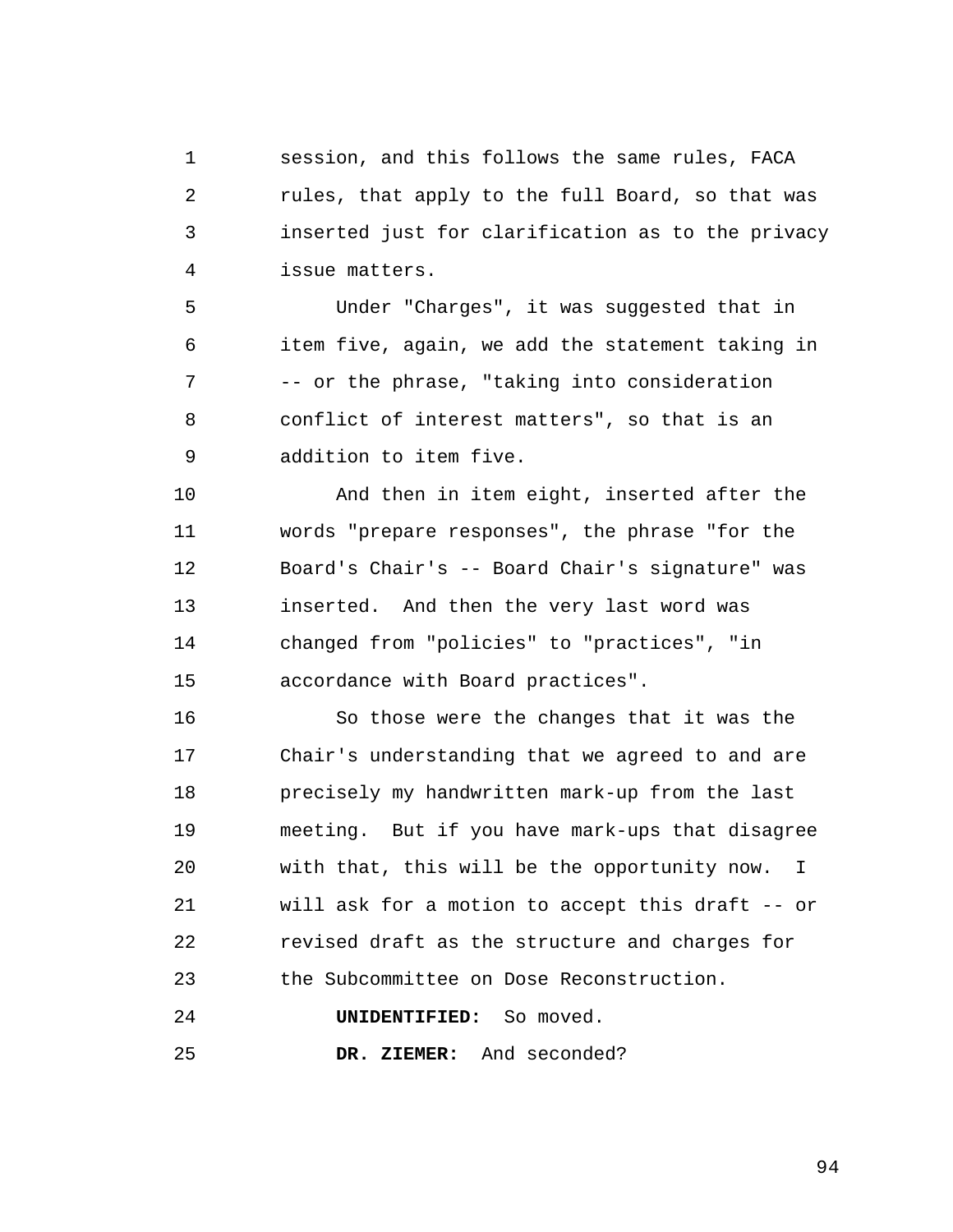1 2 3 4 5 6 7 8 9 10 11 12 13 14 15 16 17 18 19  $2.0$ 21 22 23 24 25 **MS. HOMER:** Dr. Ziemer -- **DR. ZIEMER:** And then we will have discussion, right. Cori? **MS. HOMER:** Before you get started on that, can I go through the structure section and make some suggestions? **DR. ZIEMER:** Right. **MS. HOMER:** Under the first paragraph, with the way that you have this written -- and I think I approached this a little bit at the last meeting -- the way that we have to submit the establishment of the charter or establishment of this subcommittee, we identify the specific members. If we identify the Chair and three members at a time, every time the rotation changes, we will have to resubmit the establishment. Administratively, we could be submitting three or four, five or six subcommittee establishments or re-establishments a year if the rotation changes often. I'd like to suggest we go ahead and put the entire committee on as the Subcommittee, identifying specifically at each meeting, or prior to each Subcommittee meeting with a separate attachment or some form or fashion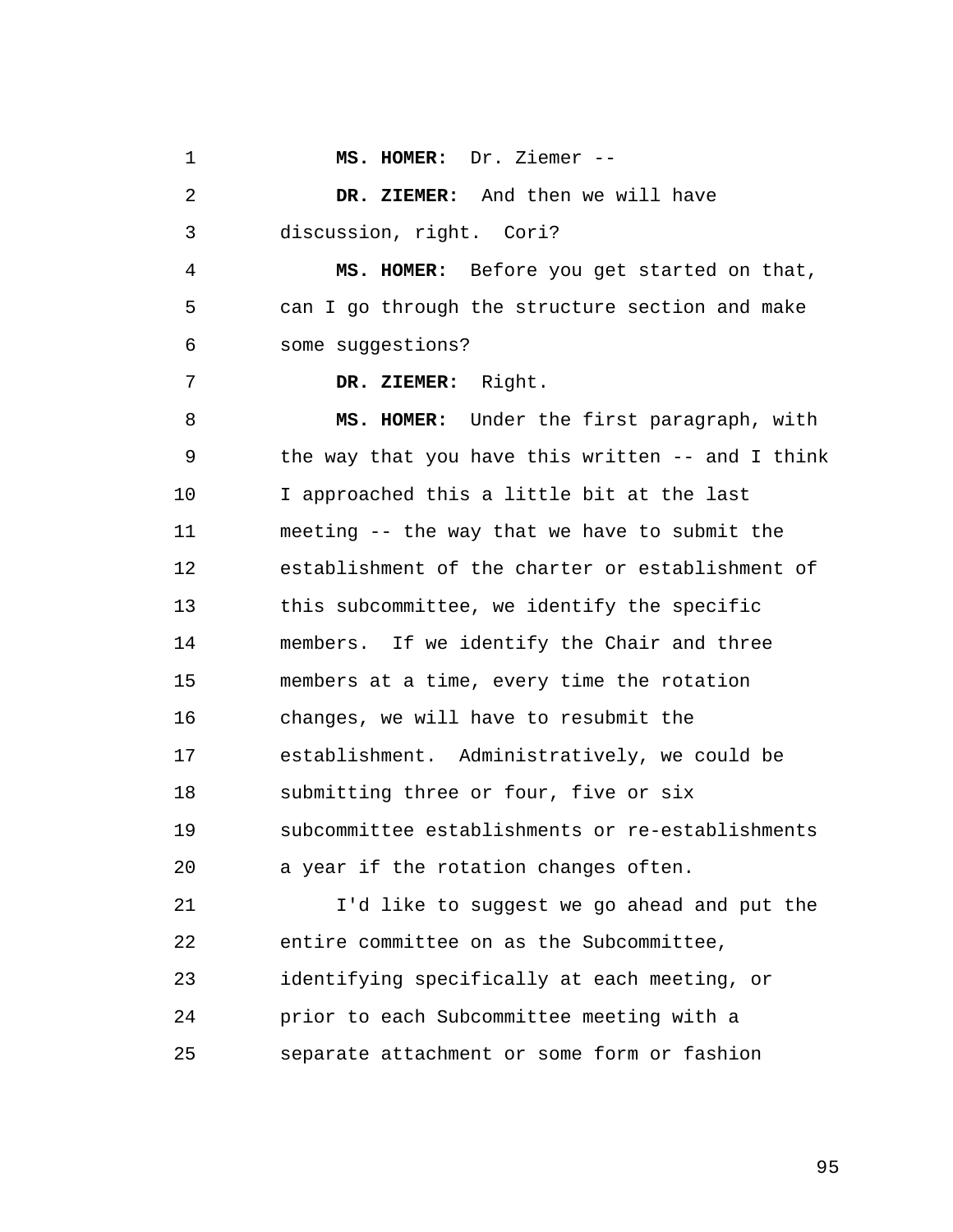1 2 3 4 5 6 7 8 9 10 11 12 13 14 15 16 17 18 19 20 21 22 23 24 25 identifying separately who will serve each time. That way administratively we wouldn't have to resubmit an establishment, or change the establishment. **DR. ZIEMER:** So what you're saying is that under -- under FACA rules, every change in the subcommittee -- **MS. HOMER:** Uh-huh. **DR. ZIEMER:** -- has to go through -- who has to approve that? **MS. HOMER:** It goes through committee management. **DR. ZIEMER:** Committee management? **MS. HOMER:** Uh-huh. DR. ZIEMER: It keeps committee management in business. **MR. ELLIOTT:** If I could help with some clarity here-- **DR. ZIEMER:** Yeah, but -- but would not - would you not have to also submit to them the current names or -- **MS. HOMER:** No -- **DR. ZIEMER:** -- once you do the whole committee? **MS. HOMER:** No.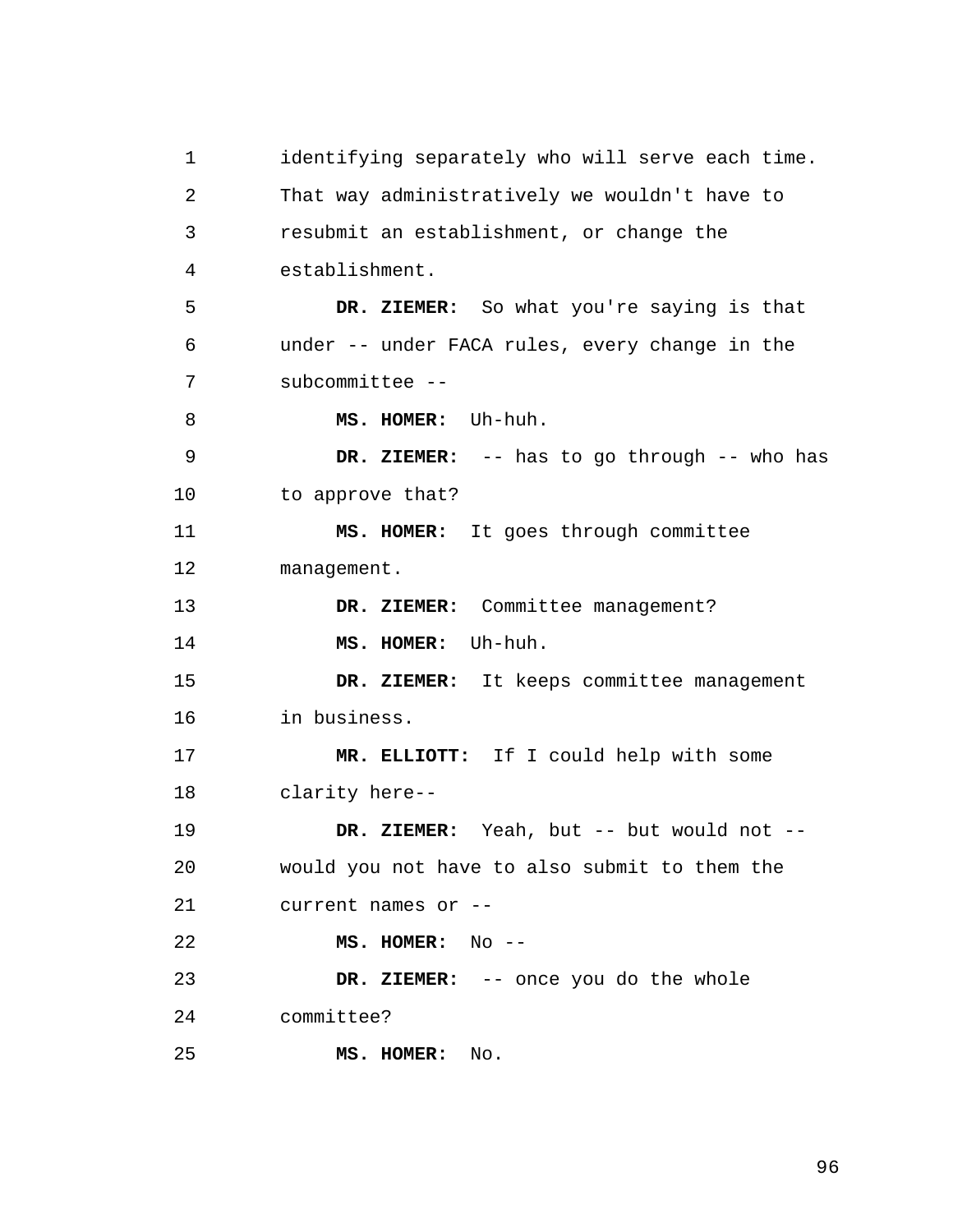1 2 **DR. ZIEMER:** And that's permissible to have the whole committee --

3 **MS. HOMER:** Absolutely.

5

17

4 **DR. ZIEMER:** -- as the subcommittee?

**MS. HOMER:** Sure. It's been done.

6 7 8 9 10 11 12 13 14 15 16 **MR. ELLIOTT:** If I could help with some clarity here. The issue is to -- the establishment is the charter, and a charter has to accompany a roster, a roster who have been appointed to that subcommittee. Cori's solution is simply to have the charter that is the Board charter go along with -- or the roster of the Board members go along with this charter so that then you could pick and choose who are going to represent -- be represented on that subcommittee at any given point in time.

**MS. HOMER:** Exactly.

18 19  $2.0$ 21 22 **MR. ELLIOTT:** Otherwise, each time you change the roster of who's on the subcommittee, you have to reinitiate the establishment by submitting the charter and the new roster each time.

23 24 25 **DR. ZIEMER:** Okay. Let me ask a related question then. This immediately raises the issue of what constitutes a quorum.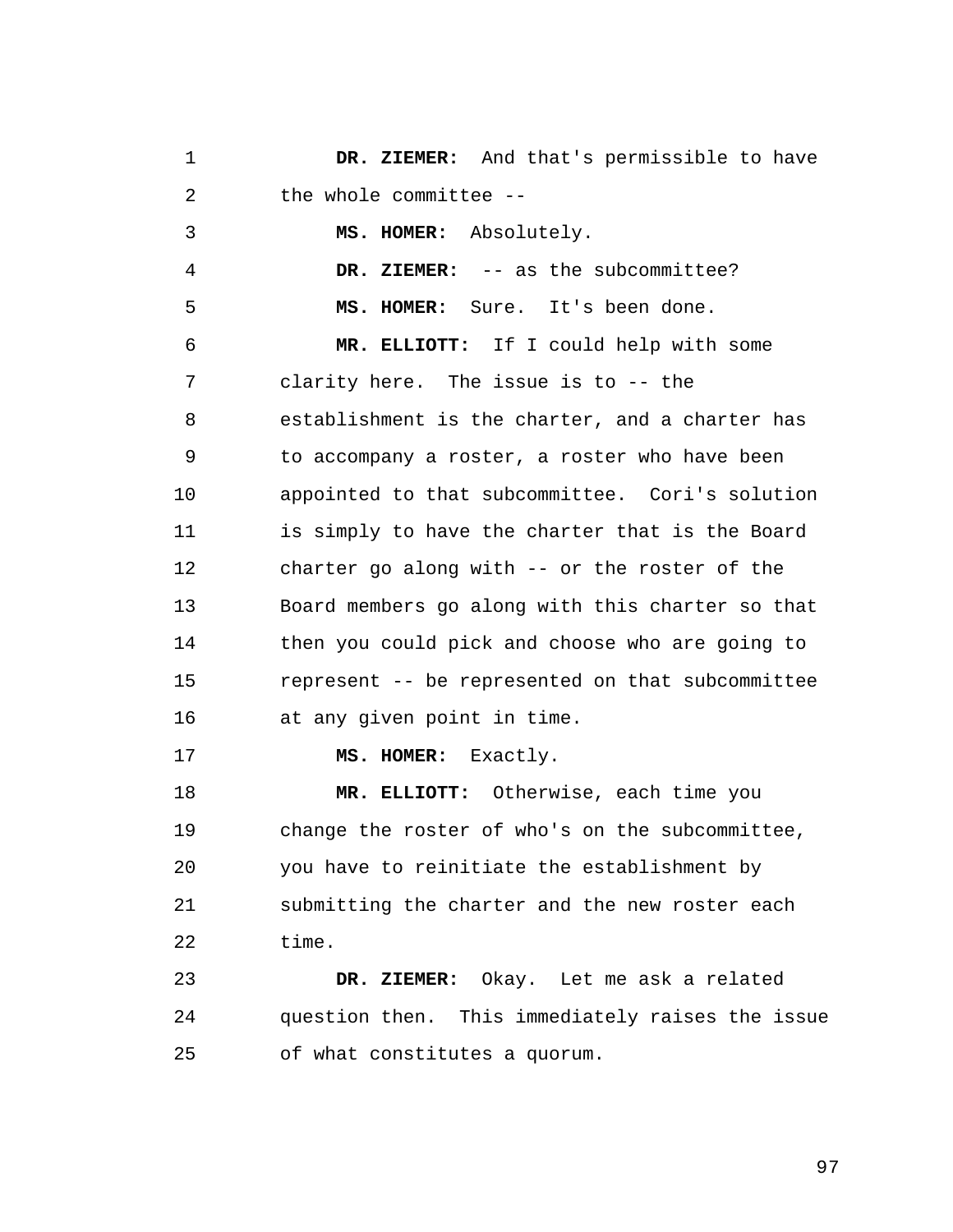1 2 3 4 5 6 7 8 9 10 11 12 13 14 15 16 17 18 19  $20^{\circ}$ 21 22 23 24 25 **MS. HOMER:** Well, you have identified that it will be three members plus the Chair. We're still back to the one more than one-half. You would actually need the full Board -- or your full Subcommittee to have one more than one-half. Half is 1.5 of three members. If you're including the Chair of the Subcommittee, it would be four members. **DR. ZIEMER:** Well, I guess I'm asking - maybe I'm asking multiple questions. If we state that the Subcommittee consists of a Chair and three members and the roster is 12 people -- **MS. HOMER:** Uh-huh. **DR. ZIEMER:** -- something looks out of whack, so  $-$ -**MS. HOMER:** And if we -- but if we're identifying in the establishment that we will be selecting out of this roster, for each Subcommittee meeting we'll be identifying three members plus the Chair -- have we identified whether the Chair is voting? **DR. ZIEMER:** In this we haven't -- **MS. HOMER:** In this, okay. **DR. ZIEMER:** -- but our practice here is that the Chair votes.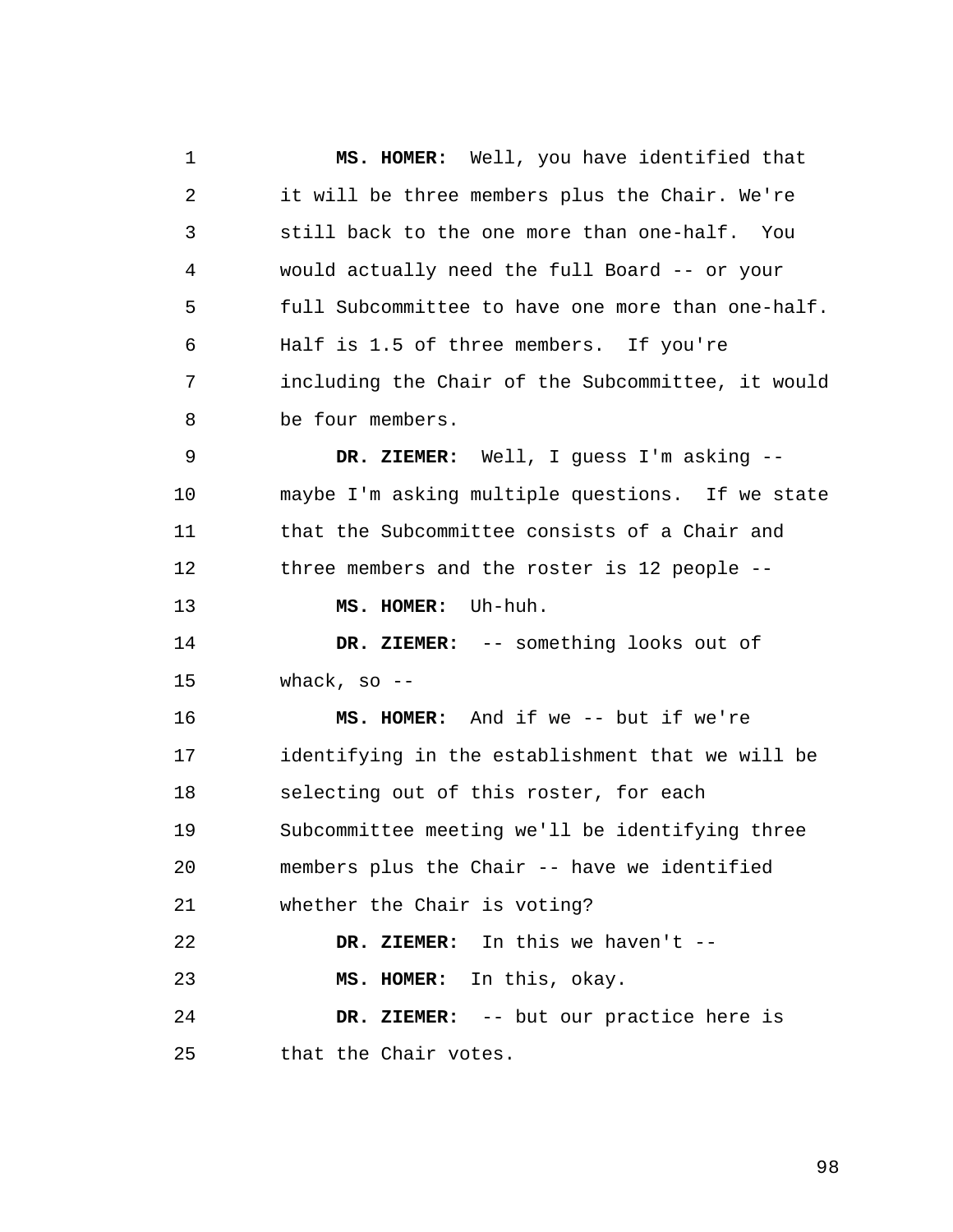1 2 3 4 5 6 7 8 9 10 11 12 13 14 15 16 17 18 19  $20^{\circ}$ 21 22 23 24 25 **MS. HOMER:** Has been that the Chair does vote. **DR. ZIEMER:** But aside from that, can anyone -- can any of the staff speak to the quorum issue? Does the quorum -- **MR. ELLIOTT:** The quorum of the Subcommittee? You mean to have a Subcom-- **DR. ZIEMER:** If we say the Subcommittee is the Chair plus three and we have this roster attached -- **MR. ELLIOTT:** Right. **DR. ZIEMER:** -- is it understood then that - - **MR. ELLIOTT:** The quorum of the subcommittee must be at least three members -- **DR. ZIEMER:** Okay, so it's -- **MR. ELLIOTT:** -- of the subcommittee meeting. **DR. ZIEMER:** -- understood that -- **MR. ELLIOTT:** One more than half, so you've got four people. **DR. ZIEMER:** -- that any one of the -- any one of the roster can be used. **MS. HOMER:** Yes. **MR. ELLIOTT:** I think it takes another tweak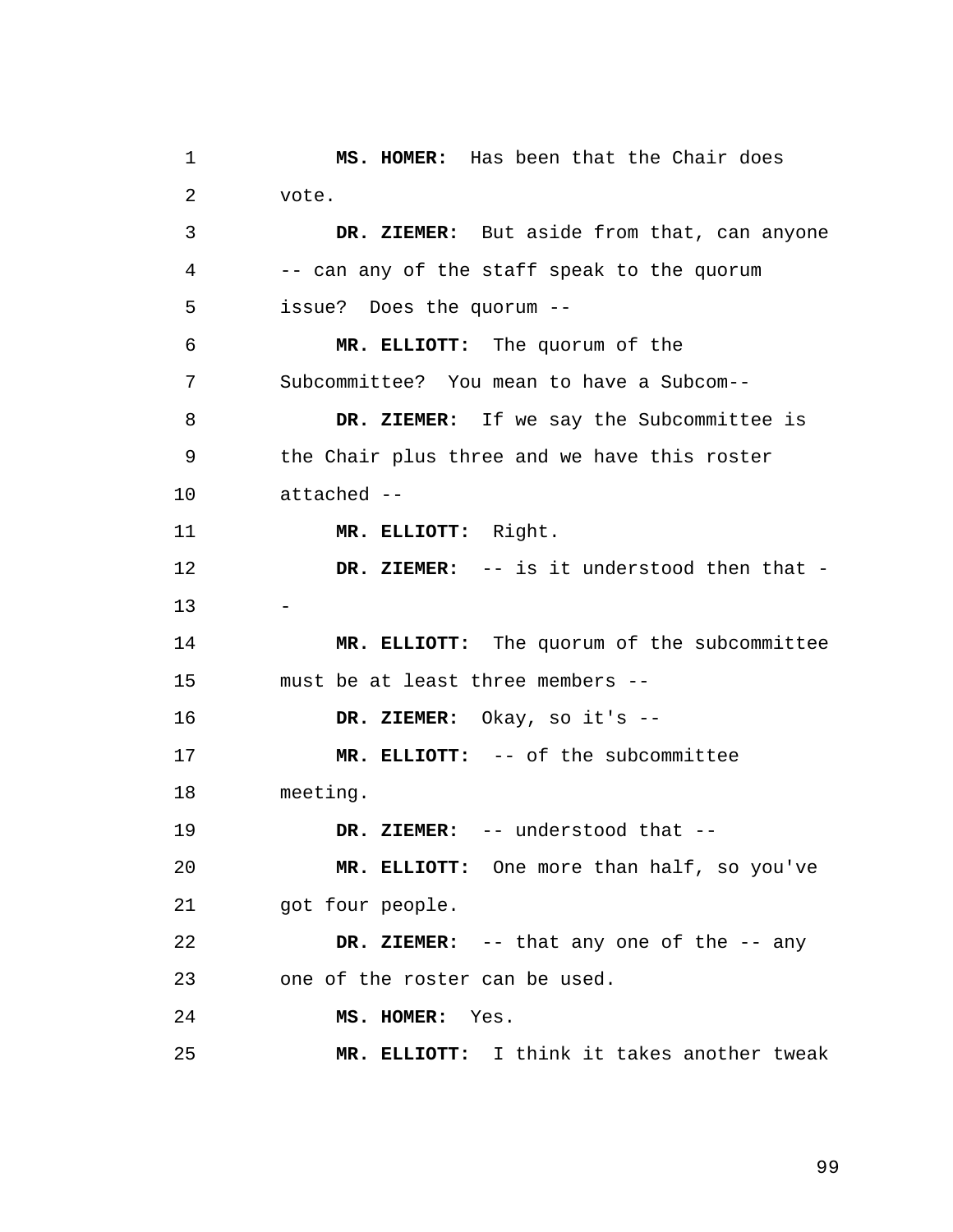1 2 3 4 5 6 7 8 here to say that -- somewhere here to say that members will be rotated through the Subcommittee, and we tie that to the conflict of interest issue. Some -- some meetings you're going to establish the need for the Subcommittee to meet and some people on the whole Board may not be eligible to meet in the Subcommittee because they're conflicted.

9 10 **DR. ZIEMER:** That's right, that's why we had this --

11 12 13 14 15 16 17 **MR. ELLIOTT:** So we're trying to get at two things here. One, not have to re-establish the Subcommittee each time you change a member on it, and at the same time being able to accommodate the conflict of interest concern and put people into the Subcommittee to do the work that they can do -- if I -- if I made myself clear.

18 19  $20^{\circ}$ 21 22 **DR. ZIEMER:** Then it appears that this problem could be solved then by saying that - that they'll be selected and they'll reflect an appropriate balance and so on and will be selected from the attached roster.

**MS. HOMER:** Yes, perfect.

23

24 25 **DR. ZIEMER:** We don't even have to say that the Subcommittee is the Board, we just attach a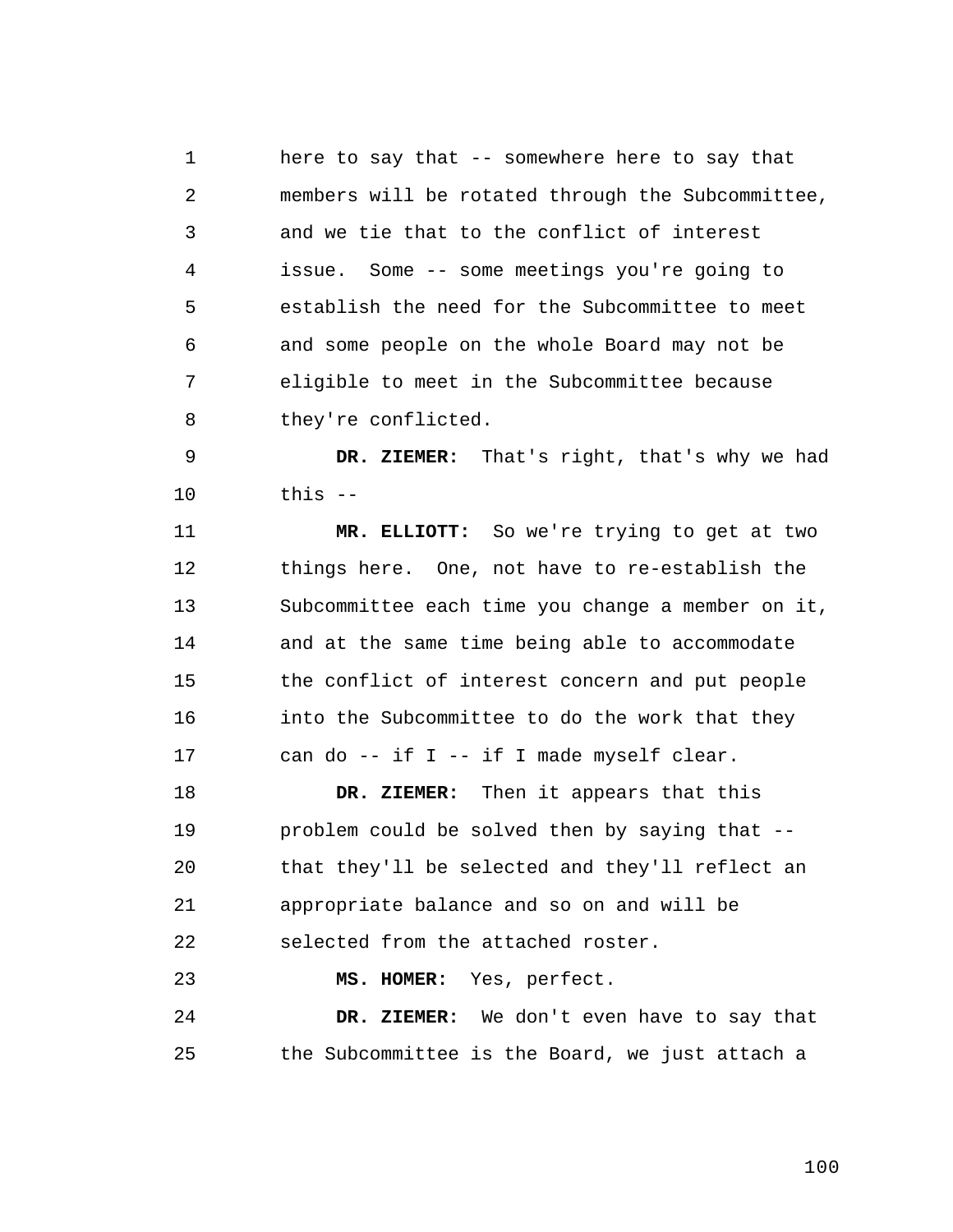1 roster --

| 2  | MS. HOMER: That they will --                       |
|----|----------------------------------------------------|
| 3  | DR. ZIEMER: -- which is the Board.                 |
| 4  | MS. HOMER: -- be selected from members of          |
| 5  | the full Board on a rotating basis.                |
| 6  | DR. ZIEMER: Or members                             |
| 7  | MR. ELLIOTT: We don't have to do this. We          |
| 8  | can -- you can give us three names --              |
| 9  | DR. ZIEMER: No, no, understood --                  |
| 10 | $MR.$ ELLIOTT: $--$ but $--$ and we'll put in $--$ |
| 11 | we have to do a Federal Register notice. It just   |
| 12 | adds to our workload, it adds to our burden --     |
| 13 | DR. ZIEMER: Well, it adds to everyone's            |
| 14 | burden, that's $-$                                 |
| 15 | MR. ELLIOTT: It adds to everyone's burden,         |
| 16 | so if we can avoid it, that's what we're           |
| 17 | proposing and suggesting, if we --                 |
| 18 | DR. ZIEMER: And it appears to me that the          |
| 19 | simple way is simply to add a phrase then.         |
| 20 | MS. HOMER: Yes.                                    |
| 21 | DR. ZIEMER: So it would be at the end of           |
| 22 | the first sentence, to be three -- three members   |
| 23 | and a non-voting government representative, to be  |
| 24 | selected from the attached roster?                 |
| 25 | MS. HOMER:<br>Yes.                                 |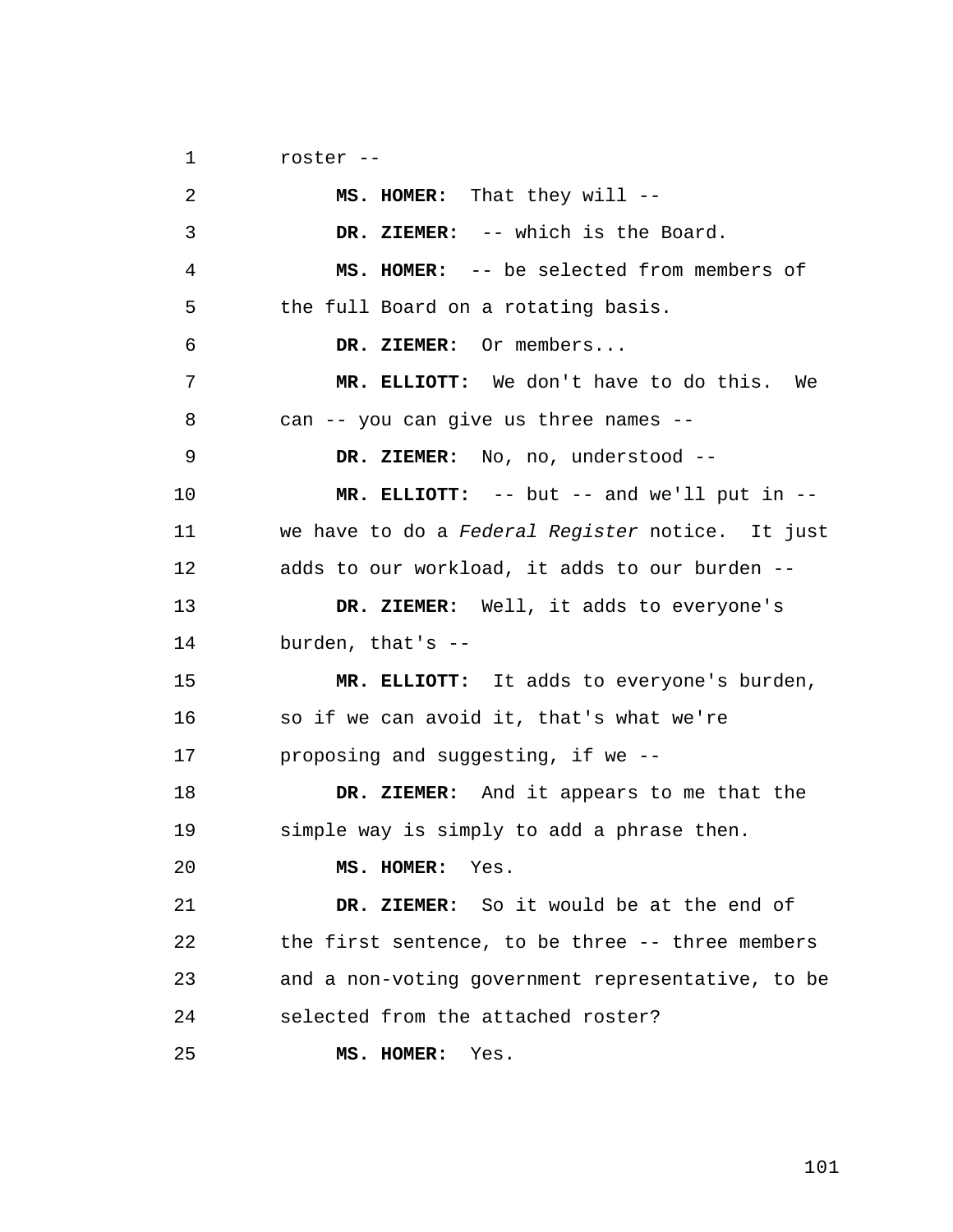1 2 3 4 5 6 7 8 9 10 11 12 13 14 15 16 17 18 19  $20^{\circ}$ 21 22 23 24 25 **DR. ZIEMER:** Would that do it? **MS. MUNN:** Wouldn't it fit better at the end of the second sentence rather than the first one? **DR. ZIEMER:** Or it could -- yes, it could come after the second sentence, reflect -- well - - **DR. ROESSLER:** Right after "membership" in the second sentence, "The membership will be selected from the attached roster and shall reflect". **MS. MUNN:** Uh-huh. **DR. ZIEMER:** Okay, the membership shall be selected from the attached roster -- **MS. MUNN:** And will reflect -- **MR. PRESLEY:** Reflecting an appropriate balance of the Board. **DR. ZIEMER:** If I -- okay. And then we don't have to say anything about members will be appointed or replaced from time to time as deemed necessary -- **MS. HOMER:** Absolutely. **DR. ZIEMER:** -- since now everybody is -- **MS. HOMER:** Just remove that. **DR. ZIEMER:** -- is a member. **MS. MUNN:** Well, no, you really do.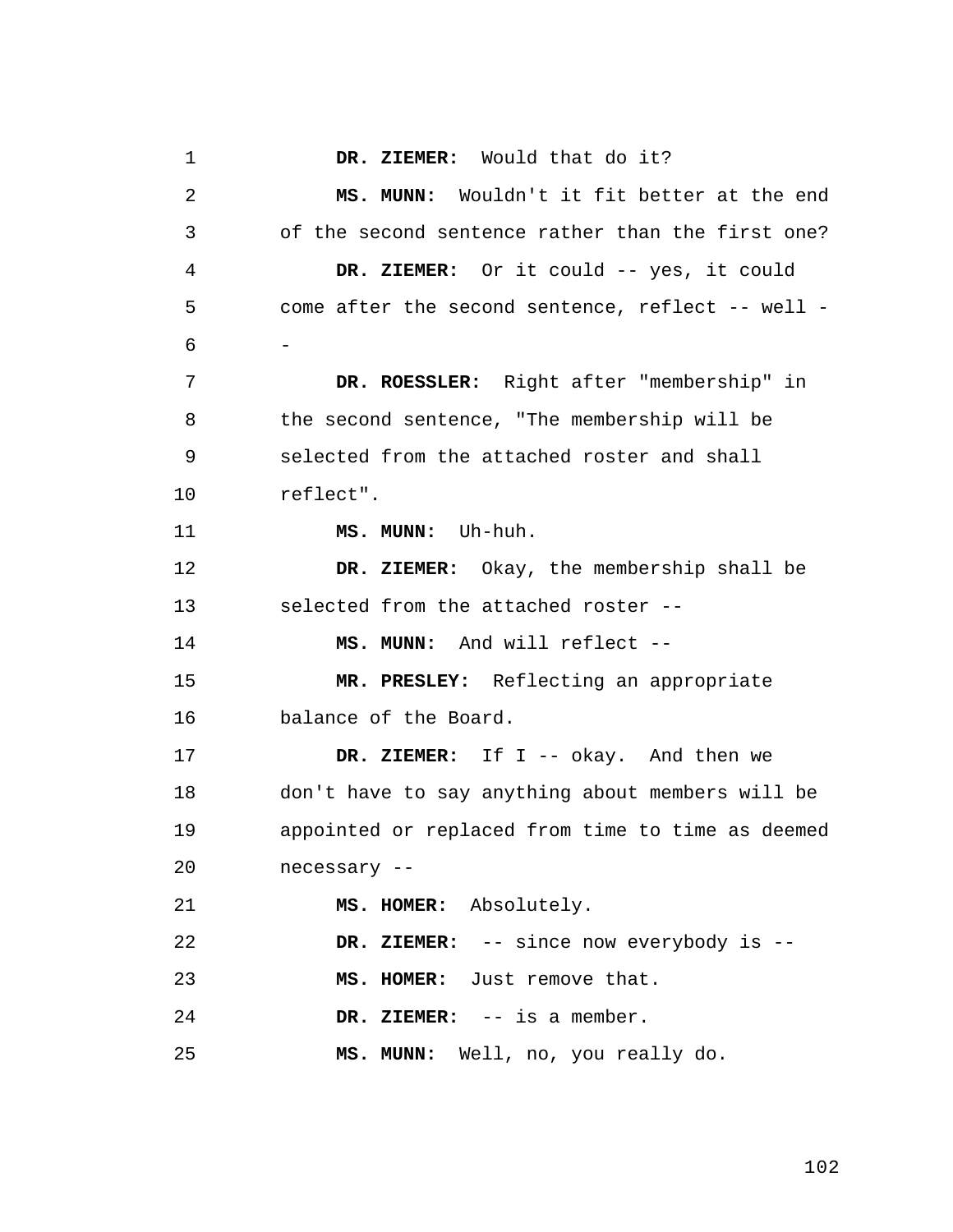```
1 
 2 
 3 
 4 
 5 
 6 
 7 
 8 
 9 
10 
11 
12 
13 
14 
15 
16 
17 
18 
19 
2.021 
22 
23 
24 
25 
               MR. PRESLEY: You still do. 
               DR. ZIEMER: Well, they're already members. 
               MS. MUNN: But you said the membership will 
          be selected from the attached roster. 
               MR. GRIFFON: So you still need that, yeah. 
               MR. ELLIOTT: Yeah, I think you still need -
          -
               MS. MUNN: And shall reflect an appropriate 
          balance. 
               DR. ZIEMER: Yeah, I know that part. The --
               MS. MUNN: And then you still --
               DR. ZIEMER: -- next sentence --
               MS. MUNN: -- you still need to say --
               DR. ZIEMER: -- members will be appointed or 
          replaced --
               MS. MUNN: You still need to say they will 
          be appointed or replaced from time to time, as 
          deemed necessary. 
               DR. ZIEMER: Oh, okay. 
               MS. MUNN: Yeah. 
               DR. ZIEMER: That would -- that would be 
          membership on the committee, which is that roster 
          that becomes part -- if the Board membership 
          changed, we would have to go through this --
               MR. ELLIOTT: I think you need this
```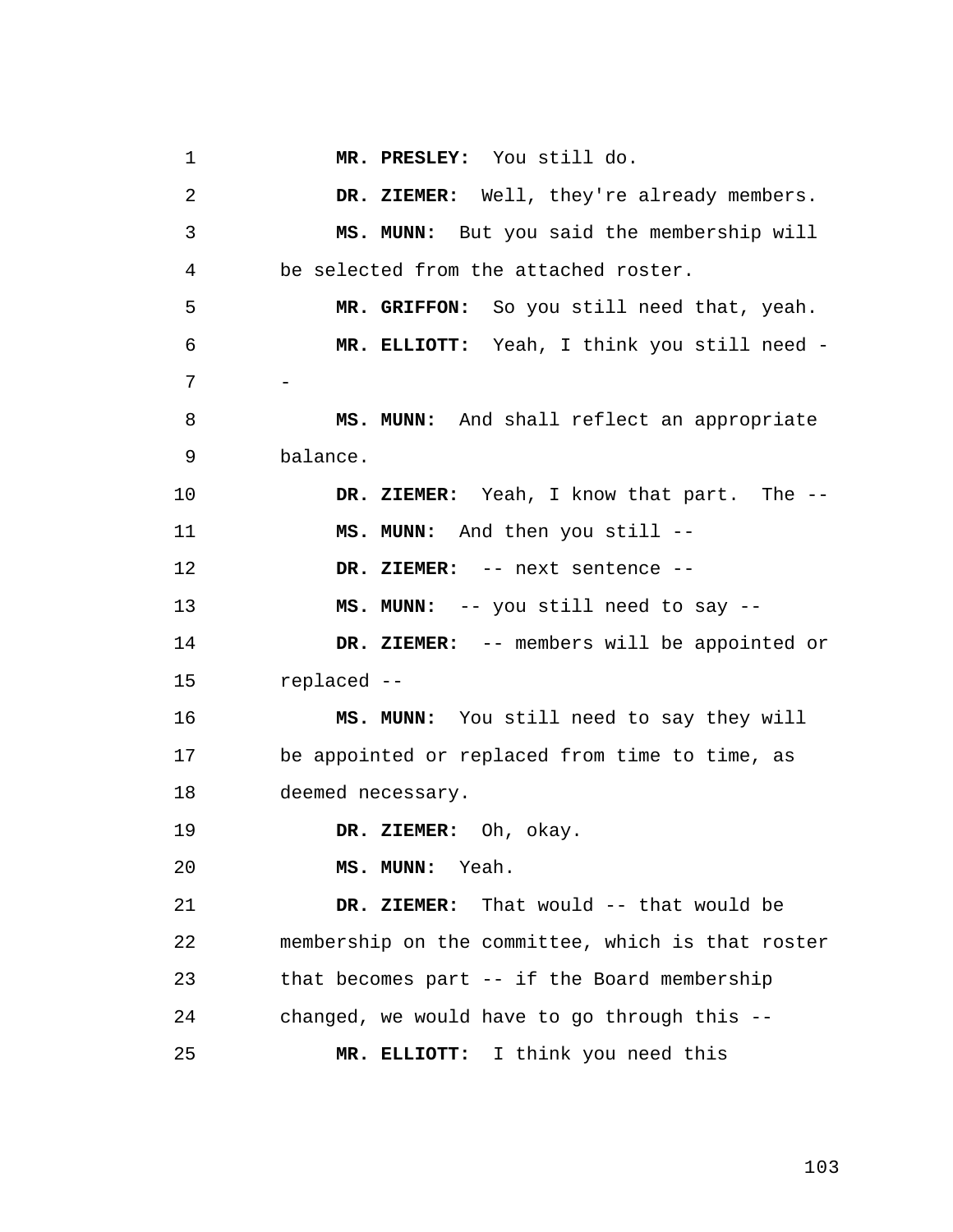1 2 3 4 5 6 7 8 9 10 11 12 13 14 15 16 17 18 19  $20^{\circ}$ 21 22 23 24 25 sentence. It also establishes who makes the appointment. Without that, you'd need to add a new sentence, I think, but I think this sentence needs to stay. **DR. ZIEMER:** So would -- based on Cori's recommendation, would someone wish to move to amend by inserting the phrase "to be selected from the attached -- or from the -- **MR. ELLIOTT:** You want to take these each - one at a time? **DR. ZIEMER:** Yeah, I want to get them -- **MR. ELLIOTT:** Okay. **DR. ZIEMER:** -- from the attached roster, the best word? **MS. HOMER:** Or the below-identified members, because the structure of the -- **DR. ZIEMER:** How about the attached roster of Board members? **MS. HOMER:** Okay. **DR. ZIEMER:** How's that? Who moved that? **MR. PRESLEY:** Roy. **DR. ZIEMER:** Roy did. Seconded? **MR. PRESLEY:** I did. **DR. ZIEMER:** Okay. **MR. GRIFFON:** Bob seconded.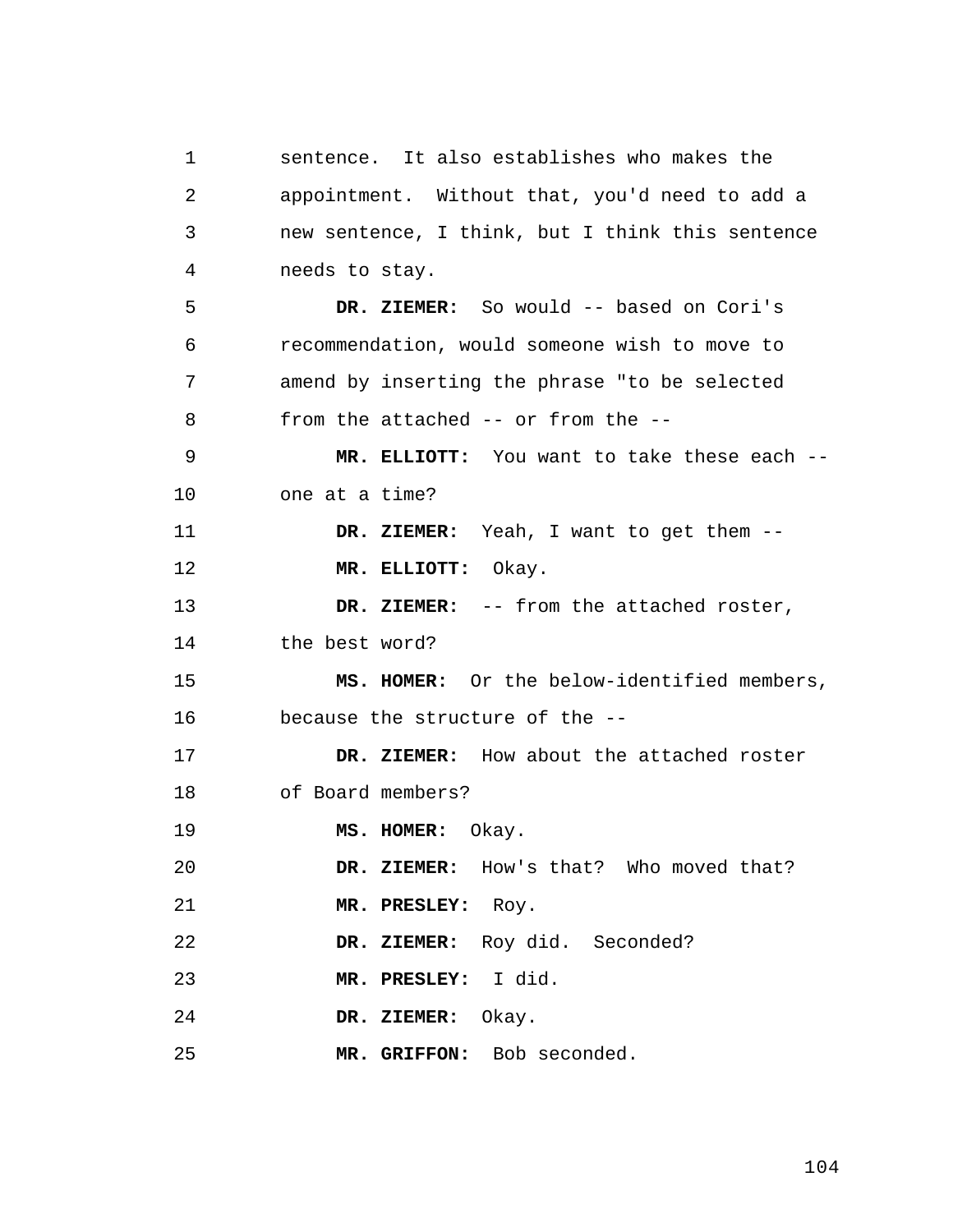1 2 3 **DR. ZIEMER:** Okay, we're going to vote on this as an amendment. All in favor of amending, say aye.

4 (Affirmative responses)

5 6 **DR. ZIEMER:** Opposed? (No responses)

7 8 9 **DR. ZIEMER:** Okay. Now we're back to the motion as now amended. You have some additional suggestions, Cori?

10 11 12 13 14 15 16 17 **MS. HOMER:** I do. Paragraph two, the way this paragraph reads, it lends itself to the impression that the Subcommittee can call the meeting without the government representative being involved. And I'd like to suggest that we add a slight revision to identify that it goes through the government representative, the request to call a meeting.

18 19 **DR. ZIEMER:** How about a phrase such as "with the concurrence of the government"?

**MS. HOMER:** Absolutely.

 $2.0$ 

21 22 23 24 25 **DR. ZIEMER:** Meetings may be called by the Board Chair or Subcommittee Chair, either at their own volition or upon request of Subcommittee member, and with the concurrence of the  $-$ - of the  $-$ - what's the proper  $-$ - Federal  $-$ -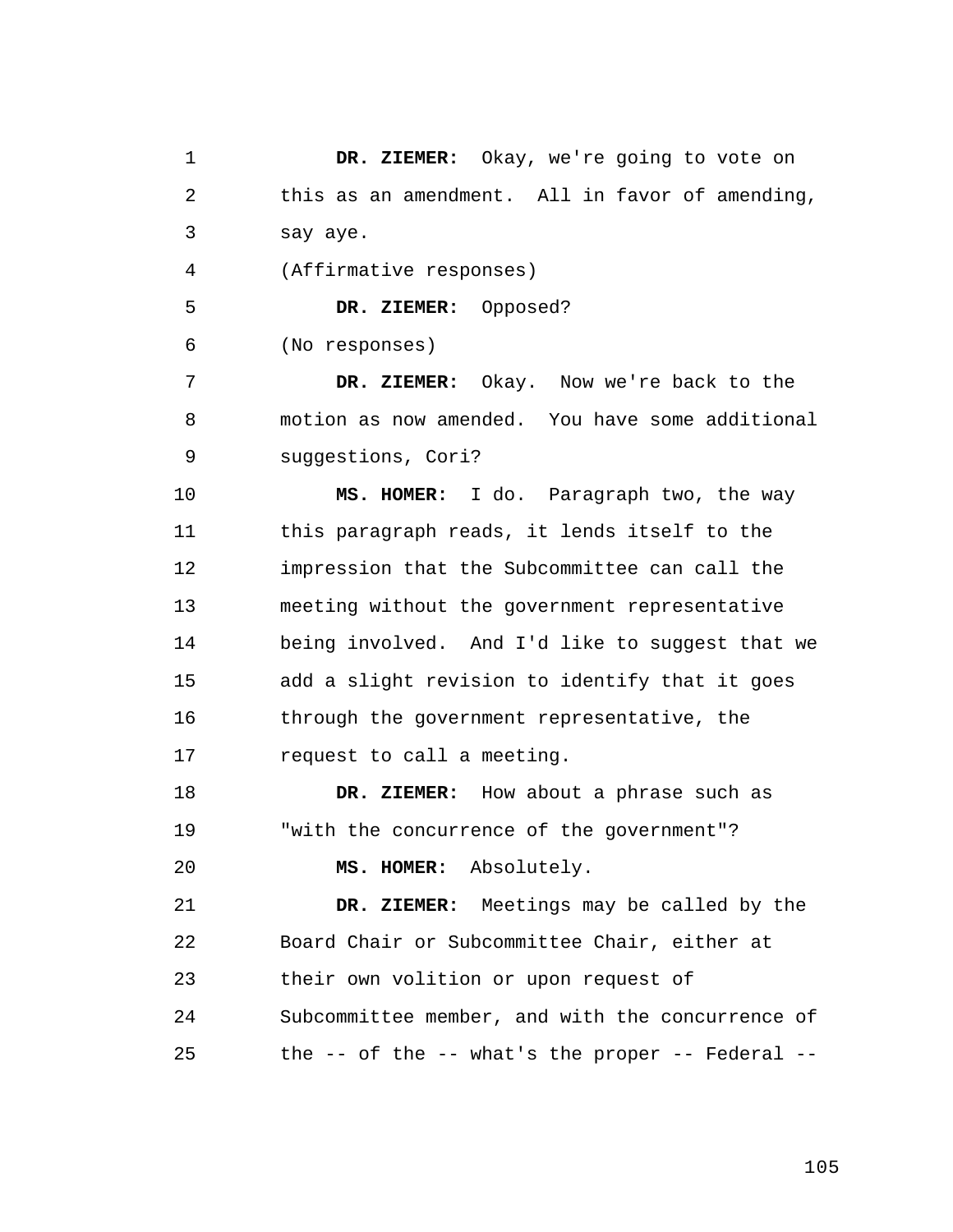| $\mathbf 1$ | MR. ELLIOTT: Federal representative.              |
|-------------|---------------------------------------------------|
| 2           | DR. MELIUS: Designated.                           |
| 3           | MR. ELLIOTT: Designated, DFO.                     |
| 4           | DR. ZIEMER: Federal representative or --          |
| 5           | Federal Officer.                                  |
| 6           | Motion to insert that?                            |
| 7           | MS. MUNN: So moved.                               |
| 8           | DR. ZIEMER: Seconded?                             |
| 9           | DR. MELIUS: I second.                             |
| 10          | DR. ZIEMER: Okay, this is a motion to amend       |
| 11          | to add that phrase in the second paragraph. All   |
| 12          | in favor, aye?                                    |
| 13          | (Affirmative responses)                           |
| 14          | DR. ZIEMER: Any opposed, no?                      |
| 15          | (No responses)                                    |
| 16          | DR. ZIEMER: Motion carries.                       |
| 17          | MR. ELLIOTT: You have additional                  |
| 18          | MS. HOMER: Going back to the first                |
| 19          | paragraph, if you're going to identify the        |
| 20          | government rep as a DFO in paragraph two, you     |
| 21          | might want to revise paragraph one. You have      |
| 22          | identified a non-voting government representative |
| 23          | in paragraph one.                                 |
| 24          | MS. MUNN: Uh-huh.                                 |
| 25          | DR. ZIEMER: But he is on the roster of            |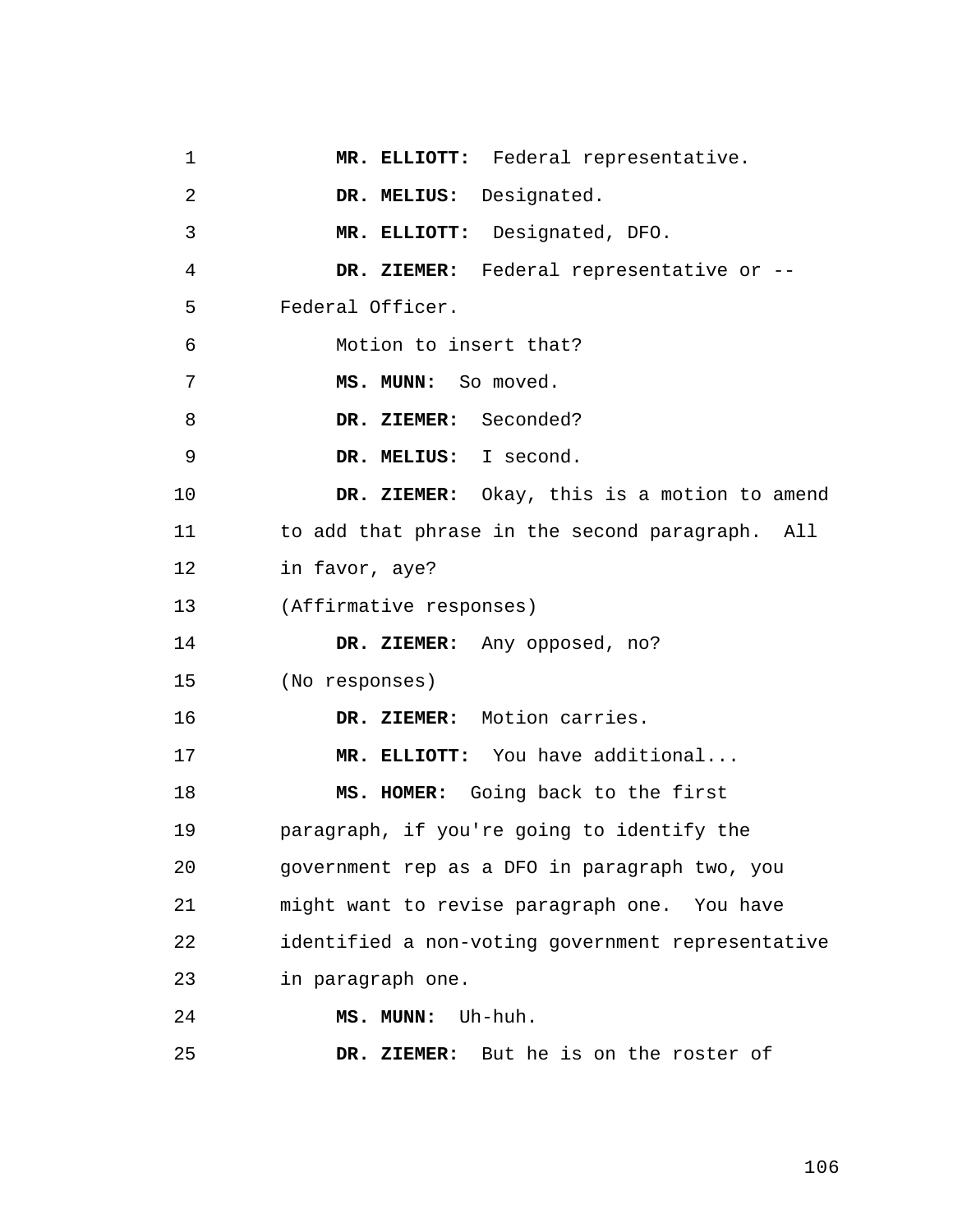1 Board members.

| 2  | MR. ELLIOTT: If you simply say Designated        |
|----|--------------------------------------------------|
| 3  | Federal Official, then that -- in FACA that      |
| 4  | implies that he can't vote -- he or she cannot   |
| 5  | vote. They are there as the Designated Federal   |
| 6  | Official to assist the Board, but not -- they're |
| 7  | not a voting member, so it's implied.            |
| 8  | DR. ZIEMER: Do we need to insert in the --       |
| 9  | well, let me ask you this. Does the Designated   |
| 10 | Federal Official need to be present at these     |
| 11 | meetings?                                        |
| 12 | MR. ELLIOTT: Yes.                                |
| 13 | DR. ZIEMER: Yes. Therefore, the                  |
| 14 | Subcommittee consists of the Chair, a Designated |
| 15 | Federal Official, plus members. That --          |
| 16 | Okay.<br>MS. HOMER:                              |
| 17 | DR. ZIEMER: That would have to be the case.      |
| 18 | Right?                                           |
| 19 | MS. HOMER: Yes.                                  |
| 20 | DR. ZIEMER: Can I take it by consent that        |
| 21 | we would simply add that in the first paragraph? |
| 22 | That's more of a technical change. Without       |
| 23 | objection, we'll add the phrase "Designated      |
| 24 | Federal Official" after -- minimum of a Chair    |
| 25 | plus three members and the Designated Federal    |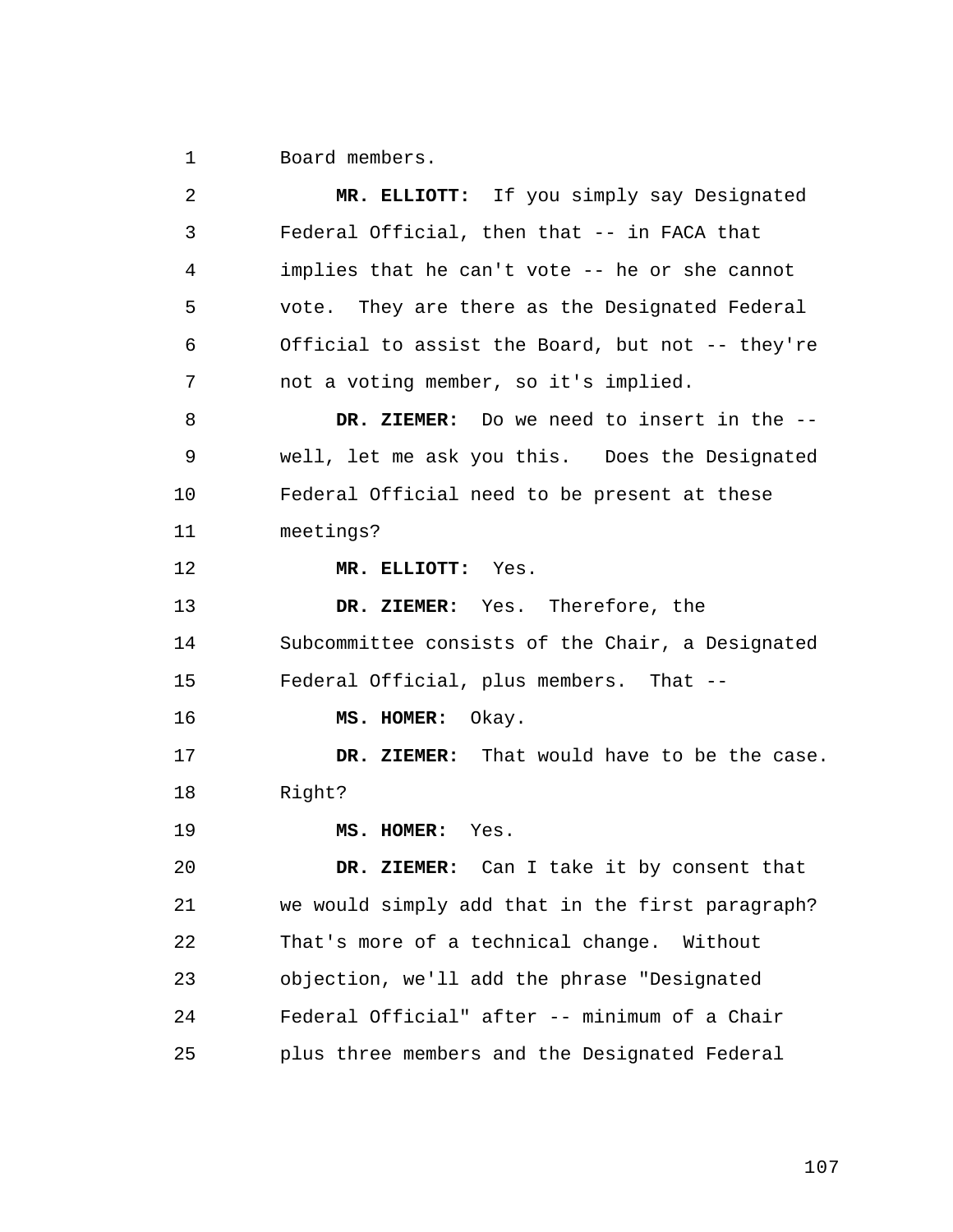1 Official.

2  $3 \qquad --$ 4 5 6 7 8 9 10 11 12 13 14 15 16 17 18 19  $20^{\circ}$ 21 22 23 24 25 **DR. ROESSLER:** And take out that non-voting **MR. PRESLEY:** Yes. **MR. GRIFFON:** Right. **DR. ZIEMER:** Oh, I -- I missed -- yeah, it's already there, isn't it? Yeah. I'm just going to move that out. Okay. So we'll -- that deletes that other phrase. I missed the fact that it was actually -- the other phrase already referred to the non-voting - - **MR. GRIFFON:** Right. **MR. ELLIOTT:** Are you -- I'm confused here, Dr. Ziemer, are you saying "and the Designated Federal Official" or are you just dropping everything after the parenthetical? **DR. ZIEMER:** Well, I had already inserted it -- we can insert it in place of what was there. That's the -- and -- "and the Designated Federal Official" will replace the phrase that was there so it's more consistent, yes. Okay, Cori. **MS. HOMER:** Okay, paragraph three, second para-- second sentence. It's written (reading)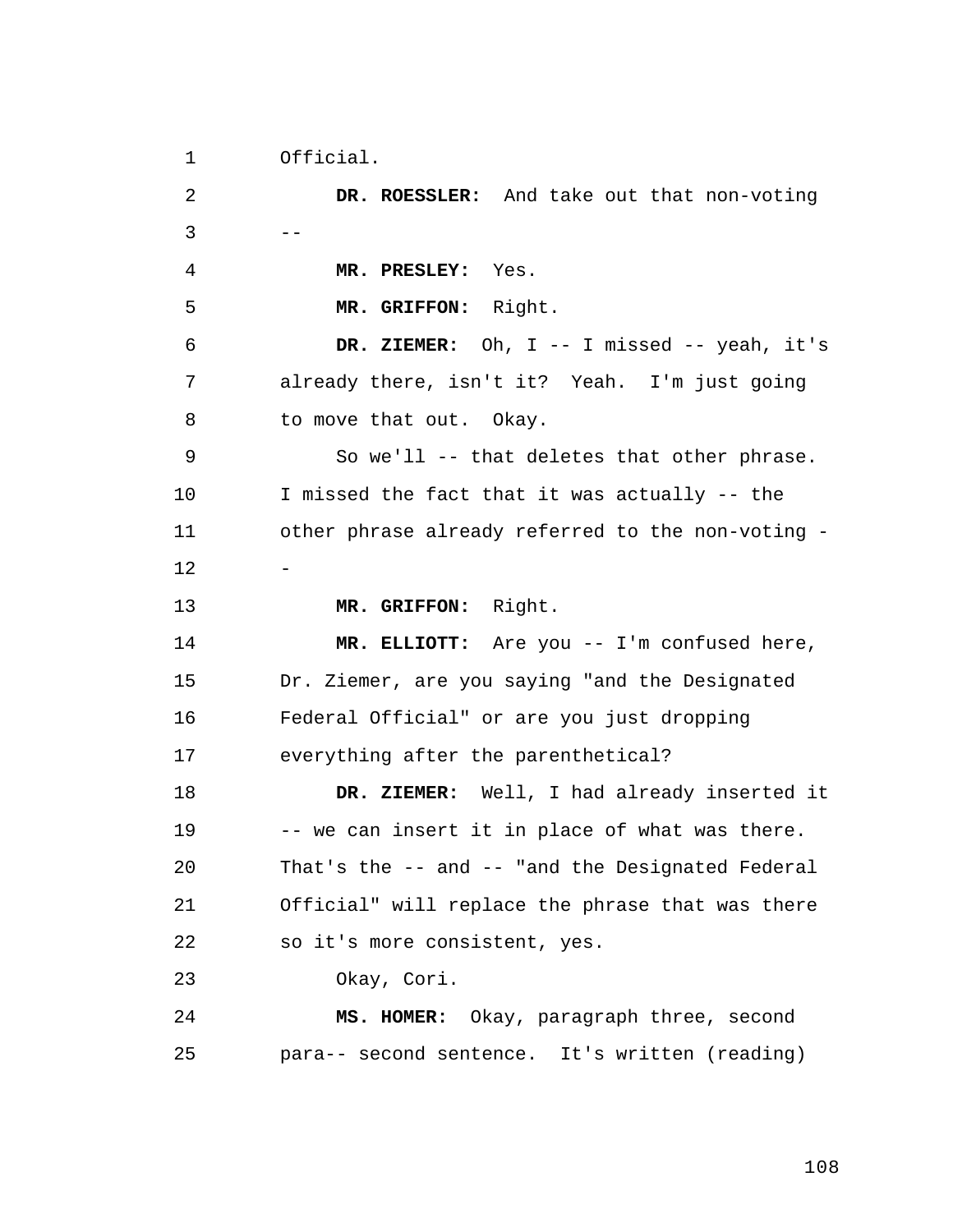1 2 When Privacy Act issues are involved, the Subcommittee may meet in closed session.

3 4 5 6 7 8 9 10 11 12 I'd like to suggest an addition to that clarifying or -- or adding that -- Privacy Act issues are not the only things that you might be meeting in closed session about. If you're going to be acting as a point of contact between the Board's audit contractor and the Board, as identified in charge one, and in charge two you have "Track audit contractor performance", you could be doing independent government cost estimates.

13 14 15 16 **DR. ZIEMER:** So what are the words -- what we want then is when Privacy Act issues or other -- or issues involving confidential matters? What  $--$ 

17 18 **DR. ANDRADE:** When Privacy Act or other confidential --

19  $20^{\circ}$ **MS. HOMER:** That sounds good. Well, we have very specific reasons that --

21 22 **DR. ZIEMER:** Well, confidential matters are Privacy Act matters.

23 24 25 **MS. HOMER:** Well, we have very specific reasons in the Government in the Sunshine Act for why we can meet in closed session. Maybe we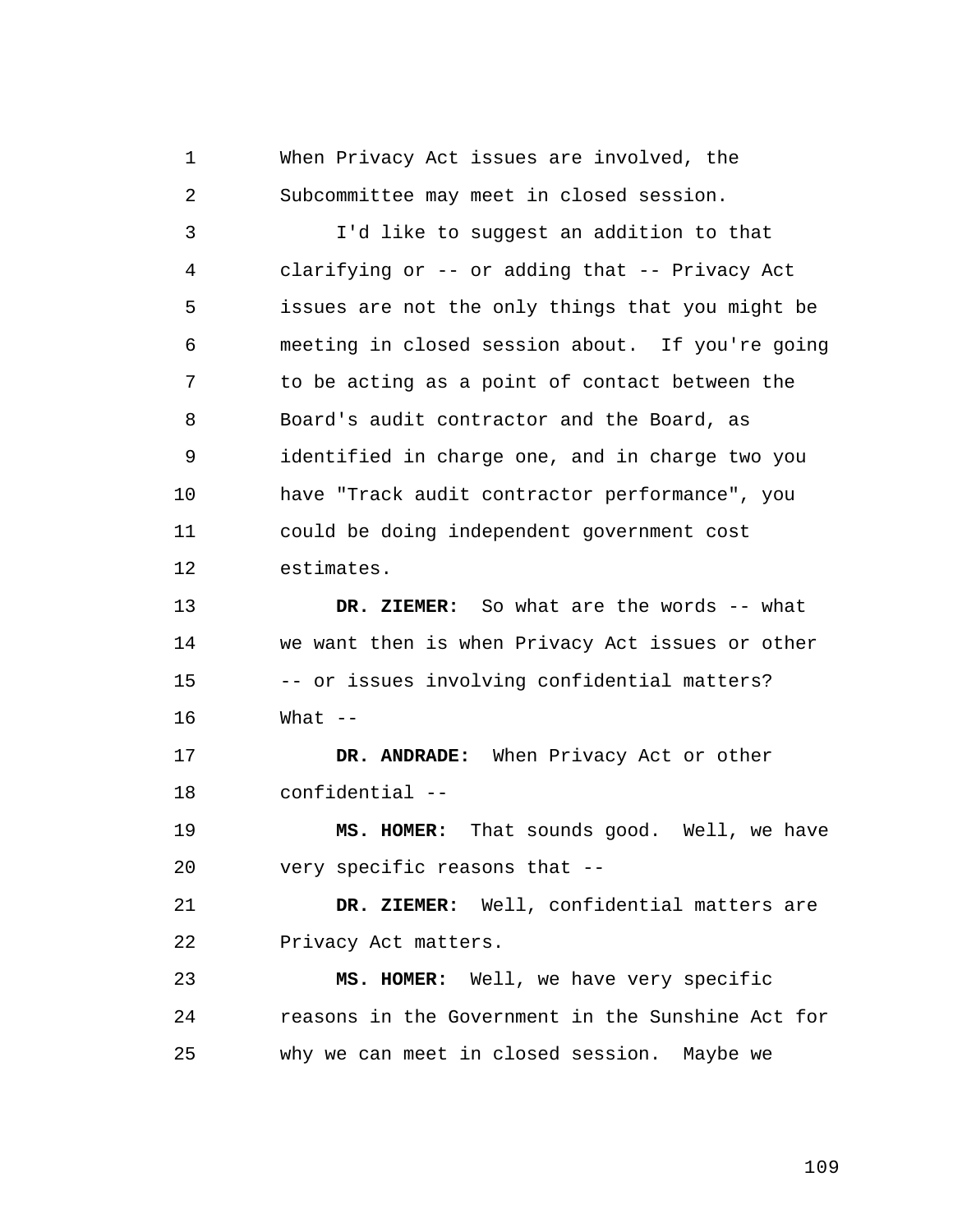```
1 
 2 
 3 
 4 
 5 
 6 
 7 
 8 
 9 
10 
11 
12 
13 
14 
15 
16 
17 
18 
19 
20^{\circ}21 
22 
23 
24 
25 
          ought not to define this at all very specifically 
          and just go with, you know, what FACA dictates. 
               MR. GRIFFON: Right. 
               DR. MELIUS: Yes, take out that --
               MR. GRIFFON: Delete the first part of the 
          sentence, yeah. 
               DR. MELIUS: Yeah, take out When Privacy Act 
          -- say The Subcommittee may meet in closed 
          session in accordance with --
               MR. GRIFFON: FACA requirements. 
               MS. HOMER: Yeah, FACA requirements. 
               MR. GRIFFON: Right. 
               DR. ZIEMER: So we'd just eliminate Privacy 
          Act issues, since that's not the only thing. 
               MR. GRIFFON: Right. 
               MS. HOMER: Uh-huh. 
               DR. ZIEMER: And the phrase "in accordance 
          with FACA" would take care of it. 
               Okay, without objection, we'll just delete 
          that phrase. 
               MS. HOMER: Okay. 
               DR. ZIEMER: That will handle it. 
               MS. HOMER: All right. Okay, now moving 
          down to "Charges", in charge three it reads 
          "Review, approve and disapprove audit contractor
```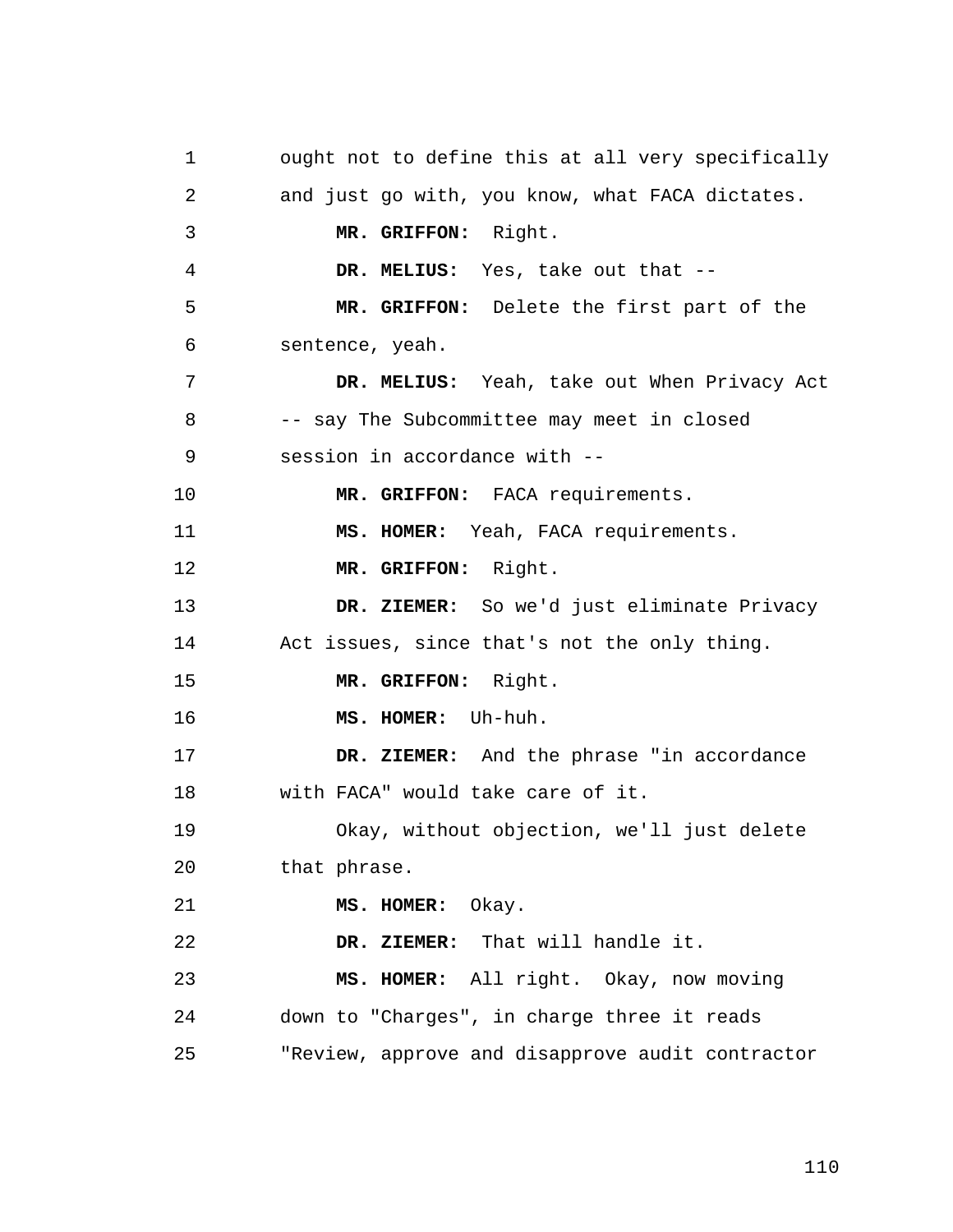1 2 3 4 procedures." The Subcommittee can't approve or disapprove for the Board. They can recommend to the Board. They can review and recommend, but they can't approve or disapprove.

5 6 7 8 **DR. ZIEMER:** So what you're saying here is technically -- can -- can the Board authorize - no, it still would have to come back to the full Board.

9 10 **MS. HOMER:** Yes, uh-huh, it has to come back to the Board.

11 12 **DR. ZIEMER:** So it could say review and recommend Board action.

13 **MS. HOMER:** Yes, that's -- that's good.

14 15 16 17 18 **DR. ZIEMER:** Review -- I'll take this by consent since this is a legal issue and we don't have any choice on it. Review and recommend for Board action contractor procedures. Okay. Thank you.

19  $20^{\circ}$ 21 22 23 **MS. HOMER:** Okay. On number four, it reads "Clarify Board direction regarding technical scope of tasks assigned to the audit contractor." I'd like for you to I guess define for me "clarify".

24 25 **DR. ZIEMER:** I think when we wrote this it was anticipated that there might be questions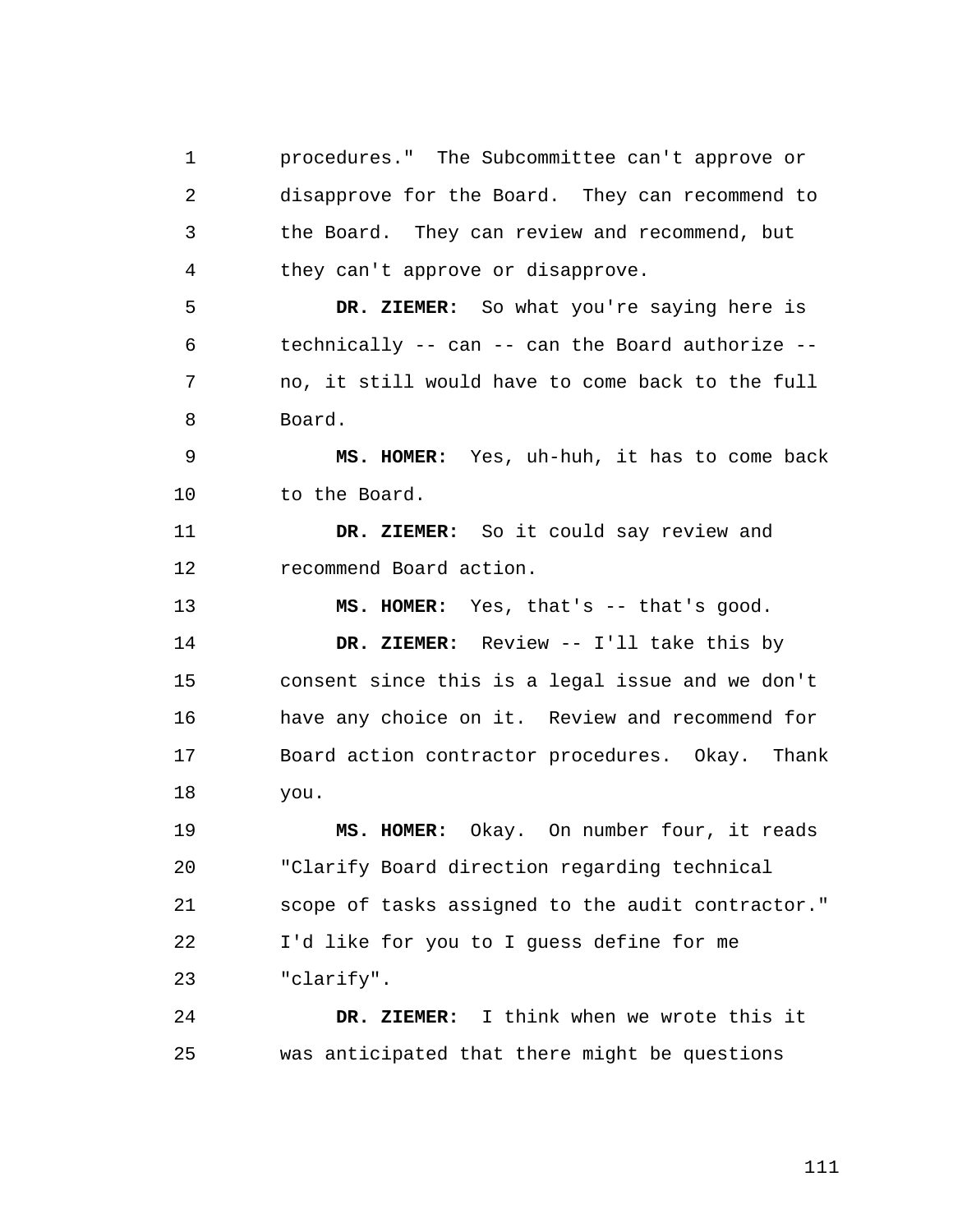1 2 3 4 5 6 7 8 9 10 11 12 13 14 15 16 17 18 19  $2.0$ 21 22 23 24 25 about what some Board action meant and that the Subcommittee would try to help the contractor understand what the Board's intent was so that -- I guess the question would be can the Subcommittee do that on behalf of the Board. But that was -- that's -- was my understanding of what was  $--$  Mark  $--$ **MR. GRIFFON:** Yeah, that -- **DR. ZIEMER:** -- or -- **MR. GRIFFON:** I guess that was -- **DR. ZIEMER:** -- Tony, that -- wasn't that the... **MS. HOMER:** We could -- we could do this - was a suggested -- that we insert "clarify intent of the Board direction". **DR. ZIEMER:** Clarify intent? **MS. HOMER:** Intent. Or the Board's intent regarding direction. Clarify Board's intent regarding technical scope of tasks assigned -- **DR. ZIEMER:** Yeah, I think what you're really suggesting is to replace the word "direction" with "intent" -- **MS. HOMER:** Intent, uh-huh. **DR. ZIEMER:** -- because that's -- we were using the word "direction" I think to --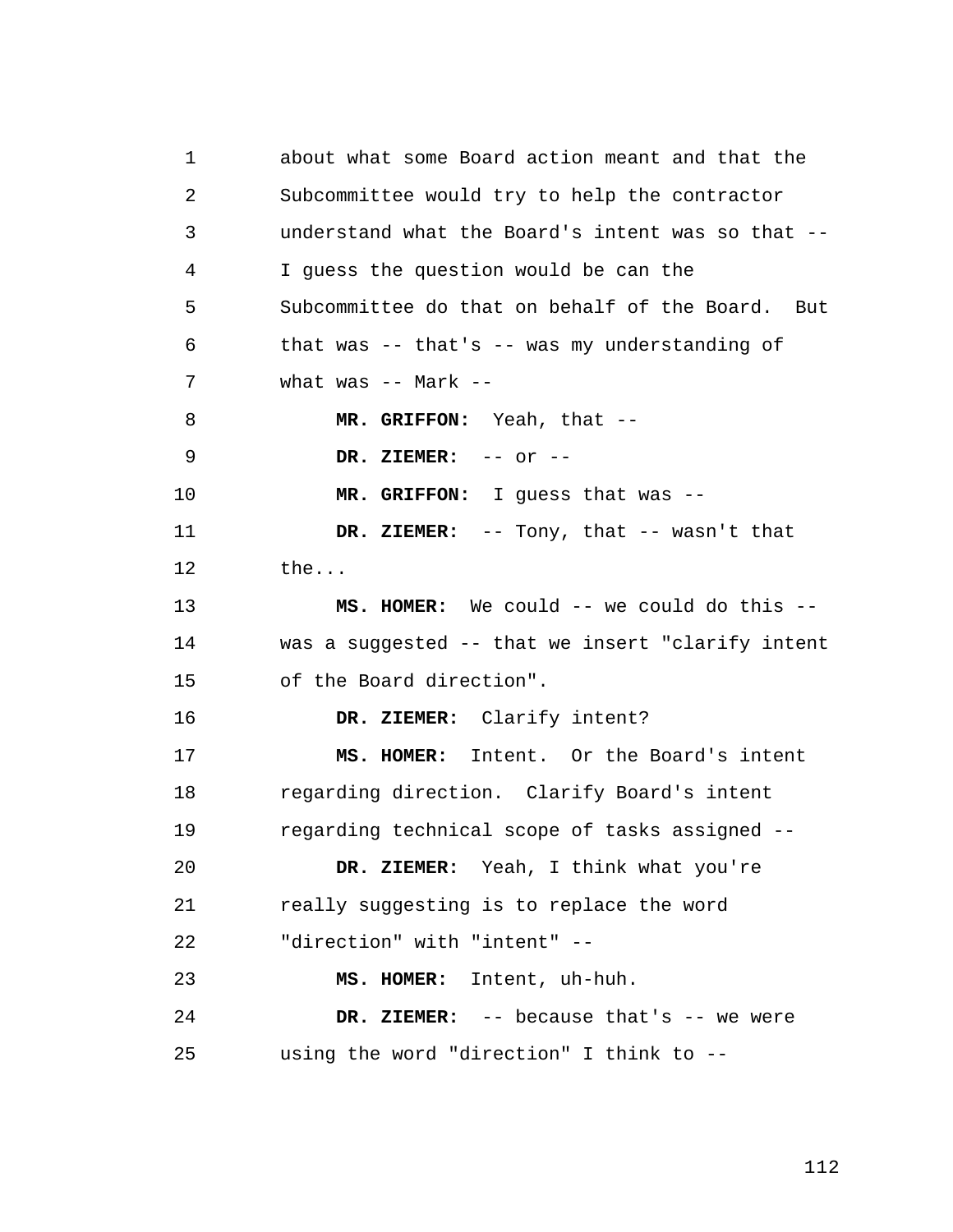1

**MR. GRIFFON:** Right.

2 3 **DR. ZIEMER:** -- in the way that you're using "intent", but --

4 **MS. HOMER:** Intent.

5 6 7 **DR. ZIEMER:** -- if that -- if that makes it clearer, I think -- any objection to that? (No responses)

8 9 **DR. ZIEMER:** Clarify Board intent regarding technical scope.

10 11 12 13 14 15 **MS. HOMER:** Okay. On number five, it reads "Select cases for individual dose reconstruction review consistent with Board procedures". The Board doesn't have written procedures regarding this. That leaves things kind of open for interpretation.

16 17 **DR. ZIEMER:** But in fact the Board is going to have to develop those --

18 **MS. HOMER:** Yes.

25

19 20 21 22 23 24 **DR. ZIEMER:** -- procedures, so they're -- I think we anticipated the Board would give some direction on that, how -- how we're going to select cases. It's not going to be up to the Subcommittee to do that on their own. The Board will have to have approved procedures.

**MS. HOMER:** Will the Board do that prior to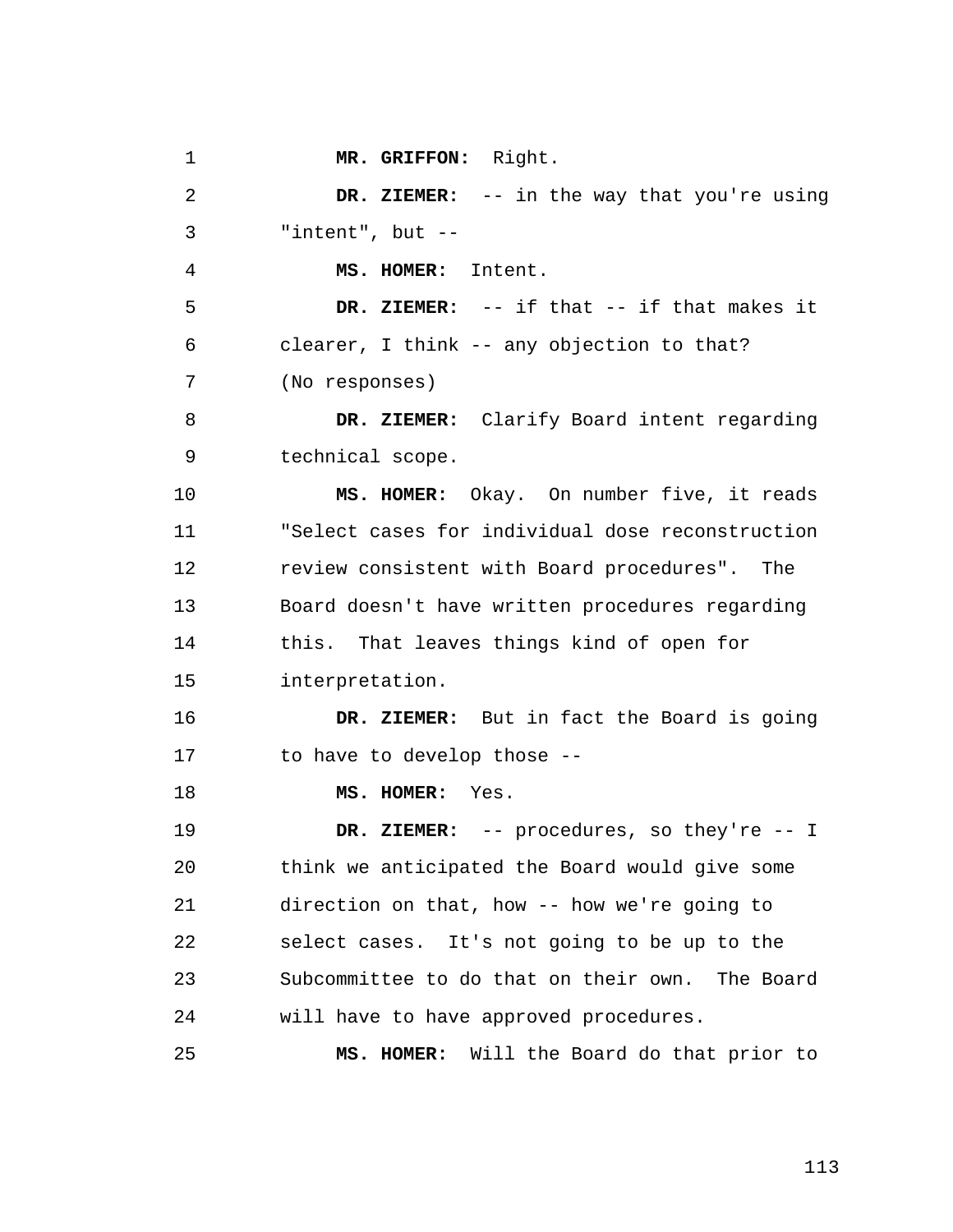1 the first Subcommittee meeting?

2 3 4 5 6 7 8 9 10 11 12 13 14 15 16 17 18 19  $2.0$ 21 22 23 24 25 **DR. ZIEMER:** Maybe not, but it -- but we can't -- we can't do the selection of cases -- **MS. HOMER:** Okay. **DR. ZIEMER:** -- without the procedures. **MR. GRIFFON:** Right. I mean I -- I was actually thinking that the Subcommittee may take a first crack at these procedures -- **DR. ZIEMER:** Perhaps -- perhaps -- **MR. GRIFFON:** -- but I'm getting ahead of the game. **DR. ZIEMER:** -- drafting something for the Board to act on, right. **MR. GRIFFON:** Right. **MS. HOMER:** And I -- Liz has made a good point, that number five does read select cases for individual dose reconstruction. We would have -- you would, again, have to do that based on Board procedures because they can't select -- **MR. GRIFFON:** Right. **MS. HOMER:** -- they can't act for the Board. It would have to come in the Board procedures. **DR. ZIEMER:** Right. **MR. GRIFFON:** Along with number five, I'm not sure -- I know, Paul, you added "taking into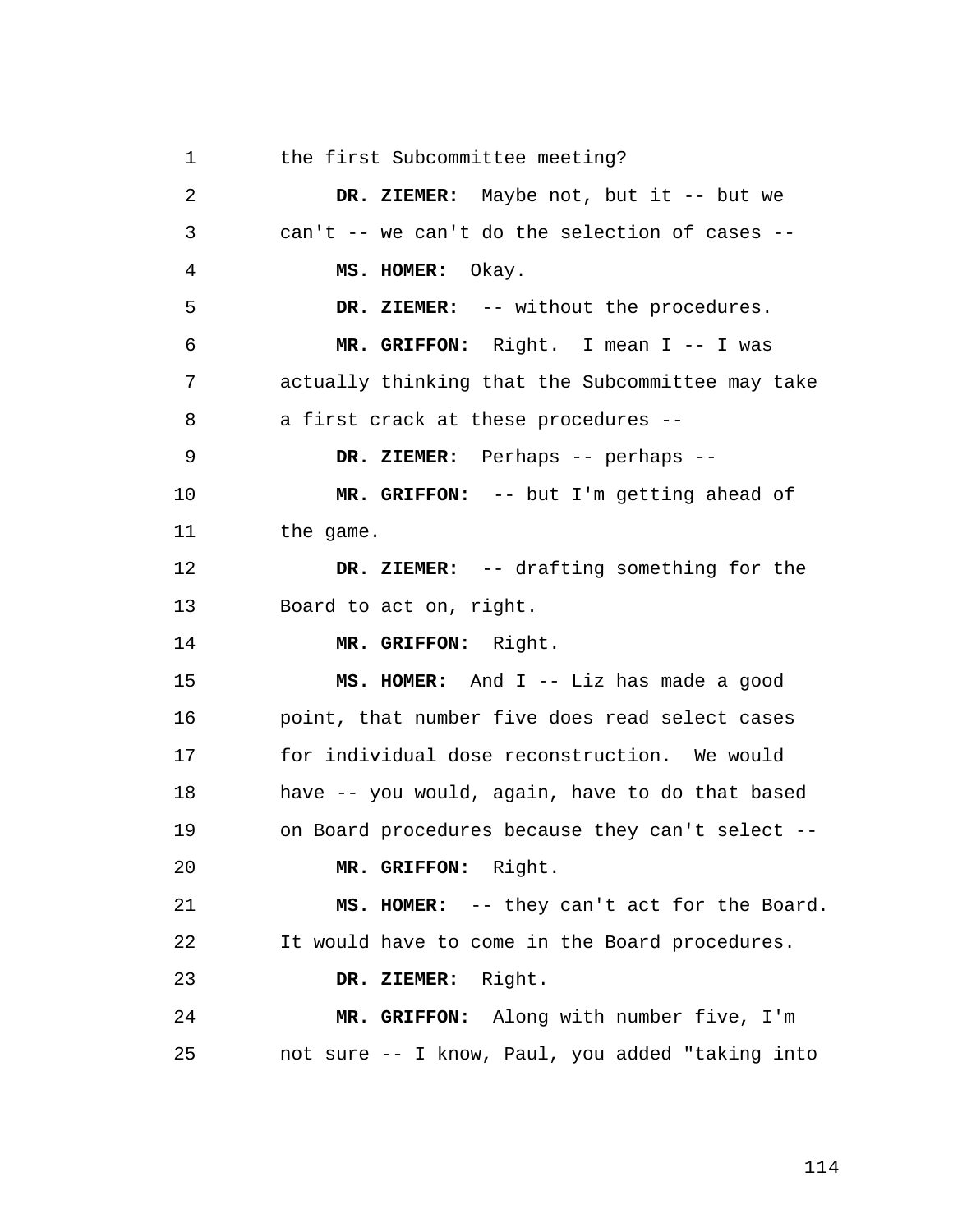1 2 3 4 5 6 7 8 9 10 11 12 13 14 15 16 17 18 19  $20^{\circ}$ 21 22 23 24 25 consideration conflict of interest matters". I think that's applicable more to number six than number five. I don't -- I don't really understand what that means for number five. I think it was really panel membership, wasn't it, that we were -- where we were concerned about conflict of interest matters? **DR. ZIEMER:** Well -- **MR. GRIFFON:** I don't know. **DR. ZIEMER:** -- it's going to depend a bit - - I don't honestly remember, either. I think this has been in there -- **MR. GRIFFON:** When I re-read -- **DR. ZIEMER:** -- for quite a while. You probably authored it, but  $I$  -- I think that we don't want one particular Subcommittee member advocating review of mainly cases from their site, for example. **MR. GRIFFON:** That's fine, leave it in there, then. **DR. ZIEMER:** So there could be that kind of thing, well, I want all the Savannah River Site cases audited or something like that. **MR. GRIFFON:** Maybe that was why, yeah. **MR. ELLIOTT:** I think it also --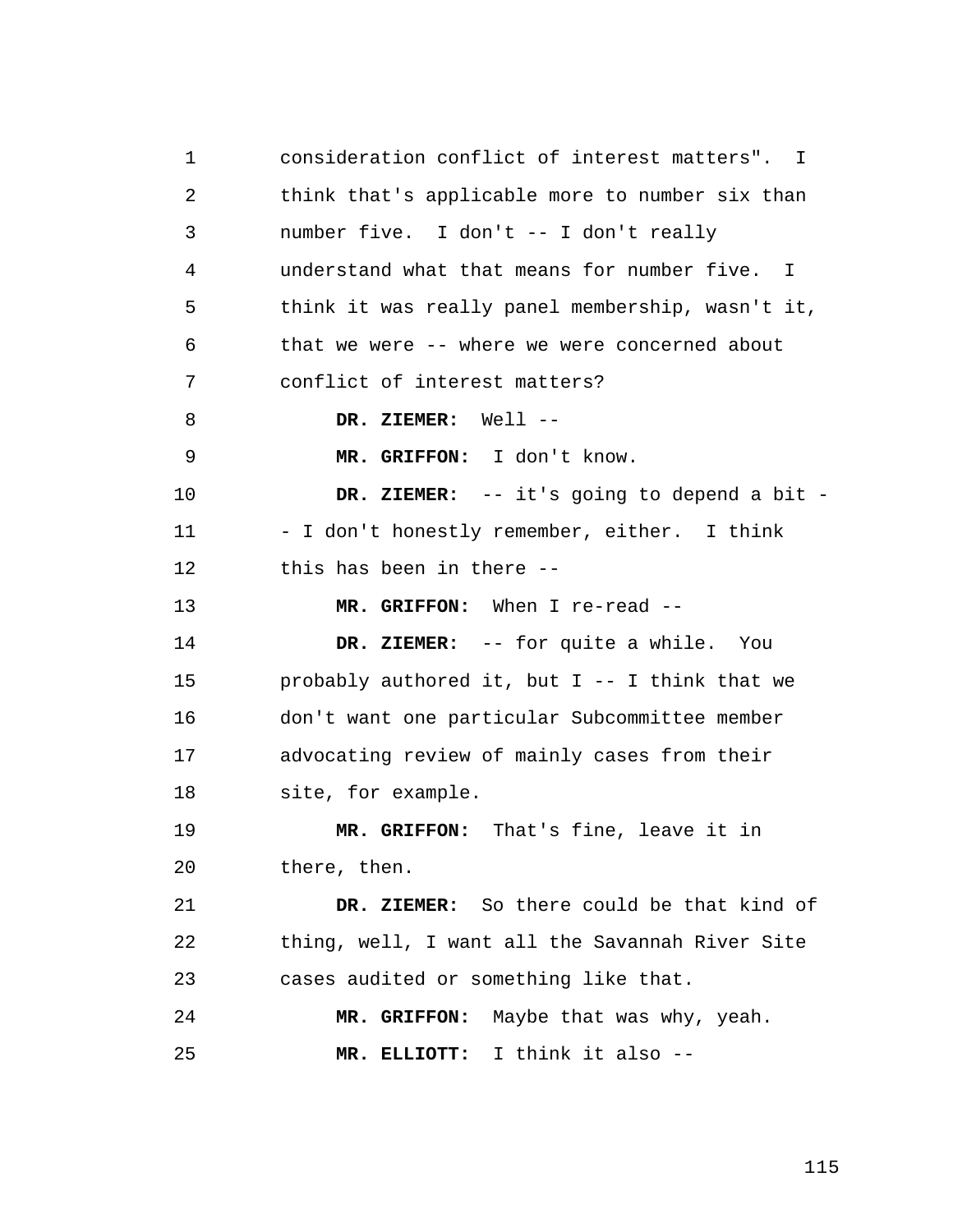1 2 3 **DR. ZIEMER:** An individual can't be an advocate in some way for something relating to their site.

4 5 6 7 8 9 10 11 **MR. ELLIOTT:** I think that's certainly one way this passage could be interpreted. I think another way it could be interpreted is to say that the Subcommittee, when selecting cases for review, has to consider the panel -- the other panel that's going to be assigned those cases and make sure that they don't put the case in front of a panel member that's got a conflict.

12 13 14 15 **DR. ZIEMER:** To select the panel to -- **MR. GRIFFON:** I thought that was in number six, but -- and it's fine, it's fine, leave it in.

16 17 **MR. ELLIOTT:** Well, I think they're tied together, but...

18 19  $20^{\circ}$ 21 22 23 24 **MS. MUNN:** Could we resolve the question with number five by using the word "priorities" rather than "procedures" at this point, because the Board would have had to establish some level of concern with regard to what type of cases we - - **DR. ZIEMER:** Well, I think --

**MS. MUNN:** -- want, whether we have the

25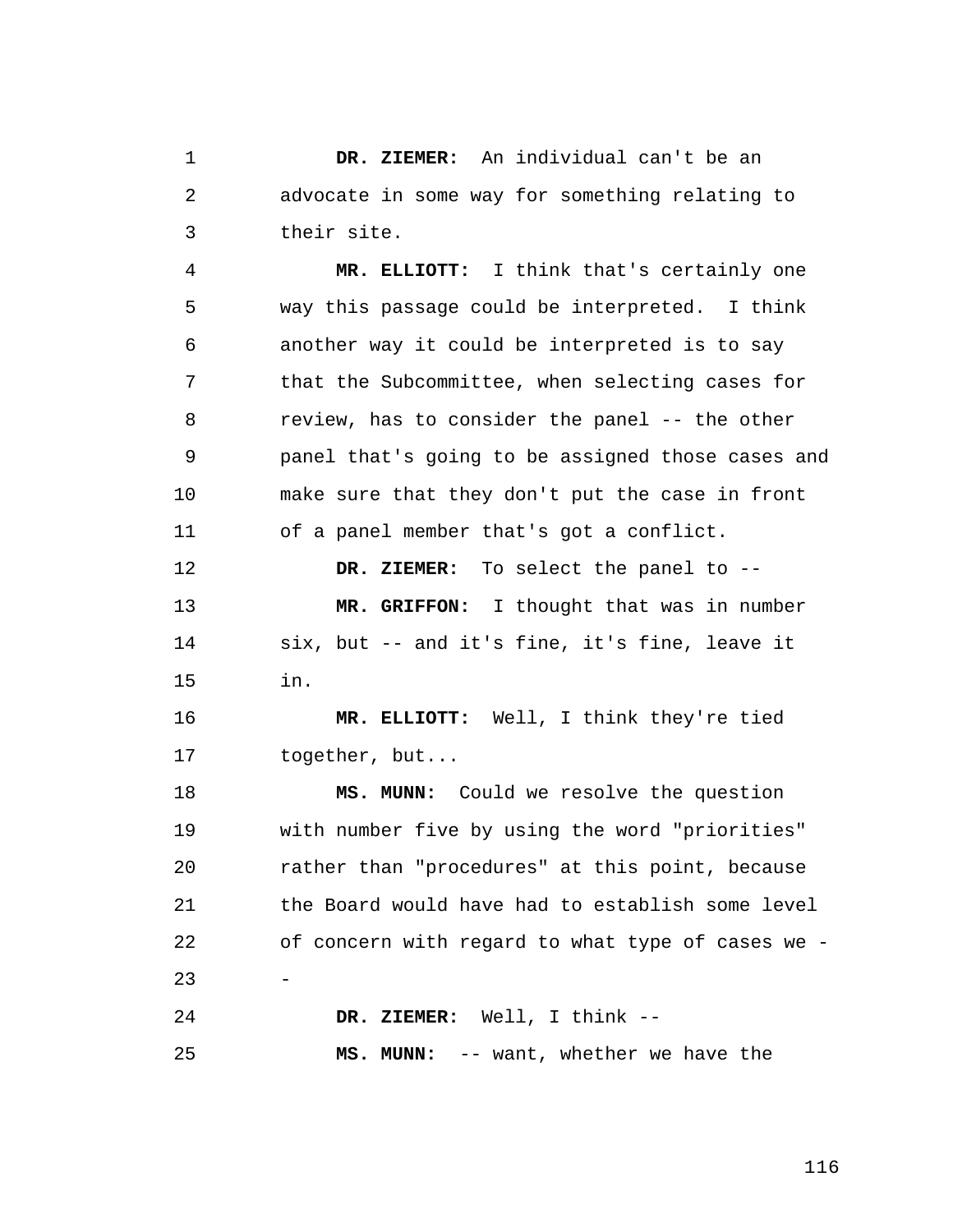1 procedures down or not.

2 3 4 5 6 7 8 9 10 11 12 13 14 15 16 17 18 19  $2.0$ 21 22 23 24 25 **DR. ZIEMER:** I think the Subcommittee's not going to be in a position to select cases until the Board -- whether it's priorities or procedures, the Board will have to identify -- **MR. GRIFFON:** Yeah. **MS. MUNN:** My thinking -- **DR. ZIEMER:** -- in either case. **MS. MUNN:** My thinking was being the Board would be able to identify priorities prior to the time we had developed the procedures. **MS. HOMER:** We really need to do that by procedure -- **DR. ZIEMER:** Right. **MS. HOMER:** -- not by policy. **DR. ZIEMER:** Right. **MS. HOMER:** I guess moving on to number eight, it reads "Review correspondence to the Board related to site profiles and dose reconstruction reviews and prepare responses for the Board Chair's signature in accordance with Board practices." I suggest that we -- that the Subcommittee can prepare drafts for the Board's review and discussion during the meetings, but they cannot prepare the letter for Dr. Ziemer's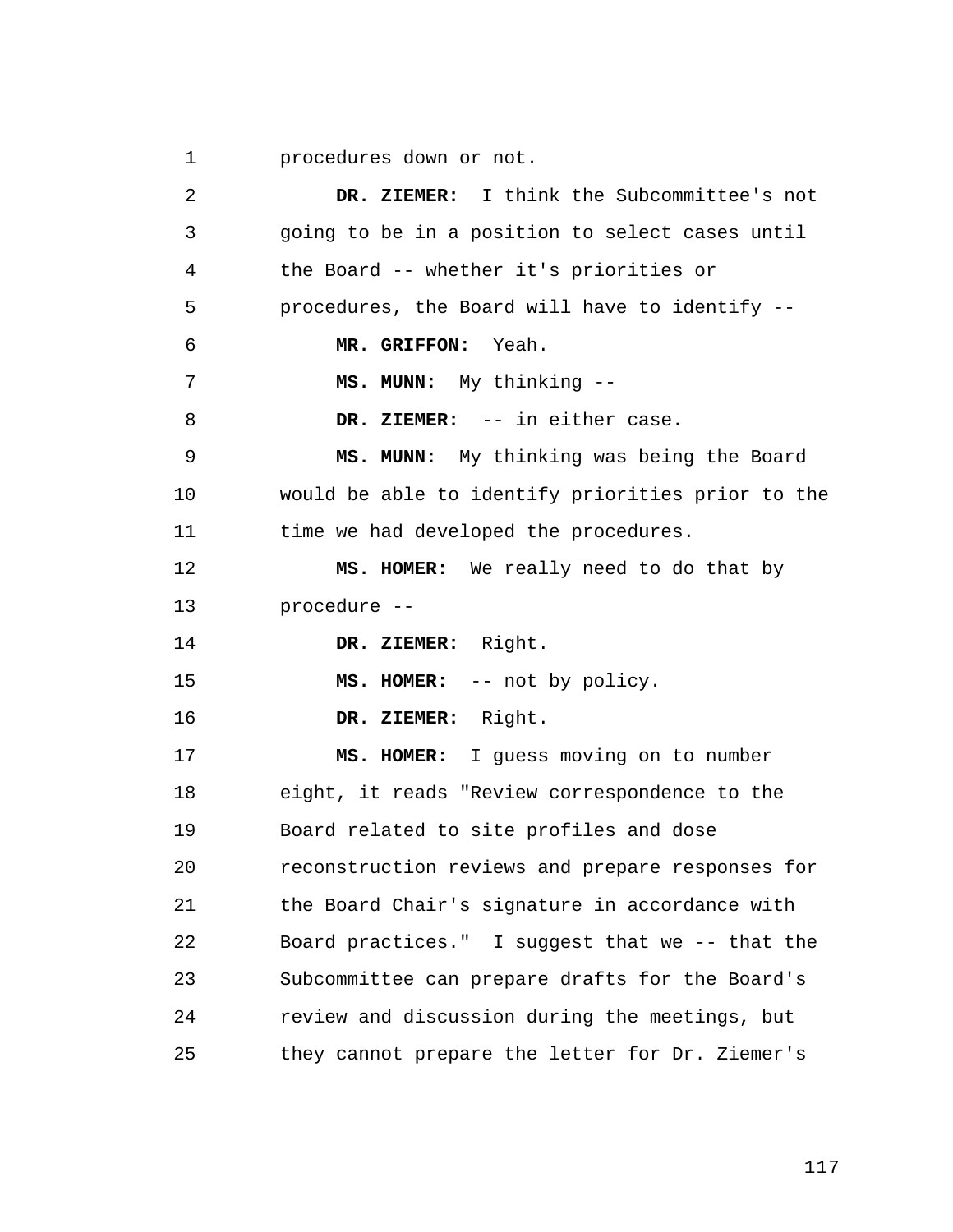1 2 3 4 signature without deliberation or at least putting it in an open session 'cause we want to make sure we consider the transparency of everything done.

5 6 7 **DR. ZIEMER:** Well, this would be in open session anyway. This -- the Subcommittee would be in open session.

8 9 **MS. HOMER:** Yes, but again, it has to be deliberated by the Board in full session.

10 11 12 **DR. ZIEMER:** But they could prepare a draft. **MS. HOMER:** Absolutely. What we could put is replace the word "responses" with "draft".

13 14 **DR. ZIEMER:** Okay, let -- there was a question -- two questions on this. Wanda?

15 16 **MS. MUNN:** Well, I was just going to suggest "issues" rather than "responses", but that's...

**DR. ZIEMER:** Jim.

17

21

18 19  $20^{\circ}$ **DR. MELIUS:** Seems to me that if we have the Subcommittee only do draft letters, it sort of defeats the purpose of having a Subcommittee.

```
MR. GRIFFON: I mean --
```
22 23 24 25 **DR. MELIUS:** What it means is that all this correspondence is going to have to wait at least two months until we have a full meeting, or whenever the meetings are scheduled, before they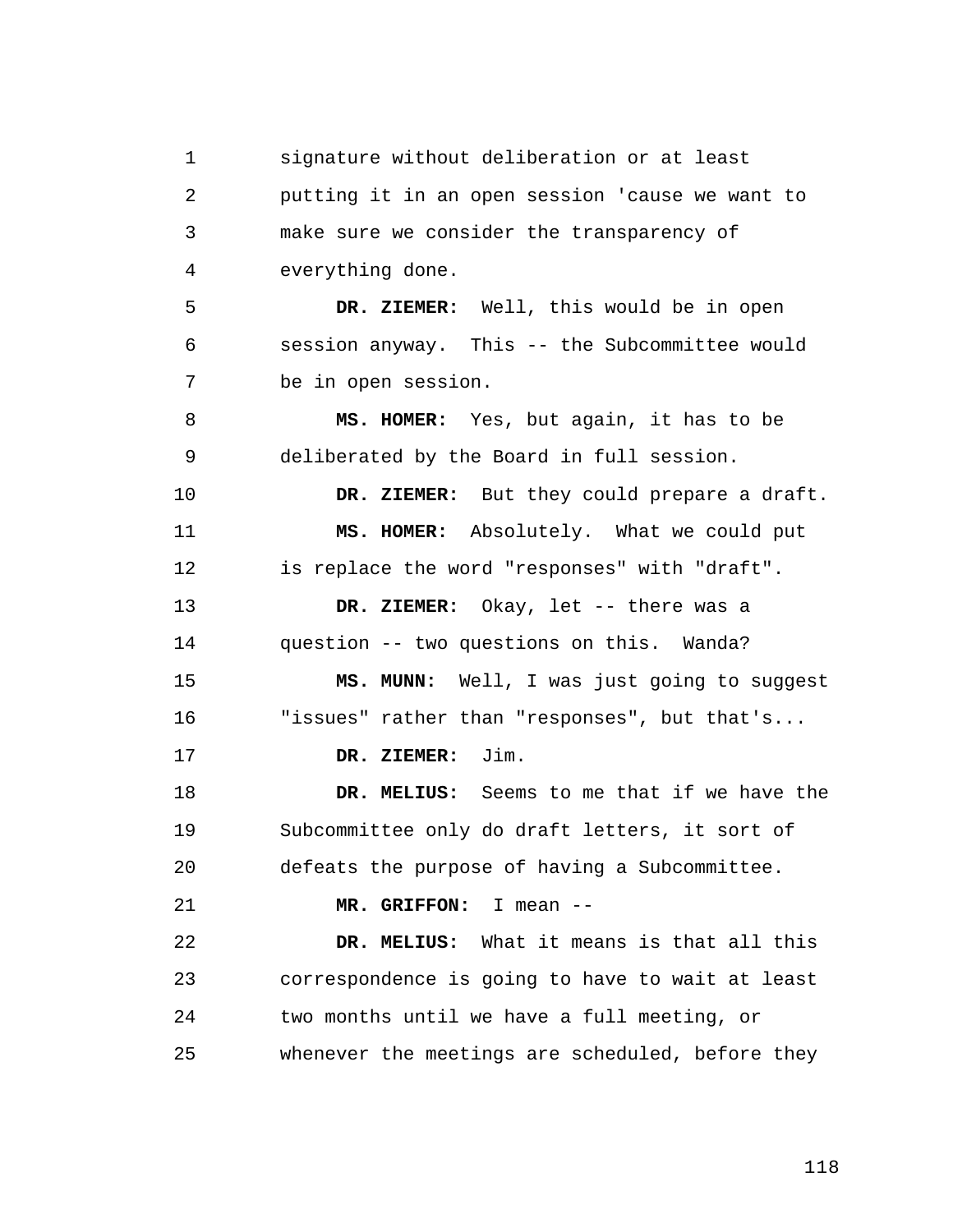1 2 3 4 5 6 7 8 9 10 11 12 13 14 15 16 17 18 19  $20^{\circ}$ 21 22 can be responded, and I think the intent of number eight was to move some of this along a little bit faster so we can give timely responses. **MR. ELLIOTT:** Cori, does this go to making decisions on behalf of the Board? **MS. HOMER:** Yes, I think it does. **MR. GRIFFON:** That's the same with the intent in number three. That was our intent, was to move some of this work so that it didn't have to wait, you know, the full two months for Board meetings to come back. You know, some things that all the Board agreed could be delegated to the Subcommittee authority, but... **MS. HOMER:** If there -- and I hesitate to even go here, but if the Board gives the Subcommittee written authority to do this, they can. **MR. GRIFFON:** Well, isn't this the written authority? **MS. HOMER:** Well, not necessarily. If -- if -- it is but it isn't, and there's some gray area

23 here. I'm really concerned that the

24 correspondence will be developed in a

25 Subcommittee session and handed over or mailed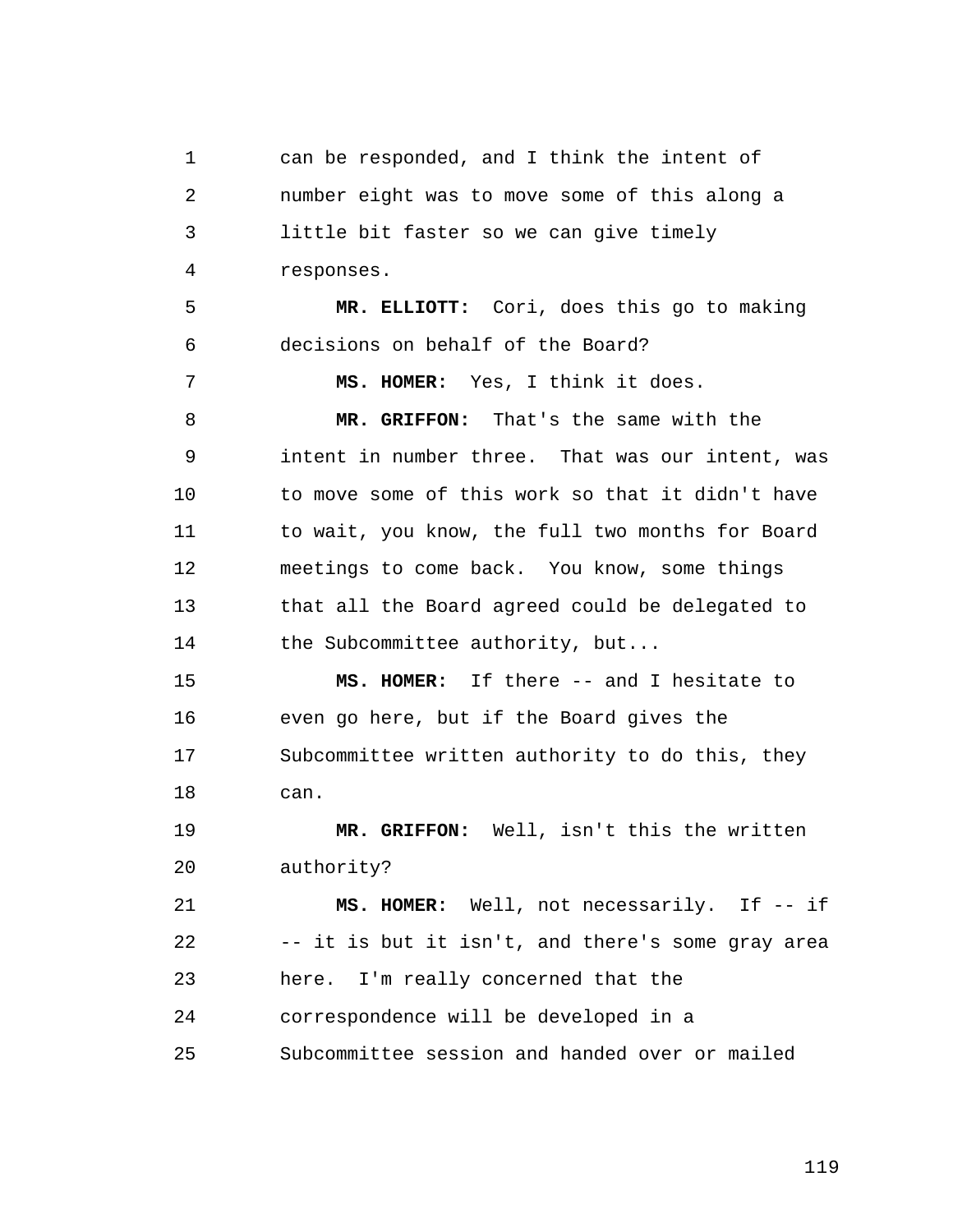1 2 3 4 5 6 7 8 9 10 11 12 13 14 15 16 17 18 19  $2.0$ 21 22 23 24 25 out prior to the Board going over or even looking at it in some form or fashion. It's kind of on the line for deciding for the Board. It could be put in procedures, if you want to do this. **DR. ZIEMER:** What could be put in procedures? **MS. HOMER:** Reviewing the correspondence, whatever the correspondence is, whether it's letters, memos, reports. **DR. MELIUS:** What if the Subcommittee Chair signed the letter? **MS. HOMER:** It still has to be -- **DR. ZIEMER:** Subcommittee Chair I don't think can -- **MS. HOMER:** I don't think they can. **DR. ZIEMER:** -- sign on behalf of the Board unless it's the same person, but -- **MS. HOMER:** We're back to -- **DR. MELIUS:** (Off microphone) (Inaudible) **MS. HOMER:** We could change the word "practices" to "procedures", as we discussed in number five, that the Board is going to -- or the Subcommittee is going to have to operate on written procedures. **DR. ZIEMER:** One of the -- see, one of the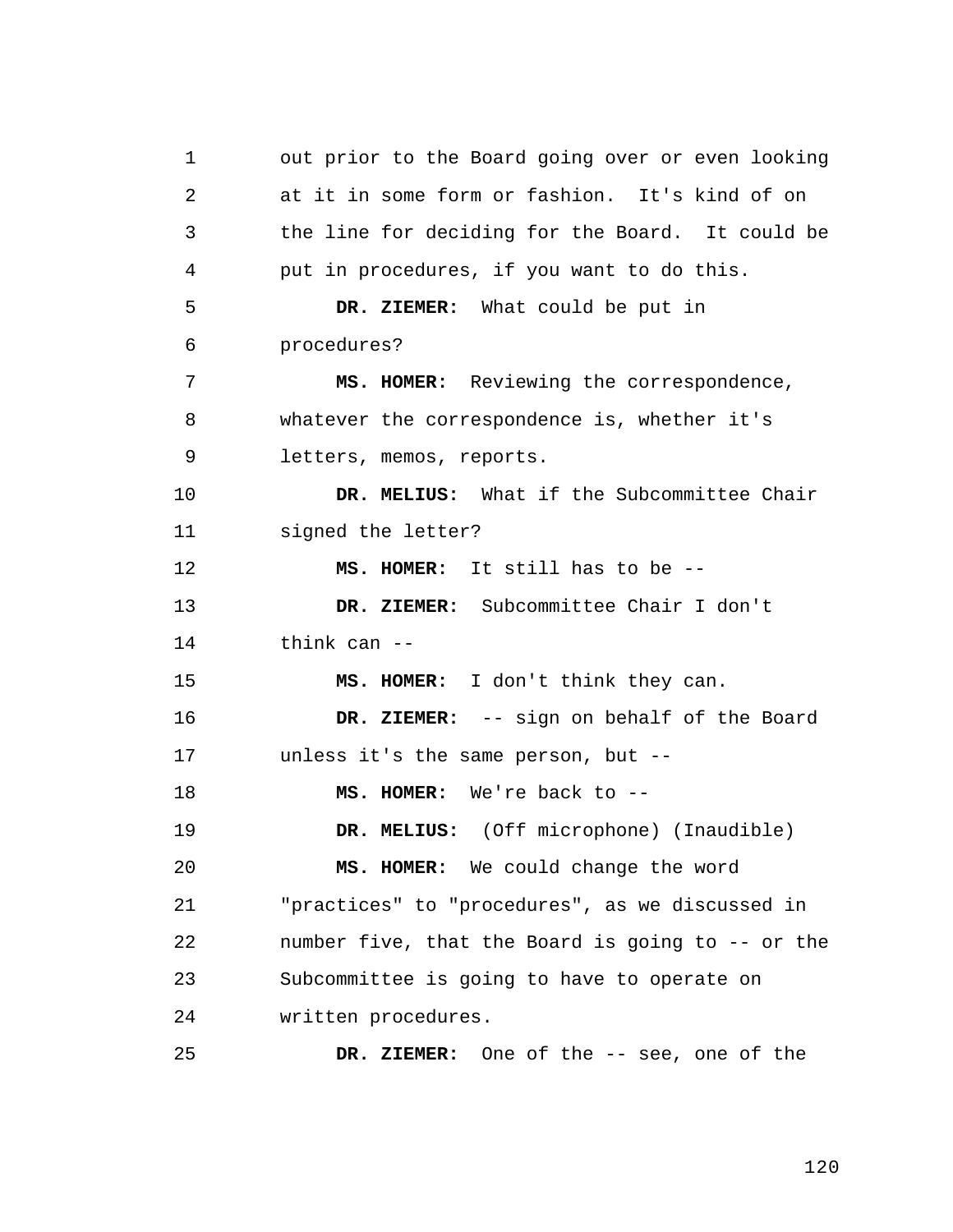1 2 3 4 5 6 7 8 9 10 11 12 13 14 15 16 17 18 19  $2.0$ 21 22 23 24 25 issues here would be -- this might look very different to the Board if this is a memo or a letter from a Congressman about a site profile versus an inquiry from -- and I've gotten some of these -- where an individual writes and says I have a concern that somebody worked on this site profile that may have a conflict of interest and I -- I would typically write a letter and say thank you for your letter, that we will ask NIOSH to look at this, and so on. The Board -- this says in accordance with Board practices, and the Board practice is that certain letters come to the Board -- **MS. HOMER:** Yes. **DR. ZIEMER:** -- and -- particularly Congressional inquiries. **MS. HOMER:** Yes. **DR. ZIEMER:** The Board has already made a decision that certain kinds of letters which are sort of routine -- and I have some now, and I simply acknowledge thank you for the letter, I will transmit this information to NIOSH or whatever. I think the intent here was that those kind of letters dealing with this can be just handled by the Subcommittee 'cause the Board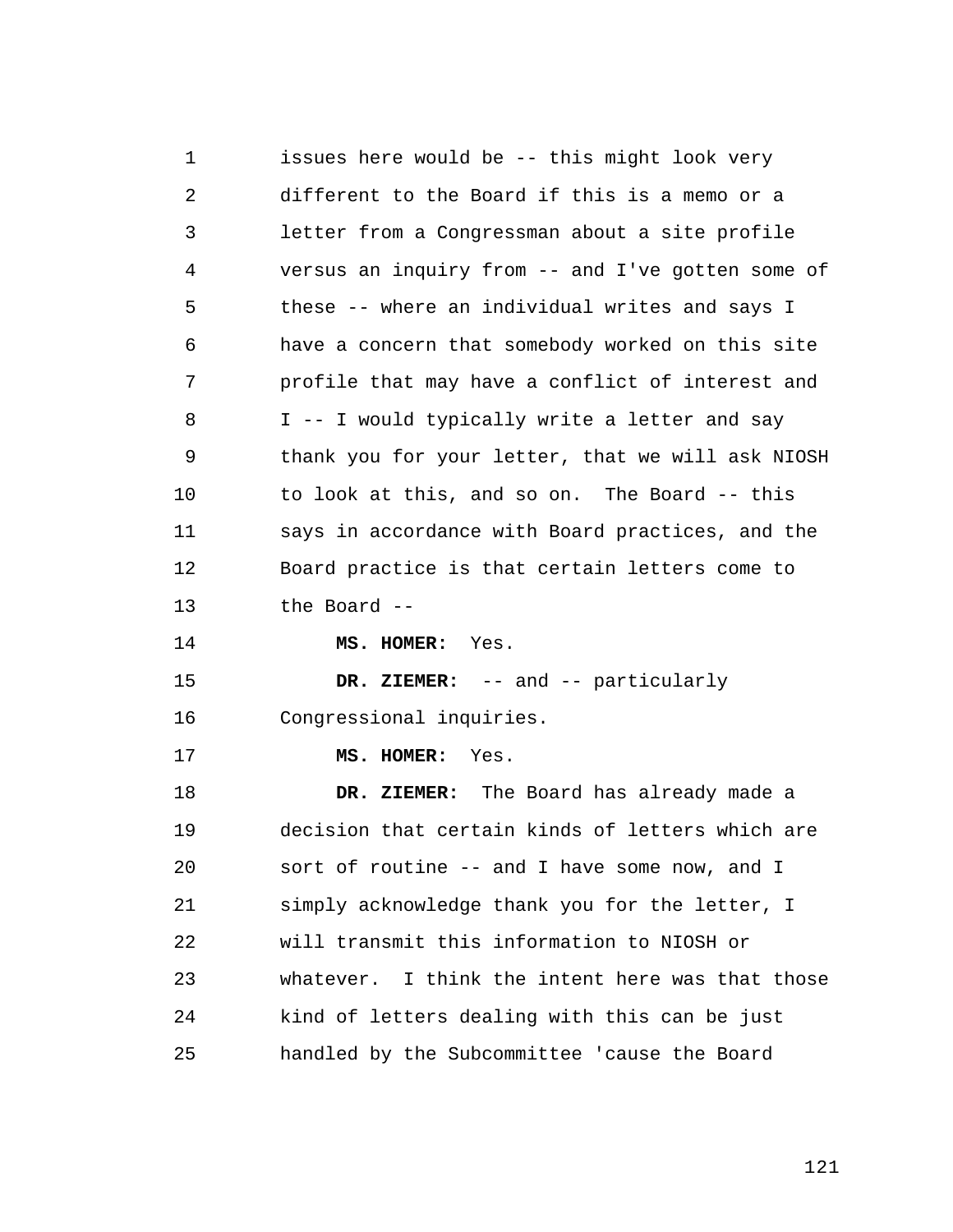1 2 3 4 5 6 7 8 ordinarily is not going to handle them anyway. And we -- we had put this phrase, "in accordance with Board practices", so that it was clear that certain letters had to come to the full Board in any event. That -- that was the quote -- what we called before "policy" and then we said well, it's not a policy, it's a practice. **MS. HOMOKI-TITUS:** Dr. Ziemer, I think --

9 10 11 **DR. ZIEMER:** That's the -- that's the framework for this last thing, it's letters that wouldn't ordinarily come to the Board anyway.

12 13 14 15 **MS. HOMOKI-TITUS:** I think you need to change "practices" to "procedures" and have written procedures approved by the Board that appropriately spell out and limit what letters --

16 17 18 **DR. ZIEMER:** What letters go to the Board. **MS. HOMOKI-TITUS:** -- or correspondence that the Subcommittee will deal with.

19  $2.0$ 21 **DR. ZIEMER:** So what you're saying here is if we have the word "procedures" here and then spell out what kind of letters --

22 **MS. HOMER:** Exactly.

23 **DR. ZIEMER:** Okay, well --

24 25 **MS. HOMER:** If you're just talking about routine correspondence or reports...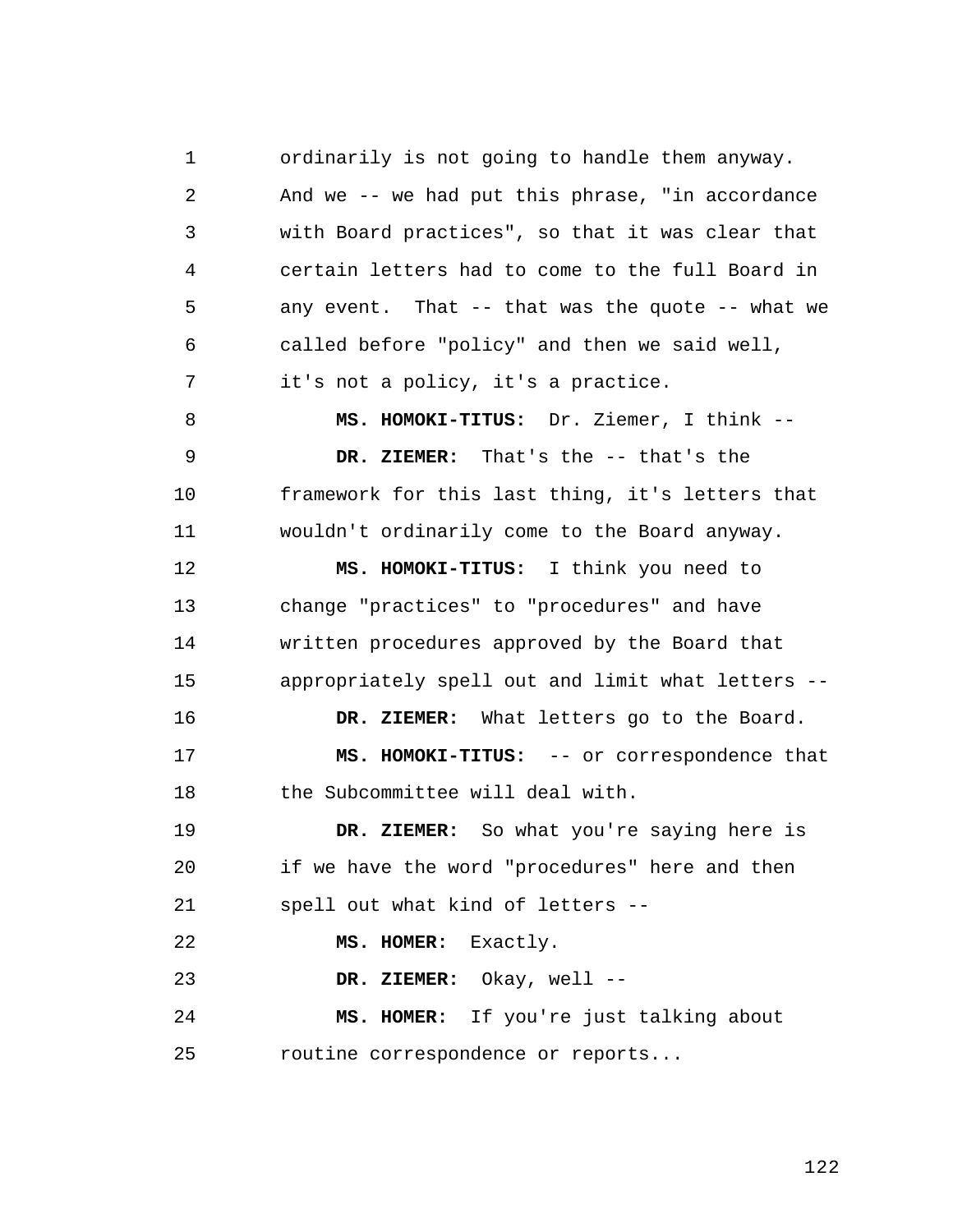1 2 3 4 5 6 **DR. ZIEMER:** Okay, I want to get a clear sense of the Board on this issue as to whether you want then the Subcommittee to do this or not, so let's get a motion for changing "practices" to "procedures", and then we would have to at some point develop procedures.

7 **DR. MELIUS:** I so move.

8 **DR. ZIEMER:** It's moved.

**MR. ESPINOSA:** Second.

10 11 12 13 14 15 16 17 18 19 20 21 22 23 24 **DR. ZIEMER:** Seconded. Now, any discussion on that? Everyone understand the implication? The implication means that there would be a procedure that we would develop on how correspondence to the Board is to be handled, and that's probably a good thing. This includes correspondence to the Chair and to other members. If you get a letter, how are you going to handle it, and we would formalize that. And then at some point if the procedure is that anyone can answer certain types of letters on their own, then the Subcommittee could also handle those types. And any letters that we said always have to come to the full Board, they would still have to come to the full Board.

25

9

**MS. MUNN:** I would urge that we formalize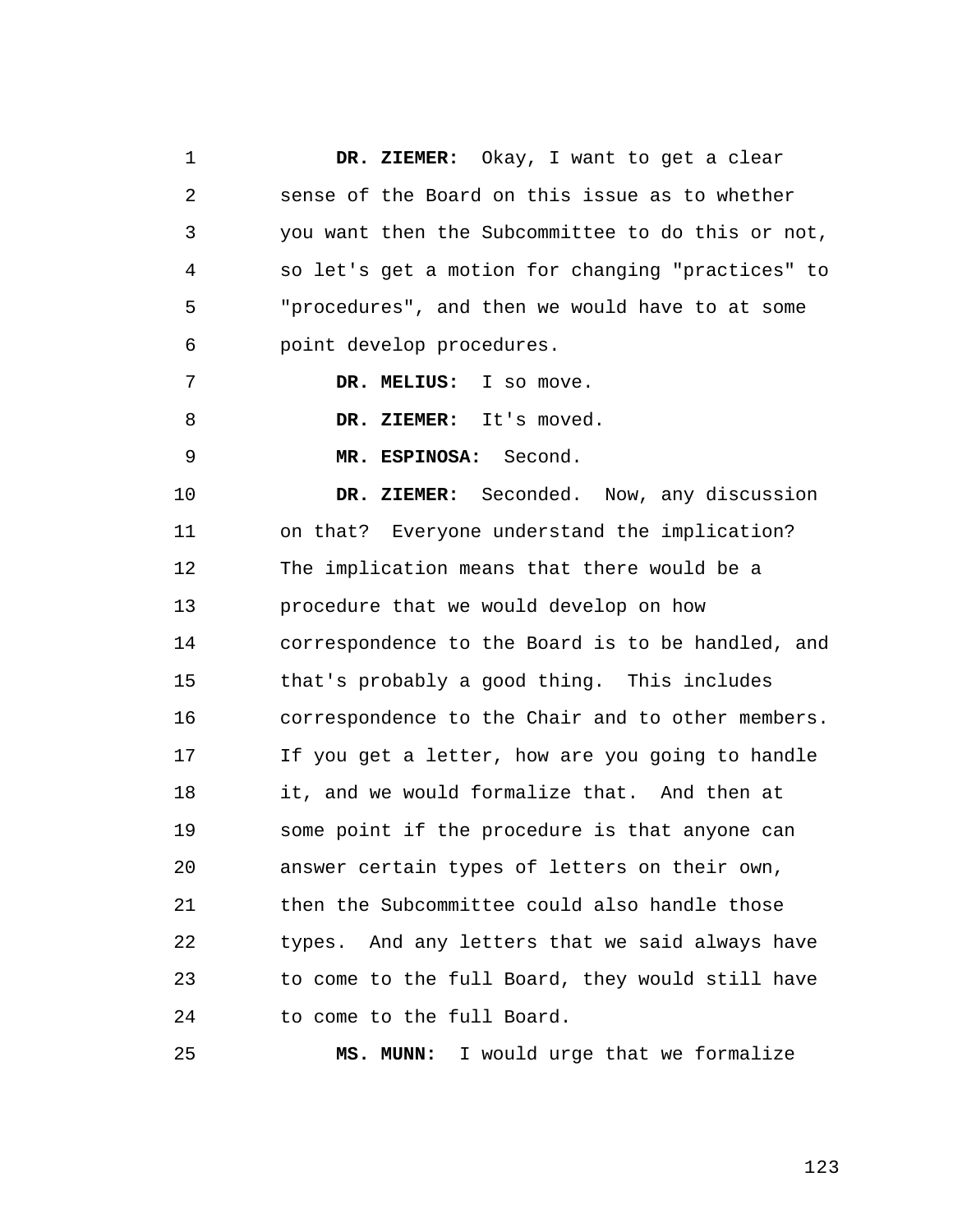1 that in 200 words or less.

2 3 4 5 6 7 8 9 10 11 12 13 14 15 16 17 18 19  $2.0$ 21 22 23 24 25 **DR. ZIEMER:** I'm not proposing that we do that today. That's... Okay, the motion is to change "practices" to "procedures". And that's been seconded. Further discussion? (No responses) **DR. ZIEMER:** All in favor, aye? (Affirmative responses) **DR. ZIEMER:** Opposed? (No responses) **DR. ZIEMER:** Okay. **MS. HOMER:** I only have one more. Under "Changes in Subcommittee Responsibilities" it reads "The Board may -- the Board may at any time add to, limit or remove any of the charges noted above." I'd like to request that you add a statement similar to "Additions, limitations or removal of responsibilities will be made in writing." **DR. ZIEMER:** Let me ask if these -- such - such changes would have to be submitted as a -- **MS. HOMER:** Reapproved, yes. **DR. ZIEMER:** So all we're saying here is then that such changes would be made in writing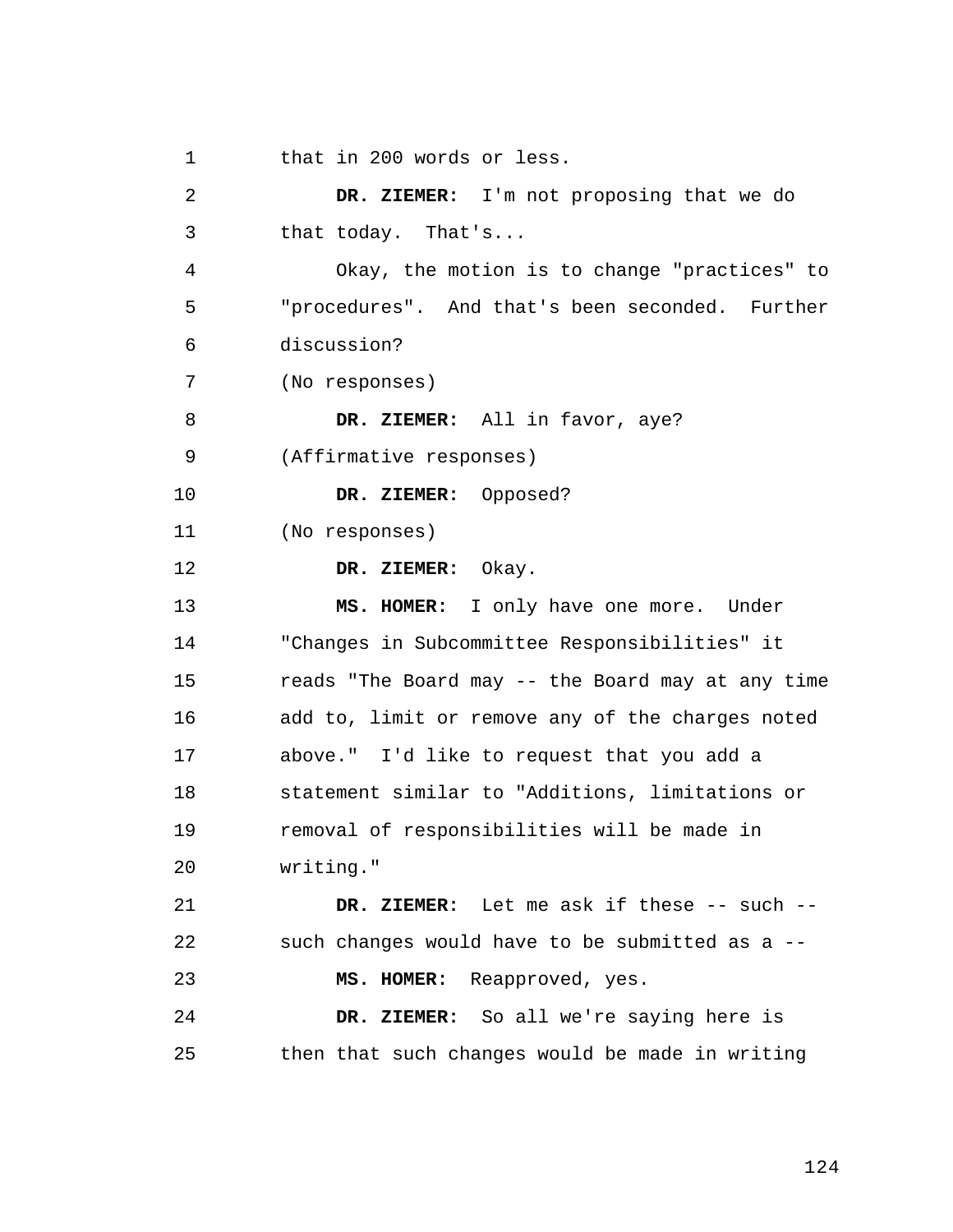1 and submitted...

2 3 4 5 6 7 8 9 10 11 12 13 14 15 16 17 18 19  $2.0$ 21 22 23 24 25 **MS. HOMER:** For committee management approval. **MS. MUNN:** Can't we just say in open Board session? **MS. HOMER:** It still has to be submitted to committee management as a change to the Subcommittee charter. **DR. ZIEMER:** This is one of those -- it becomes a charter change, that's what -- **MS. MUNN:** All right. **DR. ZIEMER:** -- just as that rotation of members would. All right, such changes would be made in writing and submitted for appropriate approval to -- **MR. ELLIOTT:** That's all you have to say. **DR. ZIEMER:** For appropriate approval? Is that agency approval? **MR. ELLIOTT:** I think if you just say -- if you just say appropriate approval, it implies that -- who we have to direct it to. **DR. ZIEMER:** Okay. Without objection, we'll add that as sort of a legal issue. Thank you. Cori, thank you. You now have the opportunity -- we're back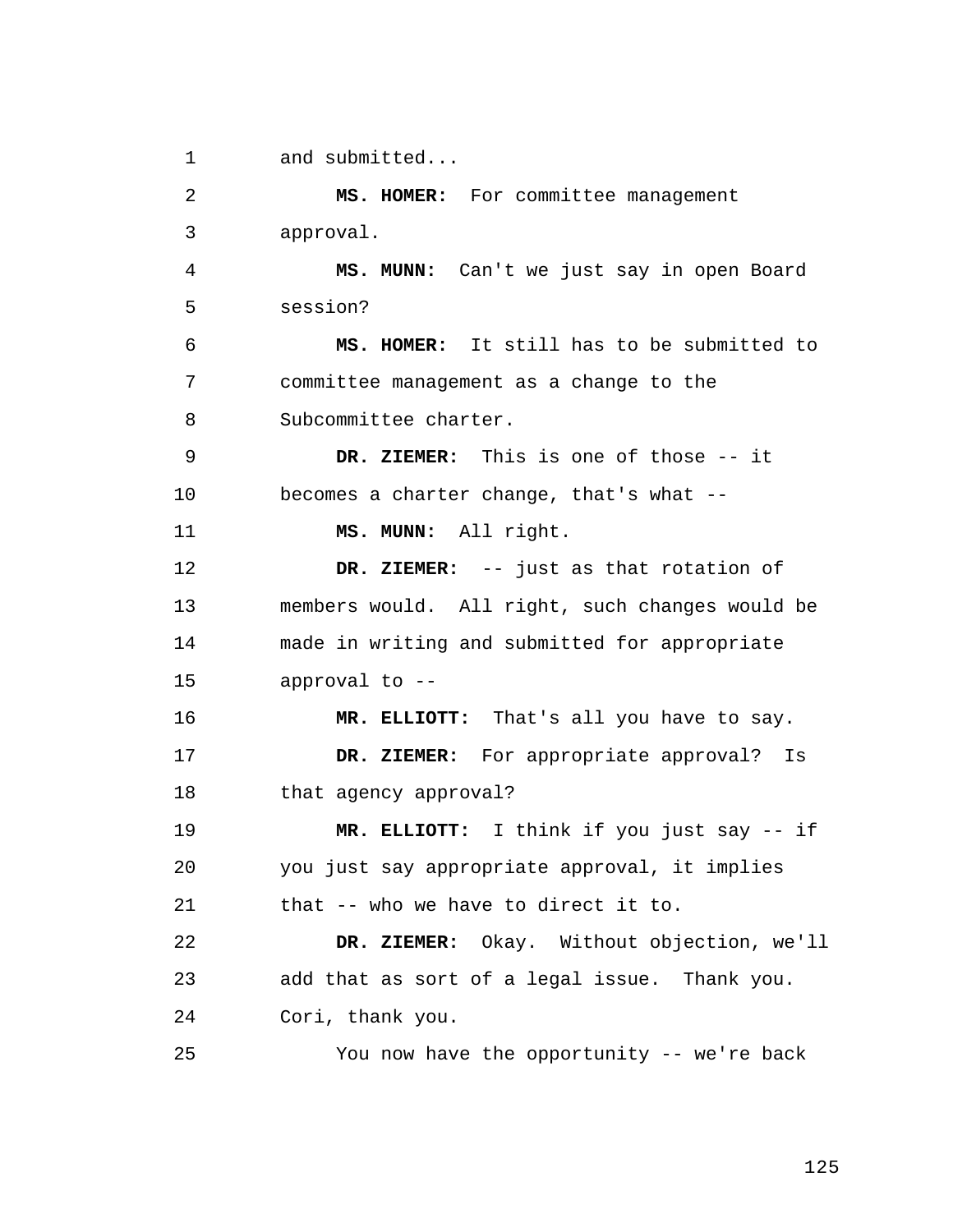1 2 3 4 5 6 7 8 9 10 11 12 13 14 15 16 17 18 19  $2.0$ 21 22 23 24 25 to the amended motion which has been multipally (sic) amended so we now act on approval of the document as amended. Ready to vote? Any questions? **UNIDENTIFIED:** (Off microphone) So moved. **DR. ZIEMER:** So moved? No, we already - the motion's already on the floor. We've had a number of amendments. We're now getting back to the original motion, which is the document as amended. All in favor, say aye. (Affirmative responses) **DR. ZIEMER:** Any opposed, say no. (No responses) **DR. ZIEMER:** And any abstentions? (No responses) **DR. ZIEMER:** The motion carries. Thank you. Thank you, Cori, for your input. **MR. ELLIOTT:** And my apologies for all of this, but we need to be very clear in what we take to committee management office and they're going to ask questions about what does this particular passage mean in this charter, how do they intend to act under this, so this helps us. **DR. ZIEMER:** Now -- and this still now has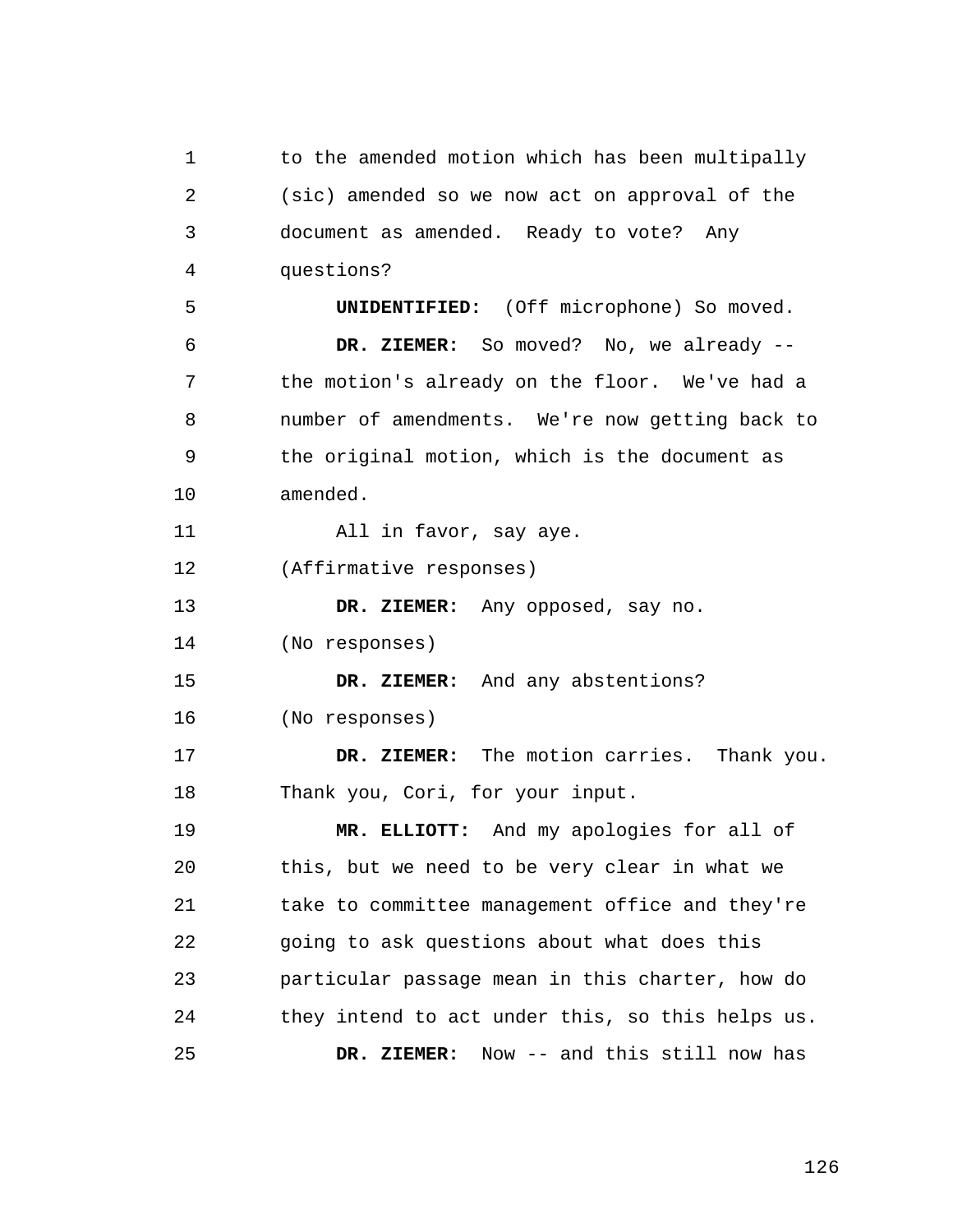1 2 3 4 5 6 7 8 9 10 11 12 13 14 15 16 17 18 19  $20^{\circ}$ 21 22 23 24 25 to go forward and get approved before -- **MR. ELLIOTT:** Yes. **DR. ZIEMER:** -- we can actually have the Subcommittee meet. **MR. ELLIOTT:** That's relatively a short process, and it'll be in place before your next meeting. **DR. ZIEMER:** Thank you. **DR. MELIUS:** So the Subcommittee can meet on whatever it's -- the 23rd or... **MR. ELLIOTT:** Yes. I think -- don't you agree, Cori, that we will have no trouble moving this through now? **MS. HOMER:** The only -- the only thing that may cause a delay is a lack of procedures. **MR. ELLIOTT:** You mean they may ask to see the procedures before -- **MS. HOMER:** They may ask to see the procedures -- **MR. ELLIOTT:** -- they sign the charter? **MS. HOMER:** -- before they approve it. **MR. ELLIOTT:** You see how easy it is to fall in a bureaucratic trap? **MS. HOMER:** I'm sorry. **MR. ELLIOTT:** I'm not shooting the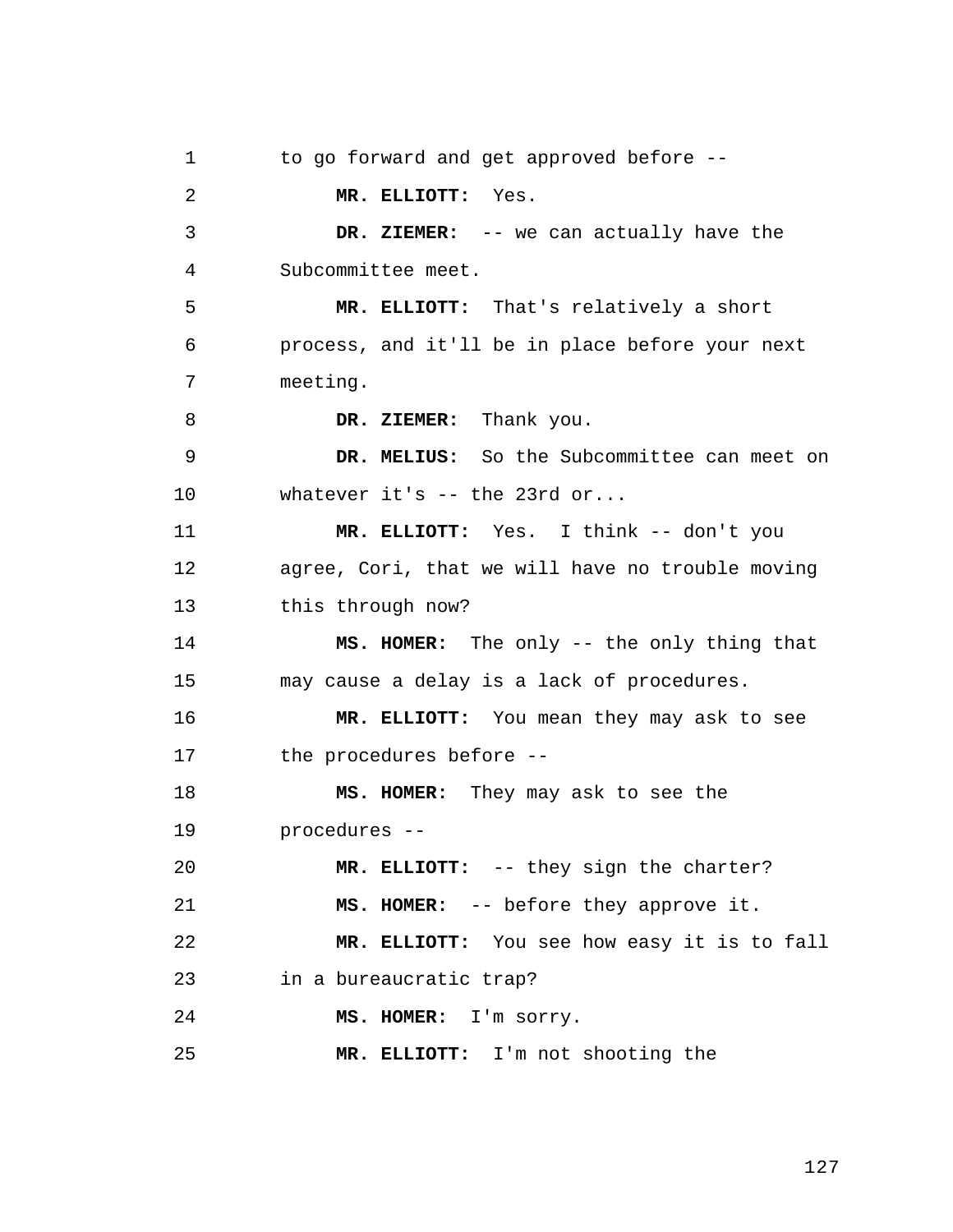1 messenger, but --

2 3 4 5 6 7  $8 - -$ 9 10 11 12 13 14 15 16 17 18 19  $2.0$ 21 22 23 24 25 **MS. HOMER:** No, I -- you are, but... **DR. ZIEMER:** Well, we'll see what develops. **MR. ELLIOTT:** We'll do our level best to sell this without the procedures in hand, and  $T'$ ]]  $-$ **DR. ZIEMER:** And let them know that we won't **MR. ELLIOTT:** Yes. **DR. ZIEMER:** -- we won't do those items that require -- **MR. ELLIOTT:** I'll let them know that you need the Subcommittee to help develop the procedures. **MS. MUNN:** Or at least a working group to develop them. **DR. ZIEMER:** We're overdue for a break. **MS. MUNN:** We certainly are. **DR. ROESSLER:** Agreed. **DR. ZIEMER:** Fifteen minutes. (Whereupon, a recess was taken.) **REVIEW AND APPROVAL OF DRAFT MINUTES, MEETING 23 DR. ZIEMER:** Okay, we have a carry-over item from yesterday. That is the minutes of the 23rd meeting. I'd like to ask for corrections or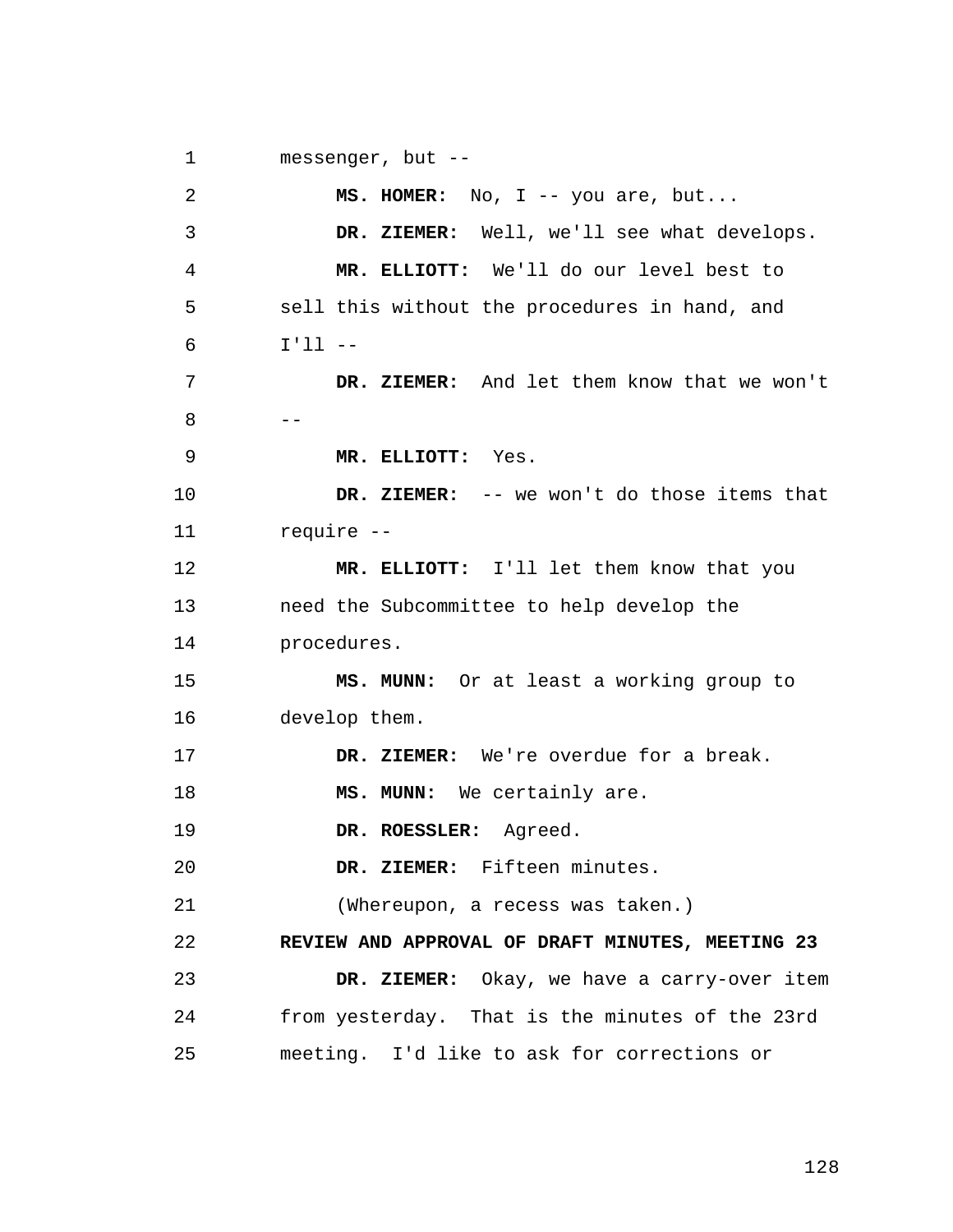1 additions to those minutes. Roy?

2 3 4 5 6 7 8 9 10 11 12 13 14 15 16 17 18 19  $2.0$ 21 22 23 24 25 **DR. DEHART:** On page 2 of the minutes, members attending, I was inadvertently omitted - or purposely omitted, whatever. **DR. ZIEMER:** Okay, we'll add Roy DeHart to the list of attendees. Thank you, Roy. Other corrections? **MS. MUNN:** On page 50. **DR. ZIEMER:** Yes, Wanda, 15 or 50? **MS. MUNN:** Fifty, 5-0. **DR. ZIEMER:** Fifty. **MS. MUNN:** That second paragraph begins with the sentence that obviously has something omitted from it. **DR. ZIEMER:** The sentence is Ms. Oglesbee said she didn't think she'd mentioned she was the site -- **MS. MUNN:** Uh-huh, I -- my -- **DR. ZIEMER:** -- and facility at large at Hanford. **MS. MUNN:** My memory is that she was identifying herself as some sort of liaison or representative of some sort on site for some group at that time, but -- **DR. ZIEMER:** It may be she was the site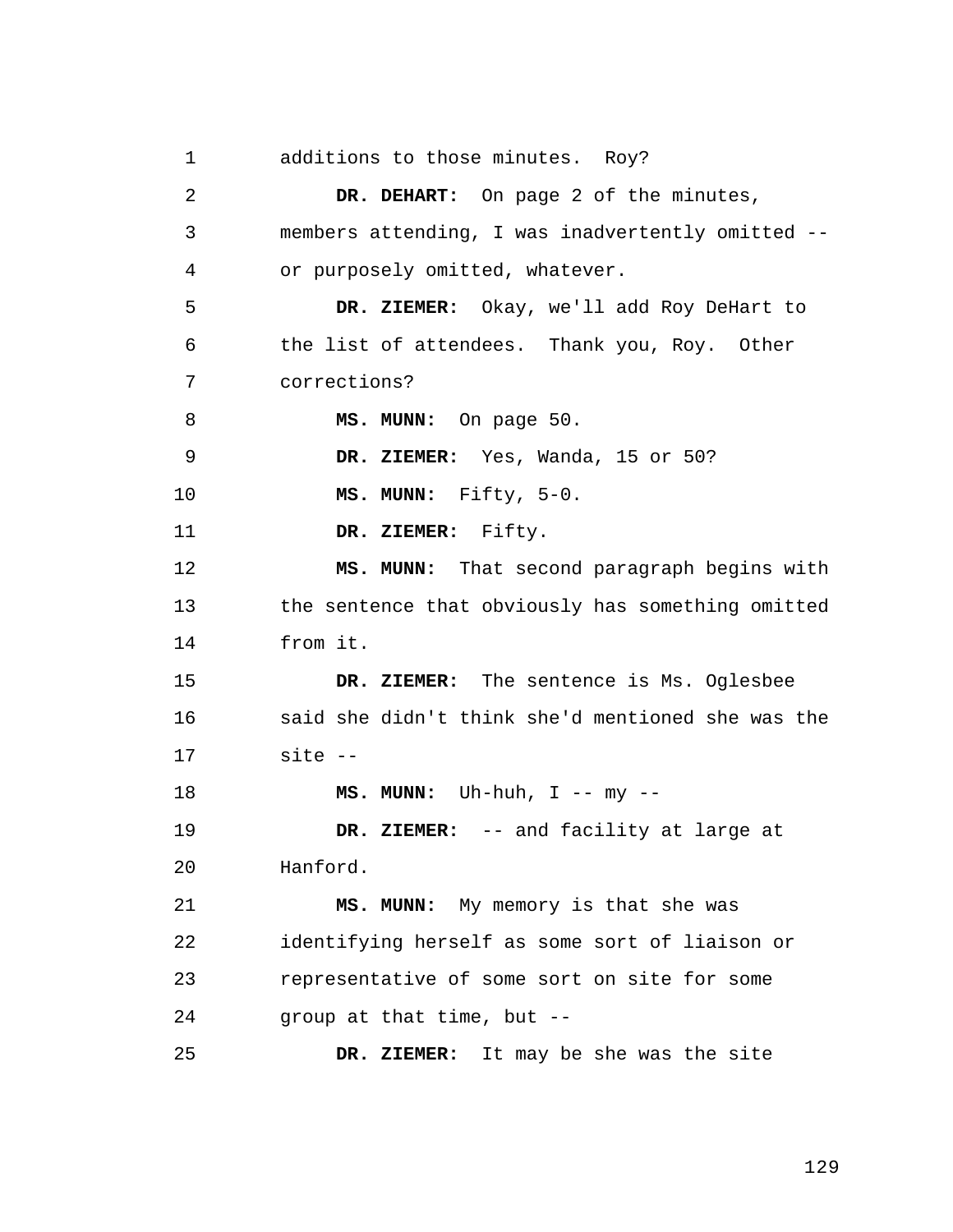1 2 3 4 5 6 facility representative at large or something, it's -- it's right after the word "facility" her title is missing and maybe, Ray, you can go back into the -- Ray will go back and insert the proper word there. Thank you for picking that up.

7 Other corrections? Yes, Jim.

8 9 10 11 12 13 14 15 **DR. MELIUS:** One thing I'd like to point out. On page 31, next to last paragraph, is Mr. Henshaw presented graphic demonstrations of compensability from a number of perspectives. Unless you were there, I think this could be - future generations might easily misinterpret this and think that our meeting was much more exciting than it was.

16 17 18 **DR. ZIEMER:** Graphic demonstrations. I think Mr. Henshaw presented graphs demonstrating compensability.

19  $2.0$ **MR. ELLIOTT:** He does have a dry sense of humor, but I'm not sure it's that wry.

21 22 **DR. ZIEMER:** We'll change that to graphs demonstrating compensability. Any others?

23 24 **DR. ROESSLER:** I have a comment on the minutes. It's not a change.

25 **DR. ZIEMER:** Okay.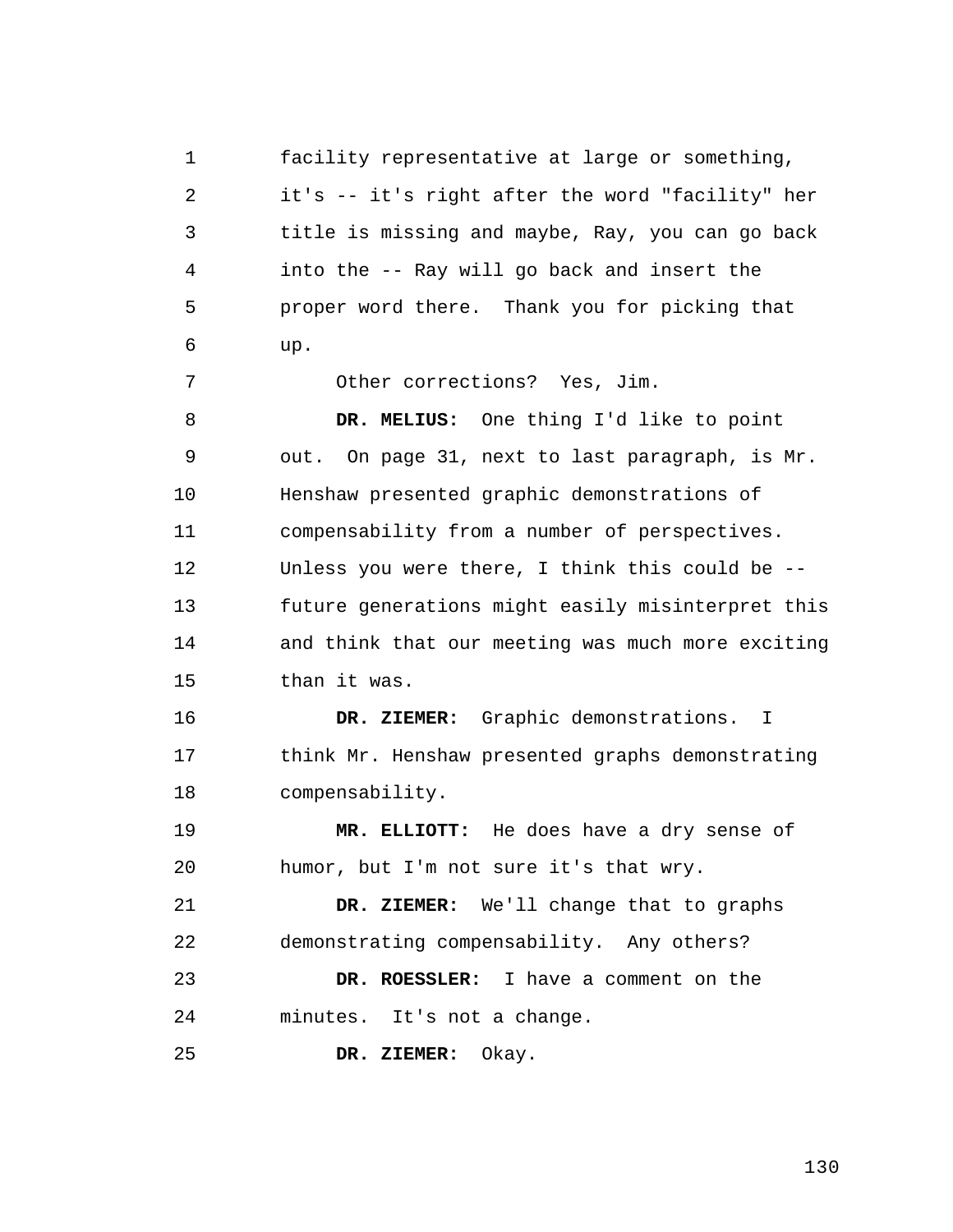1 2 3 4 5 6 7 8 9 10 11 12 13 14 15 16 17 18 19  $2.0$ 21 22 23 24 **DR. ROESSLER:** I'd like to reiterate what Dr. DeHart said last time, and it's in the minutes here, even though he wasn't here, that he likes the format of the minutes. I think that our court recorder and Paul or whoever's working on these minutes is doing an excellent job. It's really easy to read and I think they capture very accurately our meeting proceedings. **DR. MELIUS:** Sufficient accuracy. **DR. ZIEMER:** This is primarily Ray's work. Other corrections? I'm going to suggest a -- on page 3, under Dr. James Neton's presentation, the sentence that says at least one interview has been conducted in 13,000 cases. Actually there's been quite a few interviews conducted and I think the wording that you have in the body of the report on page 12, which is the same information, it says (reading) To date, 13,000 case have had at least one interview conducted -- which means there have been at least 13,000 interviews. This might lead one to believe there was an interview. So Ray, I'm going to suggest you use the same words as you used in the body of it on page 12.

25

And then I want to ask on that same page, on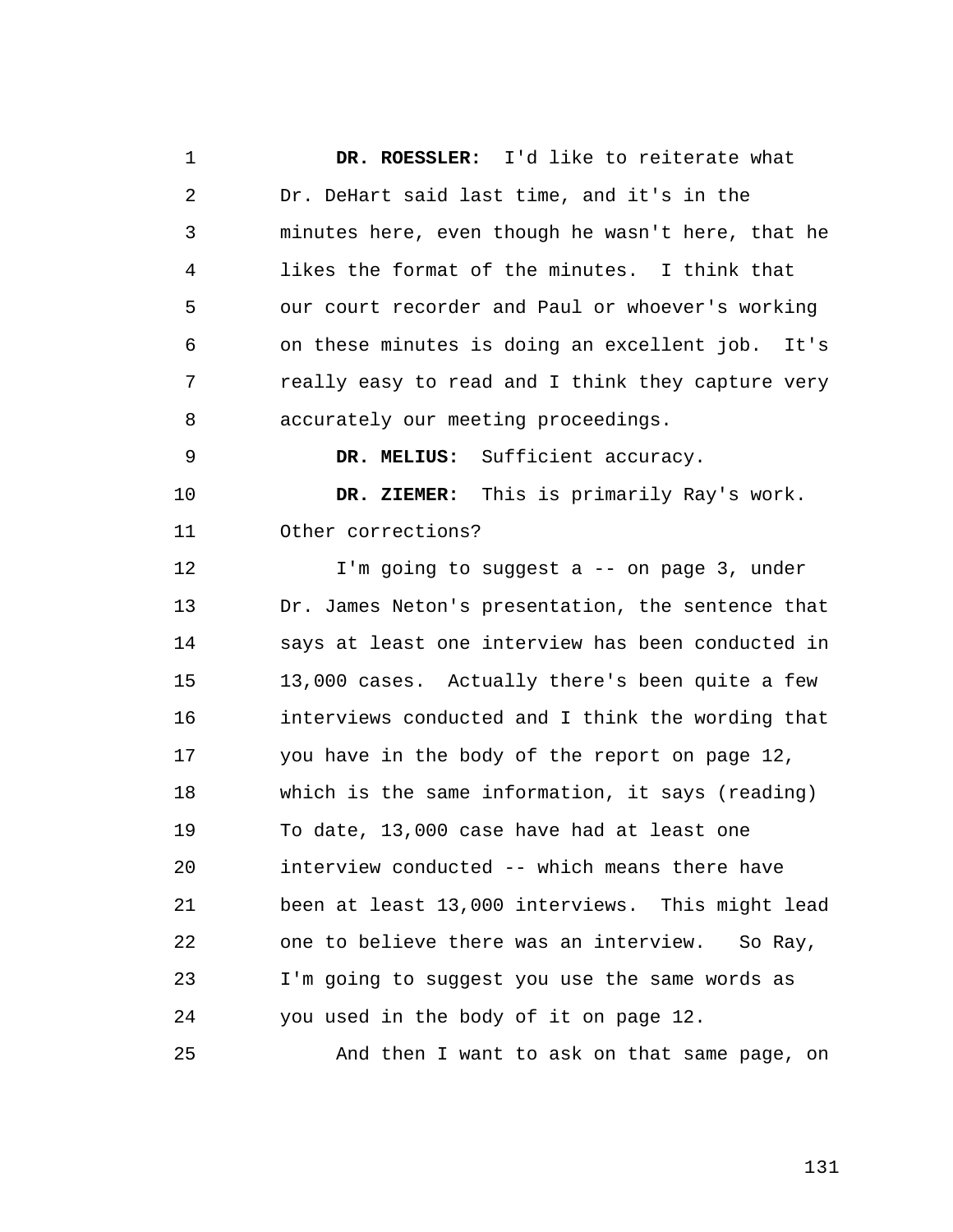1 2 3 4 5 6 7 8 9 10 11 12 13 14 15 16 17 18 19  $2.0$ 21 22 23 24 25 Neton's report, it's the fourth paragraph dealing with 40 new appointments. Is -- is it physician panels or panel? Is there -- is it considered to be one panel? **DR. DEHART:** A panel. **DR. ZIEMER:** A panel, so everybody that's appointed is appointed to the panel. **DR. DEHART:** Correct. **DR. ZIEMER:** Okay, I just want -- there's another place where it talks about physician panels, and we weren't consistent in here, so I wasn't sure which was the proper -- so it is - this is correct as given here. **DR. ROESSLER:** They break down into different panels later. DR. ZIEMER: And then the very next paragraph that says site profiles continue to be developed. Four sites are now covered. **MR. ELLIOTT:** Completed. **DR. ZIEMER:** Is that -- completed is what was meant there? **MR. ELLIOTT:** Yes, I believe it was completed. **DR. ZIEMER:** If no one objects can we substitute the word "completed" there, that --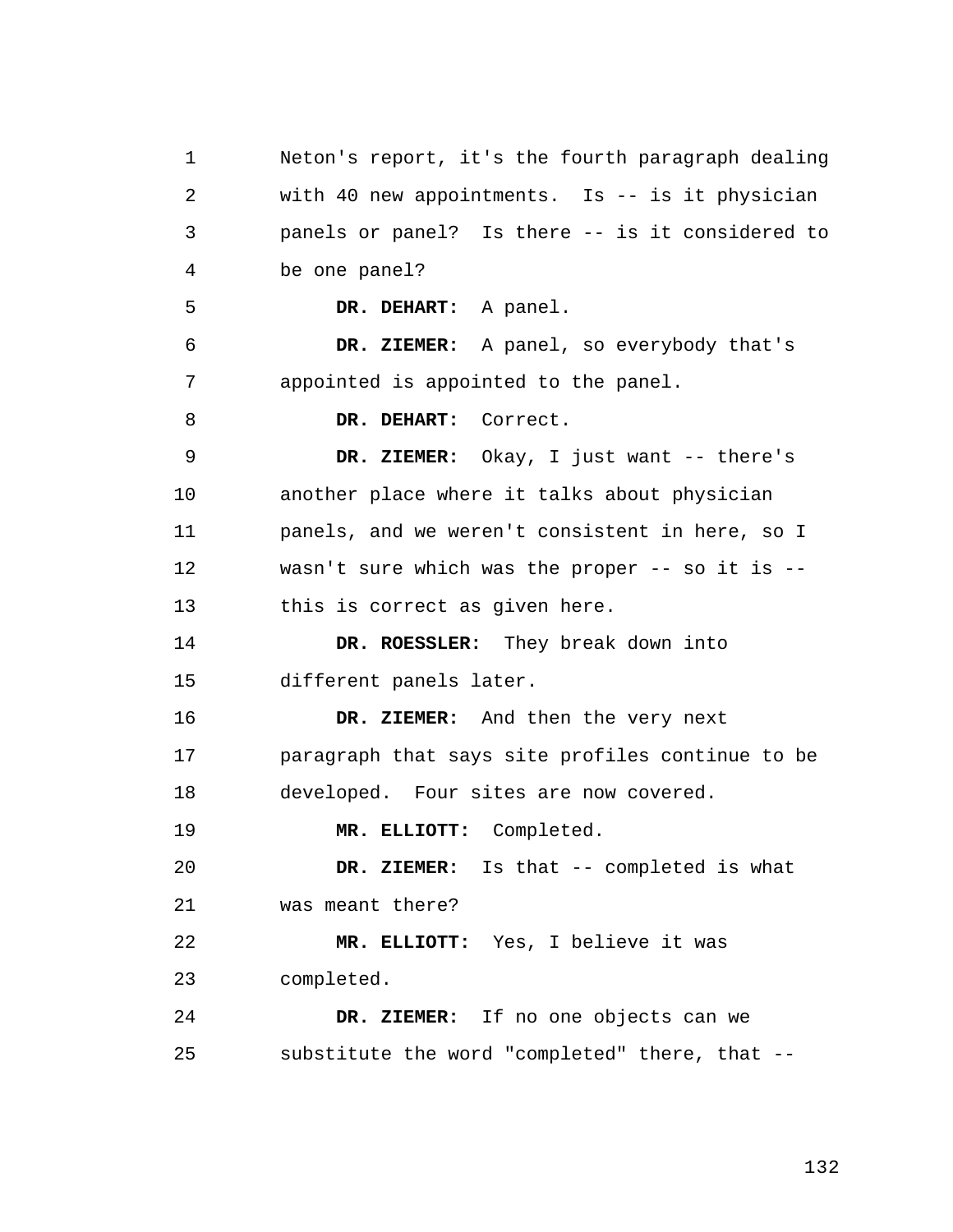1 little more clear intent.

| 2  | And Tom -- on page four in Tom Rollow's           |
|----|---------------------------------------------------|
| 3  | report in the second paragraph there, efforts     |
| 4  | underway to improve physician pay and scheduled   |
| 5  | to attract more physicians, I believe Tom there   |
| 6  | is also referring to the physician panel and not  |
| 7  | to DOE. Is it -- that would be correct?           |
| 8  | UNIDENTIFIED: That's correct.                     |
| 9  | DR. ZIEMER: I'm going to suggest we add the       |
| 10 | phrase "to the physician panel" there just for    |
| 11 | clarity. This is page four, Department of Energy  |
| 12 | status report, second paragraph. Just add the     |
| 13 | phrase "to the physician panel" so it's clear who |
| 14 | -- what DOE (Inaudible).                          |
| 15 | MS. MUNN: That leaves them with three             |
| 16 | physicians in that whole sentence. You have a     |
| 17 | 15-word sentence, three words are physician.      |
| 18 | DR. ZIEMER: I'm sorry, did you have a             |
| 19 | comment?                                          |
| 20 | MS. MUNN: I'm just commenting on all the          |
| 21 | physicians.                                       |
| 22 | DR. ZIEMER: In the -- on page eight, and          |
| 23 | this is -- this is part of the Executive Summary, |
| 24 | and sometimes in the Executive Summary, when      |
| 25 | we're trying to be brief and be concise, I think  |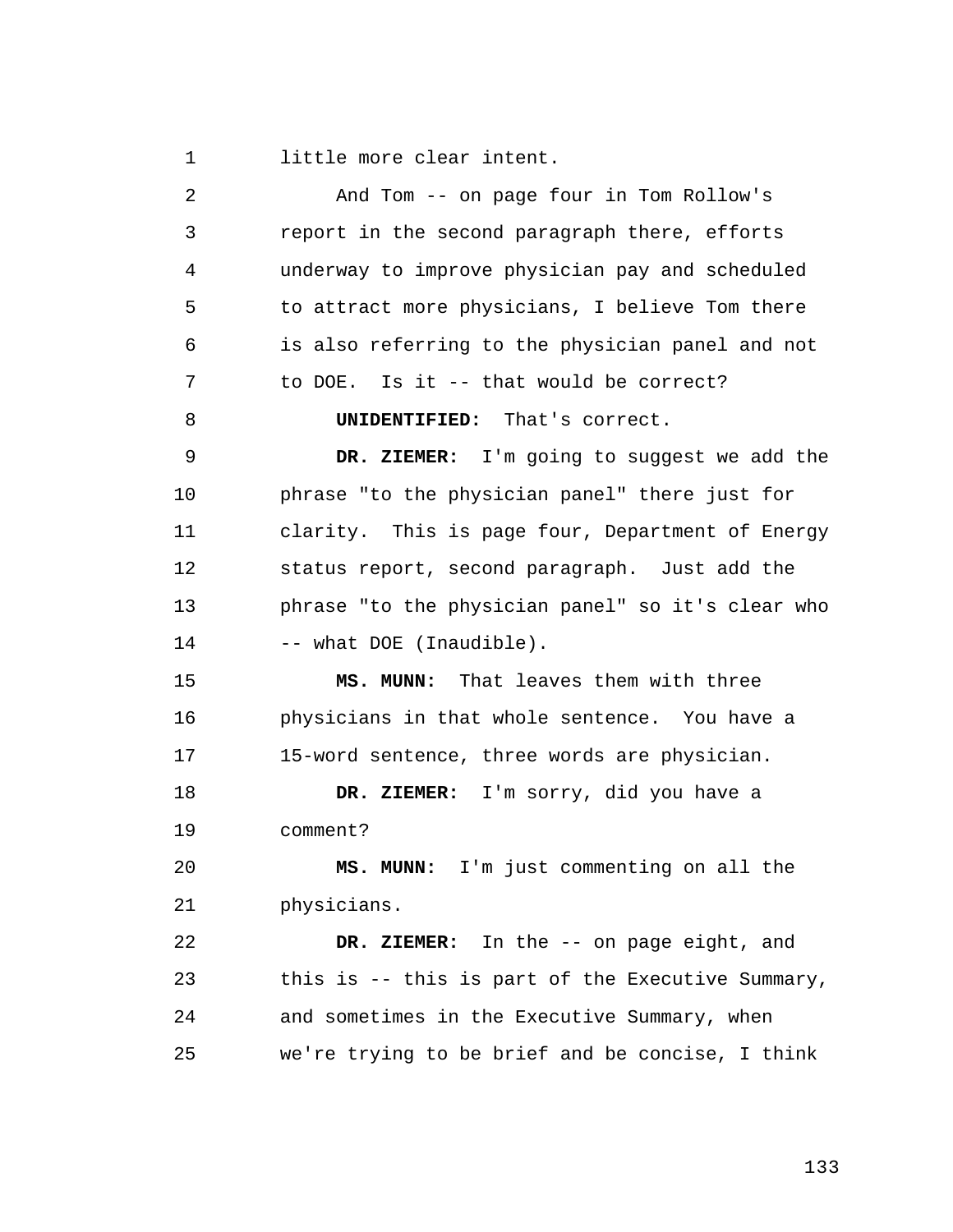1 2 3 4 5 6 7 8 9 10 11 12 13 14 15 16 17 18 19 20 21 22 23 24 it's entirely possible for the reader not to understand really what -- what is being said, and at the bottom of page eight the Board discussed and approved the draft of a memorandum to the Secretary of Energy. The Chair was authorized to polish and send the memo. I don't think a reader reading the Executive Summary would have much idea of what that memo was about, and so I'm going to suggest adding a sentence in the Executive Summary that says "The memorandum was intended to alert the Secretary of Energy of the need for Advisory -- of -- for the Advisory Board contractor to have access to DOE sites and records." And then at the top of page nine, after "authorized to polish and send the memo", add "through Secretary Tommy Thompson to the Secretary of Energy". **DR. ROESSLER:** I have a comment on page 50. **DR. ZIEMER:** I'm sorry? **DR. ROESSLER:** I have a comment on page 15. **DR. ZIEMER:** Okay. **DR. ROESSLER:** It might be just a typo, but I noticed Dr. Melius has a little sort of square bullet by his name. It probably is just an

error, but it makes you wonder if there's some

25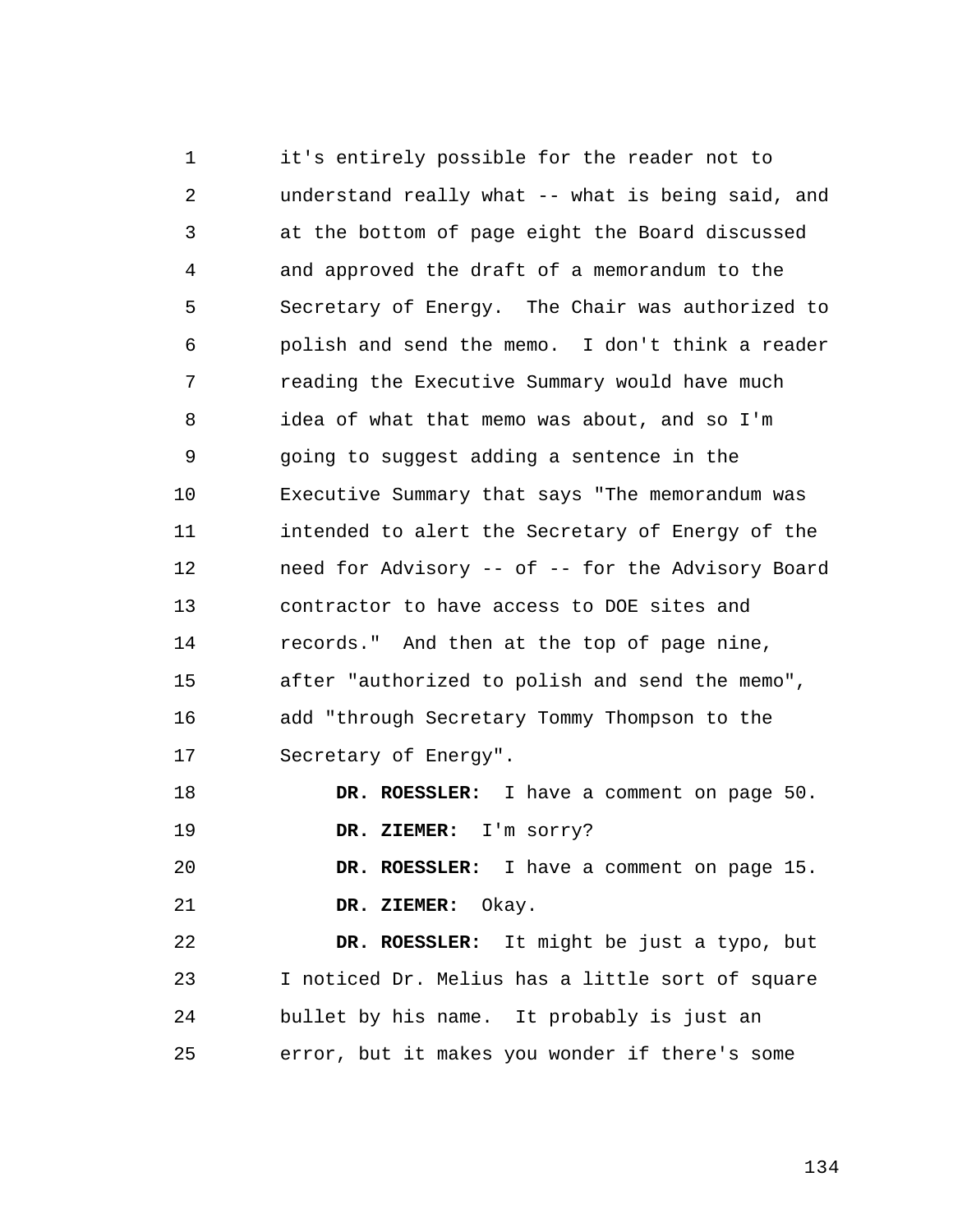1 2 special action item or sort of special reason for -- for that little square there.

3 4 5 **DR. ZIEMER:** It looks like a little bullet thing. Probably just a -- extraneous mark, is it?

6 7 8 9 10 11 12 **THE COURT REPORTER:** Yes, uh-huh. **DR. ZIEMER:** Yes, we'll remove that. I would point out that on page 14, the item of the four -- same item that was in the Executive Summary, four DOE sites now covered then would be "completed" on site profiles. It's the third paragraph on page 14.

13 14 15 16 **DR. MELIUS:** Ray, you're doing a great job except for these hundreds of little things that we're going to be picking apart over the next few hours.

17 18 **DR. ZIEMER:** Any others? Motion to approve with these changes?

19 **MS. MUNN:** So moved.

 $2.0$ **MR. ELLIOTT:** Wanda moved.

21 **DR. ZIEMER:** Okay. Seconded, was it?

22 **DR. DEHART:** Second.

23 **DR. ZIEMER:** All in favor, aye?

24 (Affirmative responses)

25 **DR. ZIEMER:** Any opposed?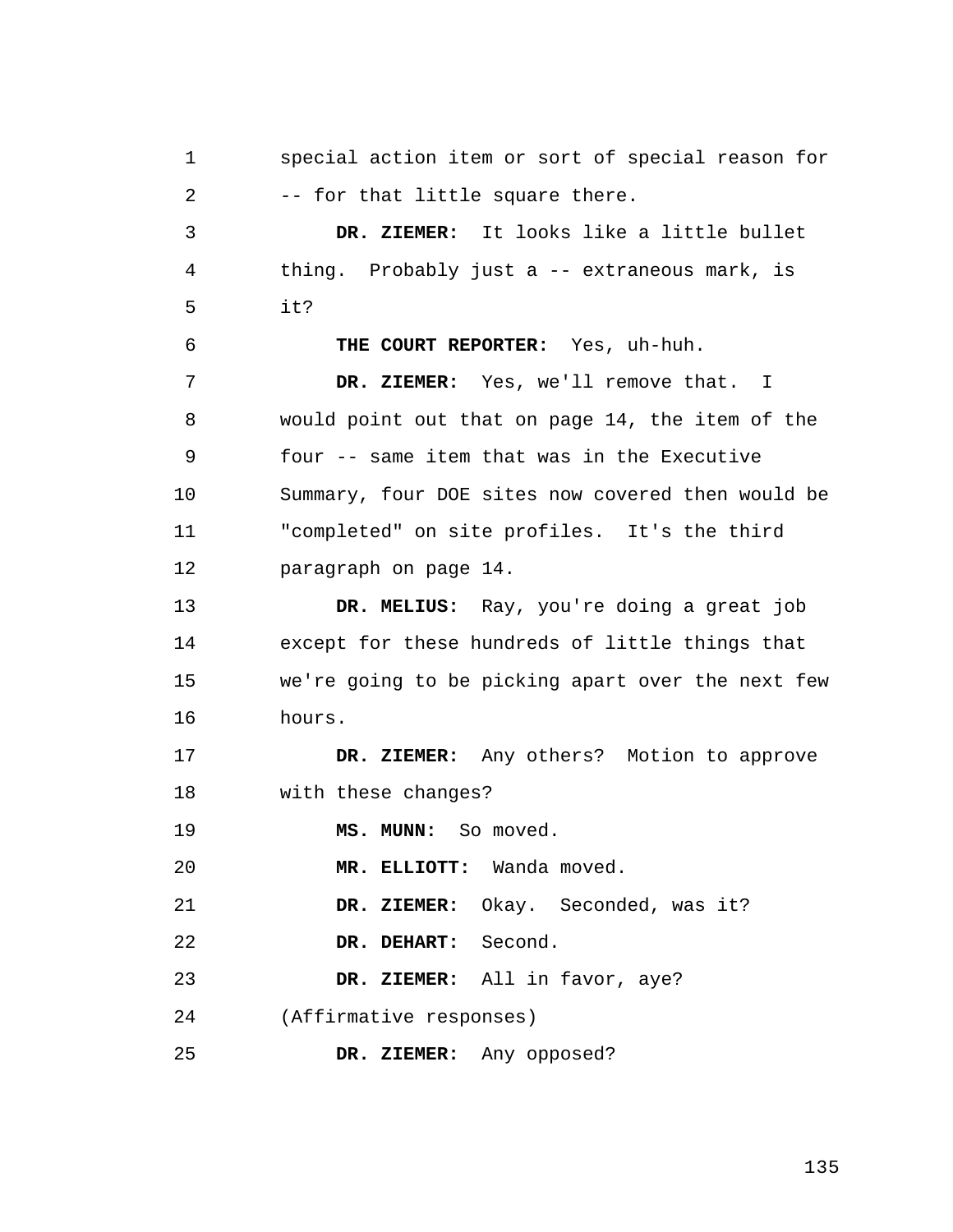1 (No responses)

2 3 4 5 6 7 8 9 10 11 12 13 14 15 16 17 18 19  $2.0$ 21 22 23 24 25 **DR. ZIEMER:** Motion carries. Thank you. I believe that we have completed the open session items for today. **BOARD DISCUSSION/WORKING SESSION**  Let me, though, ask -- does anyone have any other items that we may need to discuss? **DR. MELIUS:** I just have one -- is it your intent to appoint the Subcommittee? I mean I don't know what sort of the steps are with this - - **DR. ZIEMER:** Yes -- **DR. MELIUS:** -- we have the charter -- **DR. ZIEMER:** The Subcommittee under this new charter -- the charter has to be approved, and then every member of the Board will be on the Subcommittee. **DR. MELIUS:** Yeah. **DR. ZIEMER:** Okay. **DR. MELIUS:** And then is your intention to select members -- **DR. ZIEMER:** That's a very easy selection process. **DR. MELIUS:** Well -- **DR. ZIEMER:** But then we will select the --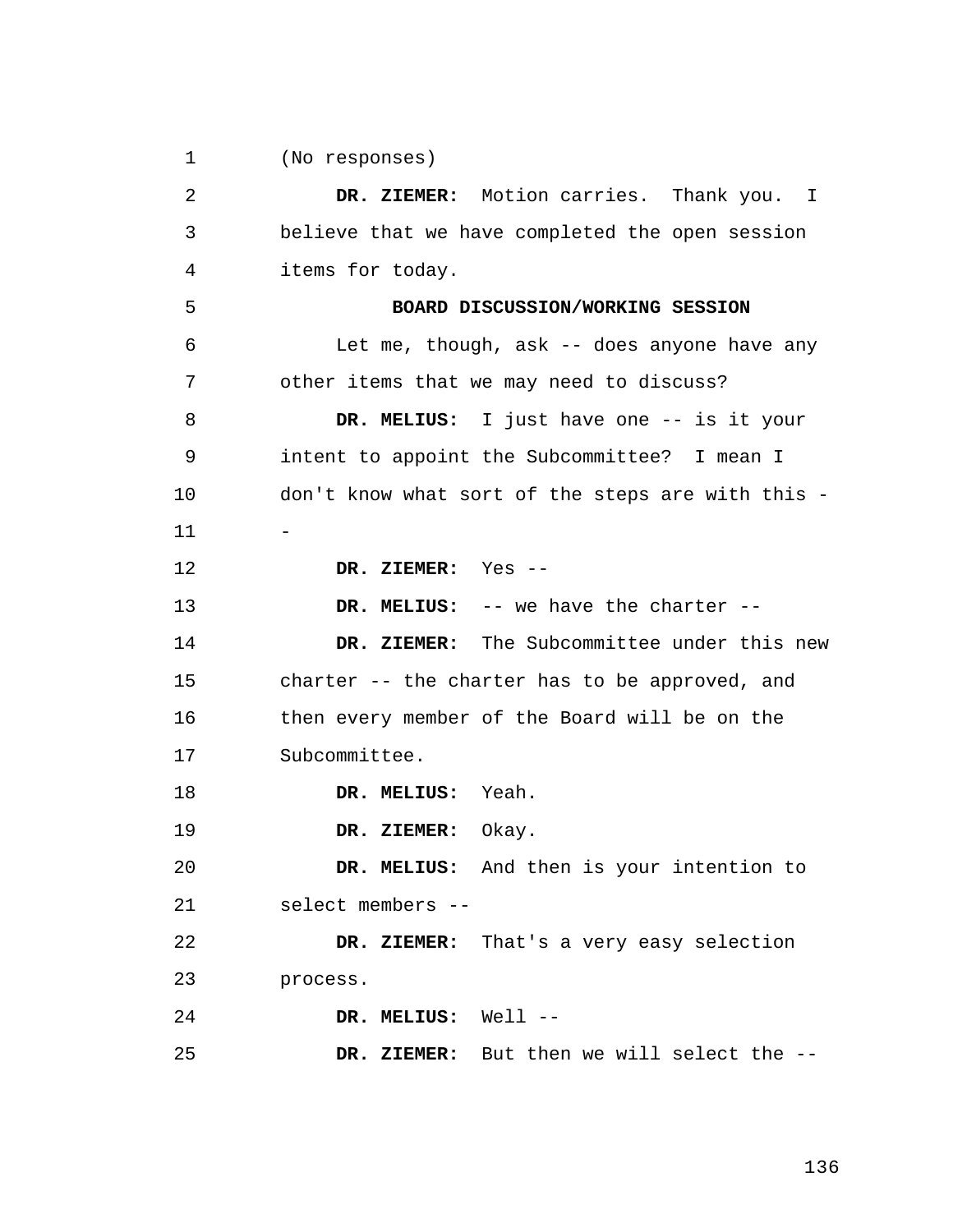1 2 3 4 5 6 7 8 9 10 11 12 13 14 15 16 17 18 19  $2.0$ 21 22 23 24 25 whoever's going to meet the first time and so on, we will have to do that. **DR. MELIUS:** Okay. **DR. ZIEMER:** I will. That's -- **MR. GRIFFON:** First meeting is supposed to be at the next Board meeting. **DR. ZIEMER:** Right, and that will be dependent on the approval of the charter. **MR. GRIFFON:** Okay, but will everybody go then until we know the -- the appoint-- **DR. ROESSLER:** In other words, do all of us have to be there on the 23rd? No. Okay. **DR. ZIEMER:** We don't all have to be there on the 23rd and it would be the Chair's task to appoint those. I would like to get an indication -- see, since everybody's on, we can -- can move things around as needed, but I would like to get an indication of those who have a specific interest in being on that subcommittee. But -- **DR. ROESSLER:** The whole Board. **DR. ZIEMER:** Okay. Well, let's do it the easy way. Who's not interested in being on the subcommittee? **DR. MELIUS:** For the next meeting. **DR. ZIEMER:** For the next meeting.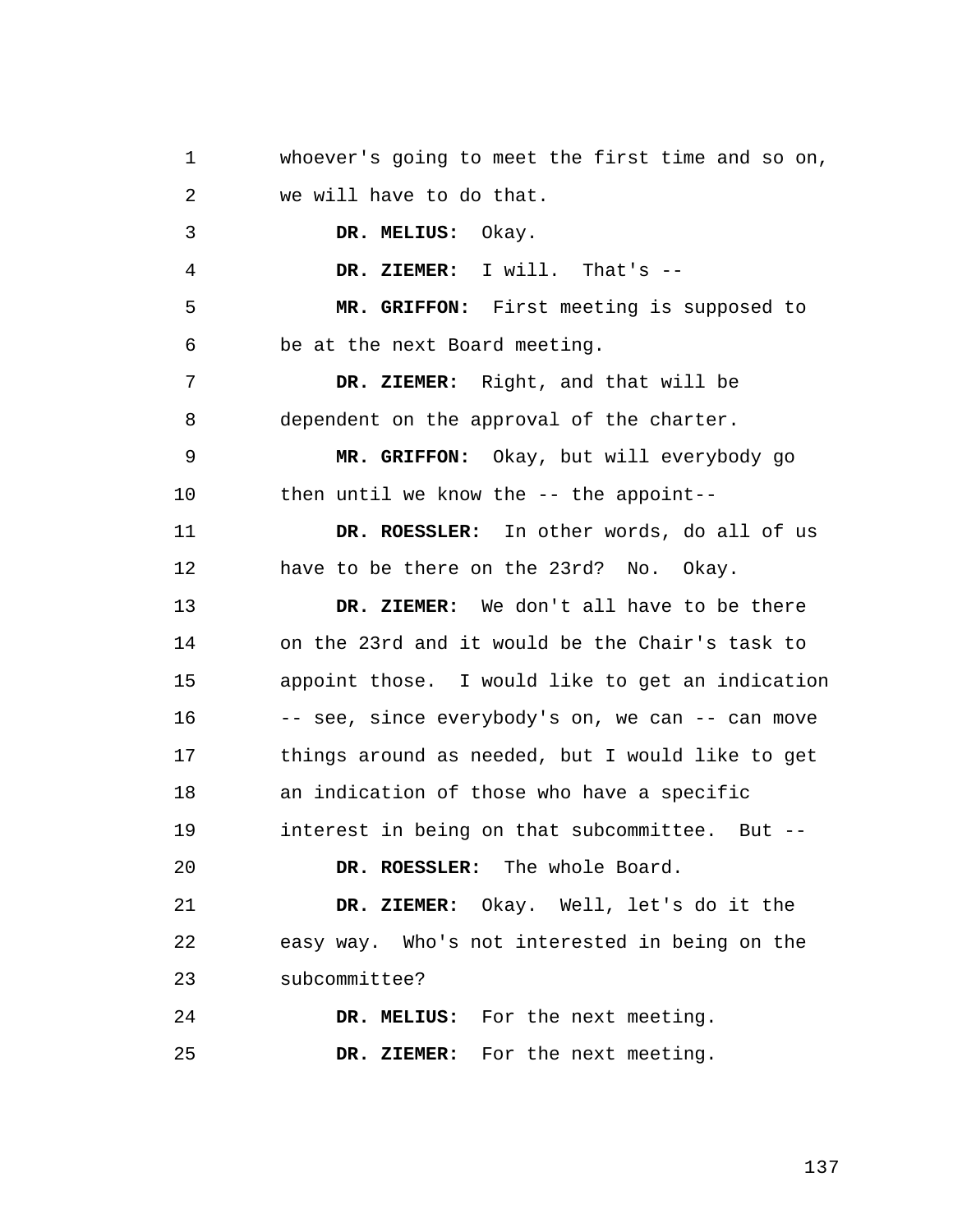1 2 3 4 **DR. MELIUS:** Next meeting I wouldn't be. **DR. ZIEMER:** Next meeting Jim, Roy - everyone else is available to participate. Okay. Thank you.

5 6 Other items that need to come before us in open session?

7 8 9 10 11 12 13 14 15 **MR. ELLIOTT:** Just so I have some clarity here, what's the intent here of the Board for their Subcommittee meeting in Idaho? Do you - are you going to wait until we see the charter approved and then appoint the Chair for the Subcommittee and the three members for the next meeting? Do you want to do it today? You can do it today. What do you want -- what's your pleasure?

16 17 18 19  $2.0$ 21 22 23 24 25 **DR. MELIUS:** Can I just -- I think -- I don't -- just general spirit of doing things in open session and so forth, I think we ought to at least try to get that finalized today in open session and make a decision, are we going to do a meeting -- you know, obviously pending approval of the charter, you know, who's -- and who's going to be at the meeting, you know, for the next -- and probably ought to be some discussion of the --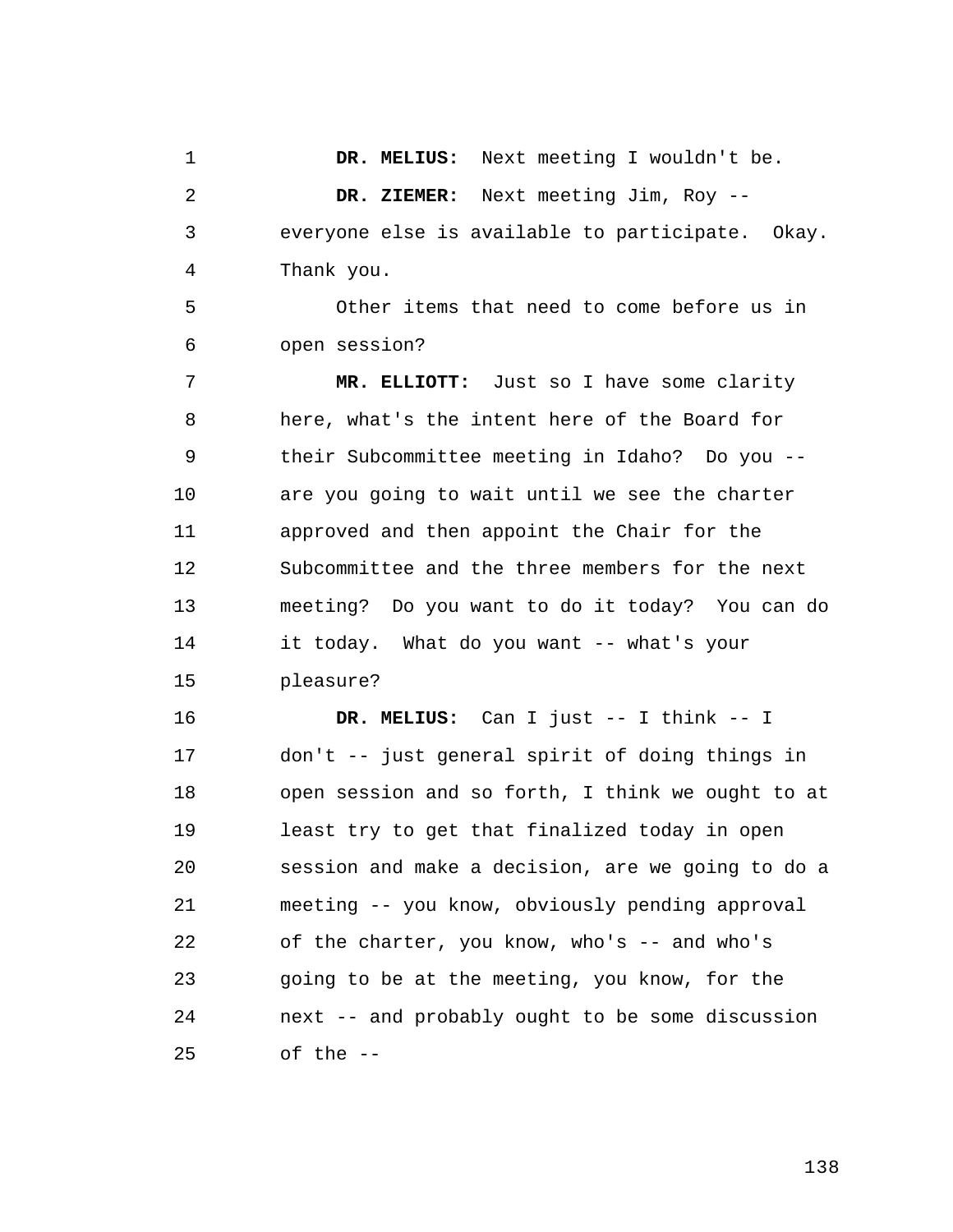1 2 3 4 5 6 7 8 9 10 11 12 13 14 15 16 17 18 19  $2.0$ 21 22 23 24 25 **MR. ELLIOTT:** Charge for that -- **DR. MELIUS:** Charge and -- **MR. ELLIOTT:** -- working session of that Subcommittee. **DR. MELIUS:** -- yeah, and agenda kinds of issues. **DR. ZIEMER:** Let me also ask, in terms of that charter, and since the whole group is listed on the roster, are we restricted to the -- are the numbers a minimum for operating the Subcommittee and can more attend if they're desirous of attending? Is Cori -- **MR. ELLIOTT:** Did -- we need -- perhaps revisit the charter language that you just agreed upon. Does it say a minimum of three members and a Subcommittee Chair? **MS. MUNN:** Yes, it does. **MR. ELLIOTT:** It does say minimum. Okay, then -- **MS. MUNN:** It does say minimum. **MS. HOMER:** Keeping in mind that this is an open meeting. **MR. ELLIOTT:** It is an open meeting. **MS. HOMER:** So anybody can attend. If one of the members of the full Board wishes to attend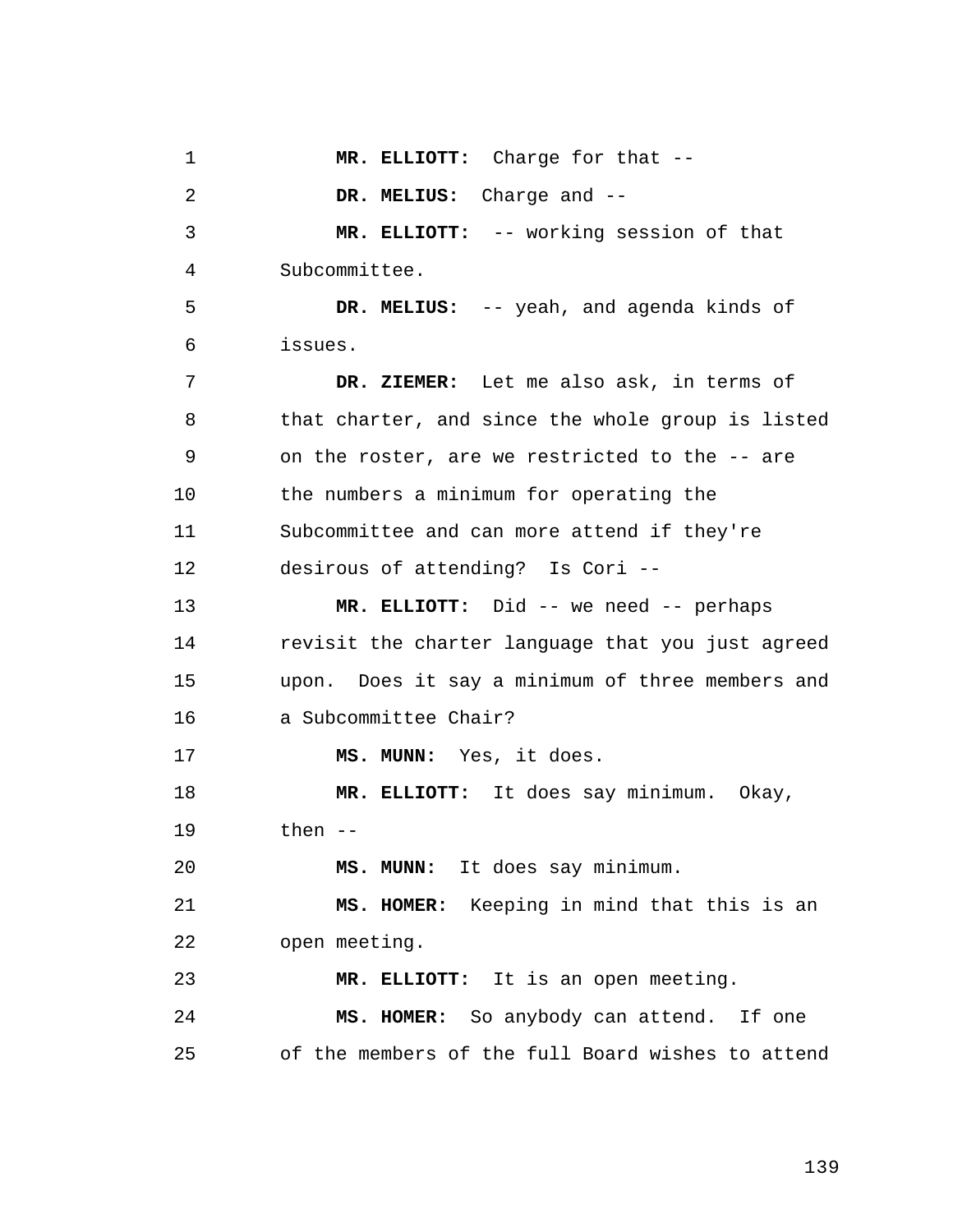1 2 3 4 5 6 7 8 9 10 11 12 13 14 15 16 17 18 19  $2.0$ 21 22 23 24 25 and is not a member of the Subcommittee, I'm not sure how we would approach that. **MR. ELLIOTT:** We have to be careful of how they participate. **MS. HOMER:** Yes. **MR. ELLIOTT:** We have to be careful of if we have more than six members of the Board or more in the room, then we've got a quorum of the full Board and it's not a Subcommittee meeting now, it's a meeting of the full Board. **MS. HOMER:** There's a number of issues that we have to deal with. **MR. ELLIOTT:** So you are somewhat constrained. **MS. HOMER:** Do you want to increase the membership? **DR. ZIEMER:** No. **MS. HOMER:** Okay. Well, here's a suggestion. If you have preliminary work that has to be done before the Subcommittee can meet, you can build a workgroup to address specific issues. **DR. ZIEMER:** Right, and -- and really what has to be done -- one thing we don't know is whether those procedures are going to be required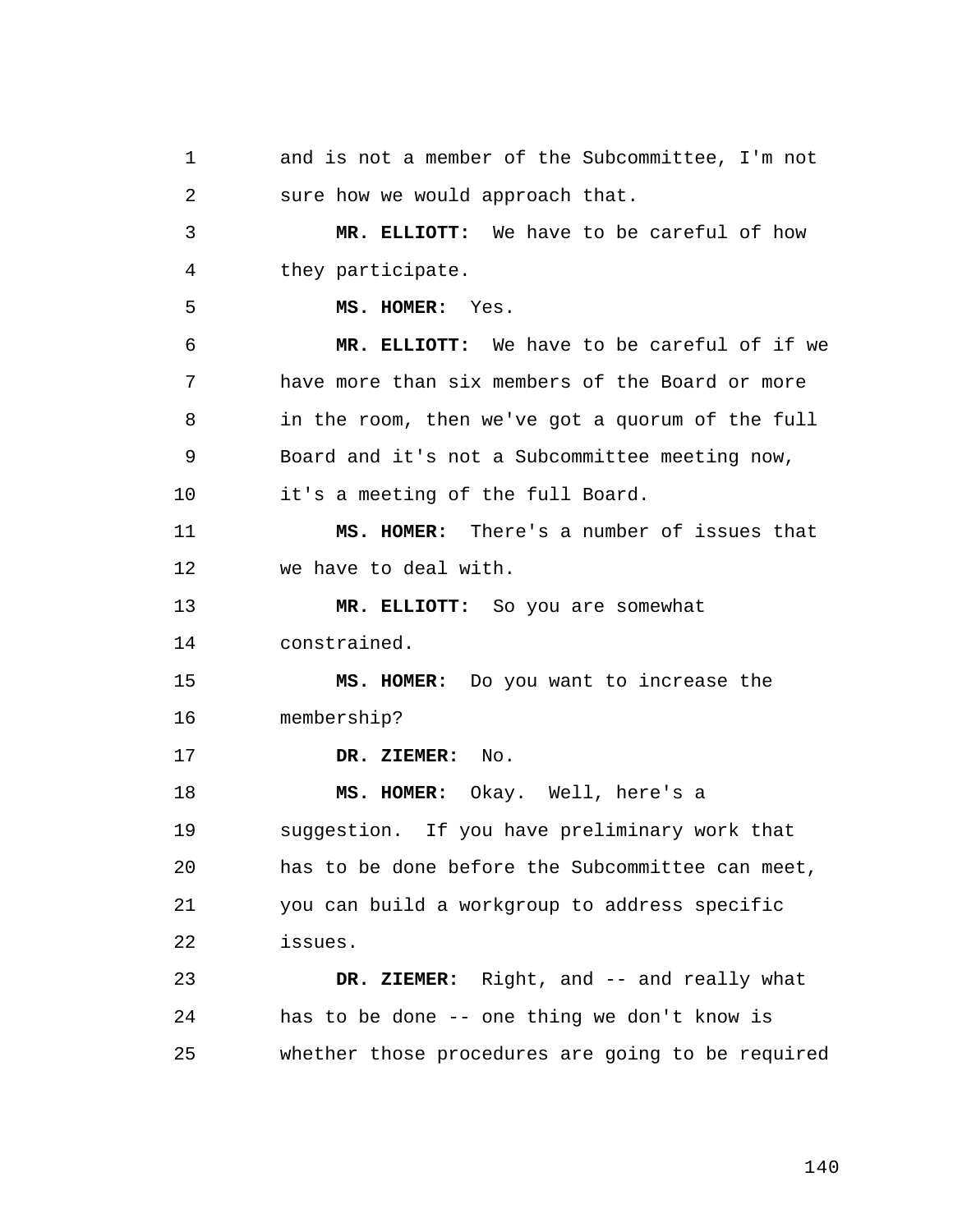1 for the approval --

2 3 4 5 6 7 8 9 10 11 12 13 14 15 16 17 18 19  $2.0$ 21 22 23 24 25 **MS. HOMER:** That's true. **DR. ZIEMER:** -- of this document. And one of the first things that will have to occur is the development of those procedures. **MS. HOMER:** Yes. **MR. GRIFFON:** I was -- I was just going to suggest that if we can appoint a Subcommittee today, then prior to the next meeting that those same individuals could act as a working group and develop some -- **DR. ZIEMER:** Well -- **MR. GRIFFON:** -- you know, flesh out those drafts for that meeting so we'd have something in place. **MS. HOMER:** And you can certainly add more individuals if more are interested in participating on that workgroup. **DR. ZIEMER:** Right. **MR. GRIFFON:** Right. **MR. ELLIOTT:** Up to six. **MS. HOMER:** Uh-huh. **MR. ELLIOTT:** No more than six. **DR. ZIEMER:** Okay. DR. MELIUS: Can I -- I -- I think for the -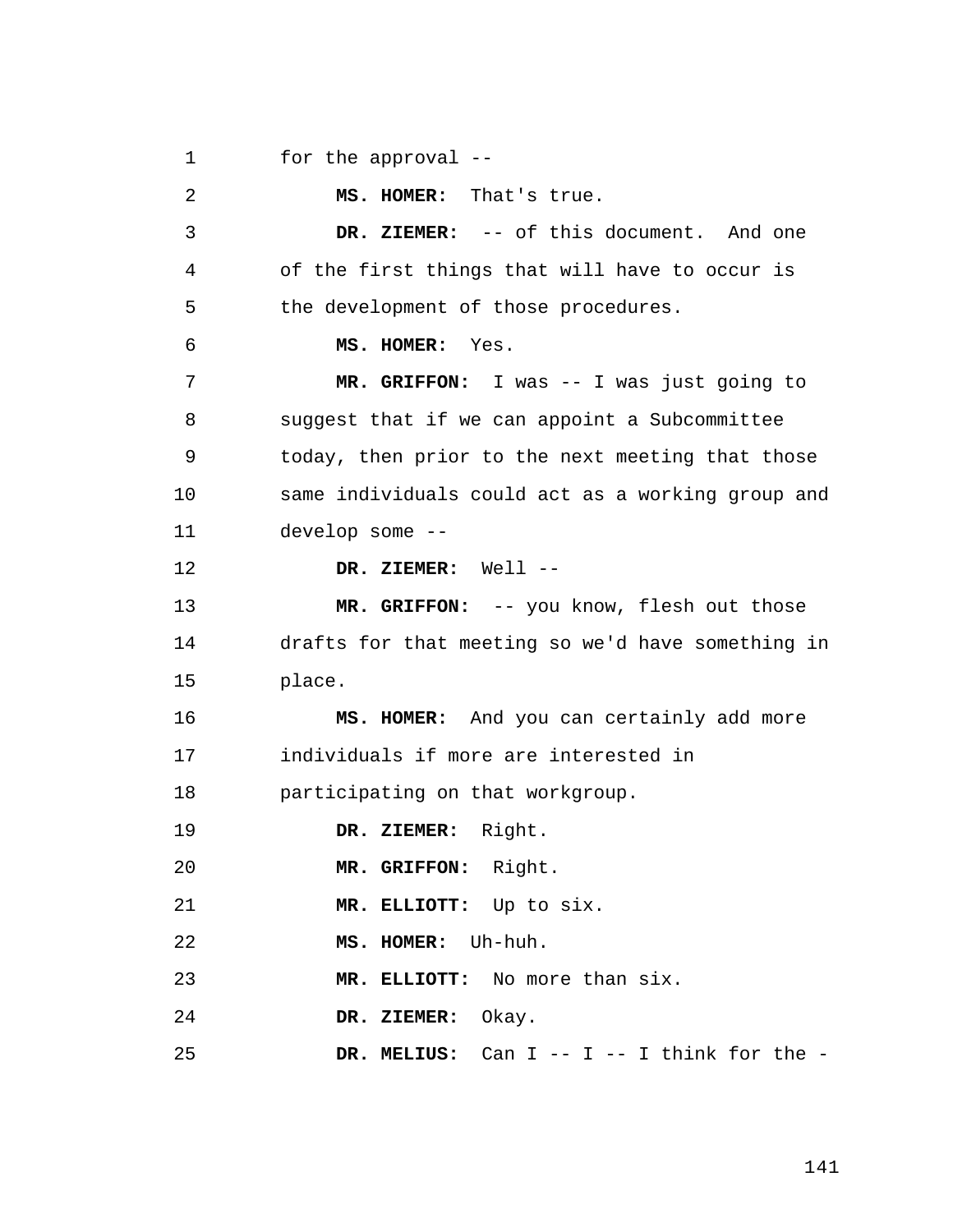1 2 3 4 5 6 7 8 9 10 11 12 13 14 15 16 17 18 19  $2.0$ 21 22 23 24 25 - I mean the idea -- part of the idea with the Subcommittee was we'd have a smaller group that would -- would meet and would delineate their tasks. I'm assuming we're not going to change the membership of that Subcommittee for every meeting, and particularly not for -- the changes in membership may have more to do with conflict of interest issues and so forth as things being considered, so for the first few meetings there should be, I would hope, a consistent membership. You know, people willing to spend that time, you know, recognizing there'll be more meetings. One of the reasons I didn't want to get on initially is I, you know -- or volunteer to be on it initially is I've got a very busy schedule for the next few months and wouldn't be available. So I think, one, if we could establish that Subcommittee, however we need to do that. Secondly is then define these workgroups to get some product that they can, you know, work on and review since we're in this sort of awkward stage until our charter is in place so that -- then coming into the meeting -- the next meeting of the full Board, after the Subcommittee meeting, then we could approve those and get --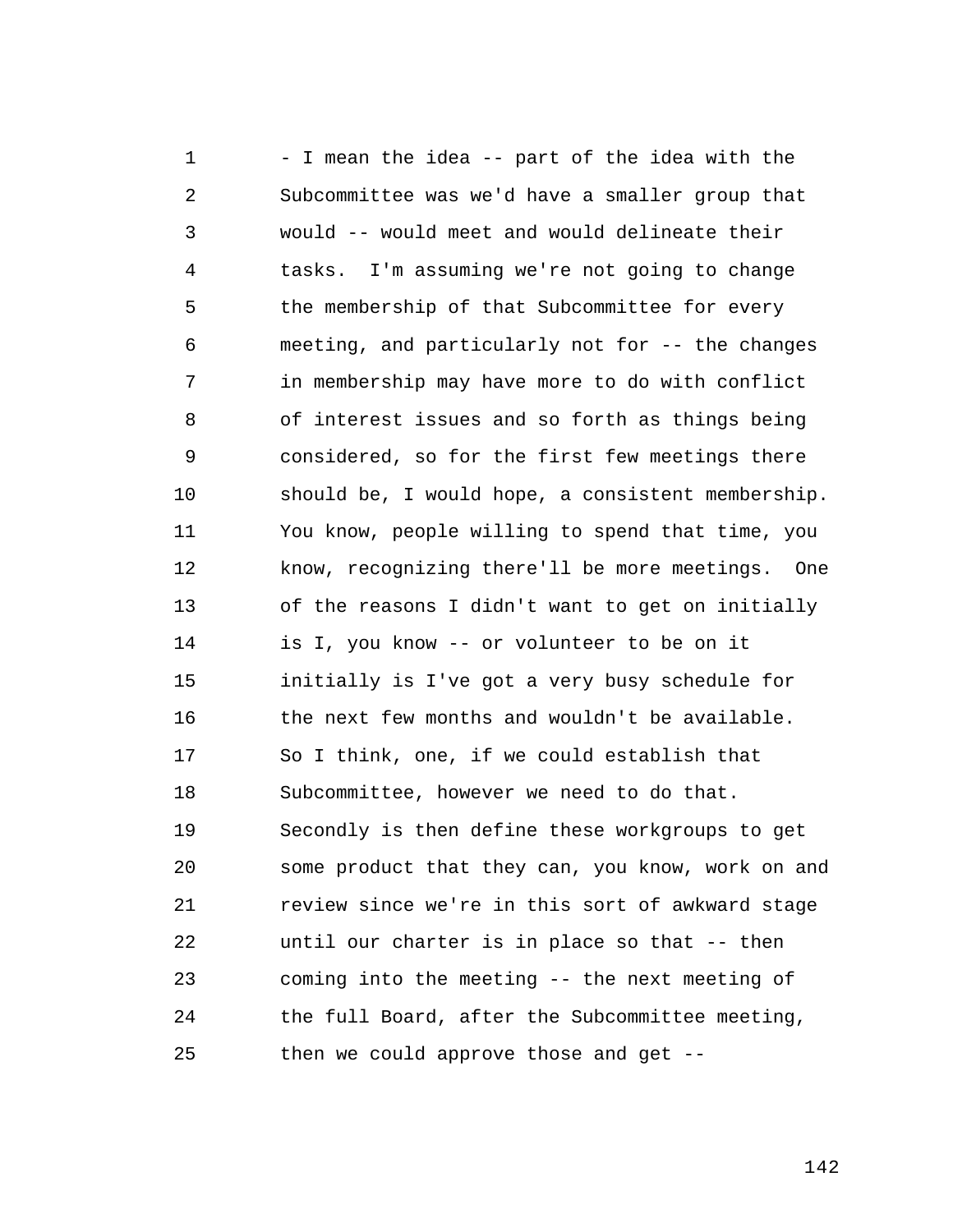1 2 3 4 5 6 7 8 9 10 11 12 13 14 15 16 17 18 19  $2.0$ 21 22 23 24 25 **MR. GRIFFON:** Keep things moving. **DR. MELIUS:** Yeah, keep things moving. **DR. ZIEMER:** Right. Okay. So I -- I think the consensus is the Board would like to have identified an initial Subcommittee that might work as a working group at the next meeting to develop procedures. Let me see the hands again -- all of you raised your hands along here -- **MR. GRIFFON:** Interested or not interested? **DR. ZIEMER:** I'm going to ask Mike if he'll serve. **MR. GIBSON:** Yes. DR. ZIEMER: Got to get some -- some spread of -- medical, is -- **DR. DEHART:** If you're desperate. **DR. ZIEMER:** Is Henry the on-- **DR. DEHART:** Henry's -- Jim and I and Henry are the three physicians. **MS. MUNN:** Henry's not here, put him on. **DR. DEHART:** I leave for Africa the day after the Board meeting, so I'm trying not to commit too many days there. **DR. ZIEMER:** I'm going to tentatively ask Henry to be on this. Mark, Tony -- one, two,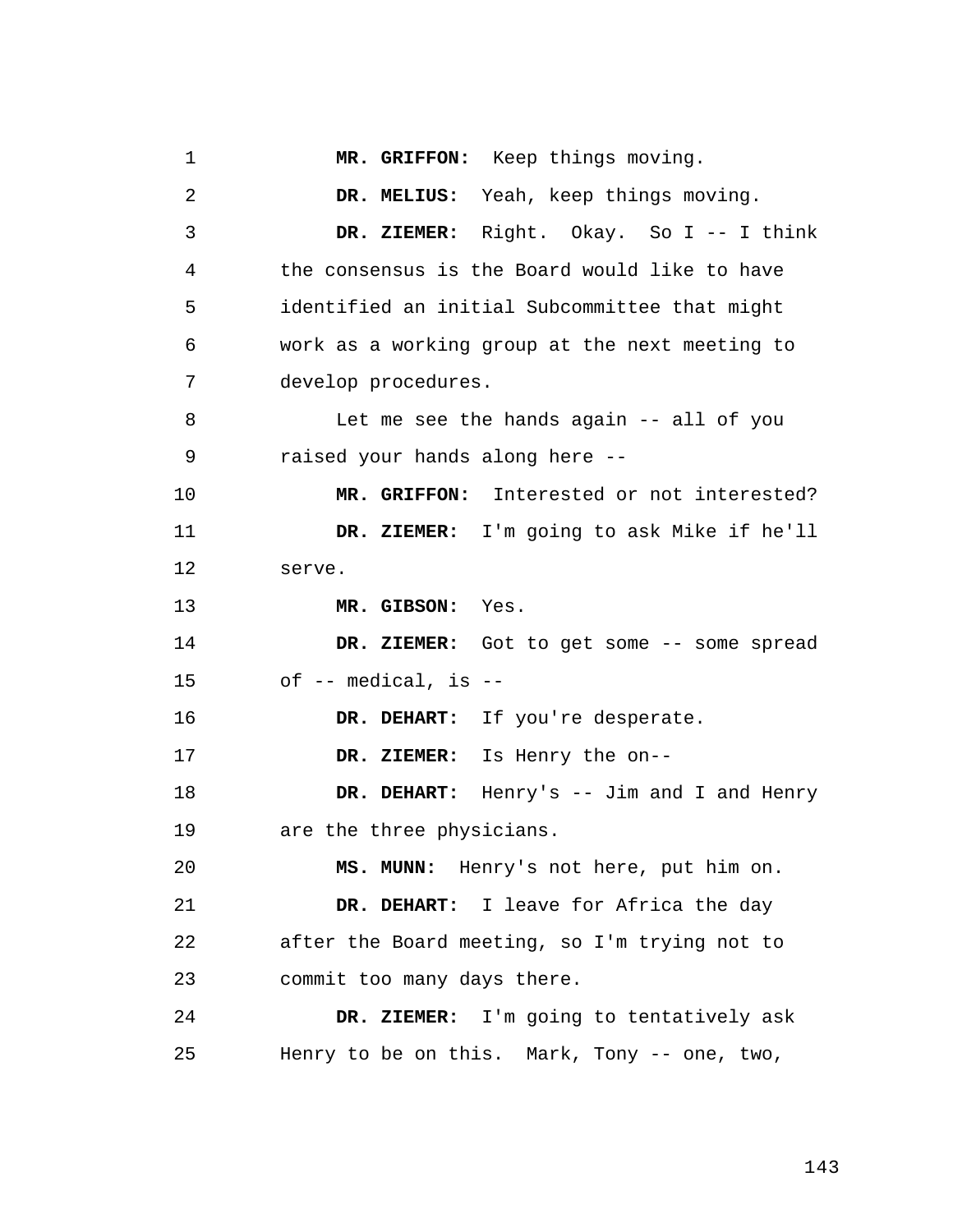1 2 3 4 5 6 7 8 9 10 11 12 13 14 15 16 17 18 19  $2.0$ 21 22  $23 - -$ 24 25 three, four. We're not over-weighted. I think I would like to put myself on this initially. We're perhaps heavy on the health physics side, but we do have -- is the -- would the committee be comfortable with that kind of a mix? **DR. MELIUS:** Yeah, I actually think more of the tasks early are going to be health physics and -- and review procedures -- not that physicians can't contribute, but... **DR. ZIEMER:** Well, I want to be mindful of the need for some balance here, as well -- **DR. MELIUS:** Yeah. No, I know, I'm not being -- but... I think more health physicists is better than more physicians, anyway, but... **DR. ZIEMER:** So to get underway I will designate those five individuals -- **MS. HOMER:** Okay, I have those names. **DR. ZIEMER:** -- we're okay doing five -- as the Subcommittee, and the Chair -- **MS. HOMER:** Five as the Subcommittee or the workgroup? **DR. ZIEMER:** This will serve as a workgroup **MS. HOMER:** Okay. **DR. ZIEMER:** -- at the initial meeting, but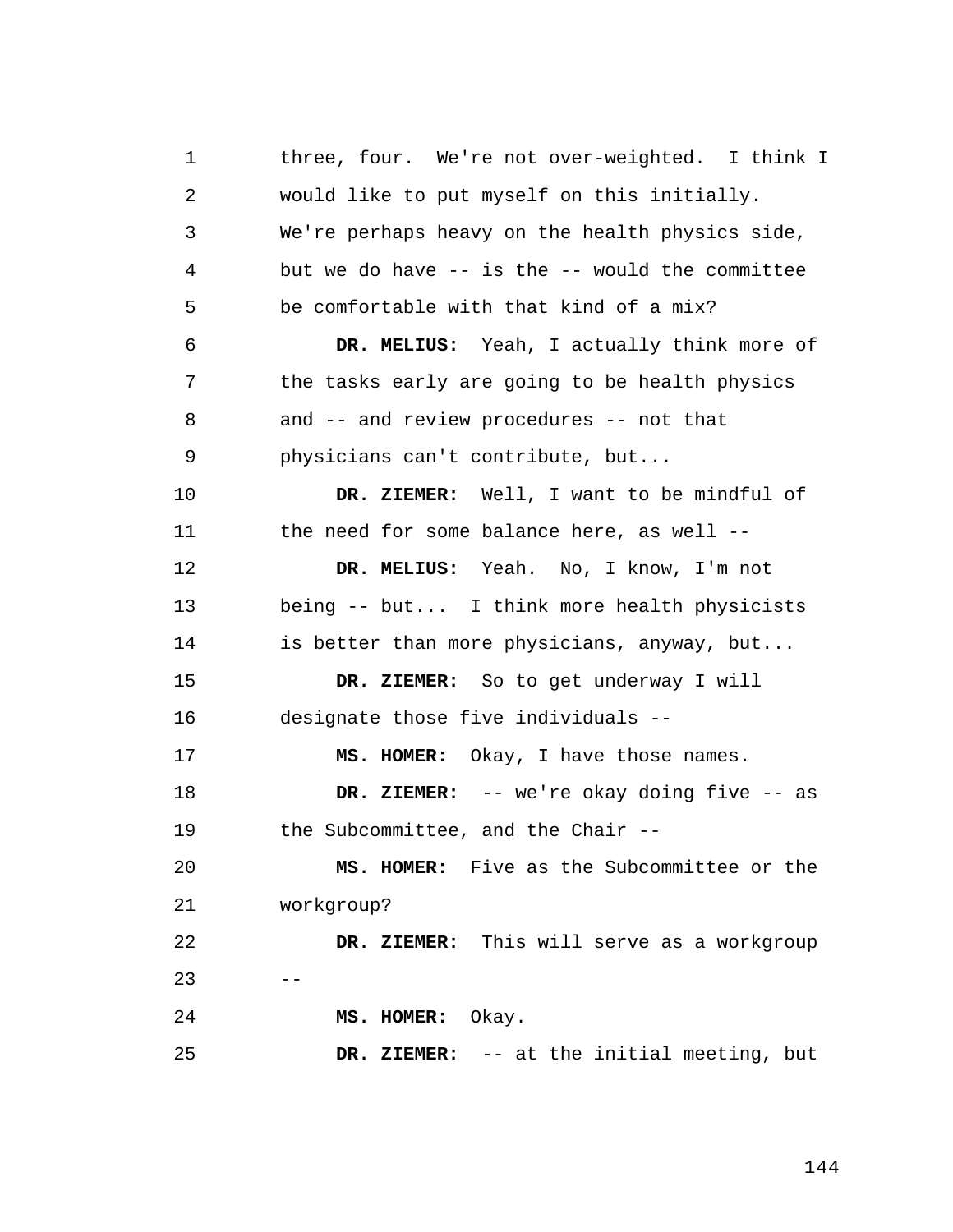1 2 will become the Subcommittee once we're chartered.

**MS. HOMER:** Okay.

3

25

4 5 6 7 8 **DR. ZIEMER:** And the Chair will exercise the prerogative of chairing this group initially, and Larry will be there as the Federal guy. The Federal guy, doesn't that have a certain ring to it?

9 10 **MR. ELLIOTT:** Looking forward to the extra travel, thank you.

11 12 13 **DR. ZIEMER:** If we meet as a workgroup, Larry, we don't need any Federal guys, I think. **MS. HOMER:** We still need a technical

14 person.

15 **MR. ELLIOTT:** We'll still have a --

16 **DR. ZIEMER:** Need somebody there.

17 18 **MR. ELLIOTT:** -- technical representative for you, if not me --

19 **DR. ZIEMER:** Got to have a Federal guy.

 $2.0$ 21 22 23 24 **MR. GRIFFON:** I was going to recommend that if -- if it's possible if we can meet before the August meeting in Cincinnati where we had access to the database and we could talk more about our selection process and the matrix and --

**DR. ZIEMER:** As opposed to meeting the day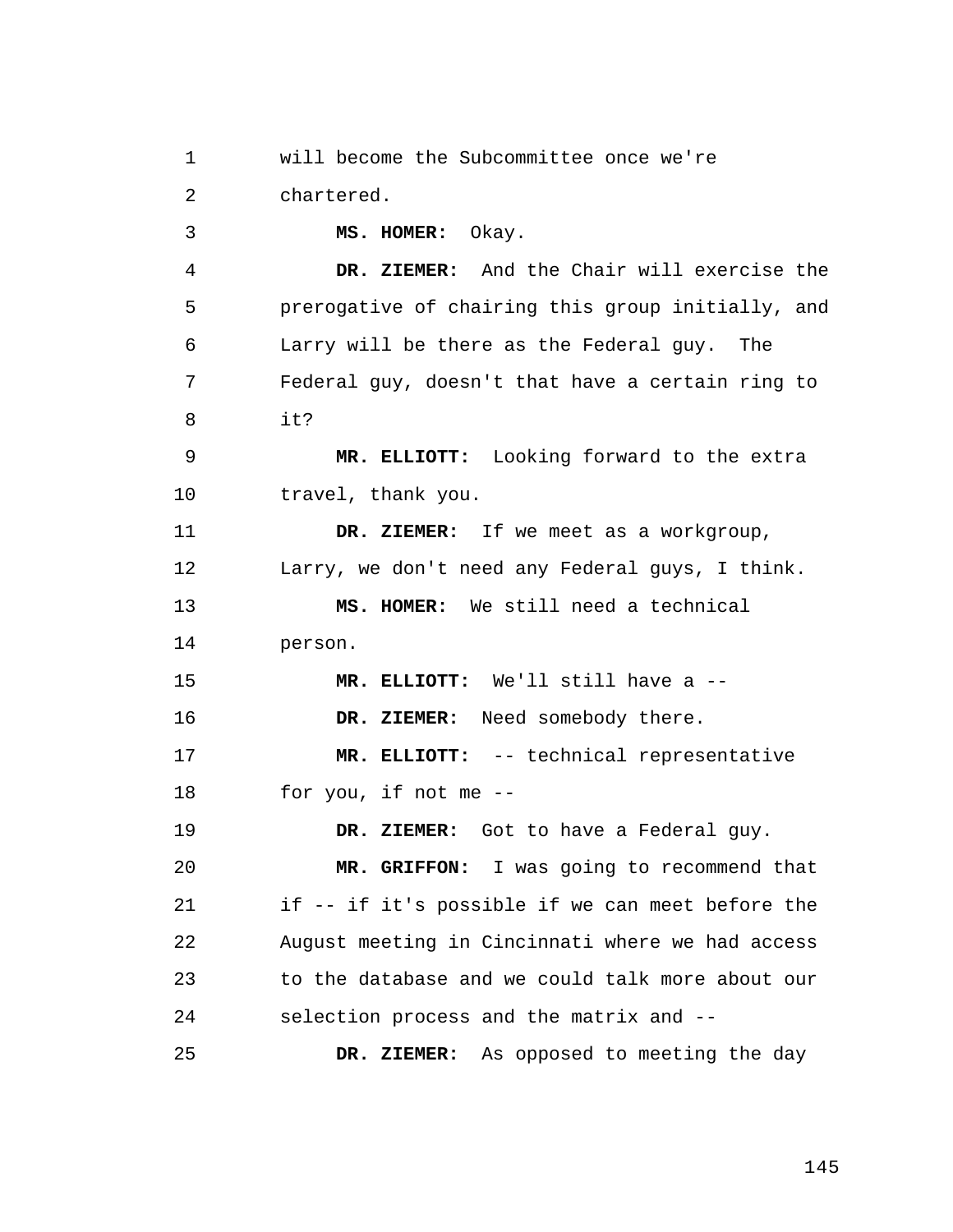1 before?

2 3 4 5 6 7 8 9 10 11 12 13 14 15 16 17 18 19  $20^{\circ}$ 21 22 23 24 25 **MR. GRIFFON:** Well -- **MR. ELLIOTT:** You want that, too? **MR. GRIFFON:** -- the day before, in Idaho, we wouldn't have access to that -- that material, so I don't know, it's just an option. It's a lot more travel, I know, I understand. **DR. MELIUS:** What if the workgroup did some sort of a meeting -- I don't know whether it'd have to be in person or on phone -- ahead of time, then if possible do a Subcommittee meeting in -- **MR. GRIFFON:** Idaho. **DR. MELIUS:** -- Idaho. I'm just concerned that this case selection -- some of these issues are going to have to be -- we have to really get moving on them 'cause -- **MR. GRIFFON:** Right. **DR. MELIUS:** -- then we have to go into this task order issue and that just takes time, and again, we've lost the deadline for this fiscal year, but we're going to have to get stuff ready to get going next fiscal year. **DR. ZIEMER:** How critical is access to the actual database as --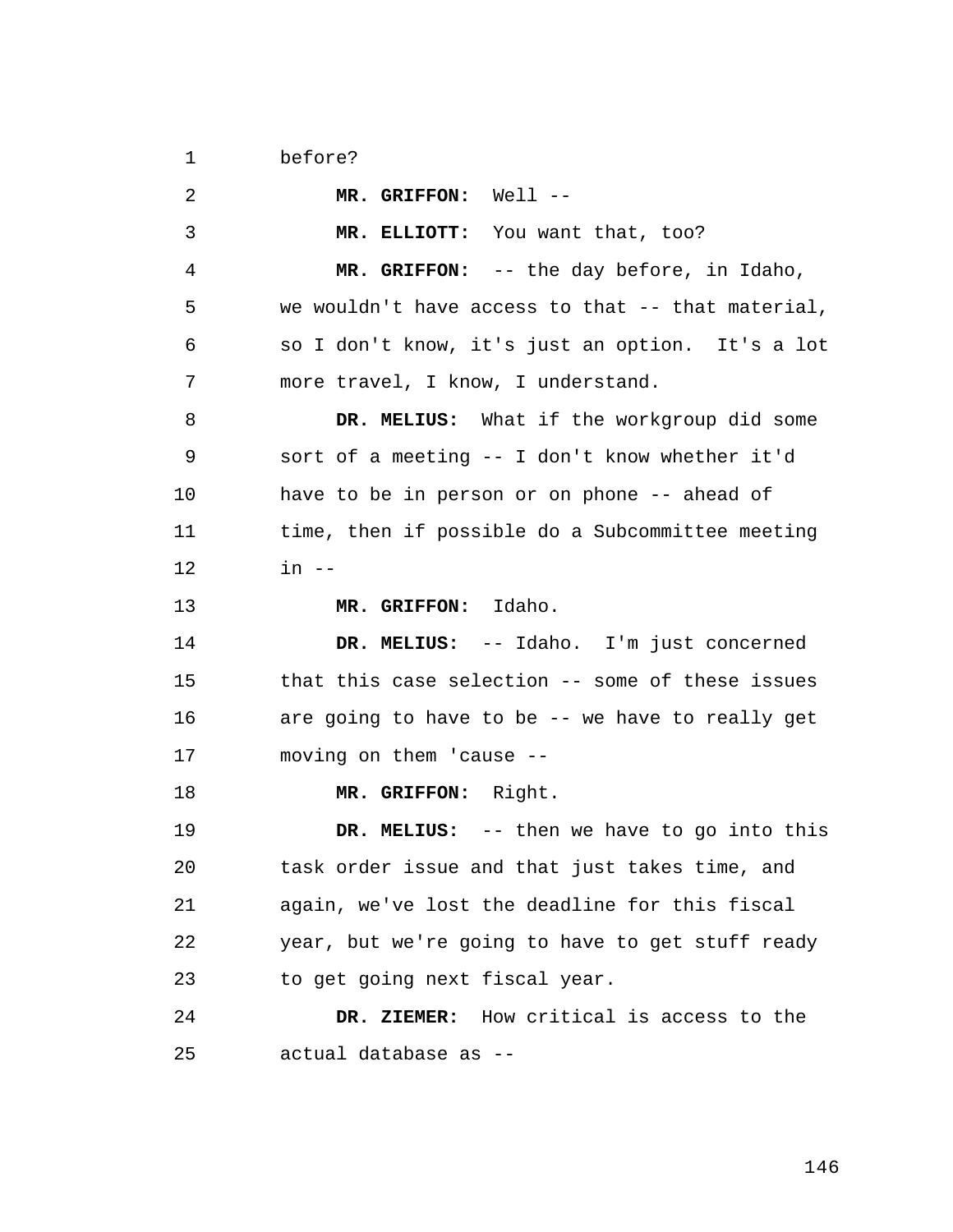1 2 3 4  $5 - -$ 6 7 8 -- 9 10 11 12 13 14 15 16 17 18 19  $2.0$ 21 22 23 24 25 **MR. GRIFFON:** Well, I just -- before Russ left I talked to him and he -- he's pulling the - - you know, he's -- he's going to query and pull together some of the stuff that I requested, but **DR. ZIEMER:** But that's -- **MR. GRIFFON:** -- if we were there and asked **DR. ZIEMER:** -- that's summary data. Right? **MR. GRIFFON:** Yeah, right, right. **DR. ZIEMER:** Right. **MR. GRIFFON:** But if we were there and asked them -- like for instance, the -- if we select a parameter that's impossible for NIOSH to sample against in the database, we're not going to get anywhere, you know. So I think it -- maybe we - you know, as long as we had a good description of all the parameters, maybe we can -- **MR. ELLIOTT:** I think there is merit to meeting in Cincinnati for the Subcommittee or the working group, and certainly Russ is working on the parameters that you spoke to him about. He told me this morning before he left that he anticipated he would have that all prepared and ready by the end of the month -- end of June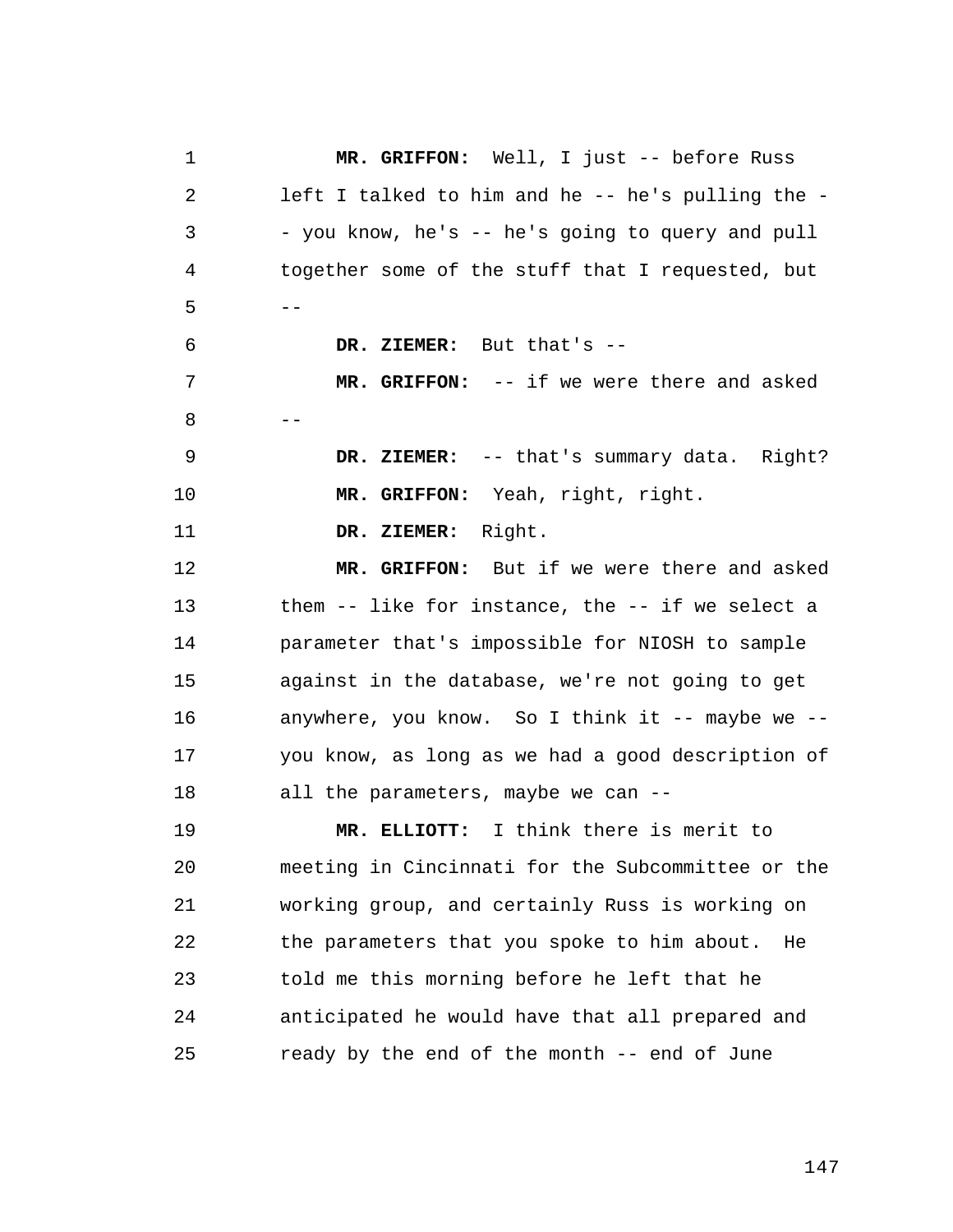1 here.

2 3 4 5 6 7 8 9 10 11 12 13 14 15 16 17 18 19  $2.0$ 21 22 23 24 25 **MR. GRIFFON:** Right. **MR. ELLIOTT:** And as you sit down and look at that, I think if you had additional queries or additional con-- you know, thing-- variables you wanted to -- to have drilled down into in the dataset -- **MR. GRIFFON:** Exactly. **MR. ELLIOTT:** -- you could do that there, whereas --**MR. GRIFFON:** We could do that on -- onsite, right? That's what -- **MR. ELLIOTT:** You could do that on-site. **MR. GRIFFON:** Then we can... **MR. ELLIOTT:** Additionally, you could -- as a working group, you know, you don't have to have a -- it's not a public meeting, so you can do that in our shop -- **MR. GRIFFON:** Right. **MR. ELLIOTT:** -- right there with NOCTS and see, you know, live, final cases, too, if you wanted to examine the content of a dose reconstruction case file. **DR. ZIEMER:** And we can work on a date separately and let's go ahead and plan that then,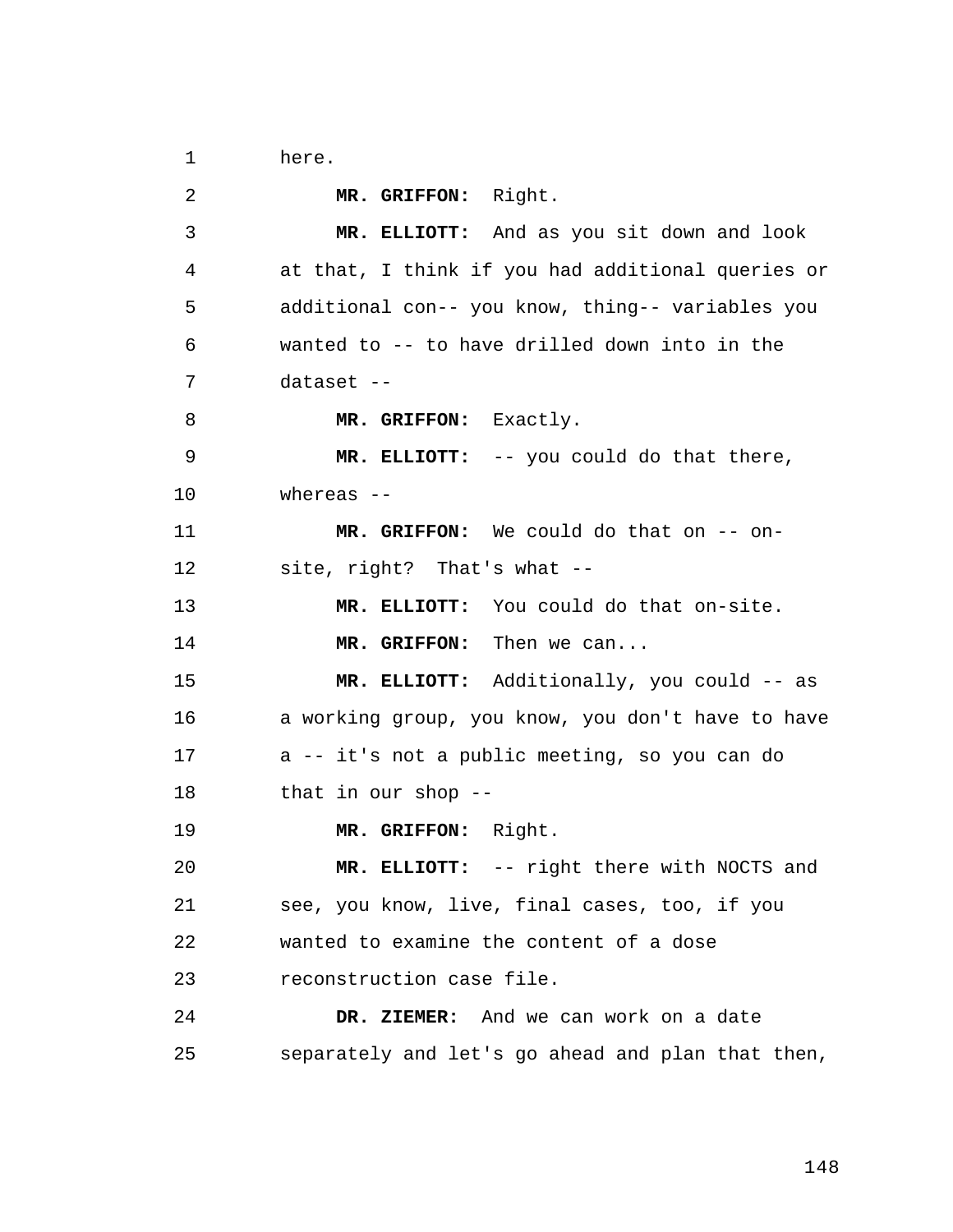1 2 3 4 5 6 7 8 9 10 11 12 13 14 15 16 17 18 19  $2.0$ 21 22 23 24 25 a Cincinnati meeting for the workgroup. And Roy, if Henry is not available -- and this meeting would be earlier than the Idaho meeting -- can we put you down as a backup, sort of the medical end? **DR. DEHART:** Fine. **MR. GRIFFON:** Could we -- I don't know if we -- are we -- do we need to wait and see where Russ is at or can we pick a tentative date for that -- I mean I think it's going to be the end of July probably, or... **MR. ELLIOTT:** Well, I think you -- **MR. GRIFFON:** Or the end of August? **MR. ELLIOTT:** The end of August is when you're going to be in Idaho -- **MR. GRIFFON:** Right. **MR. ELLIOTT:** -- and I think you should try to pick a date today, if you could, so that -- **MR. GRIFFON:** That's what I mean, I -- **MR. ELLIOTT:** -- we could -- I'm sure Russ will have his piece together by the end of the month here and we'll have the DOL input to that so we'll know what the set of final adjudicated cases are. **MR. GRIFFON:** That's what I'd like to --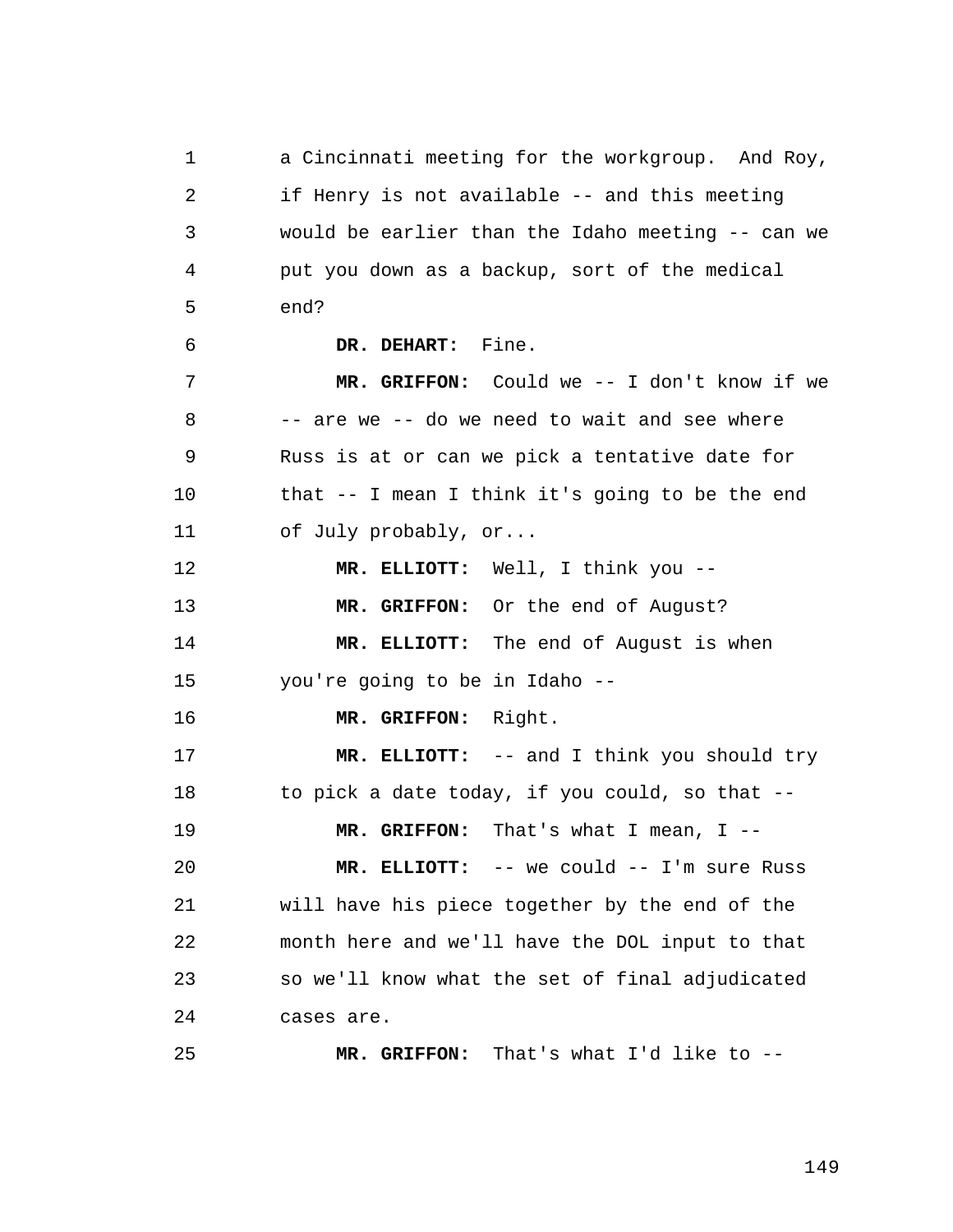1 yeah.

2 3 4 5 6 7 8 9 10 11 12 13 14 15 16 17 18 19  $2.0$ 21 22 23 24 25 **MR. ELLIOTT:** And if you could identify a date that doesn't, you know, present a conflict for us, we could put that on the calendar and get it set. **DR. ZIEMER:** We're going to have to get Henry on the phone, though, separately, so I think -- we don't have to do that necessarily in open session, do we -- **MR. ELLIOTT:** No. **DR. ZIEMER:** -- pick that date? We just need to find a mutually agreeable date amongst the individuals who will do that. **MR. ELLIOTT:** You don't have to set the date today. I didn't mean that. But you should -- I'd like for you to do it soon, if you could. **MS. MUNN:** And isn't the working group also going to put together a draft of a procedure, too, for us? **DR. ZIEMER:** That will be part of the task - - basically be working on procedures in this process, right -- procedures called for in the charter. Okay. Thank you. Any other items that we need to deal with today? If not, I'll declare --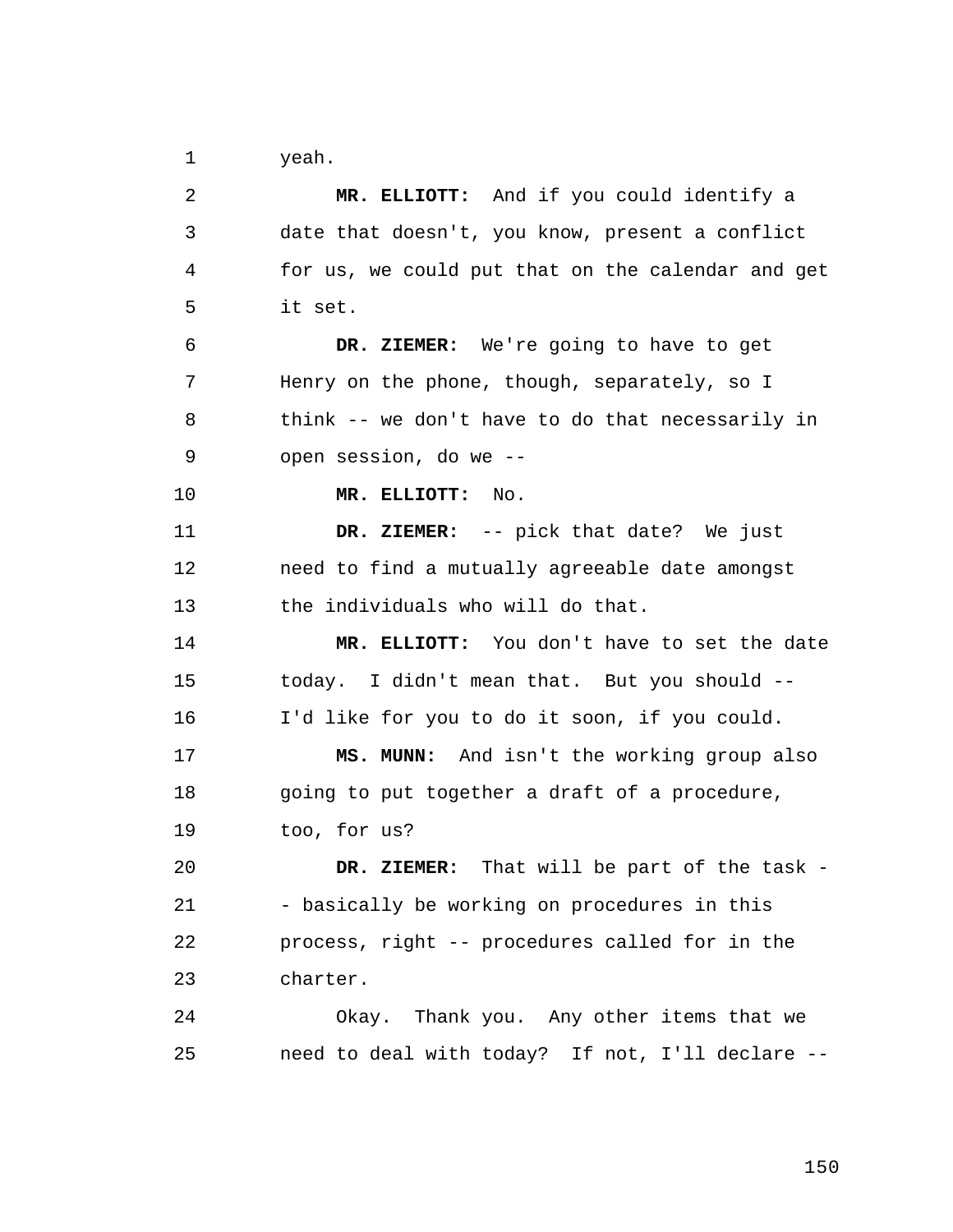1 2 3 4 5 6 7 8 9 10 11 12 13 14 15 16 17 18 19  $2.0$ 21 22 23 24 25 **MR. GRIFFON:** Can I -- one more -- one more item. I just wanted to -- to get on our action items, I guess, for our Board that at some point down the line we work with NIOSH or have a discussion or get a chance to comment on the procedures for SEC -- **DR. ZIEMER:** Yes, in fact -- **MR. GRIFFON:** -- tied to the SEC rule -- **DR. ZIEMER:** -- I think that is actually a requirement in -- in the -- is it in the rule itself mentions that we will -- **MR. GRIFFON:** Review and approve? Does it say -- I don't know if it says that. **MS. MUNN:** That we will what? **MR. ELLIOTT:** Well, the procedures are what they are as approved all the way through OMB, so you can certainly comment on it. We'll consider those, and as we need to, we will make the changes. **DR. MELIUS:** I think we're referring to the guidelines, though. **MR. ELLIOTT:** There is no such thing as guidelines. **DR. MELIUS:** Guidance, what -- **MR. ELLIOTT:** Guidelines. What -- we're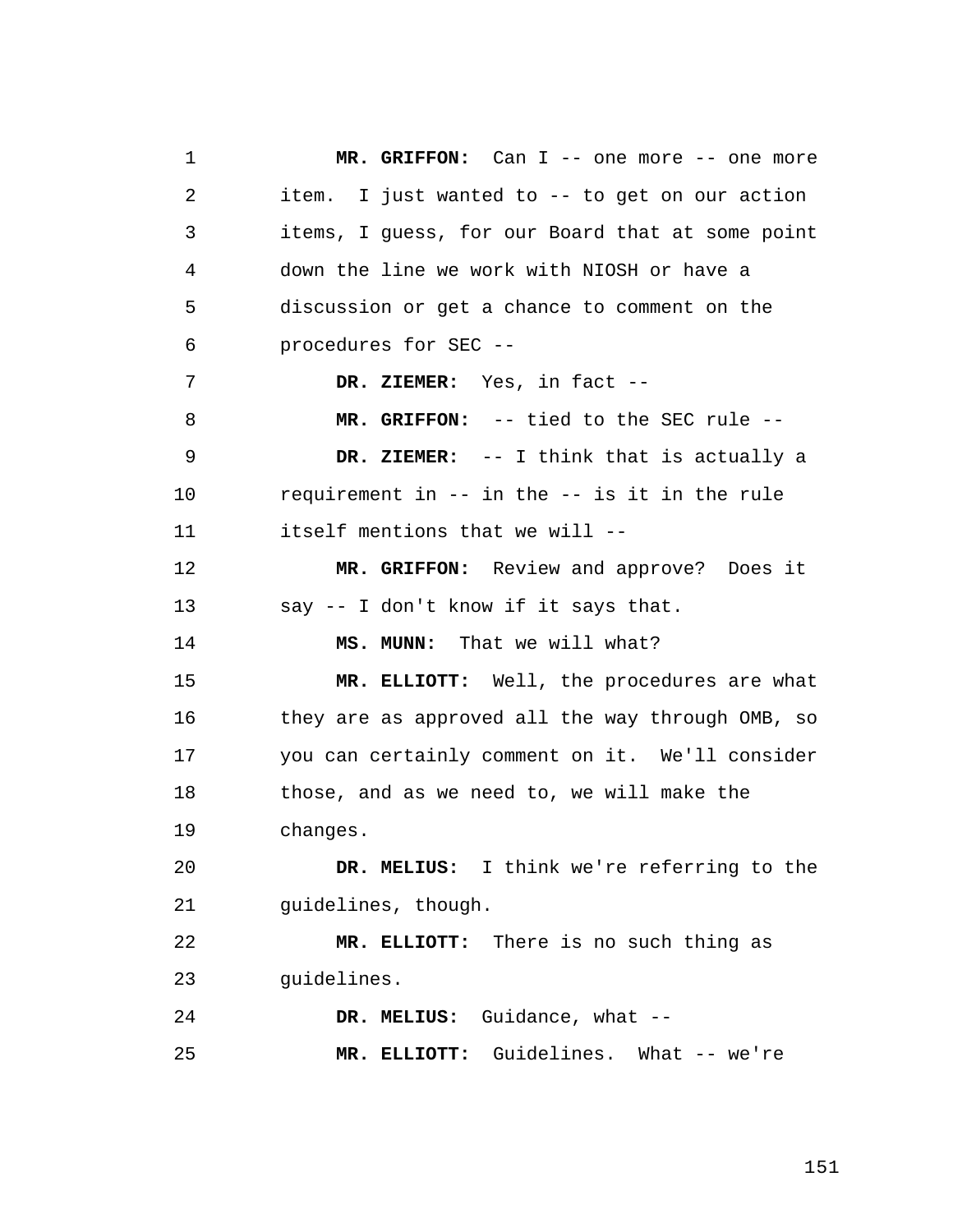1 2 3 4 5 6 7 8 9 10 11 12 13 14 15 16 17 18 19 20 21 22 23 24 25 talking procedures. Procedures is a term. Guidelines leaves us too open to be flexible. Procedures will be followed, so these are - these are administrative procedures or implementing procedures for the SEC. **DR. ZIEMER:** Yeah, actually I think in the - - the preface, what's the proper term for -- **MR. ELLIOTT:** Preamble. **DR. ZIEMER:** Preamble -- the preamble actually mentioned that there would be that approval process, but then went on to point out that these procedures have become a part of the document itself. But we certainly want to see those and have an opportunity to react to them. **MR. ELLIOTT:** And I apologize for them not being provided here at this meeting, or not being on our web site. We fully intended to load the *Federal Register* notice of the rule on the web site and, companion to that, these procedures. And we had some final scrubbing to make sure we had attended to all comments on those within the review and comment that we receive from other departments in administration, as well as OMB, and so we didn't get that done in time. They were busy working on it last night/this morning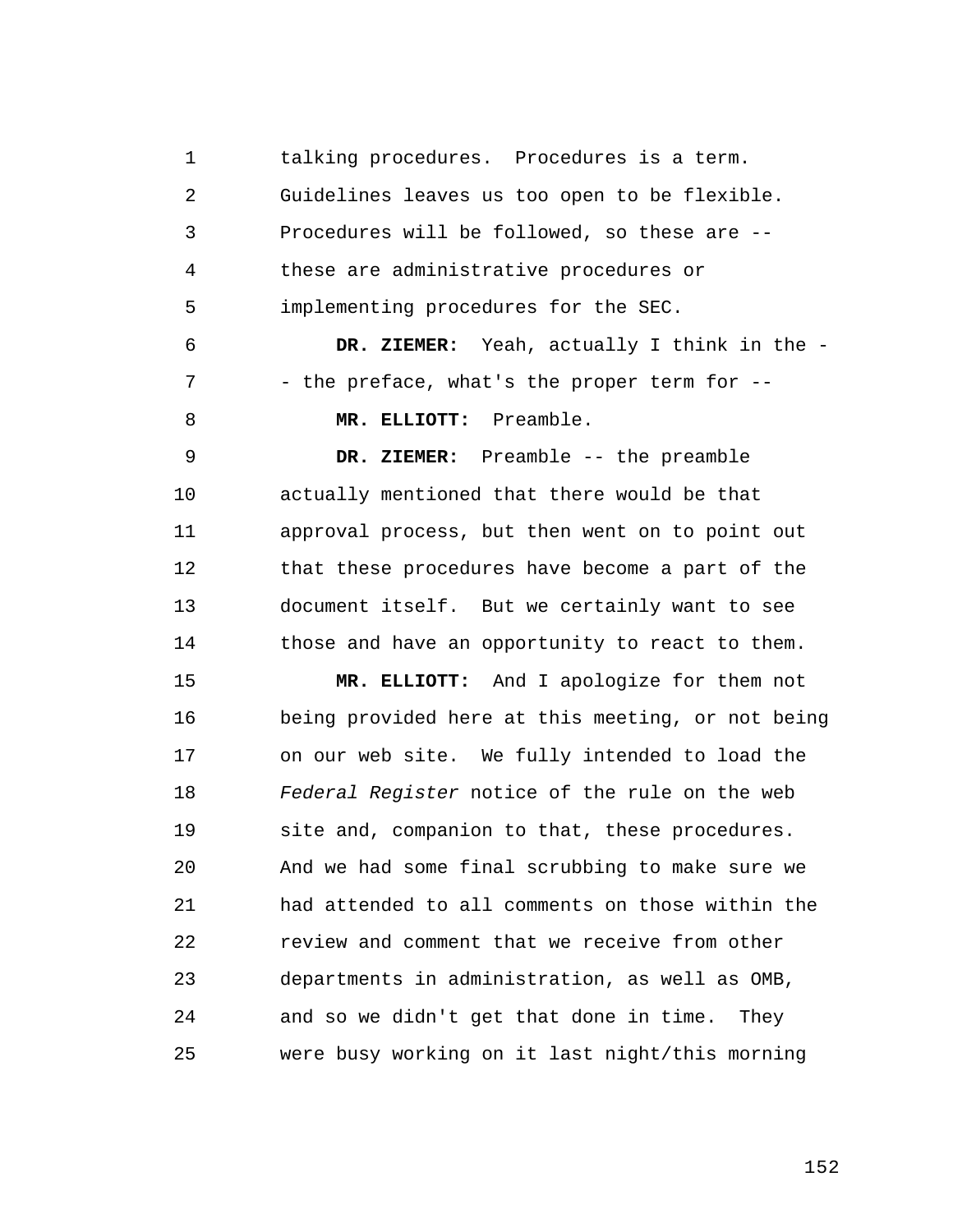| 1  | and I was hoping to be able to present a copy to |
|----|--------------------------------------------------|
| 2  | you before we left here today, but I can't do    |
| 3  | that just yet, $so$                              |
| 4  | PUBLIC COMMENT                                   |
| 5  | DR. ZIEMER: Okay. Thank you. We have the         |
| 6  | public comment period. I only have one request   |
| 7  | for comment today, which is from Ralph Krieger   |
| 8  | from PACE. Ralph?                                |
| 9  | MR. KRIEGER: (Off microphone) (Inaudible)        |
| 10 | but I think it's most important that all of you  |
| 11 | understand what you're doing.                    |
| 12 | THE COURT REPORTER: Could you use the mike?      |
| 13 | MR. KRIEGER: (Off microphone) It's not a         |
| 14 | joking --                                        |
| 15 | MR. ELLIOTT: Use the mike, please.               |
| 16 | MR. KRIEGER: It's not a joking matter that       |
| 17 | you were assigned to do this -- this purpose of  |
| 18 | dose reconstruction. You are representing your   |
| 19 | American workers. That's who you're              |
| 20 | representing, make no mistake. They're           |
| 21 | taxpayers, all of them. Many of them were World  |
| 22 | War II and veterans on other wars. They          |
| 23 | sacrificed their lives. Yours is a daunting      |
| 24 | task. It really is. As are we to you in the      |
| 25 | Federal connection. You're charged with the duty |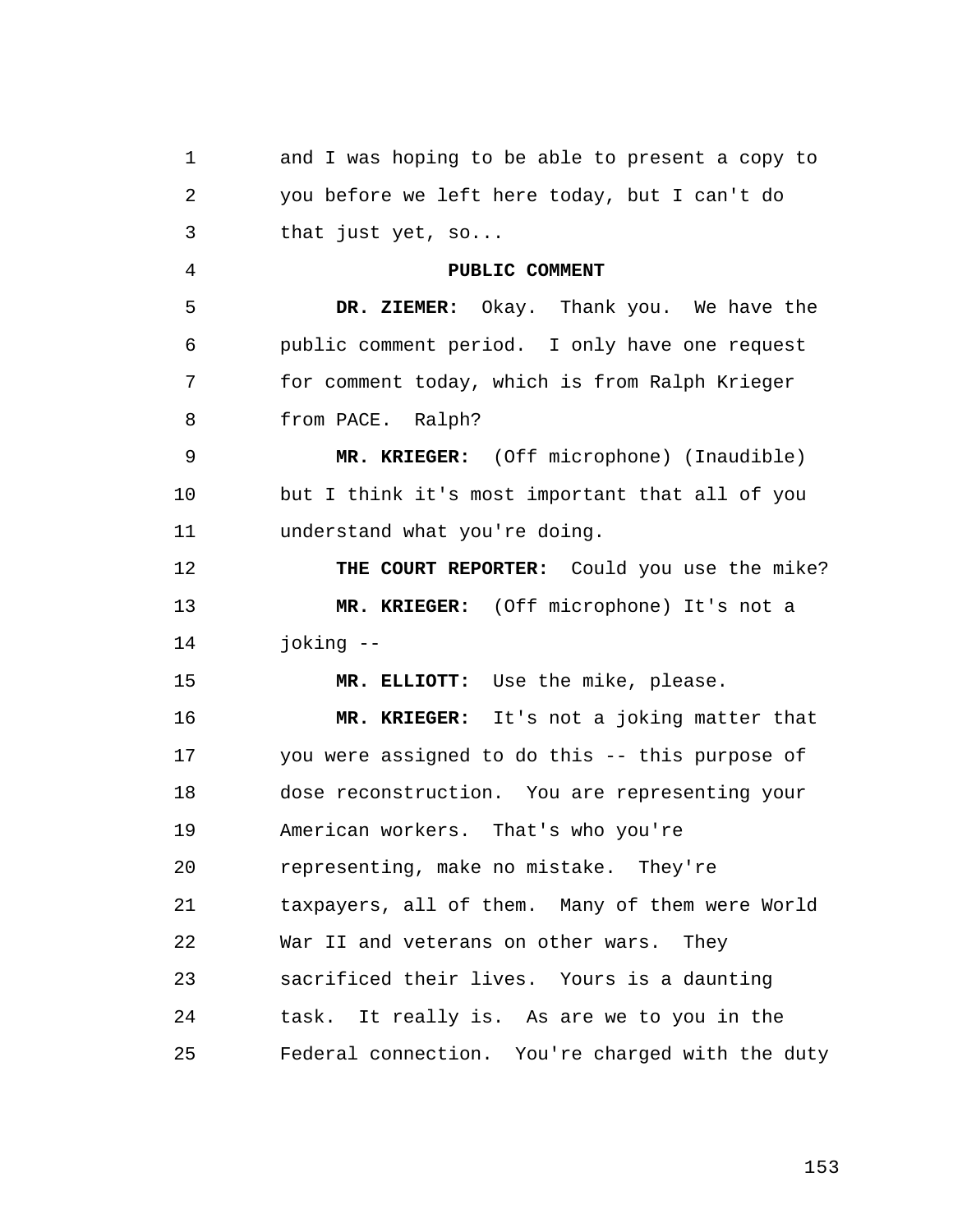1 2 3 4 5 6 of finding out what the doses, what causes the cancer, what types of cancer. That's what your task is, so you can get it to the proper people in Washington who are administrating (sic) this program. That's a daunting task. Do not take it lightly.

7 8 9 10 11 I'm an elected official. I'm vice president of the amalgamated groups. I've got environmental groups. My duty is to my membership. That's why I stand before you today. Do not take your task lightly.

12 13 14 15 16 17 18 19  $2.0$ 21 22 23 24 25 I would recommend to the Board that you send some people to Albany and you get -- go through the files down in Albany, and this is -- (reading) the State Assembly -- the Assembly, State of New York. Federal Connection, a History of the U.S. Military Involvement in the Toxic Contamination of Love Canal and the Niagara Frontier Region, January 29th, 1981. An interim report to New York State Senate, Assembly Speaker Stanley Fink, New York State Assembly, Toxic Tests -- Test Work on Toxic Substances, Volume I. Forgive me, I forgot my glasses. It's page 151. (Reading) Finding: Survey of workers at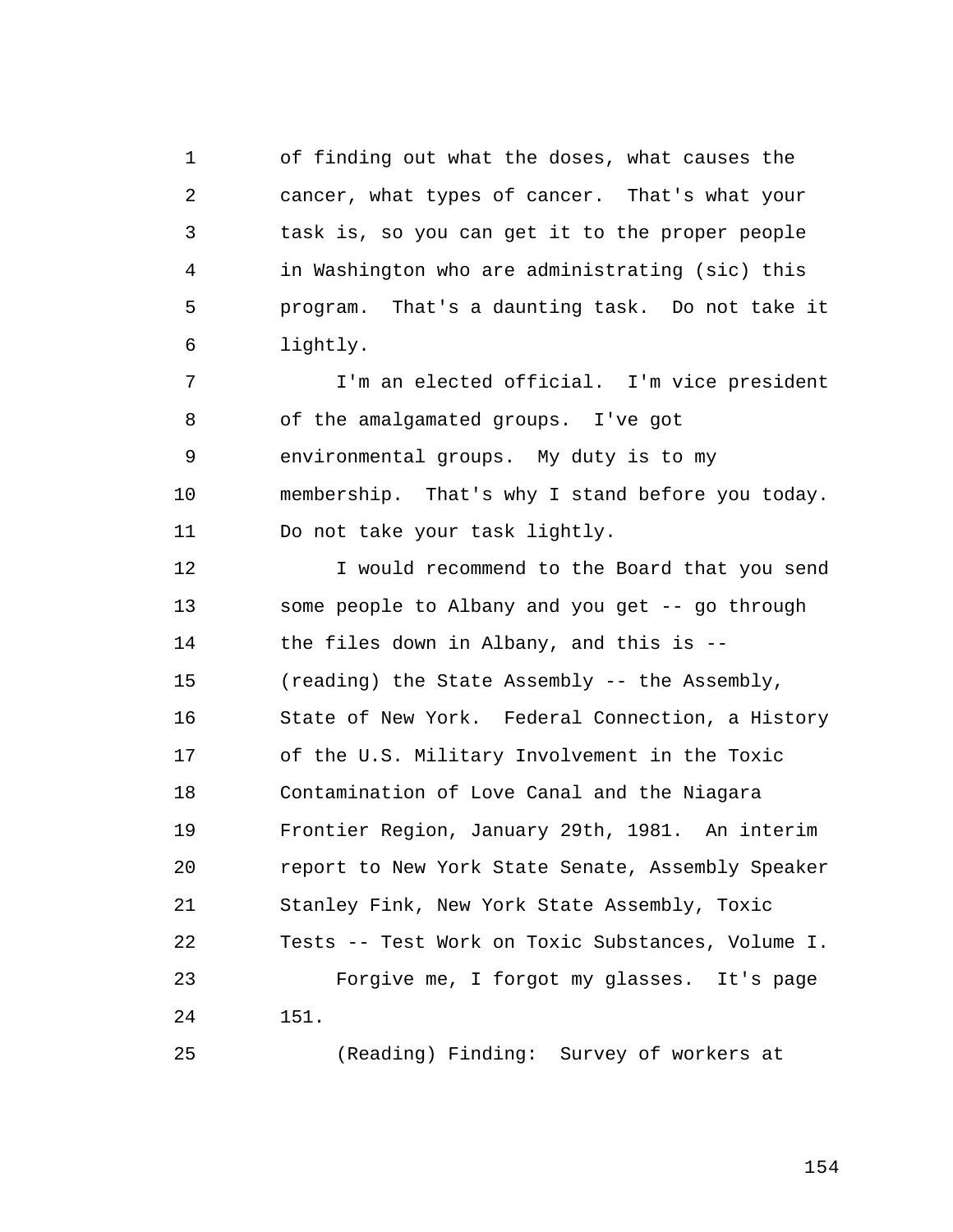1 2 3 4 5 6 7 8 9 10 11 12 13 14 15 16 17 18 19  $20^{\circ}$ 21 22 23 24 25 various Manhattan Project and Atomic Energy Commission plants in the Niagara Frontier region were, due to the primitive Federal standards and inaccurate protection, exposed to excessive levels of radiation. Introduction: Over the years of the Manhattan Project and the early Atomic Energy Commission operations, many New York workers were exposed to excess levels of radiation. In many cases the workers were not made fully aware of the hazards involved with the radiation -- radioactive substances, particularly due to the secrecy of the projects, particularly because of the research on radiation effects had not significantly considered the long term effects on human beings. In 19-- in the -- in the '40's especially radiation effects were judged largely on the basis of immediate toxicity, not on the basis of latent, long-term effects. Exposures of workers to large sudden doses was avoided, not always successfully. But little consideration was given to the extended exposure to low-level radiation. Governmentfinanced independent studies conducted since World War II have called increased attention to the latent effects of exposure to low-level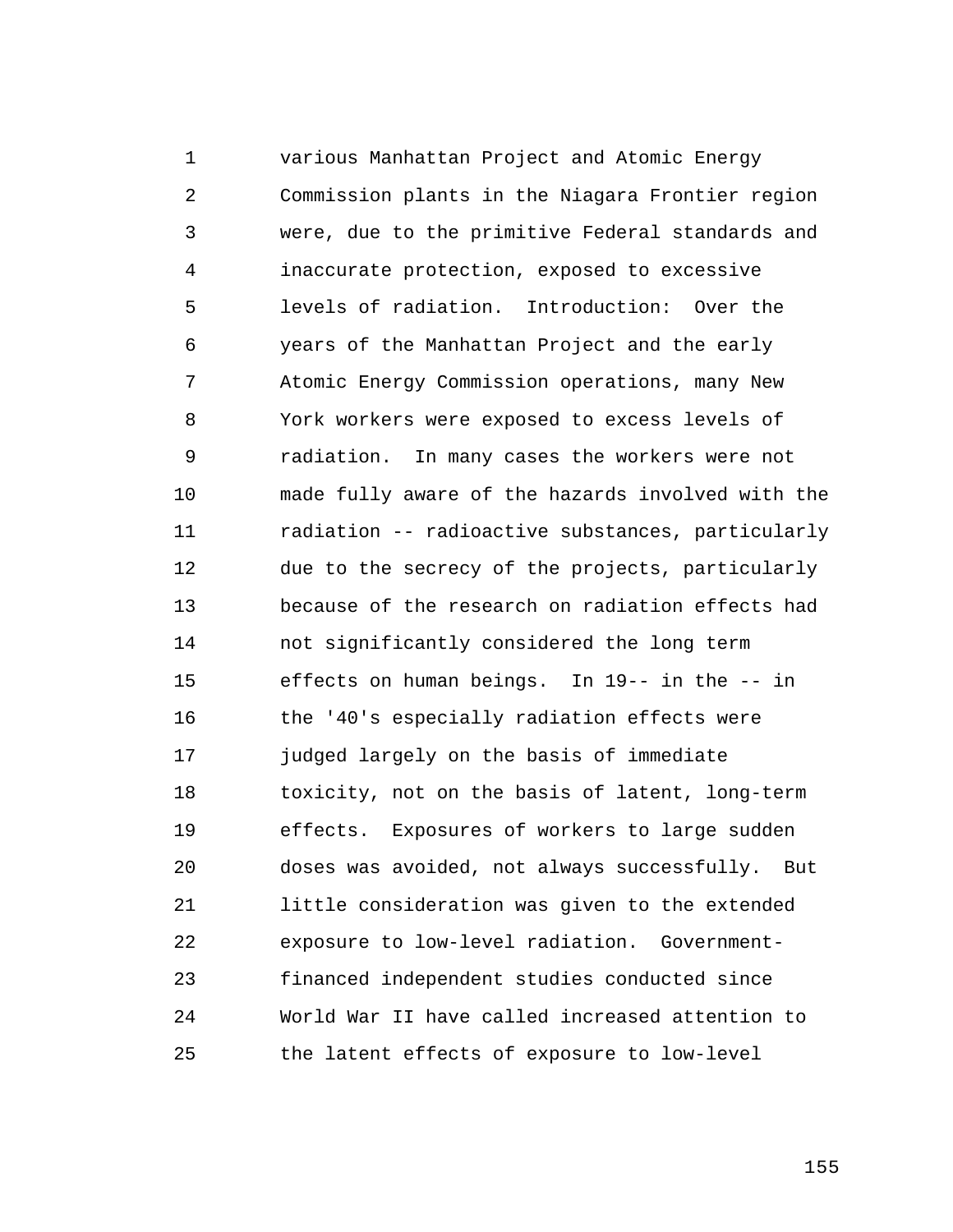1 2 3 4 5 6 7 8 9 10 11 12 13 14 15 16 17 18 19  $20^{\circ}$ 21 22 23 24 25 radiation, particularly in the work place. Leukemia and cancers incidence as a result of exposure to radiation is now accepted premise of every licensed health physics program. Even though the studies have resulted in better worker protection, little is known about the health histories of the workers who were exposed during World War II and after in western New York. Men and women who worked at Linde Air Products, Electromag-- (Inaudible) Company and later Lake Ontario Ordnance Works, Simonds Saw and Steel, Bethlehem Steel and other locations may have been the unwitting casualties of Hiroshima, Nagasaki and Bikini Atoll and the Cold War arms race. Whatever their sacrifice may have been, it has gone unacknowledged by Federal authorities. There is no evidence that officials have ever looked into the health histories of these workers. Records made available to the task force investigator indicate that many workers were exposed to radiation which exceeded even primitive standards of the time. At the point - at one point the permissible exposure limits were raised in order to spur the war effort, and that's a fact. The discussions that follow will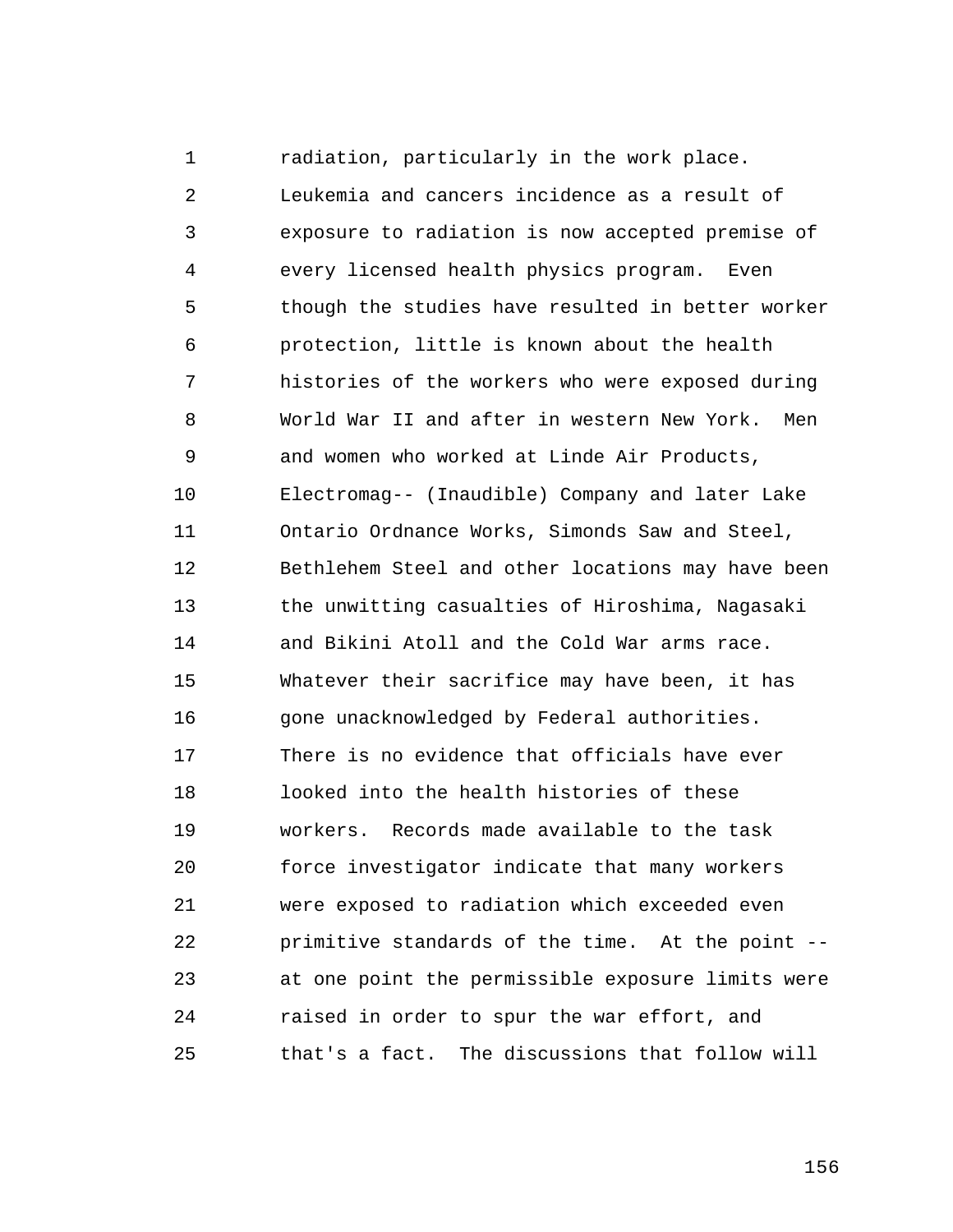1 2 3 4 5 6 7 8 focus on the first -- will focus first on the exposure standards, safety procedures used by the Manhattan Engineering District and Atomic Energy Commission (AEC). Document indi-- documented indi-- indications of workers' overexposure will then be set forth by discussion of the recent studies which have given new meaning to radiation effects.

9 10 11 12 13 14 15 16 17 18 19  $20^{\circ}$ 21 22 23 24 25 That's your charge. You are the first independent organization and committee who will be charged with looking into this, aside from Stanley Fink and the State Assembly. These records are on our web site. We have this full volume, volume one and two. I don't even want to read you what the wells -- the injection wells, what they say about the injection wells. I still have not received that report from the EPA. That's why building 14 is coming down. Wasn't because the Corps of Engineers wanted it down, wasn't because Breck's Air\* wanted it down, and it wasn't because the predecessor wanted it down. They didn't. The EPA says you will take it down. Some of those counts are down there that they tell us about are 160,000 disintegrations per minute 50 years later in the sewers. That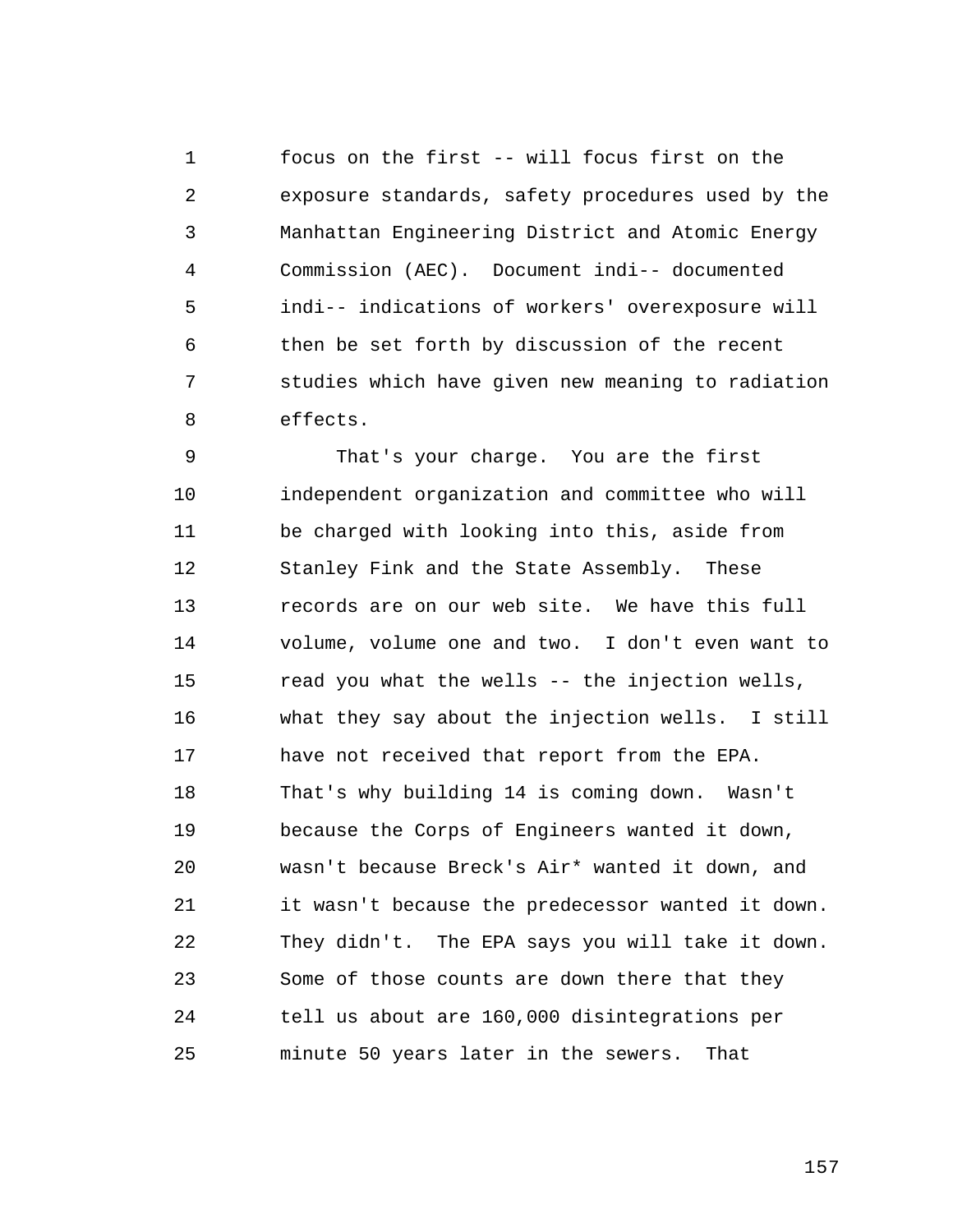1 2 3 4 5 6 contamination is going into the drinking water of millions of western New Yorkers. I know this for a fact. I have the documentation. And the EPA has already indicated that there is surface contamination. Also the Bechtel study in 1973 and the study the Oak Ridge did is '78.

7 8 9 10 11 12 13 14 15 16 17 You have a daunting and awesome task, and I trust all of you will take it very seriously 'cause my members are dying and their families are suffering. I wish you all well. Thank you for coming to western New York. I hope you enjoyed it. If you had a few minutes you could go over to Linde and watch them tear down the building and see what they're doing over there, 'cause they're working today. Maybe, if they really run into something that they weren't suspecting. Thank you very much.

18 19 **DR. ZIEMER:** Thank you, Ralph, for very challenging words to us today.

 $2.0$ **MS. BARTOSYEK:** Sir, may I?

21 **DR. ZIEMER:** Yes.

22 **MS. BARTOSYEK:** Thank you.

23 24 **DR. ZIEMER:** You'll have to identify yourself for the record.

25 **MS. BARTOSYEK:** Janice Bartosyek. I also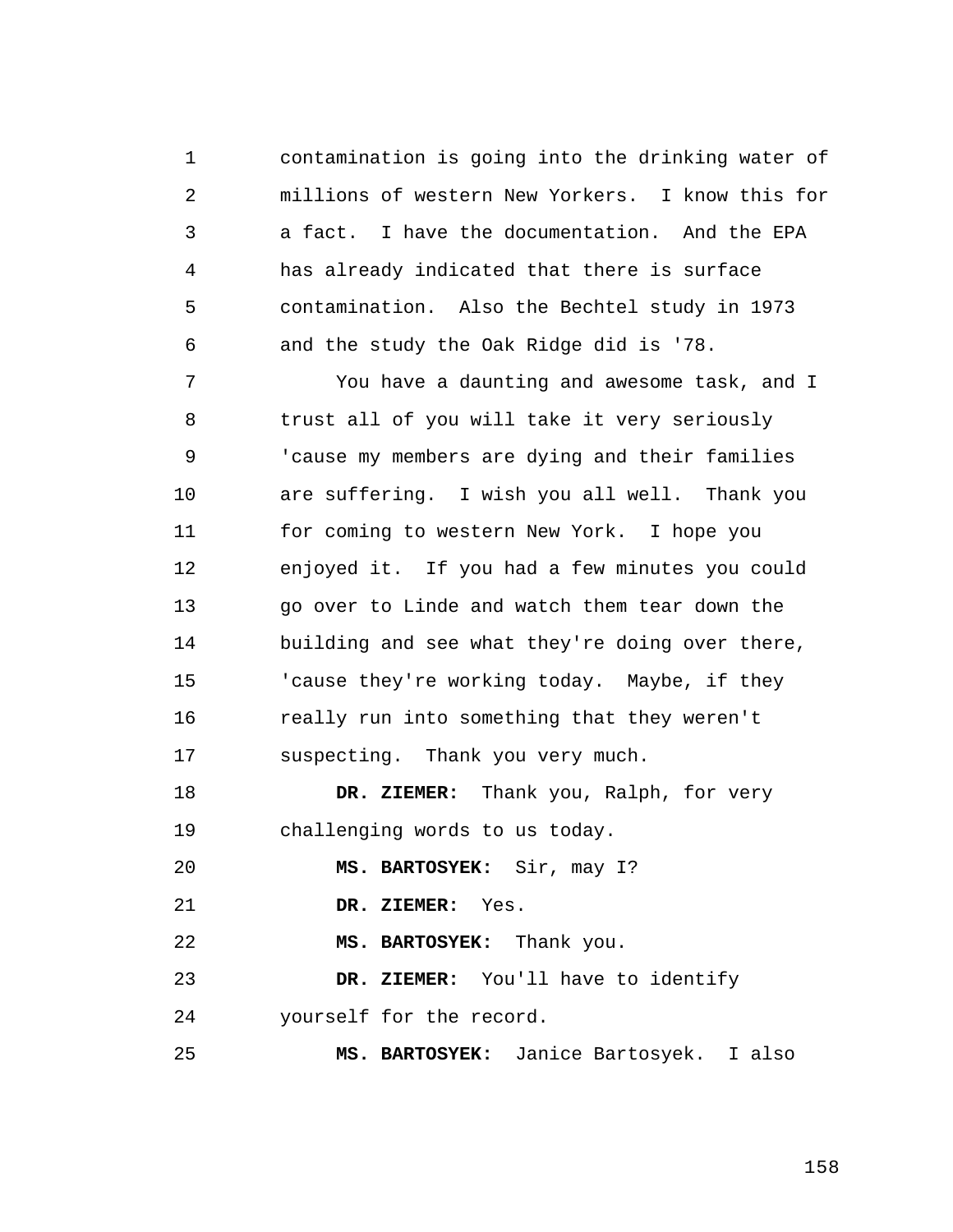1 2 3 4 5 6 7 8 encourage you to go down to Bethlehem Steel, which is a ten-minute drive from here along the lake. You could maybe get a superficial view of the bar mill ten, which still exists, but maybe none -- there might be some of you who'll never have that opportunity again to come to western New York and just might help you to, you know, put a building with a site number.

9 10 11 12 13 14 15 Also, I understand that four members might -- their terms might be up in August, and I just would like to say that it's of concern to us I think as a group that now there's such momentum building here with this whole program and I hope that there will be some continuity here of all of the people who are on the Board.

16 17 18 And one last thing, I really do thank you for being here in western New York, but I hope our confidence isn't misplaced in any of you.

19 20 **DR. ZIEMER:** Thank you very much. Yes, Mr. Walker.

21 22 23 24 25 **MR. WALKER:** Ed Walker, and I didn't sign the paper because yesterday it didn't make any difference, so I didn't know if Larry would allow me to talk today or not, but I want to thank you all, Dr. Ziemer and the Board and the support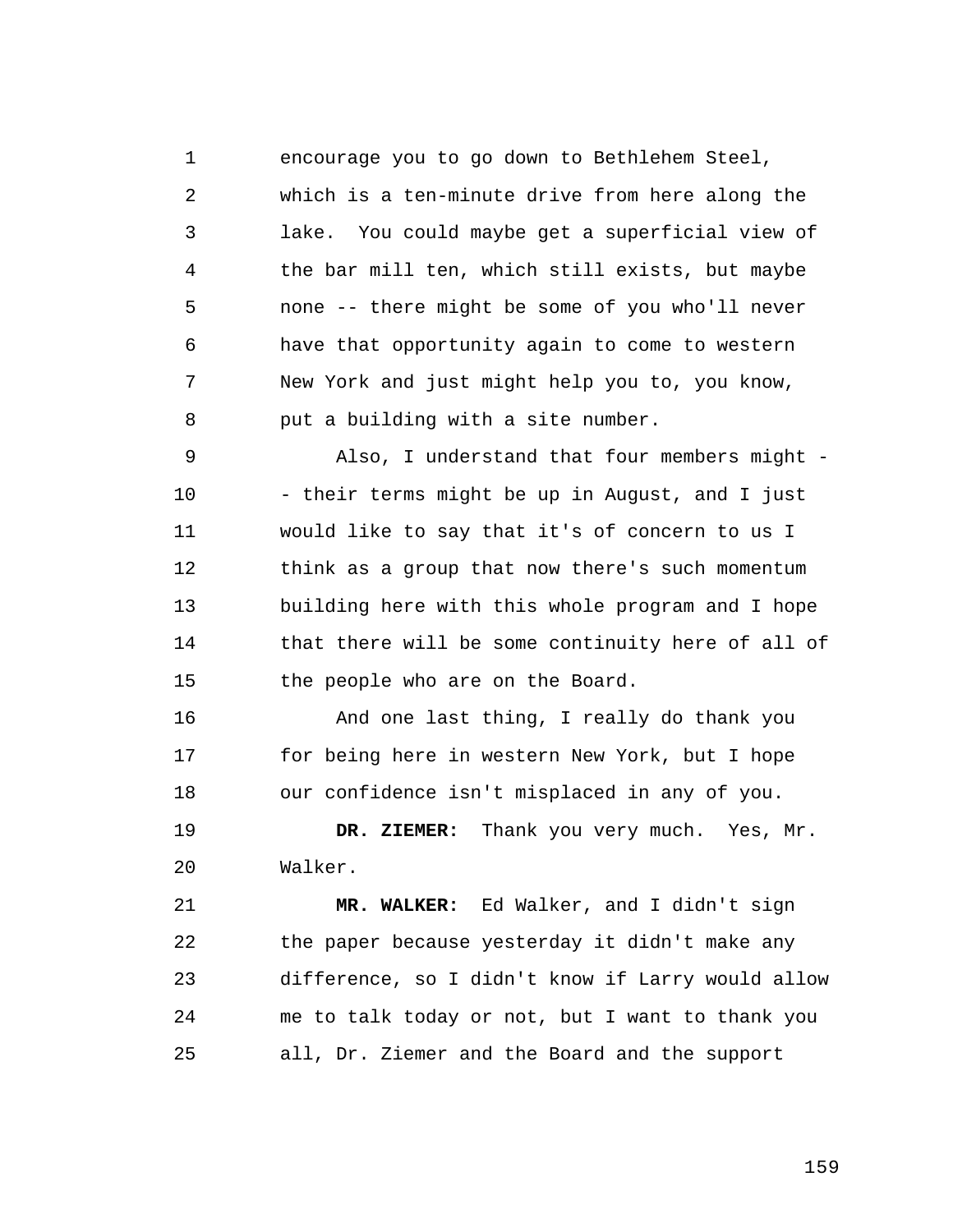1 2 3 4 5 6 7 8 9 group. It's been very informative. It was very interesting. I've never been involved in anything like this before and I really feel confident that you're all working for our interests. I really feel you're all sincere, and that's very assuring to me and the group. And I'll take this back to the group when I go back. And I'd like to thank Mr. Elliott and Jim  $K$ eaton  $--$ 

10

## **DR. ZIEMER:** Neton.

11 12 13 14 15 16 17 18 19  $2.0$ 21 22 **MR. WALKER:** -- for coming up to our meeting on the 4th and for inviting me down to Cincinnati to the dose reconstruction. It was very, very informative and -- obviously I'm not a technical person, and I'm going to bring back everything I learned to the group, except it's going to be in a much condensed version -- very condensed. And I'm looking forward to meeting with Mr. Elliott and we're going to go through the site. I've got some people lined up that worked with -- down there that worked during that period. And I want to thank you all again for a great job.

23 24 25 And last night -- and the last thing -- I had the pleasure of talking with Mr. Elliott and Dr. Ziemer after the meeting was, and we were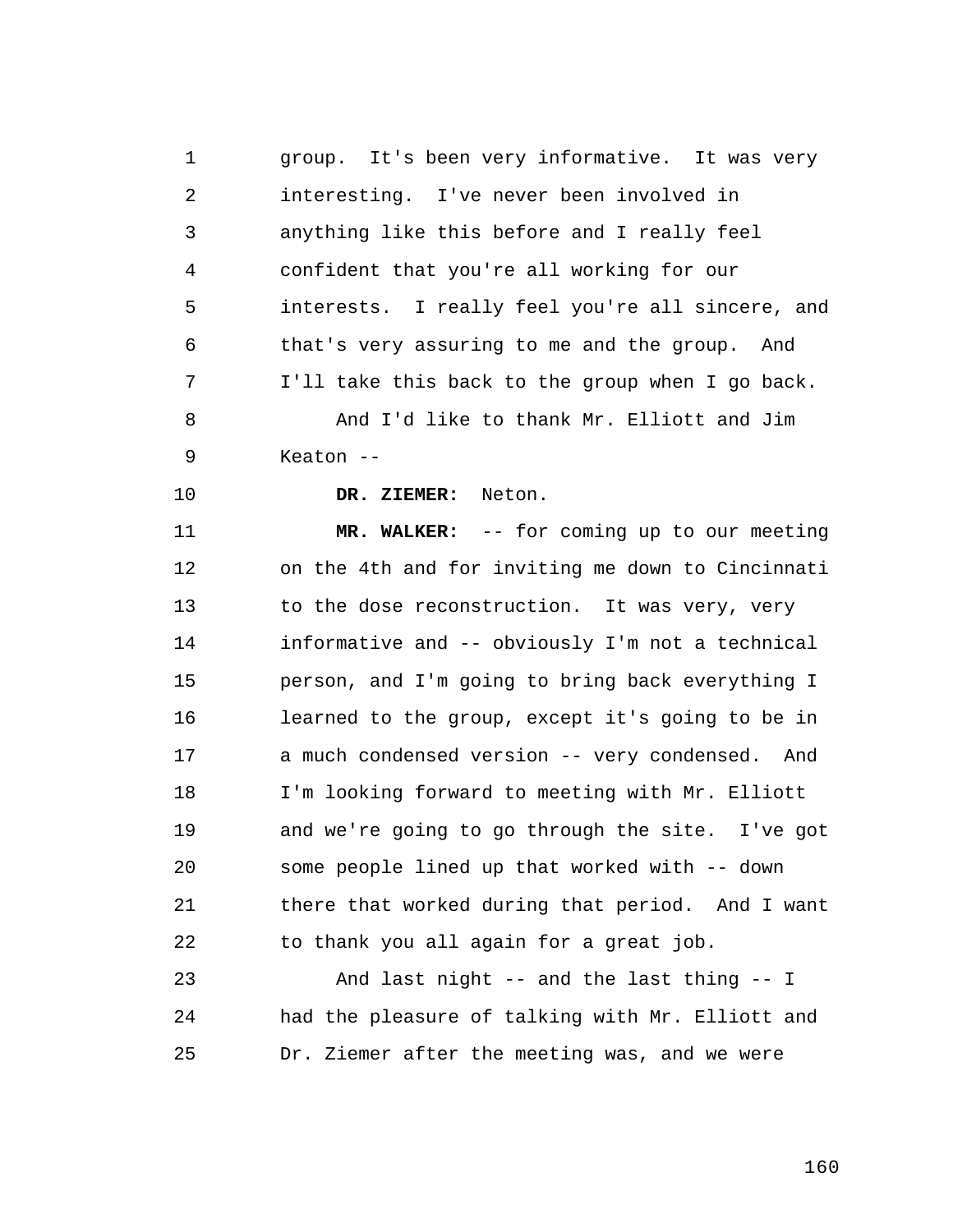1 2 3 4 5 6 7 8 talking and they both -- they're so -- you people are so sincere and I just felt so good that you're trying to help and -- and Mr. Elliott said to me, he says we want to make sure that everybody that deserves it is compensated, and I truly believe that all you people are working for that. Down in Cincinnati it's just -- it's unbelievable. I was just awed by it.

9 10 11 12 13 14 15 16 17 18 19  $2.0$ 21 22 23 24 25 But I want to say one thing in closing, that the people that I'm working with -- and I told you this yesterday -- are up in their 70's and 80's. Their husbands worked down there -- again, and one of the members told me this morning that he wasn't aware, that we weren't aware of what we were working with. We weren't. I was there. I carried that lunch box down there. There was no idea. For 50 years the government deni-- didn't tell us. You can call it lied, you can say deceived, you can say what you want. But to use us for guinea pigs, these people that worked down there, for 50 years deny it and then turn around and admit it, and  $--$  and then bring it  $--$  I  $-$ now I don't believe it was misinterpreted because too many people believed and even said that it wasn't -- that we were going to receive the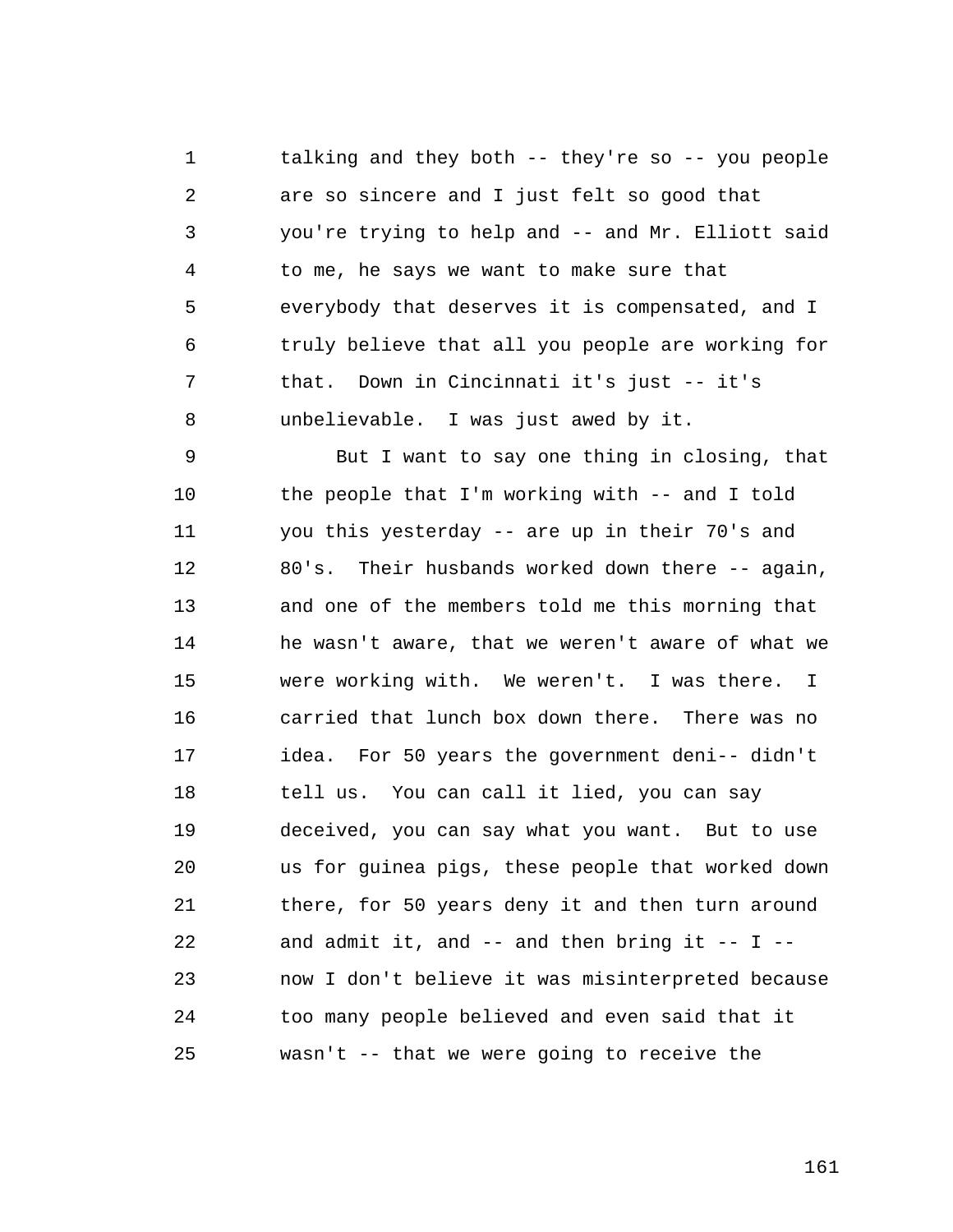1 2 3 4 5 6 7 8 9 10 11 12 13 14 15 16 17 18 19  $20$ 21 22 23 24 25 compensation. And to do that to these 70-yearold women that lost their husband, that went down there without the knowledge of knowing, many of them -- and one of them is Terry's husband that I worked with -- never knew that he was exposed to uranium. And I think -- you talk about somebody deserving it, and I hope you all take this back with you, think about if that was your grandmother or your mother that was treated like that, I think you'd be furious, and this group is furious. And I'm going to support them as long as God lets me stay here. I'm going to fight for them and for their right, and I know dose reconstruction and I know what you're saying. And as I told Larry last night, I can't say whether I got my cancer down there and it's probably likely maybe I didn't, but to be put there by our own government, that these -- these guys come back from war and fought and not told any more than if they had opened a door and throw a bomb in here now without telling you, I think - - I think is horrible and it wasn't your fault. It wasn't any of you people here, you're just trying to do what you can do. But I think our government owes it to these people in Bethlehem -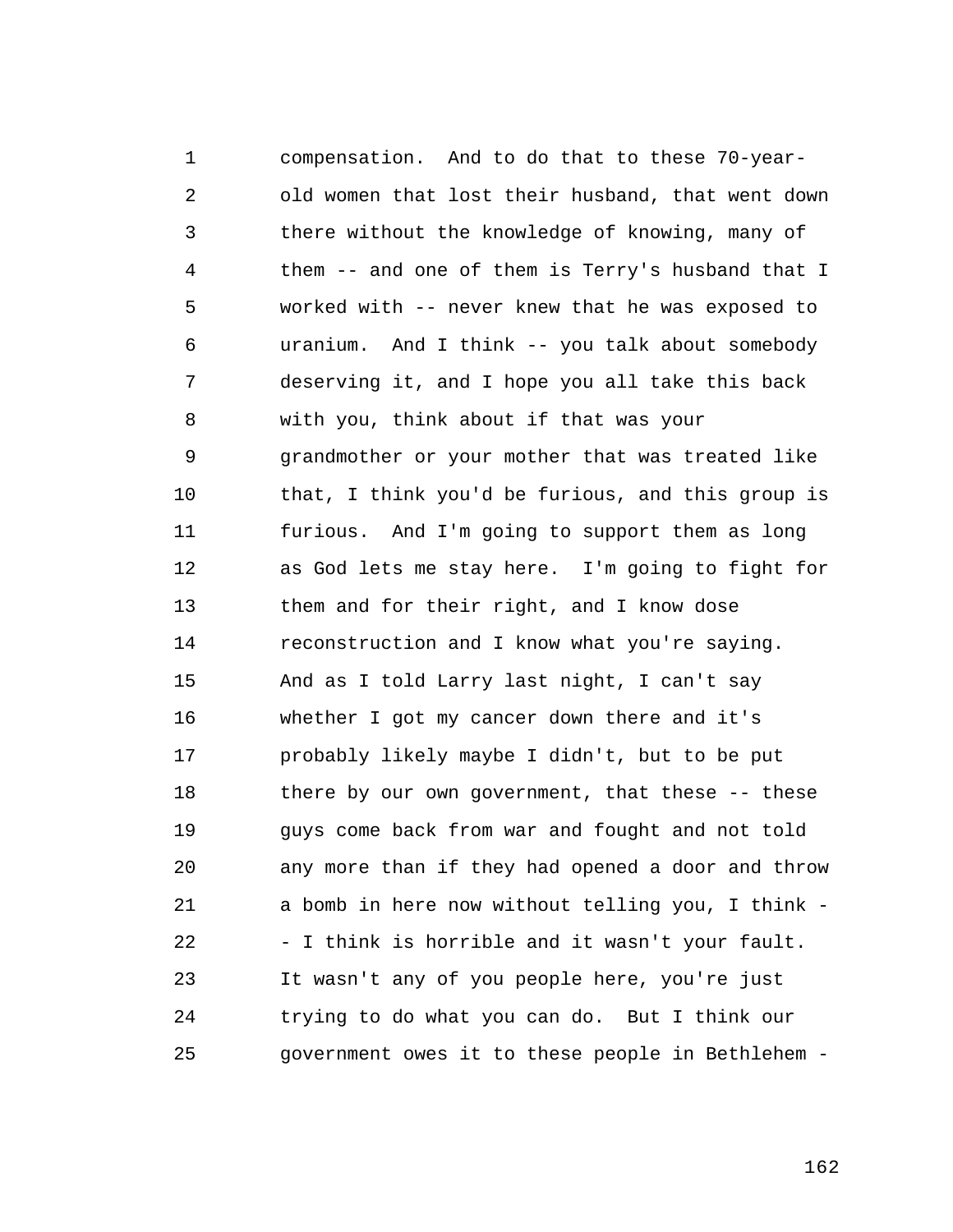1 2 3 4 5 6 7 8 - I don't know about the other sites and a dose reconstruction on it might work, but I do know that the Bethlehem Steel people deserve it. And I know we're old, but we're going to fight, as hard and as long as we can to try and get this justified. And again, I want to thank you all. It's been -- it's been very nice to have you up here.

9 10 11 12 13 14 15 16 17 18 19 **DR. ZIEMER:** Again, thank you very much for your comments. We appreciate hearing from you. This completes the business of the Board in open session. I do want to announce again that the Board meets this afternoon in closed session for purposes of review and discussion of the task order proposal and the independent government cost estimate for the Board's task order contract. That is the only item of business that comes before the Board. There will be no other items discussed in the closed session.

 $2.0$ 21 22 23 With that, we are recessed for the morning session and the Board will reconvene at 1:30. (Whereupon, the public proceedings were concluded at 12:00 p.m.)

24

25